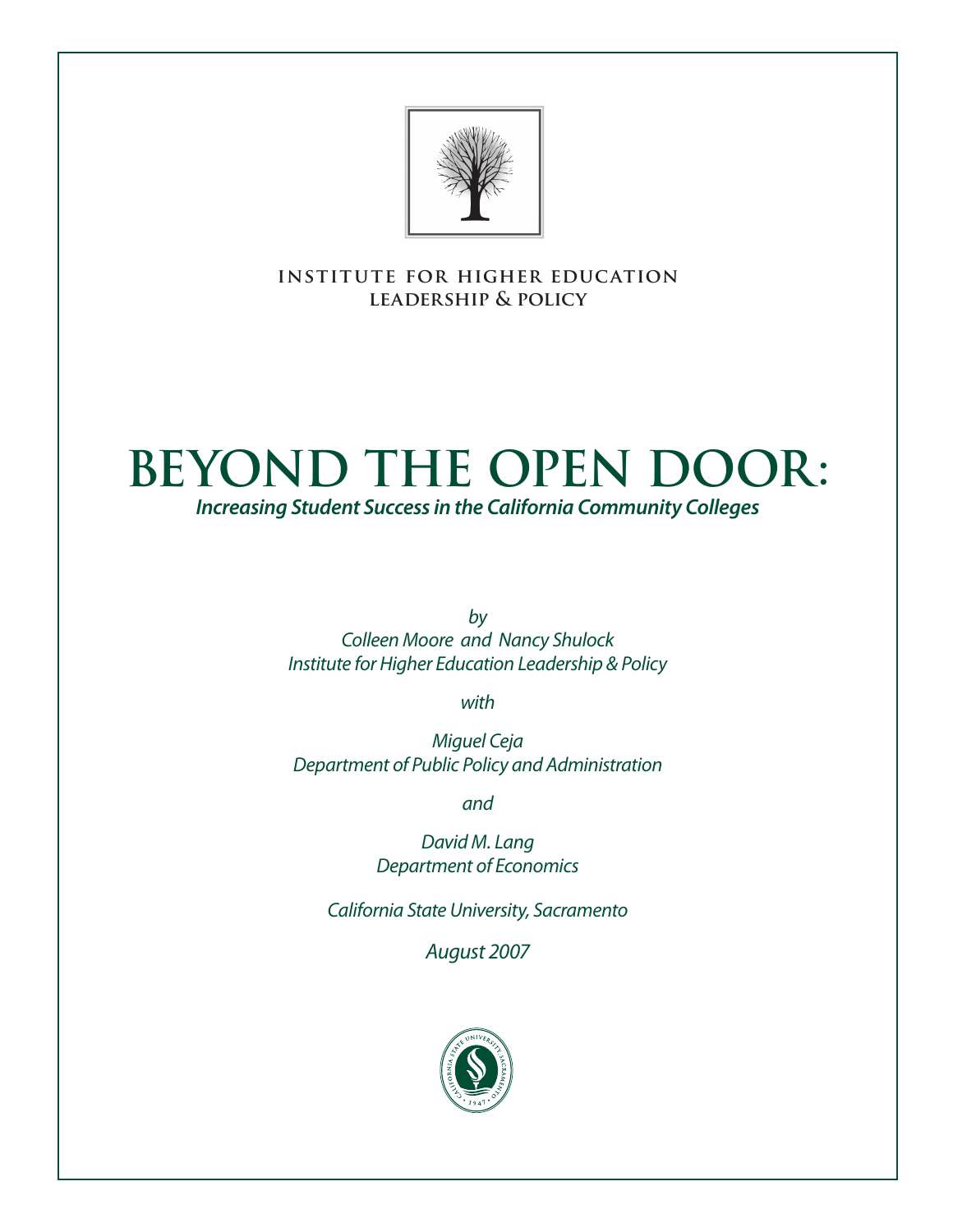## Acknowledgments

The authors are grateful to the James Irvine Foundation for providing funding for this research. The report benefited from the thorough reviews by Estela Bensimon, Pamela Burdman, Marlene Garcia, Mary Kirlin, Tom Nussbaum, Patrick Perry, Brad Phillips, Rogeair Purnell, Robin Richards, Abdi Soltani, and John Spevak. We would like to acknowledge Patrick Perry, Myrna Huffman, James Barr, Michelle Barton, and Edward Karpp for providing data and offering helpful advice in using the data. Angela Owens provided valuable

assistance in reviewing relevant research literature. Early reviews of the research plans by Craig Hayward, Virginia Moran, Pamela Mery, and Edward Karpp were very valuable in shaping the project. Finally, we are grateful to the many individuals in the California Community Colleges who provided information, documents, and/or opinions related to the system's assessment and placement process. The analysis and recommendations are, of course, those of the authors.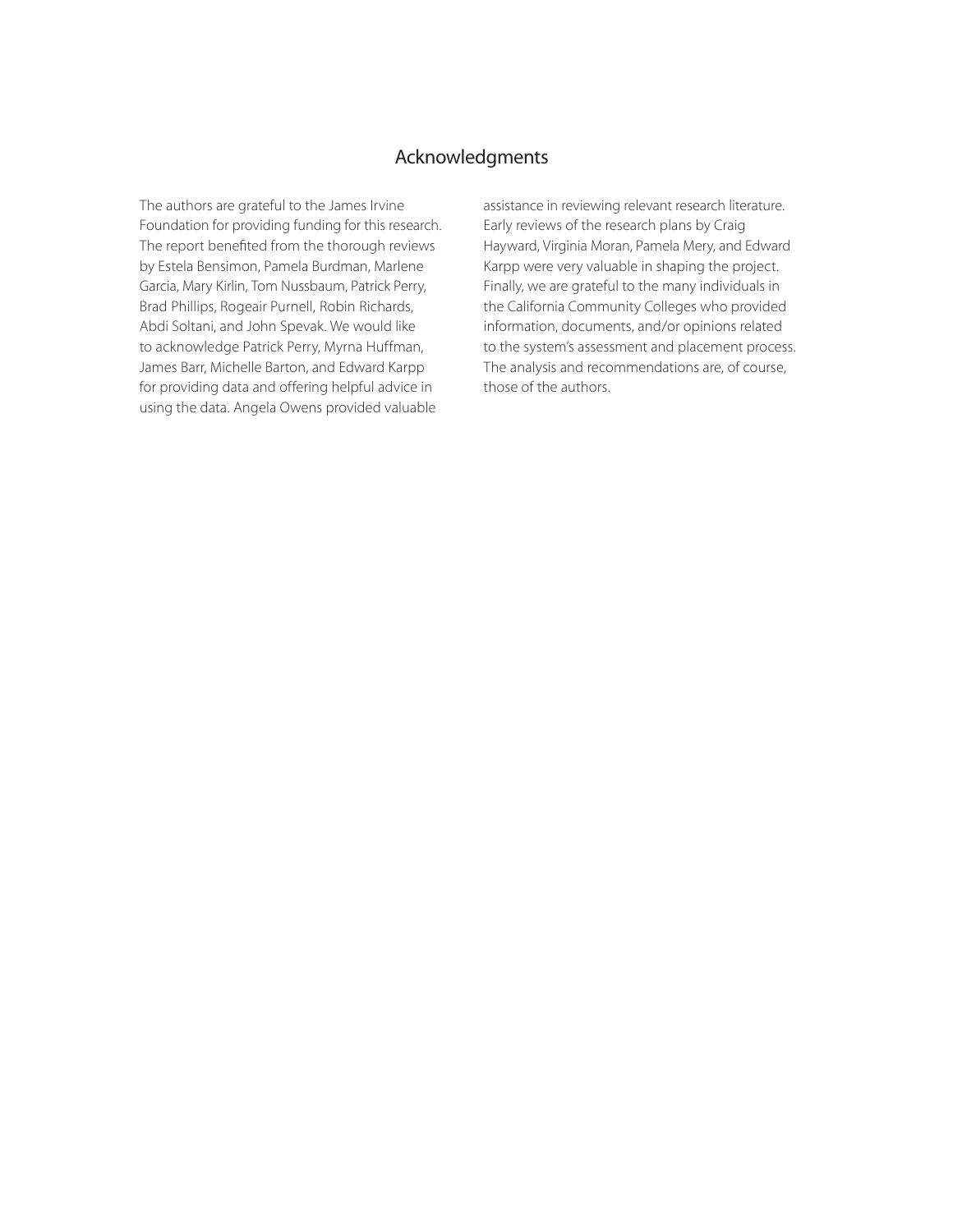## **Table of Contents**

| Community Colleges Can be a Part of the Solution with Increased Rates of Student Success 2 |
|--------------------------------------------------------------------------------------------|
| "Multiple Missions" Can be Honored In Computations of Completion Rates  3                  |
|                                                                                            |
|                                                                                            |
|                                                                                            |
|                                                                                            |
|                                                                                            |
|                                                                                            |
| Detailed Data Tables                                                                       |
|                                                                                            |
| Regression Analysis of Factors Related to Completion                                       |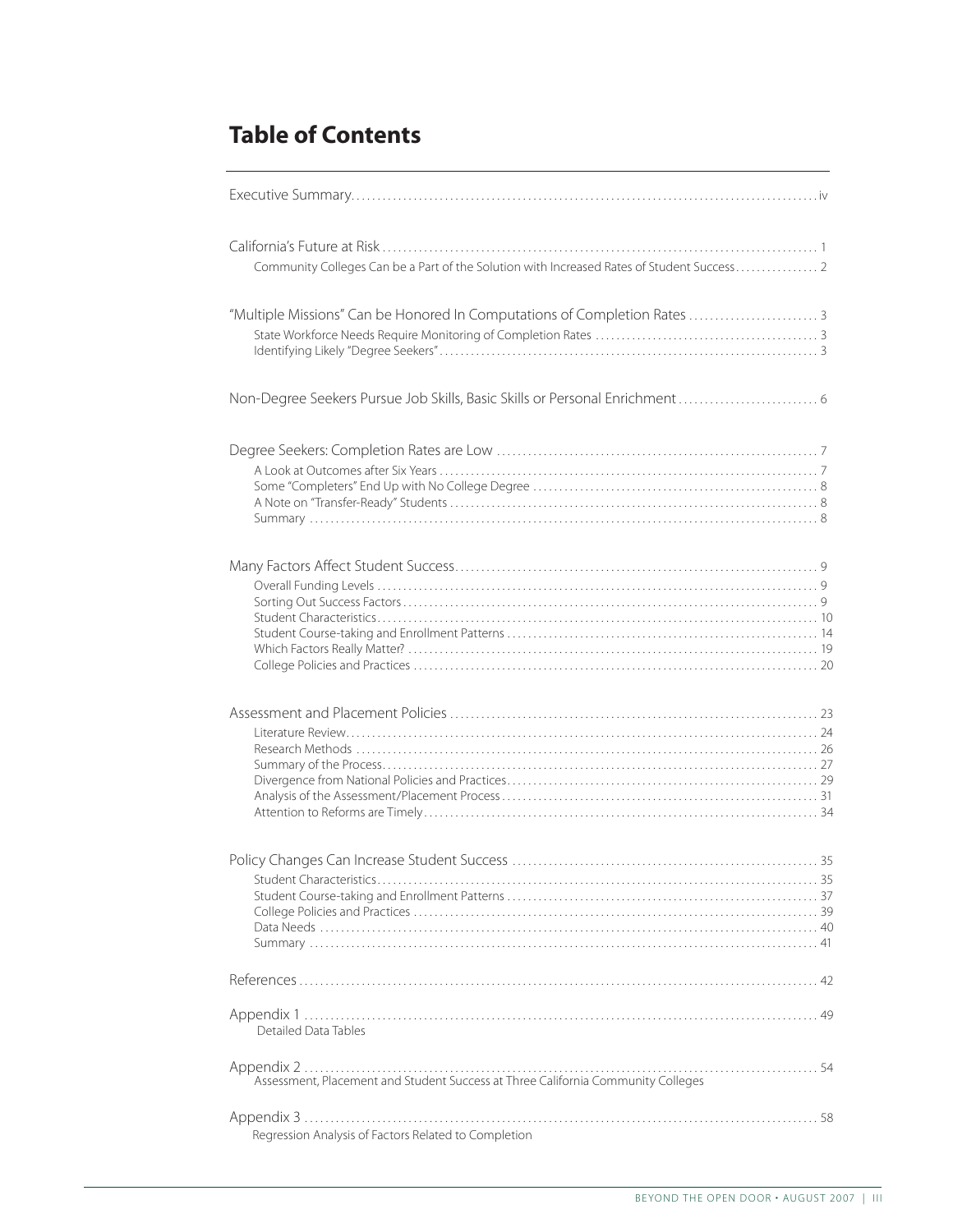## **Executive Summary**

In a policy brief released in February 2007, titled *Rules of the Game*, we presented data indicating that rates of completing certificates, degrees and transfers to universities in the California Community Colleges (CCC) are low. More importantly, we concluded that low completion is in part due to state policies which have produced barriers to the CCC's ability to better foster student success and completion. This report presents more in-depth results of those analyses and offers recommendations for policy reforms aimed at improving student success. Another Institute report, due for release later this year, will describe how state finance policies for the CCC contribute to low completion and will offer additional suggestions for policy reform.

## **California's Future at Risk**

Researchers, policymakers, and educators are beginning to recognize several factors important to any discussion of postsecondary student success:

- 1. The future of our state economy is tied to increasing the number of Californians who both enter and complete their college education. Several recent studies have projected a shortage of educated workers in California unless the state increases degree production in its colleges and universities. Changes in California's economy require workers with more education and a greater ability to adapt their skills to a changing labor market. Disparities in educational attainment across racial/ ethnic populations and socioeconomic groups are an increasing danger, as population growth is occurring primarily among populations with historically lower rates of college enrollment and completion.
- 2. California cannot continue to rely on attracting college-educated workers from other states and countries to meet the needs of its information-based **economy.** While this strategy has worked in

the past, recent research by the Public Policy Institute of California indicates that the state will not be able to import enough workers from other states and countries to meet the needs. Competition for skilled workers is increasing, and California's high cost of living puts us at a disadvantage. It is likely that the state will need to improve rates of degree attainment among Californians in order to meet the demand for educated workers.

3. The community colleges are the only pathway to a college education and upward mobility for many Californians.

The California Community College system is indispensable to any effort to increase degree production, given that nearly three-quarters of the state's public undergraduates attend community colleges. Rates of completion must increase in the CCC in order to ensure that there are enough educated adults to maintain the social and economic health of the state.

4. The job of educating California community college students isn't easy. Community colleges serve an incredibly diverse range of students, many of whom are under-prepared for college-level work, hold full-time jobs, provide financial support to their families, have limited English language proficiency, come from disadvantaged families, or lack clear educational goals. Despite these challenges, the community colleges are expected to succeed in fulfilling a variety of vital missions with far less funding per student than what is provided to K-12 schools and the California State University (CSU) and University of California (UC) systems.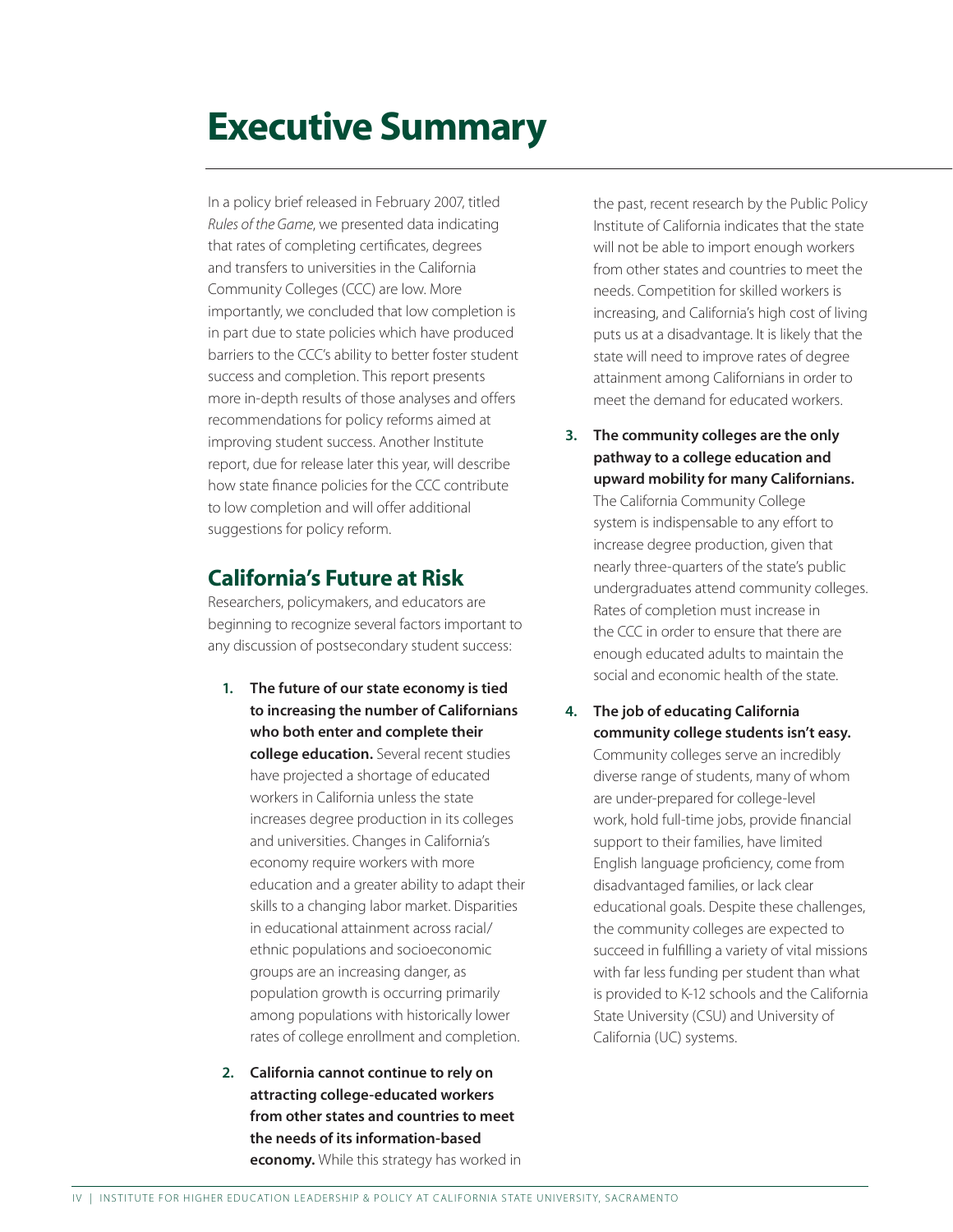In this report, we use the term "student success" as it was recently defined "in its simplest form" by two national experts in higher education policy, Peter Ewell and Jane Wellman– "getting students into and through college to a degree or certificate." Ewell and Wellman acknowledge that there are numerous potential meanings of student success beyond degree attainment, but conclude that possession of a college credential "will remain the essential policy measure for the foreseeable future." While arguments can certainly be made for broader definitions of success in California's community colleges, the social and economic imperative to ensure that there are enough college-educated workers in California makes it reasonable to equate "success" with "completion" for the purposes of this policy-focused discussion. In doing so, we include the intermediate achievements that represent progress toward completion, like retention, course completion and finishing needed remediation.

The February policy brief generated a considerable amount of controversy, in large part because it was interpreted as critical of the system for factors that are largely outside of its control, such as students' preparation, their competing life priorities, and system funding levels. But the Institute's research is not aimed at evaluating the CCC. Rather, the research is intended to heighten awareness among state leaders about the state's need for an educated workforce and citizenry, and to identify changes in state policy that can help the CCC, in concert with other educational segments, meet that need.

Ultimately, state policymakers are responsible for ensuring that California's population is sufficiently educated to maintain the social and economic health of the state. Discussions about the rates of success among CCC students in completing certificates and degrees are essential because of the huge role that community colleges play in educating Californians. This focus on the CCC is not meant to minimize the role that the UC and the CSU have in helping improve educational outcomes in the state. Improvement is needed throughout the education enterprise and collaborative efforts will be especially important. This research focuses on the CCC because it serves by far the most students, including large numbers who later attend UC and CSU.

#### **"Multiple Missions" do Not Preclude Attention to Completion Rates**

Given the broad set of missions assigned to the community colleges, there has long been a justifiable resistance to completion rate measures that do not account for these multiple missions. Community college officials around the country have historically shared these concerns about the calculation of graduation and transfer rates, but increasingly recognize the importance of monitoring these rates as part of state efforts to strengthen educational capital. It is possible to have constructive policy discussions about increasing rates of completion in the CCC within the context of the community colleges' multiple missions. In an effort to encourage such discussions, this report uses a method presented in the earlier policy brief to distinguish between those who seek a degree or certificate and those who do not, and applies that method in analyzing student success among degree seekers in California's community college system.

### **California Must Increase Community College Student Completion**

Applying the method to the 1999-2000 incoming cohort of students, this study found that approximately one in four degree seekers in the cohort "completed" – meaning they earned a certificate or degree, transferred to a four-year university, or achieved some combination of those outcomes within six years of enrolling in a community college. About three percent of all degree seekers earned a certificate, 11 percent earned an associate's degree and 18 percent transferred to a university (there is overlap, as some students achieved more than one outcome). Seventy-six percent of degree seekers did not achieve any of these outcomes within six years of enrolling in community college.

These results confirm other research indicating that rates of persistence and completion in community colleges are low, likely too low to meet the needs of the workforce and to ensure continued economic growth and prosperity for individuals and the state.

California has one of the most accessible community college systems in the country, and Californians are rightfully proud of that. But the reality of low completion rates begs the question: access to what? We need to do more than open the door to college. Providing true opportunity for upward mobility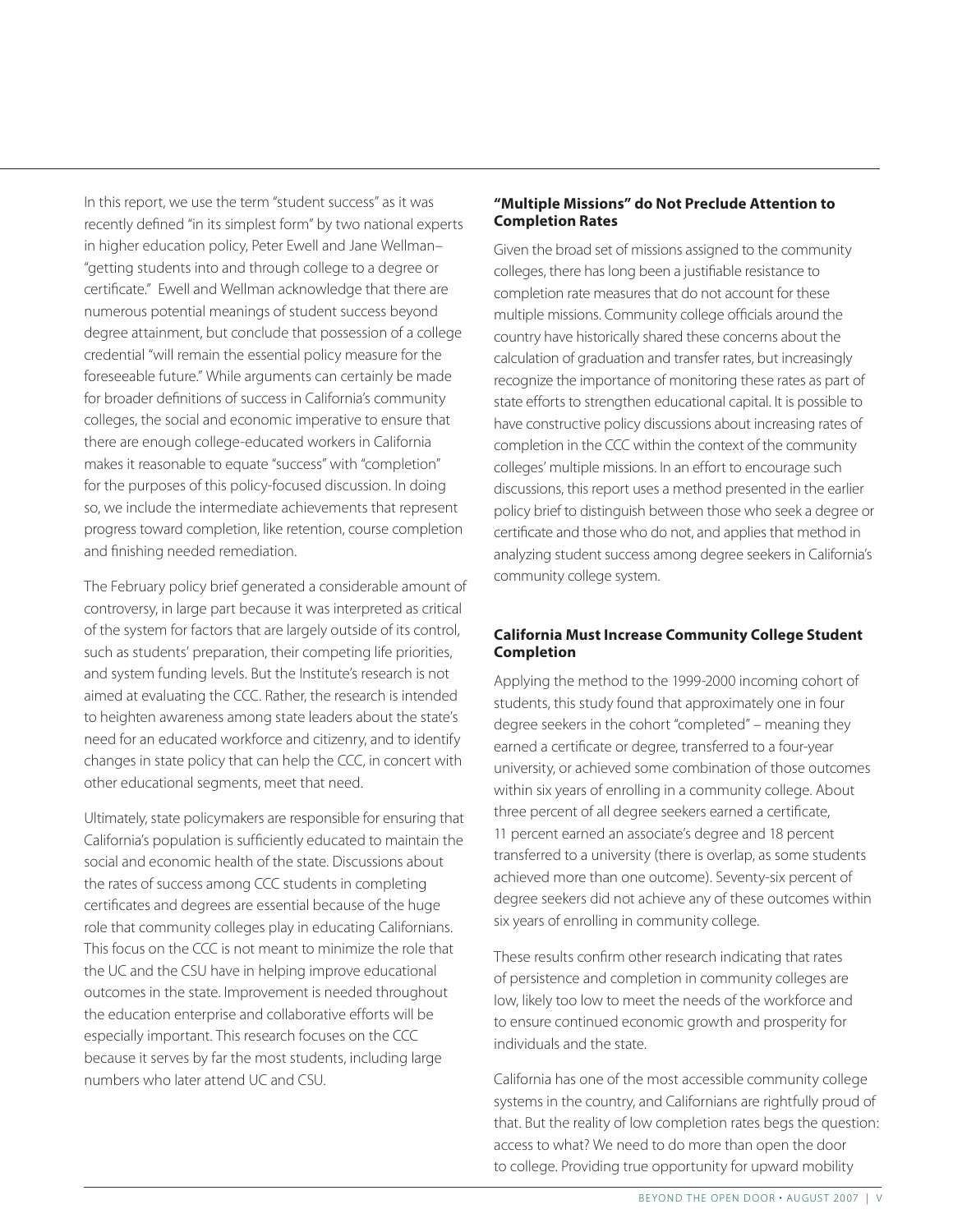through higher education requires that community colleges have the capacity – both in terms of adequate resources and supportive public policies – to help students meet their educational goals.

#### **State and CCC Policy can Affect Student Success**

The amount of resources available to community colleges obviously affects their ability to help students succeed. State appropriations provided per full-time student at the CCC are less than 60 percent of that for students at the CSU and less than one-third that of students at the UC. When state funds and student fee revenue are considered together, CSU has about 2.5 times the per-student funding as the CCC and UC has about 5 times the funding. While strict comparisons are hard to interpret in view of the different missions assigned to each segment, many reasonably question why community college students, who are among the most expensive to teach given their considerable needs for intensive instructional and support services, should receive so much less funding than students at four-year institutions. It is certainly the case that the comparatively low level of funding in the CCC puts a premium on the effective use of those limited resources. For the community colleges to best help the state meet its goals of educating more Californians, there must be additional resources and policy reforms so that the CCC has both the resource capacity and the policy environment to help students succeed.

The research literature points to many factors that affect student success in community colleges, including factors related to 1) the students themselves and what characteristics they bring with them to college, 2) the course-taking and enrollment patterns students follow while attending college, and 3) the policies and practices of colleges. These research findings provide guidance for potential actions state policymakers and the CCC can take to improve student success.

For this report, we analyzed relevant data for the 1999-2000 cohort of degree-seeking CCC students, and confirmed many of the relationships noted in the research literature. In particular, completion rates for this cohort of students varied according to student characteristics, including:

Gender, with higher rates of completion among female students (26%) compared to male students (22%);

- $\blacksquare$  Age, with rates of completion decreasing as the age of the student increased upon initial enrollment (27% completion for students age 17 to 19, 21% for age 20 to 29, 18% for age 30 to 39, and 16% for age 40 or older);
- Race/ethnicity, with Asian and white students completing at higher rates (33% and 27%, respectively), than Latino and black students (18% and 15%, respectively);
- Socioeconomic status, with a completion rate of 27 percent among students attending a college in an area with personal income in the highest quartile relative to other CCC populations (a proxy for student income), compared to a completion rate of 22 percent among students attending a college in an area with income in the lowest quartile;
- Academic preparation, with a completion rate of 28 percent among students attending a college with average academic preparation levels in the highest quartile relative to other CCCs (a proxy for student academic preparation), compared to a completion rate of 19 percent among students attending a college with average academic preparation in the lowest quartile; and
- Students' commitment to a goal of completion, with the rate of completion higher for students who demonstrated more commitment to a goal of transfer or certificate/degree completion (35%) than for students who demonstrated less commitment (29%) or no commitment (19%) to the goal.

Consistent with other research, we found that CCC completion rates also varied according to selected course-taking and enrollment patterns. Students were more likely to complete if they:

- attended full-time in a majority of terms (47% compared to 12% for part-time);
- <sup>n</sup> enrolled continuously over the period they attended (40% compared to 24% for students who stopped out);
- n enrolled in an orientation course (32% compared to 23% for students who did not);
- **n** avoided excessive course dropping (35% compared to 9% for students who dropped many courses); and
- avoided frequent late registration for courses (27% compared to 21% for students who often enrolled late).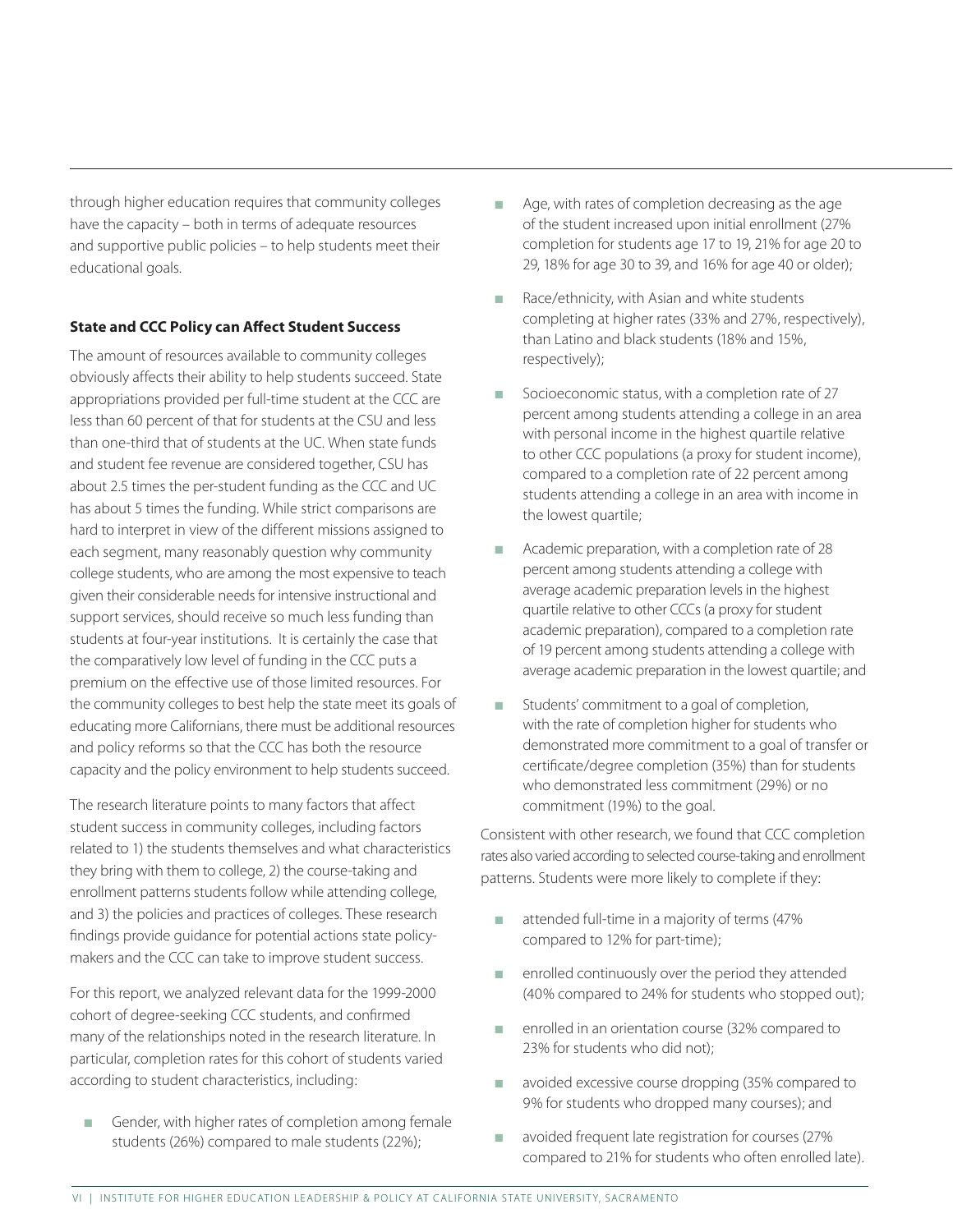These descriptive results were mostly confirmed through a statistical method known as regression analysis. With the exception of enrolling in an orientation course, each of the factors had a statistically significant, independent influence on the likelihood of a student completing a community college program. The results for enrolling in an orientation course varied across different models, perhaps, in part, related to the difficulty of accurately measuring that variable in the dataset.

With respect to the policies and practices of colleges, the research literature indicates that colleges can contribute to higher completion rates by:

- having an institutional focus on student success;
- $\Box$  using instructional methods such as learning communities that integrate student support services with instruction and increase student engagement with their peers;
- <sup>n</sup> offering a comprehensive and integrated set of student support services and ensuring that students make use of those services;
- assessing students' skills in math and English and placing them in courses appropriate for their level of college readiness, with remedial work beginning immediately upon enrollment if it is needed; and
- $\blacksquare$  sending strong and consistent messages to prospective students about what it means to be college ready, so as to increase the preparation levels of incoming students.

The student cohort data used for much of this research do not allow an investigation of these particular aspects of institutional policy, or of the important issues related to the teaching and learning process in the classroom. But the report includes an in-depth, qualitative review of assessment and placement policies and the system's overall approach to student advising.

### **Current Assessment and Placement Policies are Not Fostering Student Success**

With such a large share of CCC students under-prepared for college when they enroll, analyzing the impact of assessment and placement policies is critical to understanding student success and rates of completion in the community college system. The system's approach to assessment and placement diverges in important ways from trends in other states and from the lessons outlined above about the factors that influence student success. Assessment and placement are voluntary as practiced at many colleges across the system, and policies are extremely decentralized: each of the 109 colleges determines its own assessment instruments, cut-off scores, and "multiple measures" to be used in recommending placement.

The CCC system itself has recognized that the process needs reform, and the Chancellor, the Board of Governors, the Academic Senate, and system and college researchers are actively involved in discussing possible reforms. Activity on the issue is occurring in the context of the implementation of the System's Strategic Plan and the related Basic Skills Initiative. As part of the Basic Skills Initiative, a comprehensive literature review was used to identify best practices, and an assessment instrument was developed to enable colleges to assess how well their own practices conform to those identified in the literature. Regional workshops are ongoing to provide technical assistance to colleges on ways to improve basic skills instruction.

Our discussion of the CCC assessment and placement process in intended to inform these efforts with a particular focus on issues of statewide policy. Our analysis indicates that the current process is not fostering student success in three respects:

## *The current process is not effective in helping students meet their educational goals.*

Current assessment and placement policies are ineffective primarily because they place the priority on the process at the expense of outcomes for students. The process is designed to minimize barriers to students in course enrollment, protect local autonomy, and guard against legal action against the system. Colleges often give students the independence to make their own choices in spite of, or without, the best professional guidance. This independence allows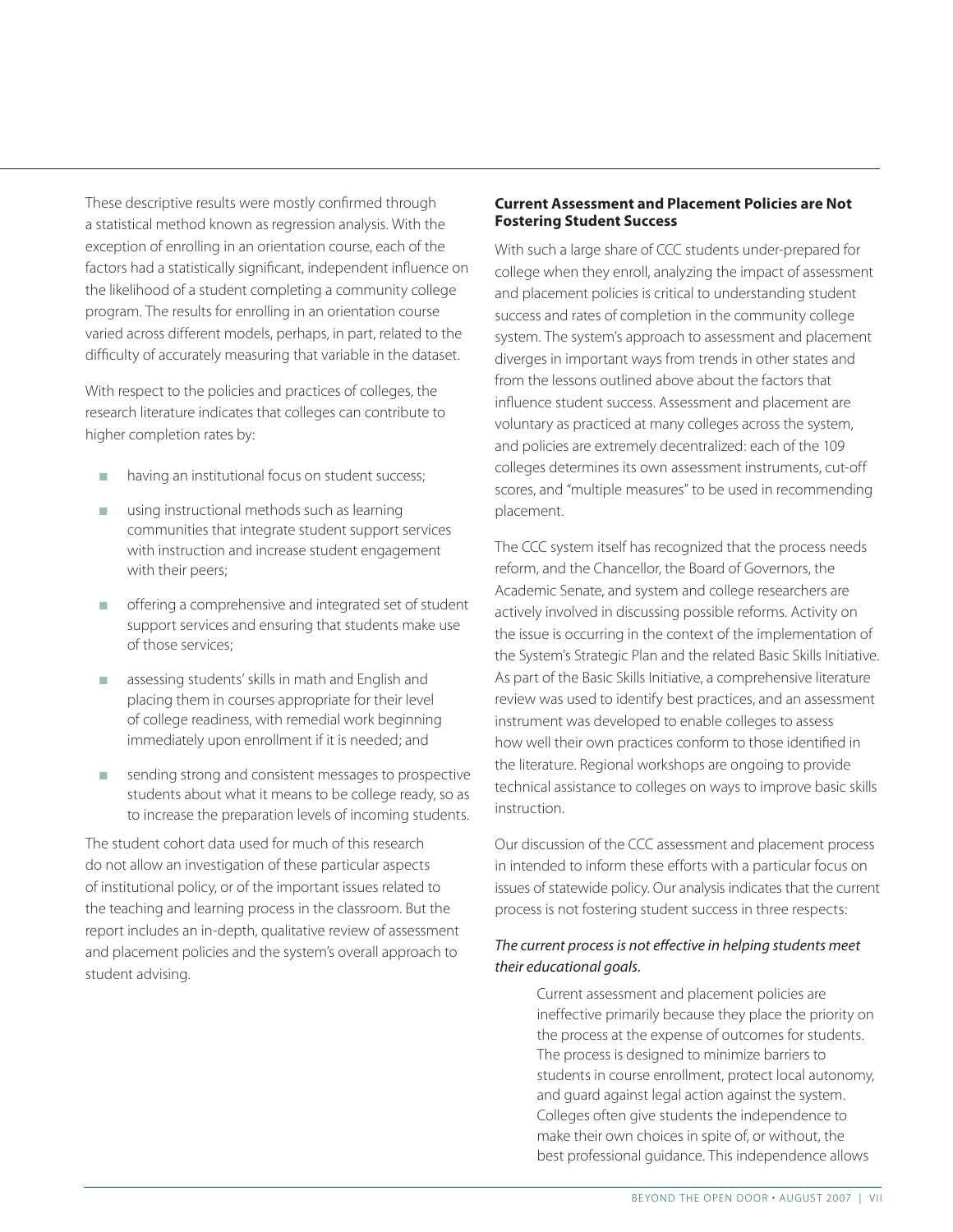many students to circumvent basic skills courses – either by avoiding assessment altogether (only about 60 percent of degree-seeking students in the cohort we studied were assessed) or by choosing not to enroll in the remedial courses into which they were referred if assessed. Course pre-requisites are difficult to establish, leading, in many cases, to easy student access to courses for which they may not be prepared and to reduced standards in college-level courses, where faculty must accommodate students who lack proficiency in reading and writing. In addition, the policies do little to help students better prepare for college-level work before they arrive at community college. The most powerful reform efforts in other states now involve conveying clear standards of college readiness to help students arrive at colleges prepared for college-level work.

### *The process is not serving its intended purpose of treating all students equitably.*

The CCC assessment and placement process has evolved over the years in response to concerns that there were unfair barriers to minority students gaining access to college-level classes. However, the current system does not promote equity, but rather interferes with efforts to help students overcome academic barriers. Under the current decentralized process, students are treated differently, depending on which college they attend, in terms of the standardized assessments used, the standards of "college readiness" reflected in placement recommendations, the particular choice of multiple measures relied upon by each individual college, and the degree to which course prerequisites are developed and enforced to regulate access to courses.

#### *The process is excessively costly and administratively complex.*

The complex, decentralized process entails significant costs. Each college is required to have a matriculation advisory committee, and to expend considerable time and effort in test development and validation efforts, in addition to the Chancellor's Office expenditures for psychometric consultants, the Matriculation Advisory Committee, the Assessment Advisory Group, and the Matriculation unit. Owing to budget cuts in recent years, the Chancellor's Office lacks the staff needed to fully enforce the myriad regulatory requirements, and many colleges lack the staff to fully engage the process as intended due to college size, or cuts in research staff, or both. As a result, the process as described in the

many pages of regulations, guidelines, manuals, and memos, is not as rigorous or valid as it was designed to be. Regardless of initial intentions, the process has evolved into a large administrative enterprise in which the elaborate process for approval of instruments and prerequisites has overshadowed the needs of students.

The coalescing efforts across the community college system to review and reform the assessment and placement process are well justified. This is a tremendous opportunity to make a difference in the outcomes for the millions of Californians who depend on the CCC for brighter futures. Serving underprepared students has become perhaps the most important mission of the CCC. The Basic Skills Initiative stands to instill new energy and wherewithal into the classroom and across college campuses. Changes to the assessment and placement process will complement those efforts and give college faculty and staff the best chance to help students become prepared for college success.

## **Policy Changes Could Increase Student Success**

California's future depends heavily on its system of higher education; the community colleges, by virtue of their sheer size and vital set of missions, are the linchpin of that system. Public policy can be a powerful tool for shaping the state's future. Despite the fact that many current state and system policies explicitly address student success goals, Californians are not getting the results that they need. It is imperative that the colleges be given the resources they need and that lawmakers enact policies that will foster the best use of these resources to promote student success.

This research addresses a vital, but necessarily limited set of policy issues. More attention is needed to a variety of related issues, such as K-12 reforms to increase student preparation levels, innovations in teaching and learning and the kinds of faculty development needed to implement such efforts in the community colleges, what happens to the students who don't complete an academic program at the CCC, factors related to student success in the UC and CSU systems, and how greater collaboration across educational segments could increase student success across the educational system.

The following recommendations—derived from our review of the research literature and our analysis of the factors associated with greater student success in community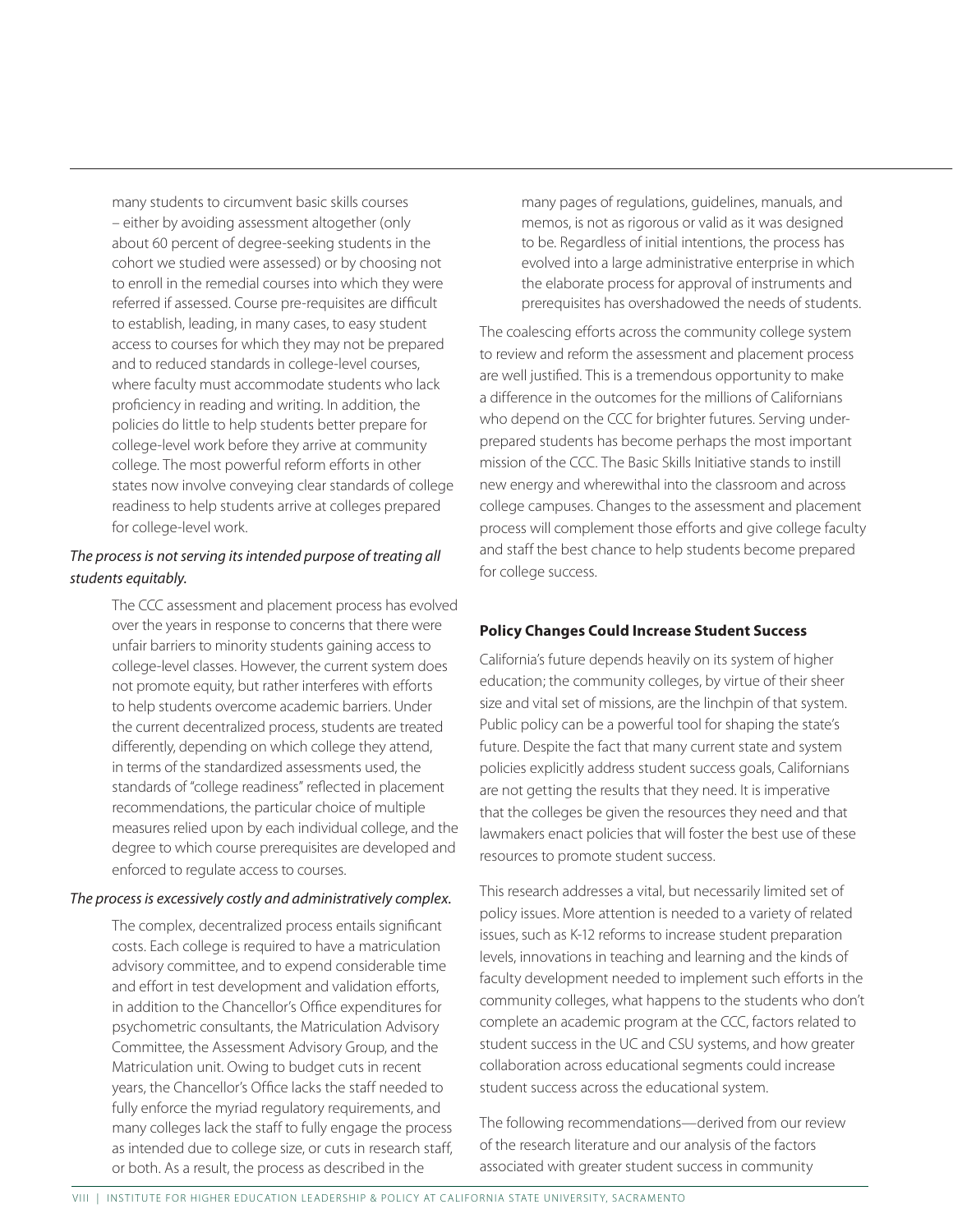colleges—are intended to capture the momentum building across the system about increasing student success in California's community colleges, and suggest directions for new approaches. Implementation of some of these recommendations would require legislative changes, while others could be accomplished through regulatory changes at the system level or changes in campus policies and practices. Some changes will require additional resources, while others could be accomplished within current funding levels. A wellconsidered combination of increased resources and policies better targeted toward student success should yield significant gains in the educational outcomes for Californians.

#### Recommendations

- 1. Encourage direct college-going after high school
- 2. Send clear messages to high school students, teachers, and counselors about college-readiness standards in the CCC
- **3.** Encourage UC and CSU to offer baccalaureate coursework on community college campuses
- **4.** Provide substantive orientation to college for all degreeseeking students to help them understand what their options are, what resources are available to them, and what is expected of them to maximize their chances of success
- **5.** Require degree-seeking students to declare a specific program focus and update their program intent annually
- **6.** Enhance financial aid and provide incentives to encourage students to work less and attend college on a more fulltime and continuous basis
- **7.** Structure programs to encourage completion of shorterterm credentials along the pathway to longer-term credentials
- 8. Remove the prohibition on campus-based fees, giving colleges the option of using them as a means to guide students toward more successful enrollment patterns
- **9.** Support college efforts to evaluate the impact of orientation courses, learning communities and other innovations that integrate academics with intensive student support services, particularly on first-generation and under-represented minority students, and expand such instructional offerings where proven effective
- 10. Revise assessment and placement policies to ensure that prospective students receive clear and consistent messages about college readiness and that all degreeseeking students receive the full benefit of professional guidance to enroll in the courses that will best promote their success
- 11. Expand counseling, advising and other student support programs with the goal of ensuring that more students receive such services on an intensive and ongoing basis
- 12. Collect and maintain additional data in order to answer key questions and monitor progress in student success and completion

Providing true educational opportunity for Californians requires that the California Community Colleges keep the door wide open to growing numbers of Californians and that the state provide the needed resources and enact the best possible public policies to ensure that students can succeed in earning the college degrees that they seek and that the state needs.

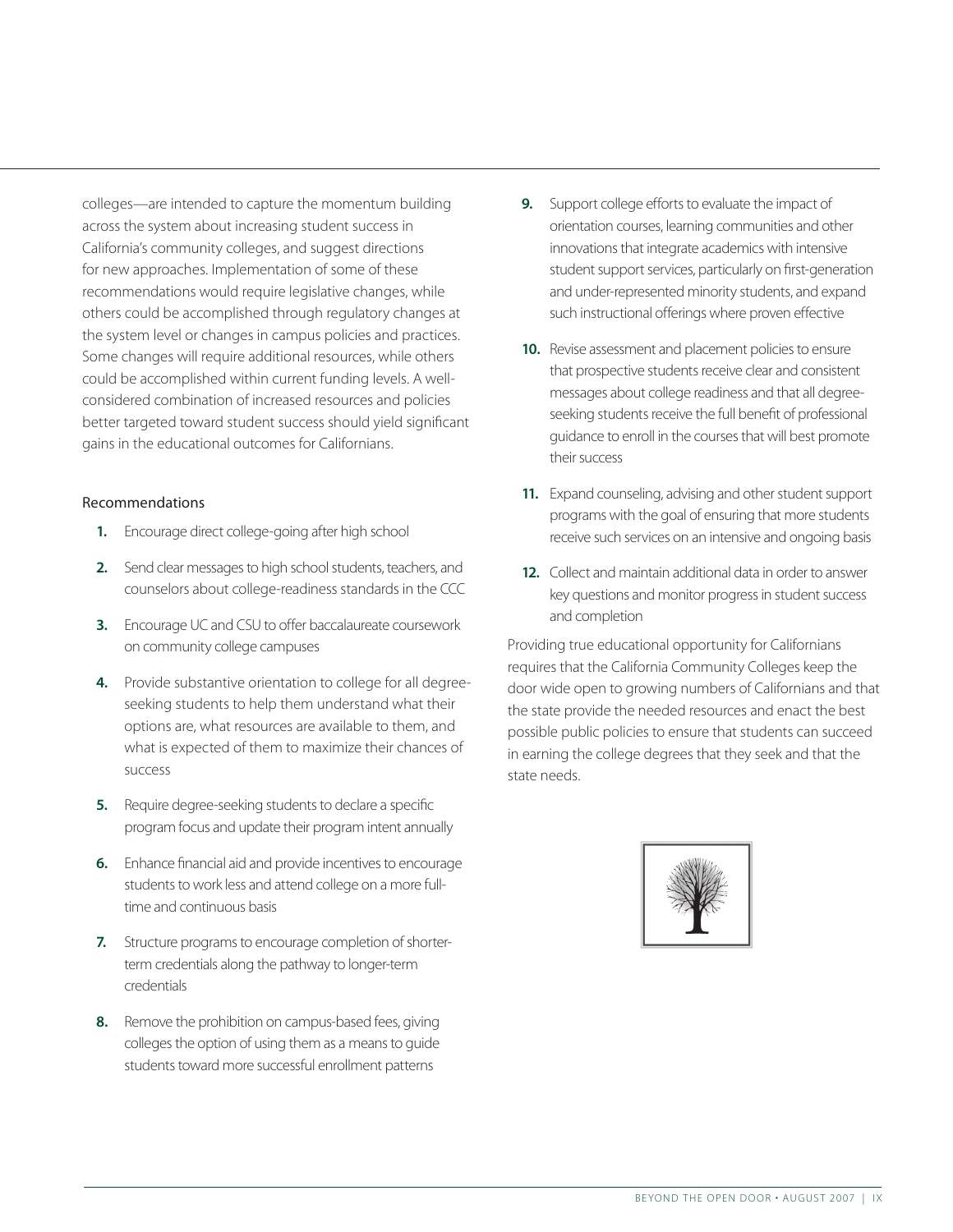## **Beyond the Open Door**

## **California's Future at Risk**

In their recent report, *America's Perfect Storm*, researchers from the Educational Testing Service (ETS) concluded that, under current trends, as better-educated workers retire they will be replaced by individuals with lower levels of education and skills, placing the economic health and social fabric of the nation at risk (Kirsch, Braun, Yamamoto, & Sum, 2007). California is at the forefront of trends identified as the primary forces behind the threat – unequal distribution of education and skills, changes in the economy, and demographic shifts.

Table 1 shows the substantial disparities in current educational attainment and college enrollment across racial/ethnic populations in California, with white and Asian adults substantially more likely to have or be pursuing a college degree than black and Latino adults.

There are also disparities across age groups that support the conclusions of the ETS research. Only

36 percent of California's younger workers – those ages 25 to 34 – have an associate's degree or higher, compared to 41 percent of those ages 45 to 64.<sup>1</sup> Table 2 shows that California's rank among states is slipping in regard to the educational attainment levels of the working-age population. California ranks second among the 50 states in the share of the population age 65 or older with an associate's degree or higher. However, among younger workers ages 25-34, California ranks 30th among the states.

Dramatic changes have occurred in California's economy in recent years, with increasing globalization, the decline in defense and other manufacturing industries, and the rise of industries related to information technology. These changes favor workers with more education and a greater ability to adapt their skills to a changing labor market, leaving workers with lower levels of education and obsolete skill sets at a distinct disadvantage (Benner, 2000). This changing

| Race/Ethnicity          | <b>Percent of Population Age</b><br>25+ with AA or Higher | <b>Percent of Population Age</b><br>18 to 24 Enrolled in College |
|-------------------------|-----------------------------------------------------------|------------------------------------------------------------------|
| Asian /Pacific Islander | 54%                                                       | 60%                                                              |
| White                   | 47%                                                       | 43%                                                              |
| <b>Black</b>            | 32%                                                       | 32%                                                              |
| Hispanic / Latino       | 15%                                                       | 22%                                                              |

Table 1 Racial/Ethnic Disparities in Educational Attainment and College Enrollment

*Source: US Census Bureau, 2005 American Community Survey, Table B15002 (attainment age 25+) and Census 2000 Summary File 4, Table PCT63 (college enrollment age 18-24)*

|                                                        | Table 2 |  |
|--------------------------------------------------------|---------|--|
| California is Becoming Less Educated than Other States |         |  |

| Age Group    | Rank among States in Share of<br>Population with AA or Higher | Rank among States in Share of<br>Population with BA or Higher |
|--------------|---------------------------------------------------------------|---------------------------------------------------------------|
| 65 and older | 2nd                                                           | ςth                                                           |
| 45 to 64     | 11th                                                          | 10 <sup>th</sup>                                              |
| 35 to 44     | 71st                                                          | 16 <sup>th</sup>                                              |
| 25 to 34     | 30 <sup>th</sup>                                              | 23rd                                                          |

*Source: NCHEMS Information Center for Higher Education Policymaking and Analysis (www.higheredinfo.org) based on data from the US Census Bureau, 2005 American Community Survey*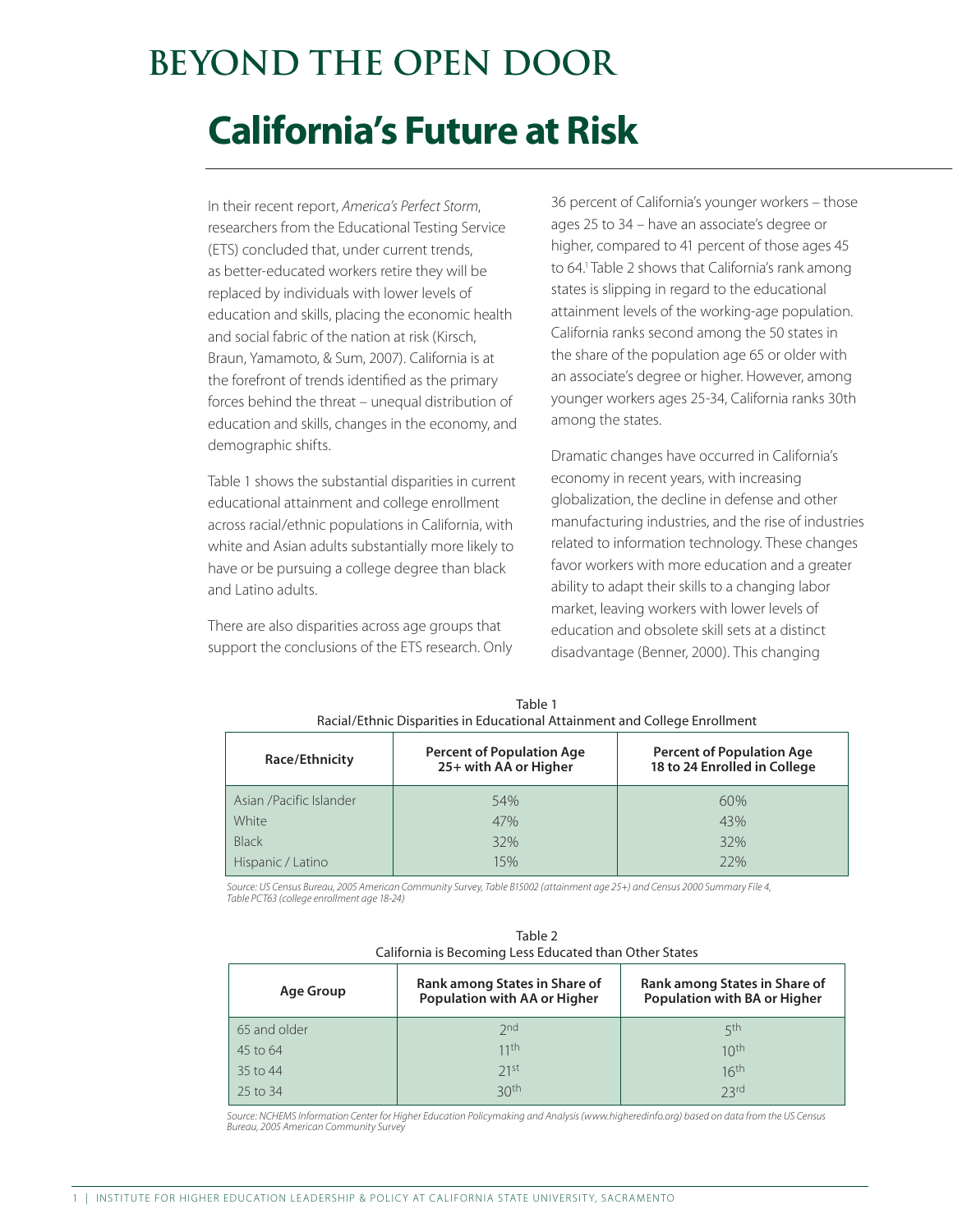economy has been accompanied by dramatic demographic changes. Latinos represented 22 percent of the working-age population (ages 25 to 64) in 1990, growing to 29 percent by 2000, and expected to reach 40 percent by 2020 and 49 percent by 2040.<sup>2</sup> Without significant reductions in the disparities in educational attainment shown in Table 1, the average education level of California's workforce and the state's per capita income will decline,<sup>3</sup> leading to a deteriorating tax base and increasing difficulty for the state to provide services to its people.

Three recent studies of California's workforce warn that without increased degree production in the state's colleges and universities there will be a shortage of educated workers (Johnson & Reed, 2007; Fountain & Cosgrove, 2006; Baldassare & Hanak, 2005). California has historically relied on its ability to attract college-educated workers from other states and countries to meet the needs of its informationbased economy. A new analysis by the Public Policy Institute of California indicates that California's leaders should not continue to rely on importing educated workers, since current trends indicate that even strong growth in net domestic and international migration would leave the state far short of meeting projected needs for skilled workers (Johnson & Reed, 2007). Increasing competition for educated workers in other states and countries, along with California's high cost of living, mean that the state can only hope to meet the need for college-educated workers by improving rates of degree attainment among its native population.

## **Community Colleges Can be a Part of the Solution with Increased Rates of Student Success**

The California Community College (CCC) system is indispensable to reversing these troubling trends. By design of the 1960 Master Plan for Higher Education, the 109 campuses of the CCC serve the majority of college students. Under statewide admission criteria, only the top one-third of high school graduates are eligible for direct enrollment in a public university; two thirds of California's graduating seniors gain access to higher education through the CCC. Many in the top one-third choose to attend a community college, and the CCC is the access point to higher education for most older students.



In all, about 73 percent of California's public undergraduates attend community colleges, as shown in Figure 1.

A number of national reports and projects, including several in California, have emphasized the need to focus on student success in higher education, and particularly in community colleges which enroll the largest number of students most at risk of not finishing college.<sup>4</sup> The CCC system itself has made student success a cornerstone theme of its new Strategic Plan and there are countless efforts across the individual colleges to improve student success. The professional organization of CCC institutional researchers has begun holding annual conferences on student success – aided by empirical research into student success issues. This report is aimed at building on those efforts by documenting extensively and systematically patterns of student success system-wide, connecting those factors to state and system policies, and suggesting policies that should be examined for changes that could improve completion rates. Policy change is an important consideration in the efforts to improve student success because it can enable some of the individual efforts that are proving successful, but on a small scale, to be institutionalized across the system and have a much greater impact on student success statewide. State policies provide incentives for CCC's to behave in certain ways and have a powerful effect on student behavior. Making sure the right incentives are in place is the job of state lawmakers.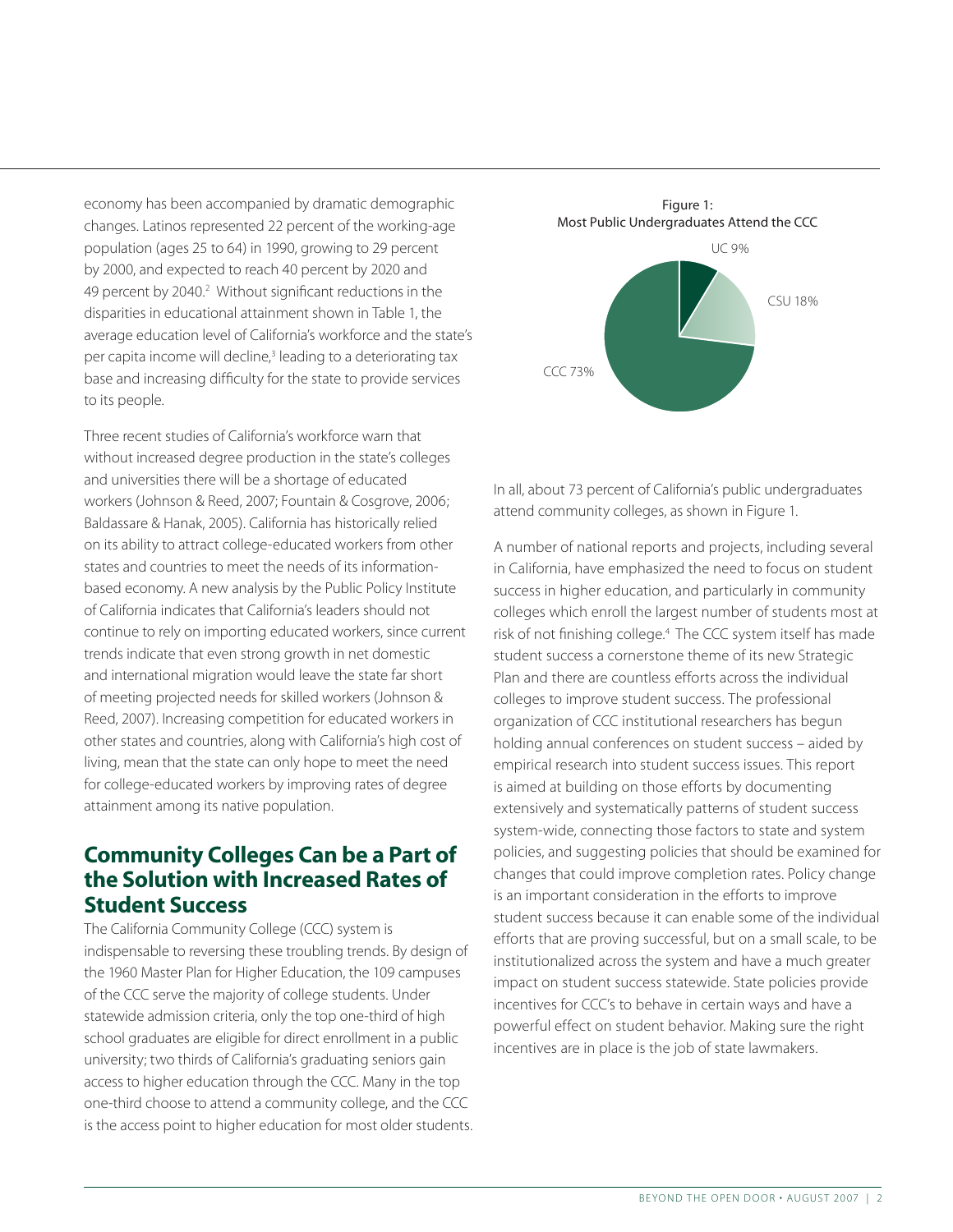## **"Multiple Missions" Can be Honored In Computations of Completion Rates**

## **State Workforce Needs Require Monitoring of Completion Rates**

Unlike students who enroll in the University of California (UC) or the California State University (CSU), students often enroll in community college for reasons other than earning a degree or a certificate. By design of the state's Master Plan, the CCC offer academic and vocational programs at the lower division level, as well as remedial instruction, non-credit adult education, and workforce training (California Department of Education, 1960). Many of these pursuits do not require program completion in order for students to successfully achieve their purposes. The community colleges admit any student "capable of profiting from the instruction offered" (p. 70).

There may be personal and economic benefits to individuals related to attending a community college even if no college credential is ever earned. Research shows that there are some economic benefits to earning community college credits without finishing a degree. For example, Marcotte (2006) demonstrated a five percent increase in annual earnings associated with every year of community college credits earned (30 credits would generally equate to one year). But research also demonstrates there are negligible economic benefits to accumulating only a small number of credits (Marcotte, 2006; Bailey, Kienzl, & Marcotte, 2004). Other researchers have concluded that the credential itself is more important in the labor market than accumulating community college credits, particularly in promoting continuity of employment (Adelman, 2005), making it essential to monitor completion rates for those community college students who do seek to earn a college credential.

Given the broad set of missions assigned to the community colleges, system officials have justifiably been wary of completion rate measures that do not account for the CCC's multiple missions. Community college officials around the country

have historically shared these concerns about the calculation of graduation and transfer rates, but have increasingly recognized the importance of monitoring these rates as part of state efforts to strengthen educational capital. For example, Texas officials have stated that "enrollments in our colleges and universities must increase by the year 2015 by 630,000 students. But enrolling more people is not enough – they must graduate, too. Texas will not achieve the results it needs if students do not succeed in their higher education endeavors."5

## **Identifying Likely "Degree Seekers"**

In view of the need to close the achievement gap and address the shortage of educated workers, state lawmakers need to understand completion rates among community college students. The existence of multiple missions need not prevent such policy discussions. In an effort to encourage discussions, this research proposes a method to distinguish between those who seek a degree or certificate and those who do not, and applies that method in analyzing student success among degree seekers in the CCC.<sup>6</sup> Using student record data obtained from the CCC Chancellor's Office, we studied the cohort of more than 500,000 students who initially enrolled in a credit course(s) during the 1999-2000 academic year.<sup>7</sup> The dataset included demographic and course-taking records for each student, including course-taking records for all colleges within the CCC that a student enrolled in over a six-year period, through 2004-05. The dataset also included records of all degrees/ certificates earned and transfers to four-year universities through 2004-05.

Unambiguous data about student intentions as they enroll in a community college are not currently collected.<sup>8</sup> In the absence of clear information, we developed a method to identify "degree seekers" (a term we use to include both degrees and certificates). There are many possible ways to measure student intent, as demonstrated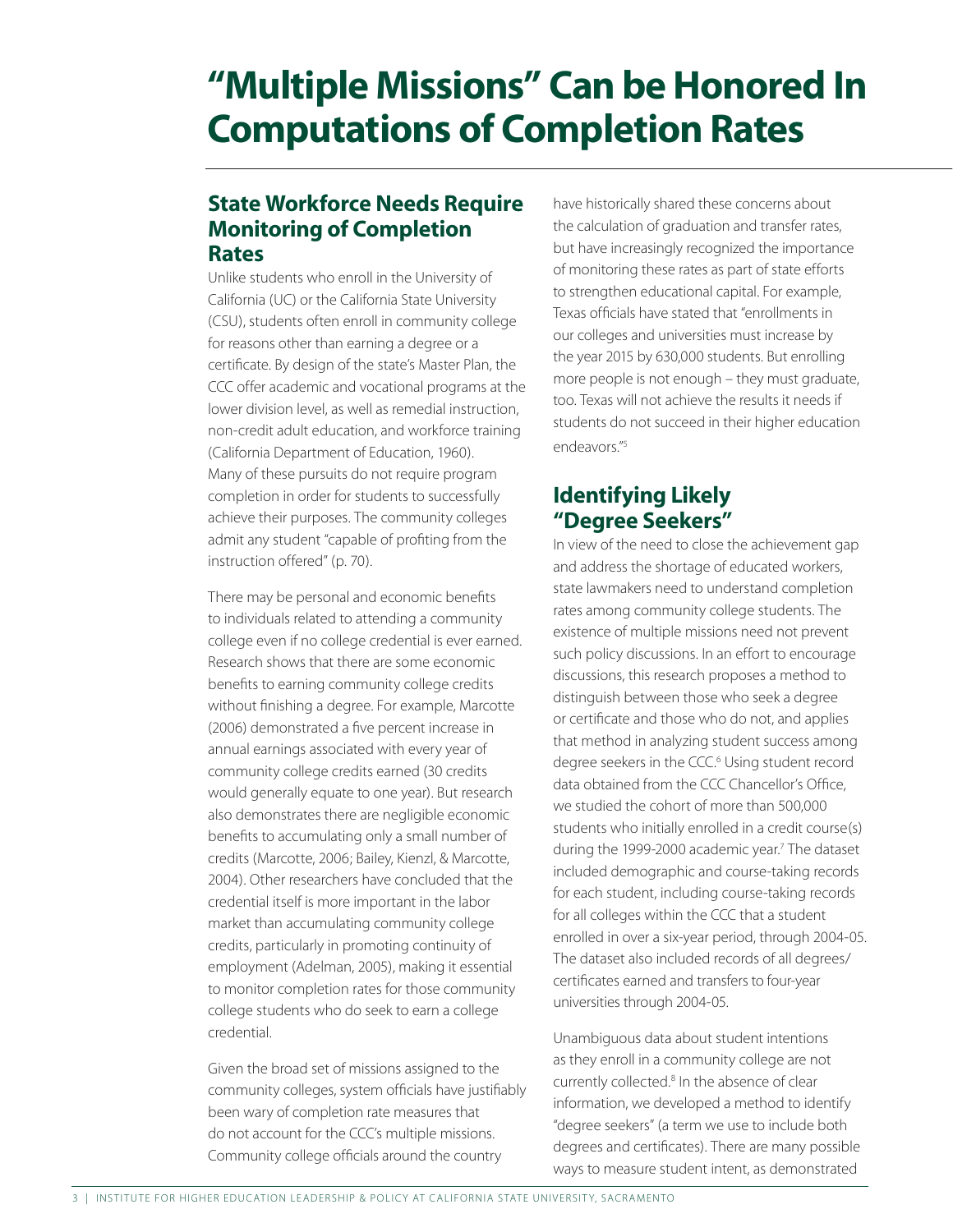in several recent research projects on CCC students (Johnson & Reed, 2007; California Postsecondary Education Commission [CPEC], 2007; Sengupta & Jepsen, 2006). The method used here is intended to 1) recognize the multiple missions of the colleges, which include job training and skill development, personal development and enrichment, awarding certificates and degrees in addition to preparing students for transfer to a university, and 2) acknowledge the uncertainty in identifying students' specific goals. The method we use does not attempt to identify students' specific intent (i.e., transfer, degree, or certificate) as other studies have done, and therefore does not yield a transfer rate for students intending to transfer or a graduation rate for students intending to earn an associate's degree. Rather, it is used to calculate an overall "completion rate," defined as the rate of completing any one (or more) of the three outcomes among all students identified as "degree seekers," and also to note what share of all degree seekers accomplish each of the completion outcomes. We exclude those who appear to be attending a CCC for something other than to complete a credential or program.

In defining "degree seekers," we relied on a review of research literature on community college students, consultation with the Center for Student Success of the Research and Planning Group for California Community Colleges, discussions with other community college professionals, and an examination of the characteristics of students in the cohort who actually completed a certificate or degree or transferred to a university. Based on those considerations, we used three criteria to designate students as likely intending to complete a community college program.

#### *1. Student was age 17 to 19 at the time of initial enrollment*

Research demonstrates that younger community colleges students are more likely than older students to report a goal of earning a degree or transferring to a university, and are more likely to actually achieve that goal. For example, one major study using data on community college students from the National Center for Education Statistics (NCES) reported that, based on students' stated purpose for enrolling and the type of program in which they enrolled, about 90 percent of those enrolling as first-time college students in a community college intend to earn some kind of postsecondary credential. The study found that younger students were substantially more likely to report that they intended to earn a degree or

certificate, more likely to be enrolled in a program leading to a credential, and more likely to complete a program (Hoachlander, Sikora, Horn, & Carroll, 2003).9

In the CCC dataset used in the current study, nearly 70 percent of completions occurred among students who were under 20 years of age at initial enrollment (80 percent occurred among students under age 25). In addition to being the group most likely to enroll with a completion goal and to actually complete a program, younger students have the greatest potential for increasing their lifetime earnings based on attaining a college credential, and for generating the substantial benefits to the state that accrue through higher tax receipts, lower expenditures on health, social service, and criminal justice programs, greater civic participation, and other public benefits related to a more educated population. The potential benefits make it especially important to examine rates of completion for younger students.

We excluded from the cohort all students ages 17 to 19 who were concurrently enrolled in high school and community college, as well as those already enrolled in a four-year university.10 Therefore, students age 17 to 19 in the remaining cohort generally represented traditional college students enrolling in higher education shortly after high school who can reasonably be assumed to be likely degree seekers.

### *2. Student identified a goal of degree or certificate completion or transfer to a university upon enrollment or after meeting with a counselor 11*

In the CCC cohort analyzed for this report, two-thirds of students who successfully completed had expressly stated a goal of earning a certificate or degree or transferring to a university. This is about equal to the percentage of completers who were age 17 to 19, suggesting that stated goal is as reasonable an indicator of degree intent as enrolling in college at an earlier age. Research demonstrates that students who state that their primary reason for enrolling is to transfer or complete a certificate/degree are more likely to persist and earn some kind of credential (Bailey, Jenkins, & Leinbach, 2005; Zucker, Dawson, & Carroll, 2001).

Given the state's need to increase the number of college credentials awarded and its interest in supporting completion among students who have that as a goal, this study defined all students who indicate a goal of completion as likely degree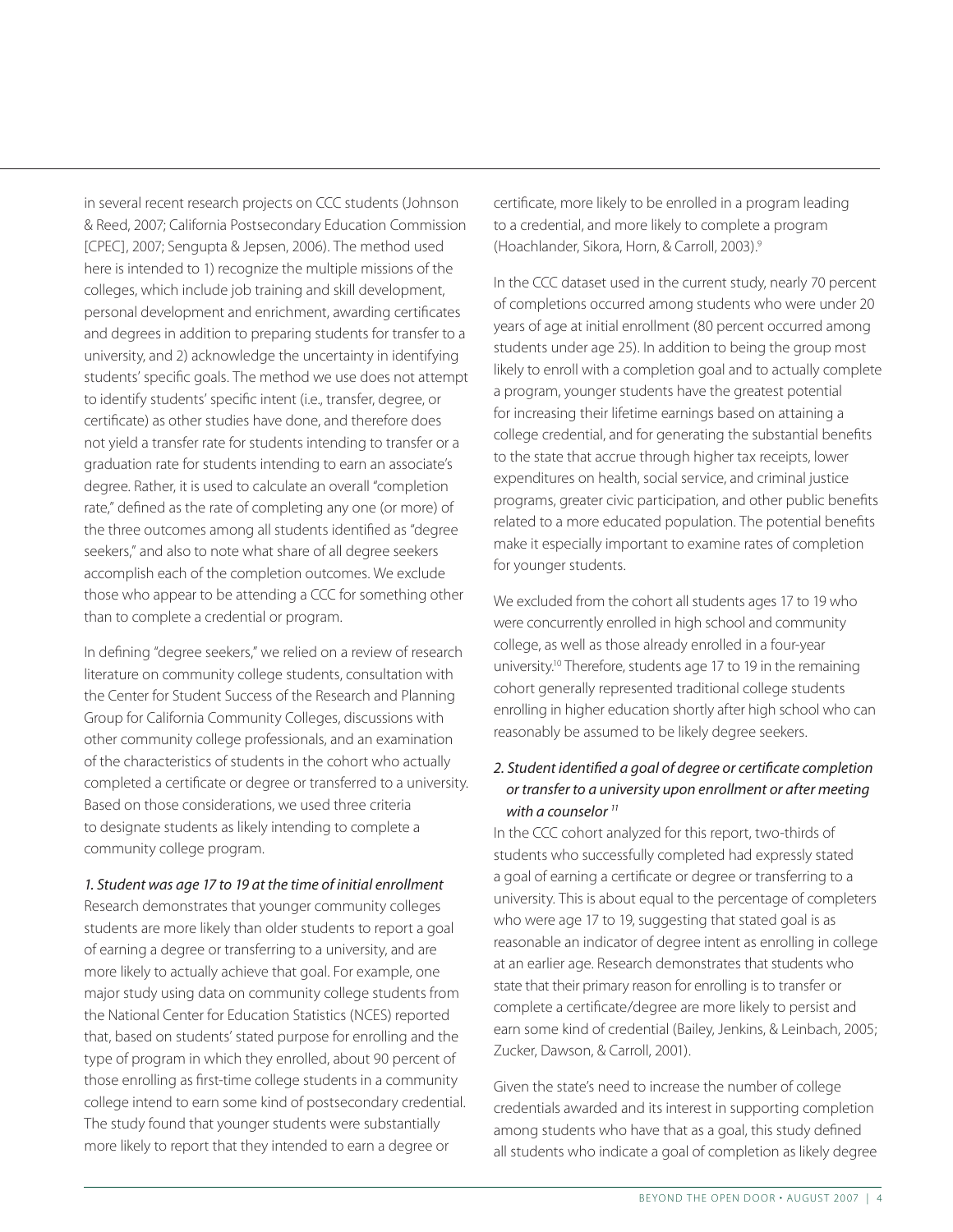seekers, though no assumption was made about students' specific completion goal (i.e., certificate, degree, or transfer). Many students check these goals without a full understanding of the implications of the degree goal or of their preparedness to achieve the goal. Nevertheless, in view of the research cited above and the dire needs of the state for graduates with degrees and certificates, it serves no useful purpose to assume that students who set goals of degree completion should not be taken seriously.

## *3. Student demonstrated an intent to finish a program by completing at least 12 units of coursework and attempting a transfer- or degree-level English or math course*

This criterion uses course enrollment behavior to capture likely degree seekers who may have been older when they initially enrolled, and who may never have stated a goal of completion, but whose course enrollments implied intent to complete some kind of community college program. It is similar to the criterion developed by the CCC Chancellor's Office for accountability reporting.<sup>12</sup>

Students who met one or more of these three criteria were defined as likely degree seekers (the majority of degree seekers met more than one of the criteria). Using this method, 60 percent of students in the 1999-2000 entering cohort were seeking a degree or certificate and 40 percent were not. The fact that NCES researchers found that 90 percent of new community college students seek a credential suggests that the CCC provides access to students with a broader variety of goals than many other states.

For readers familiar with the CCC Chancellor's Office accountability report (Drummond & Perry, 2007), Table 3 summarizes the difference between the definition of degree seekers used here and the system's definition of "students who showed intent to complete" (p. 700). Because the Chancellor's Office includes no students who leave without completeing 12 units, their cohort is much smaller. The different definitions and cohort composition result in different rates of completion.13

|                                                | Institute for Higher Education<br><b>Leadership &amp; Policy</b>                                                       | <b>Chancellor's Office</b>                                                                                  |
|------------------------------------------------|------------------------------------------------------------------------------------------------------------------------|-------------------------------------------------------------------------------------------------------------|
| <b>Definition of Likely Degree Seekers</b>     | First-time CCC students who:                                                                                           | First-time CCC students who:                                                                                |
|                                                | • Were 17-19 years old at the time of<br>initial enrollment: and/or                                                    | • Completed 12 or more units of<br>coursework: and                                                          |
|                                                | • Indicated a goal of completing a<br>certificate or degree or transfer-<br>ring to a university; and/or               | • Enrolled in a transfer- or degree-<br>level English or math course, or an<br>advanced occupational course |
|                                                | • Completed 12 or more units of<br>coursework and enrolled in a<br>transfer- or degree-level English<br>or math course |                                                                                                             |
| Share of 1999-2000 Cohort who Meet<br>Criteria | 60%                                                                                                                    | 39%                                                                                                         |

Table 3 Differing Definitions of Degree Seekers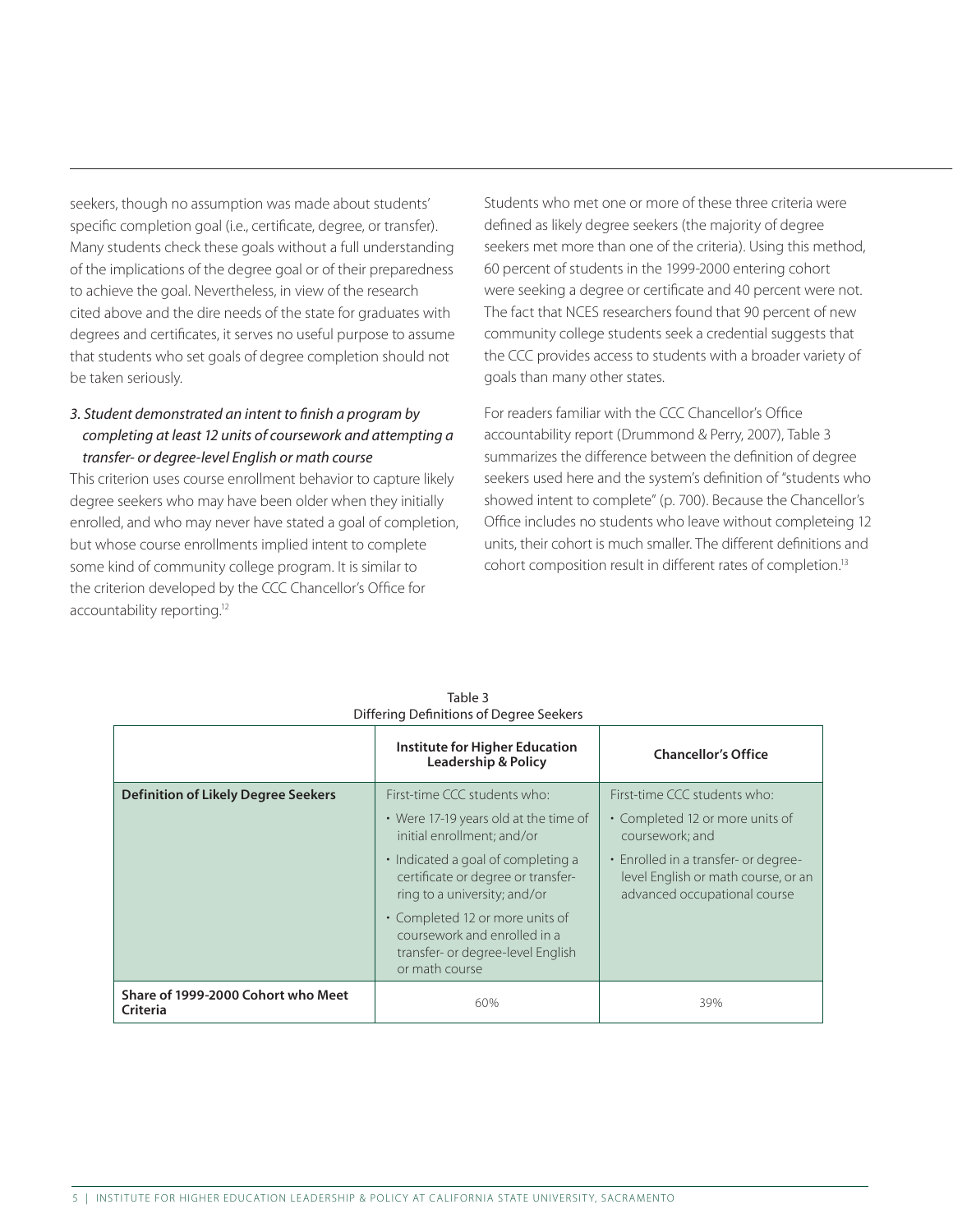## **Non-Degree Seekers Pursue Job Skills, Basic Skills or Personal Enrichment**

Among the 40 percent of the entering cohort that were nondegree seekers, students fell into three different categories based on the types of courses in which they enrolled (see Figure 2). All three groups of non-degree seekers differ from degree seekers in important ways beyond their goals. As shown in Table 4, non-degree seekers are more likely to be white. More of them enroll in the community colleges after having already earned a college degree. On average they enroll for fewer terms than degree seekers, and take fewer courses while they are enrolled. The three groups of non-degree seekers are similar to each other in the number of terms attended and the numbers of units attempted and completed. The differences from degree seekers on those enrollment characteristics suggest that the criteria we use distinguish well between degree seekers and non-degree seekers.

Much of the enrollment activity of non-degree seekers represents an important contribution of the community colleges to improving the skills of the state's workforce. A majority of non-degree seekers (58%) were enrolled to pursue either job skills or basic skills that one can assume would help

Figure 2: Three Categories of Non-Degree Seekers Represent 40% of Incoming Students Degree Seekers 60% Personal Enrichment 16% Basic Skills 4% Job Skills 20%

them enter or advance in the workplace. Nevertheless, in view of the consensus pointing to shortages of degrees and certificates in the labor force, the remainder of this report focuses on patterns of student progress and success for the 60 percent of students who were seeking a college credential, in order to identify policy changes that could increase rates of success.

|                                                         |                         |                   | Non-Degree Seekers (40%) |                               |
|---------------------------------------------------------|-------------------------|-------------------|--------------------------|-------------------------------|
|                                                         | Degree Seekers<br>(60%) | <b>Job Skills</b> | <b>Basic Skills</b>      | Personal<br><b>Enrichment</b> |
| Gender                                                  |                         |                   |                          |                               |
| Female                                                  | 53%                     | 47%               | 61%                      | 58%                           |
| Male                                                    | 47%                     | 53%               | 39%                      | 42%                           |
| <b>Average Age at Enrollment</b>                        | 23                      | 40                | 35                       | 40                            |
| Race/Ethnicity                                          |                         |                   |                          |                               |
| White                                                   | 42%                     | 57%               | 19%                      | 57%                           |
| l atino                                                 | 29%                     | 21%               | 51%                      | 20%                           |
| Asian                                                   | 17%                     | 11%               | 19%                      | 12%                           |
| <b>Black</b>                                            | 9%                      | 8%                | 9%                       | 8%                            |
| Other                                                   | 3%                      | 3%                | 2%                       | 3%                            |
| <b>Education Level at Enrollment</b>                    |                         |                   |                          |                               |
| No High School Completion                               | 16%                     | 16%               | 38%                      | 14%                           |
| High School Diploma/GED                                 | 80%                     | 56%               | 56%                      | 53%                           |
| AA Degree                                               | 2%                      | 6%                | 2%                       | 5%                            |
| <b>BA Degree</b>                                        | 2%                      | 22%               | 4%                       | 28%                           |
| Average Terms Attended <sup>1</sup>                     | 6.2                     | 2.5               | 2.5                      | 2.9                           |
| <b>Average Total Units Attempted</b>                    | 55                      | 10                | 12                       | 10                            |
| <b>Average Total Units Completed</b>                    | 38                      | $\overline{7}$    | 6                        | 6                             |
| Average Successful Course Completion Ratio <sup>2</sup> | 61%                     | 68%               | 45%                      | 58%                           |

Table 4 Differences across Student Populations

 *1 Average number of terms enrolled over the 6-year period, including summer terms*

*2 Defined as the share of courses successfully completed with a grade of A – C (or Credit if the course was pass/fail)*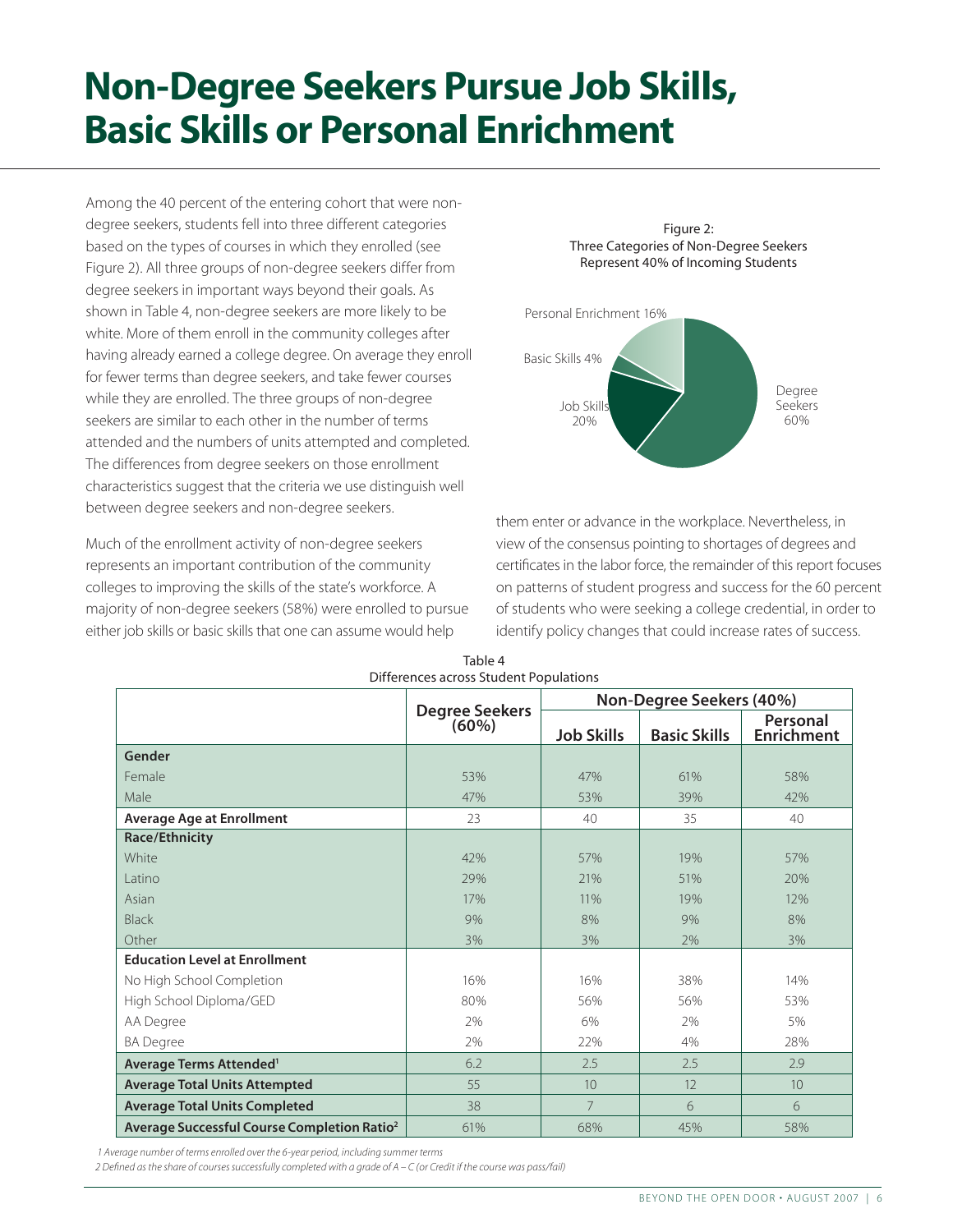## **Degree Seekers: Completion Rates are Low**

CCC students are, by virtue of the eligibility criteria set forth in the Master Plan for Higher Education, generally less prepared for college than UC and CSU students. They typically work, with 80 percent of CCC students working an average of 32 hours per week (Zumeta & Frankle, 2007), and they face many life challenges outside of their college careers. For that reason, it is unreasonable to expect that completion rates in the community colleges would approach those of four-year institutions. Sometimes, perhaps often, students drop out for reasons well beyond the control of a community college. But a review of the data reveals completion rates that are too low to sustain the kinds of equity gains and economic growth that California needs. Therefore, it is incumbent upon researchers with an interest in state public policy to examine what might be done to increase the success of community college students, taking into account the challenges that many of those students bring with them into the college environment.

## **A Look at Outcomes after Six Years**

Approximately one in four degree seekers in the cohort completed a community college program – meaning they earned a certificate or degree, transferred to a four-year university, or achieved some combination of those outcomes within six years of enrolling in community college.<sup>14</sup> Table 5 shows retention rates, the percentage of degree seekers completing each outcome, and the overall completion rate. Sixty-two percent of degree seekers re-enrolled in the next term (excluding summer) following their initial term of enrollment, and half were still enrolled one year after their initial term. Over their entire period of enrollment during the six years studied, degree-seeking students successfully completed 61 percent of the courses they enrolled in. About three percent of all degree seekers earned a certificate, 11 percent earned an associate's degree and 18 percent transferred to a four-year university. Seventy-six percent of degree seekers did not achieve any of these outcomes within six years of enrolling in community college.15

|                                                 | <b>Percent of Degree Seekers</b> |  |  |  |  |  |
|-------------------------------------------------|----------------------------------|--|--|--|--|--|
| <b>Retention</b>                                |                                  |  |  |  |  |  |
| To Second Term <sup>1</sup>                     | 62%                              |  |  |  |  |  |
| To Second Year <sup>2</sup>                     | 50%                              |  |  |  |  |  |
| Successful Course Completion Ratio <sup>3</sup> | 61%                              |  |  |  |  |  |
| <b>Completion</b>                               |                                  |  |  |  |  |  |
| Certificate <sup>4</sup>                        | 3%                               |  |  |  |  |  |
| Associate Degree                                | 11%                              |  |  |  |  |  |
| Transfer to University                          | 18%                              |  |  |  |  |  |
| Overall Completion Rate <sup>5</sup>            | 24%                              |  |  |  |  |  |

Table 5 Retention and Completion among Degree Seekers

*Notes:*

*1 Fall to spring or spring to fall, depending on whether initial term was fall 1999 or spring 2000*

*2 Fall to fall or spring to spring, depending on initial term*

*3 Defined as the share of courses successfully completed with a grade of C or better (or "credit" for pass/fail courses)*

*4 Includes all for-credit certificates reported to the Chancellor's Office. Only certificates of 18 units or more are required to be reported.*

<sup>5</sup> Defined as the number of degree-seekers who completed a certificate, degree or transfer (without double counting those who achieved more than<br>one of these outcomes) divided by the total number of degree-seekers.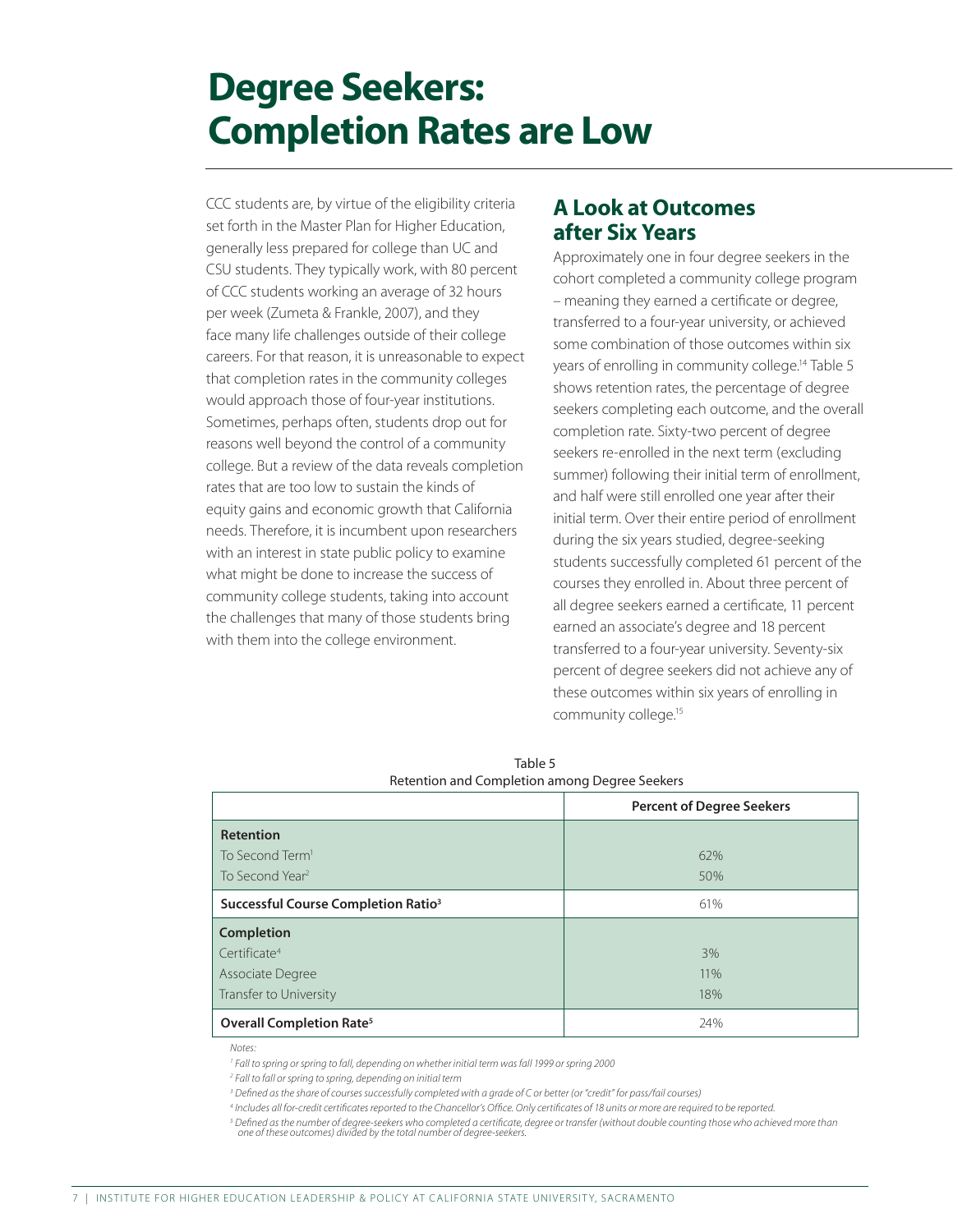## **Some "Completers" End Up with No College Degree**

Although we define transfer to a four-year institution as "completion," many transfer students end up with no college degree. In California, an associate's degree is not required in order to transfer, and the requirements for transfer and for earning an associate's degree are different. Nearly twothirds of students in the cohort studied who transferred to a university did so without earning an associate's degree. The majority of CCC transfer students enroll in the CSU system,<sup>16</sup> where about 69 percent of community college transfers earn a bachelor's degree within six years.17 Transfer students without an associate's degree who fail to complete the baccalaureate have no college degree to show for their considerable efforts. Other research has demonstrated that students who are awarded an associate's degree before transfer to a university are more likely to graduate (Wellman, 2002; McCormick & Carroll, 1997; Grubb, 1991), a finding that has been used by some states to develop "Transfer AA" degrees in an effort to ease the transfer process and encourage degree completion.<sup>18</sup>

## **A Note on "Transfer-Ready" Students**

While it is not defined here as "completion," some degree seekers completed a sufficient number of transferable units but did not actually transfer. The CCC Chancellor's Office defines "transfer-ready" students as those who completed at least 60 transferable units with a grade point average (GPA) of 2.0 or above, including the completion of both transfer-level English and math.19

An additional 2.5 percent of degree seekers in the cohort met this requirement but did not achieve one of the completion outcomes (certificate/degree/transfer). In other words, if these students were included in our definition of "completion," we would report a completion rate of 26.5 percent instead of 24 percent. While it is not a large percentage, it represents nearly 8,000 students. Some of these "transfer-ready" students may not have actually been eligible for transfer, as a specific set of transferable courses is required for transfer to each of the state's universities (and even to each major/department within the universities). However, when thousands of CCC students are successfully completing so many transferable courses without earning a certificate or associate's degree, or continuing their study at a university, it is a substantial loss to California.

Further research is needed to explore the barriers to transfer for these students and how to remove those barriers, and to determine whether additional efforts could be made to encourage these students to complete certificates or degrees during their time enrolled in community college.<sup>20</sup>

## **Summary**

These results confirm other research indicating that rates of persistence and completion in community colleges are low (CPEC, 2007; Sengupta & Jepsen, 2006; Hoachlander et al., 2003; Woodlief, Thomas, & Orozco, 2003; Berkner, He, Cataldi, & Knepper, 2002). While some degree-seeking community college students who do not transfer or earn a credential may meet other personal goals, researchers, policymakers and educators across the country are concerned that completion rates are too low to meet the needs of the workforce, and to ensure continued economic growth and prosperity for individuals and the nation (Bailey et al., 2005). Understanding the factors that influence completion rates is essential to any effort to increase rates of success in the CCC.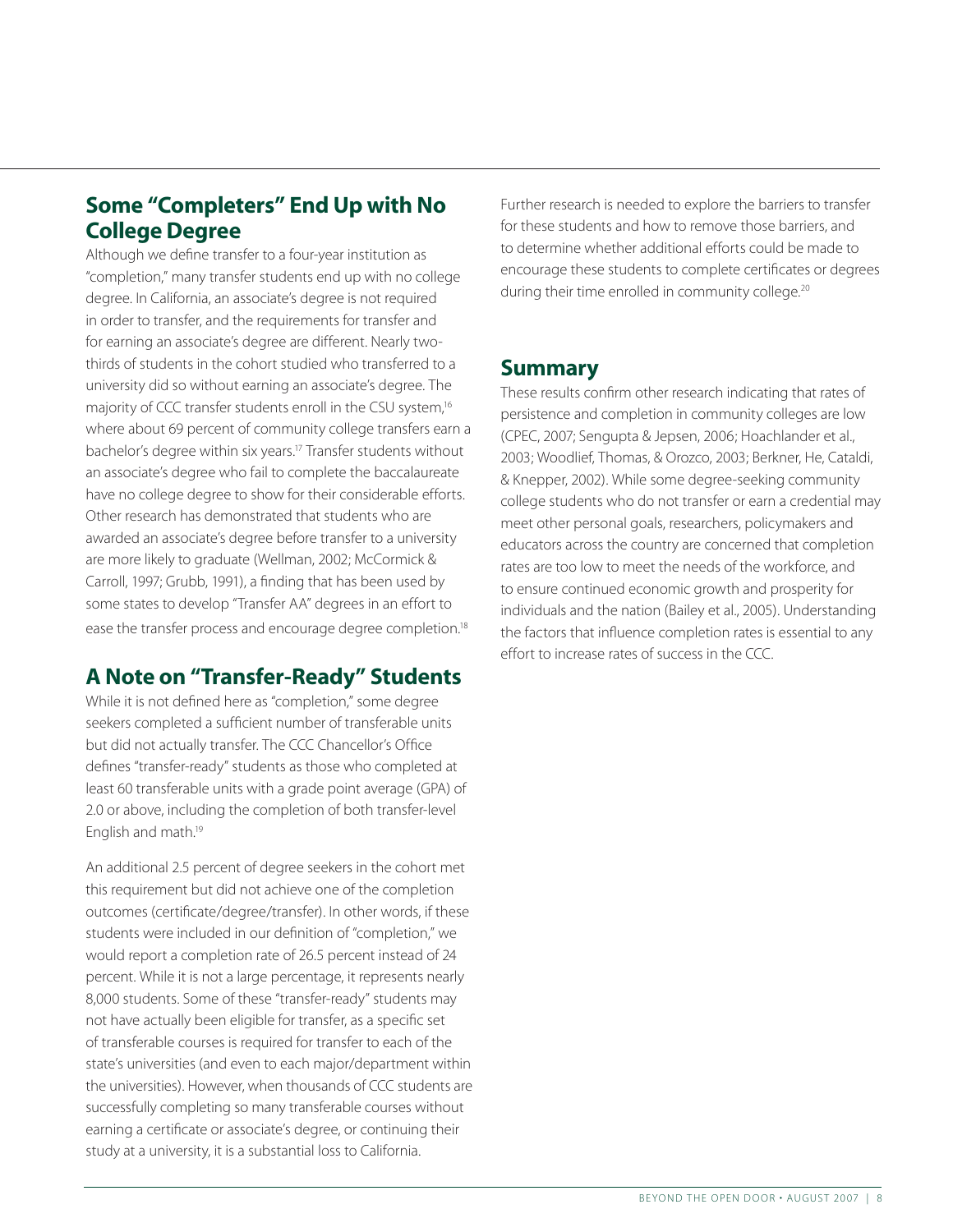## **Many Factors Affect Student Success**

In this report, we use the term "student success" as it was recently defined by two national experts in higher education policy – "getting students into and through college to a degree or certificate" (Ewell & Wellman, 2007, p. 2). Ewell and Wellman acknowledge that there are numerous potential meanings of student success beyond degree attainment but conclude that possession of a college credential "will remain the essential policy measure for the foreseeable future" (p. 5). While arguments can certainly be made for broader definitions of success, the social and economic imperative to ensure that there are enough college-educated workers in California makes it reasonable to equate "success" with "completion" for the purposes of this policy-focused discussion. In doing so, we recognize the intermediate achievements that represent progress toward completion, like retention, course completion and finishing needed remediation.

## **Overall Funding Levels**

The amount of resources available to community colleges obviously affects their ability to help students succeed. State appropriations provided per full-time student at the CCC are less than 60 percent of that for students at the CSU and less than one-third that of students at the UC, as shown in Figure 3. The low amount of fee revenues collected by the CCC, compared to the other two segments, makes the differences in total funding even greater. When state funds and student fee revenue are considered together, CSU has about 2.5 times the per-student funding as the CCC and UC has about 5 times the funding. While strict comparisons are hard to interpret in view of the different missions assigned to each segment, it is hard to understand why community college students, who are among the most expensive to teach given their considerable needs for intensive instructional and support services, should receive so much less funding than students at the fouryear institutions.

The comparatively low level of funding in the CCC puts a premium on the effective use of those limited resources. The purpose of this report is to identify factors that influence student success so that state and system policies might be reformed accordingly. For the community colleges to best help the state meet its goals of educating more Californians, there must be additional resources and policy reforms so that the CCC has both the resource capacity and the policy environment to help students succeed.



*Source: Legislative Analyst's Office, Analysis of the 2007-08 Budget Bill*

## **Sorting Out Success Factors**

In an effort to understand low rates of persistence and completion, many studies have examined factors related to success among community college students. While these studies have used different sources of data and widely varying methodologies, they have revealed a number of broad categories of factors consistently related to student success and the likelihood of degree completion.21 The factors relate to 1) who the students are and what characteristics they bring with them to college, 2) the course-taking and enrollment patterns students follow while attending college, and 3) the policies and practices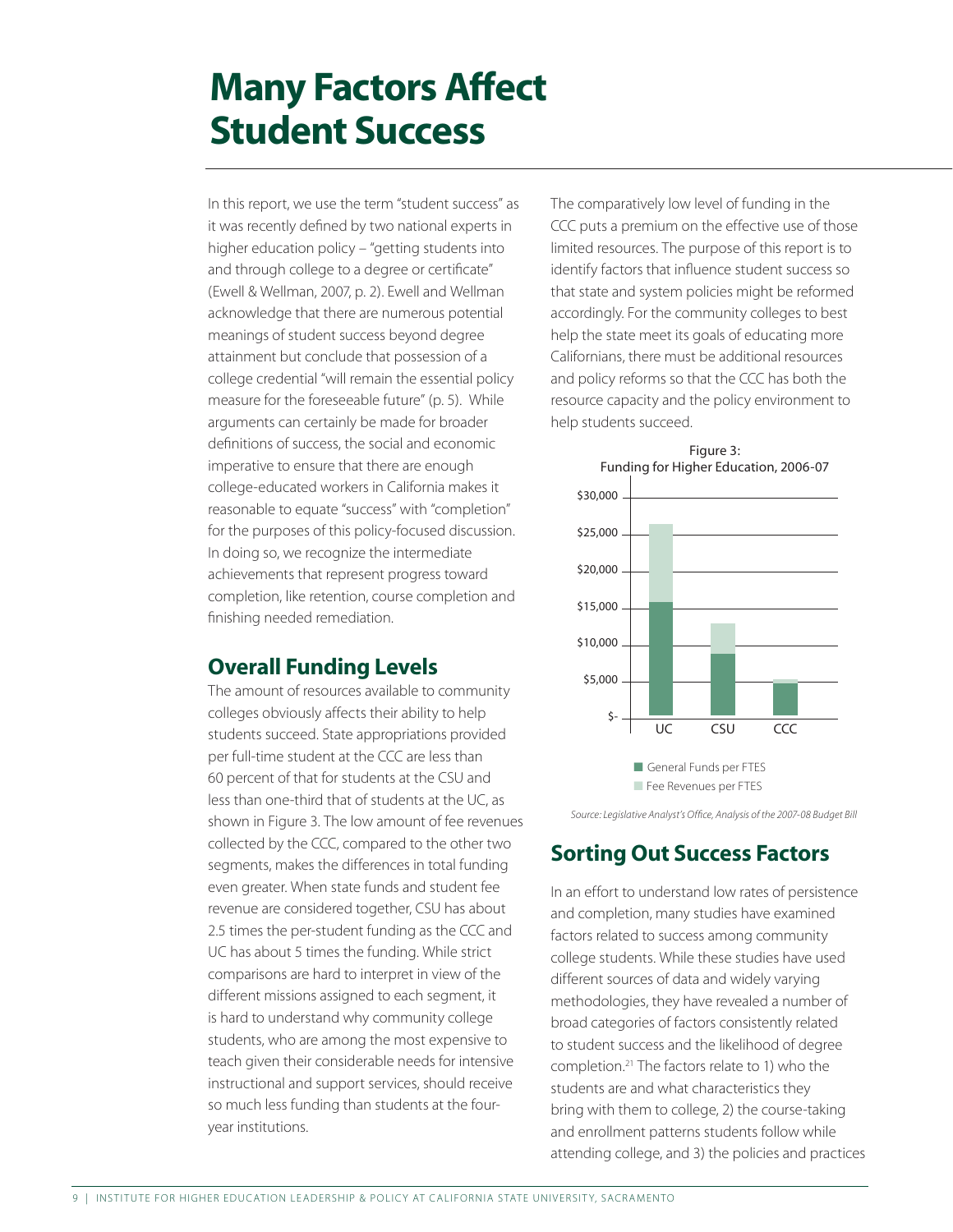of higher education institutions. For the first two categories, the following sections describe specific factors that previous research has demonstrated to be related to student success and degree completion. For each factor, we review relevant research literature and outline our findings using the CCC cohort data.

The final category, institutional policies and practices, is framed somewhat differently due to limitations of the CCC dataset that preclude quantitative analysis. Instead, we review the relevant research literature on two topics (student support services and learning communities) and comment on the data shortcomings at the system level. Following that, we devote a special section to an extensive review of the assessment and placement process in the CCC. Assessing student skill levels and helping them enroll in appropriate classes is vitally important to the success of today's community college students, many of whom are unprepared for college-level work when they arrive and unfamiliar with the college environment and multiplicity of courses and programs. The CCC has recognized both the importance of the assessment/placement process and the shortcomings of the current approach, as the Board of Governors, the Chancellor, and the Academic Senate are all variously engaged in reviewing the process with an eye to reform.

## **Student Characteristics**

Demographic factors like age, race, and gender are commonly found to be associated with student success. Students' socioeconomic status, academic preparation for college, and their goals and aspirations are also consistently found to be strongly related to postsecondary success. The impact of demographic and other characteristics on student success are important to understand given that state and institutional policies and programs can be used to help reduce disparities.

### *Age*

The Literature. Research consistently finds that younger community college students are more likely to transfer or complete a degree (Adelman, 2005; Hoachlander et al., 2003; Hoachlander & Carroll, 1989). It is easy to imagine the circumstances that make completion more challenging for older degree seekers, who are more likely to have work and

family responsibilities that compete with efforts to focus on higher education (Gooden & Matus-Grossman, 2002; Horn & Carroll, 1996). In addition, research suggests that students who delay college are more likely to have lower family incomes, lower levels of parental education, and lower academic preparation levels – all factors that reduce the likelihood of completion (Horn, Cataldi, & Sikora, 2005).

Analysis of CCC Data. In our analysis, we found that the older degree-seeking students were upon initial enrollment, the less likely they were to complete. As shown in Table 6, the overall rate of completion was 27 percent for students enrolling at age 17 to 19, 21 percent for students age 20 to 29, 18 percent for students age 30 to 39, and 16 percent for students enrolling at age 40 or older. Transferring and earning an associate's degree are more common among younger students, while the likelihood of earning a certificate increases with age.<sup>22</sup> While the community colleges are and should be commended for being accessible to students of all ages, research clearly demonstrates that students who delay college enrollment take on an additional risk of never completing a degree.

### *Race/ethnicity*

The Literature. Research also generally finds lower rates of college completion among black and Latino students compared to white and Asian students (Sengupta & Jepsen, 2006; Hoachlander et al., 2003; Woodlief et al., 2003). Racial/ ethnic differences in outcomes are often attributed to other important factors that vary by race including level of academic preparation and socioeconomic status.23 Also, underrepresented minority students are more often the first person in their family to attend college, which has been found to be negatively associated with college persistence and completion (Alfonso, 2006; Warburton, Bugarin, & Nunez, 2001).

There is evidence that some Latino students may face a unique barrier to transferring to a university, compared to other minority groups and disadvantaged populations, because of relatively stronger ties to home and family and a reluctance to leave home to pursue higher education (Gonzalez, Jovel, & Stoner, 2004; Auerbach, 2004; Delgado-Gaitan, 2002; Ginorio & Huston, 2001; Rendon, Justiz, & Resta, 1988). Survey research on first-generation college students has found that "being able to live at home" and "the school was close to home" are more common reasons for a particular college choice among this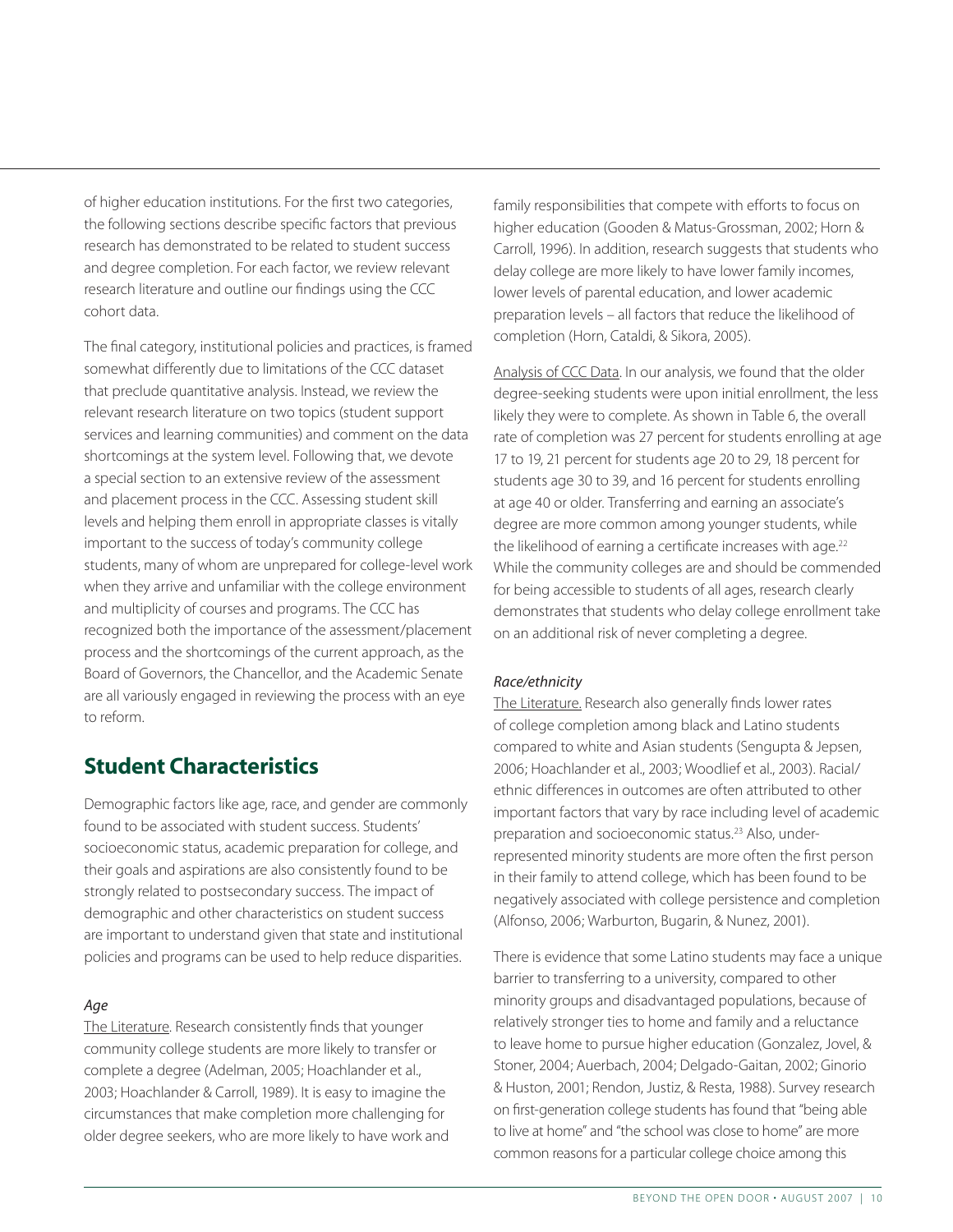population (Nunez & Cuccaro-Alamin, 1998). Other research concludes that the transition experience from the home culture to the academic culture is one of the greatest challenges confronting first-generation Latino students (Lara, 1992; Rendon, 1992).

Analysis of CCC Data. Our findings are consistent with national research on this topic. Black and Latino students were found to have lower rates of completion than white and Asian students (see Table 6). The percentage of students earning a certificate did not vary much by race/ethnicity. Latino students were retained to a second term and second year at about the same rate as white students, yet their far lower likelihood of transfer to a university resulted in a substantially lower rate of completion. These disparities are of critical importance because Latino students make up the fastest-growing population within community colleges as well as the California workforce.

### *Gender*

The Literature. The rates at which women enroll in and complete higher education have increased faster than those for men over the last couple of decades. National data suggest that women are more likely to complete a degree within five years of postsecondary enrollment than men, but more men are still persisting after that period, which suggests that they may take longer to complete (Peter & Horn, 2005).

Analysis of CCC Data. In the current analysis, we found somewhat higher rates of retention and completion for women, particularly in the share of students earning associate's degrees (see Table 6). Sixty-four percent of all associate degrees awarded by the community colleges in 2004-05 went to women (women represented 56% of enrollment), with the percentage much higher in some disciplines with high numbers of awards like health services.<sup>24</sup>

|                                        | Retention                             |                                       | Course                           |                          | Completion                        |                                         |                                                   |  |
|----------------------------------------|---------------------------------------|---------------------------------------|----------------------------------|--------------------------|-----------------------------------|-----------------------------------------|---------------------------------------------------|--|
|                                        | <b>To Second</b><br>Term <sup>1</sup> | <b>To Second</b><br>Year <sup>2</sup> | Completion<br>Ratio <sup>3</sup> | Certificate <sup>4</sup> | <b>Associate</b><br><b>Degree</b> | <b>Transfer to</b><br><b>University</b> | Overall<br><b>Completion</b><br>Rate <sup>5</sup> |  |
| <b>By Age at Enrollment:</b>           |                                       |                                       |                                  |                          |                                   |                                         |                                                   |  |
| $17 - 19$                              | 67%                                   | 54%                                   | 59%                              | 2.2%                     | 11%                               | 22%                                     | 27%                                               |  |
| $20 - 29$                              | 57%                                   | 44%                                   | 63%                              | 4.0%                     | 10%                               | 14%                                     | 21%                                               |  |
| $30 - 39$                              | 55%                                   | 42%                                   | 68%                              | 6.1%                     | 10%                               | 8%                                      | 18%                                               |  |
| 40 or older                            | 51%                                   | 39%                                   | 70%                              | 6.2%                     | 8%                                | 6%                                      | 16%                                               |  |
| <b>By Race/Ethnicity</b>               |                                       |                                       |                                  |                          |                                   |                                         |                                                   |  |
| White                                  | 62%                                   | 50%                                   | 64%                              | 3.1%                     | 12%                               | 21%                                     | 27%                                               |  |
| Asian                                  | 70%                                   | 58%                                   | 67%                              | 4.1%                     | 13%                               | 25%                                     | 33%                                               |  |
| Latino                                 | 63%                                   | 50%                                   | 56%                              | 3.2%                     | 10%                               | 13%                                     | 18%                                               |  |
| <b>Black</b>                           | 52%                                   | 39%                                   | 49%                              | 2.8%                     | 7%                                | 11%                                     | 15%                                               |  |
| <b>By Gender:</b>                      |                                       |                                       |                                  |                          |                                   |                                         |                                                   |  |
| Female                                 | 64%                                   | 52%                                   | 63%                              | 3.8%                     | 13%                               | 19%                                     | 26%                                               |  |
| Male                                   | 61%                                   | 48%                                   | 59%                              | 2.5%                     | 8%                                | 17%                                     | 22%                                               |  |
| <b>By Income Quartile<sup>6</sup>:</b> |                                       |                                       |                                  |                          |                                   |                                         |                                                   |  |
| Highest quartile                       | 63%                                   | 52%                                   | 63%                              | 2.6%                     | 10%                               | 22%                                     | 27%                                               |  |
| 3rd quartile                           | 64%                                   | 51%                                   | 62%                              | 3.0%                     | 11%                               | 19%                                     | 25%                                               |  |
| 2nd quartile                           | 63%                                   | 51%                                   | 60%                              | 3.7%                     | 10%                               | 17%                                     | 23%                                               |  |
| Lowest quartile                        | 60%                                   | 47%                                   | 60%                              | 3.4%                     | 11%                               | 15%                                     | 22%                                               |  |

| Table 6                                                                      |
|------------------------------------------------------------------------------|
| Retention and Completion among Degree Seekers by Student Demographic Factors |

*1 Fall to spring or spring to fall, depending on whether initial term was fall 1999 or spring 2000*

*2 Fall to fall or spring to spring, depending on initial term*

*3 Calculated as the number of courses successfully completed with a grade of C or better (or "credit" for pass/fail courses) divided by the total number of courses enrolled in*

*4 Includes all for-credit certificates reported to the Chancellor's Office. Only certificates of 18 units or more are required to be reported.*

5 Defined as the number of degree-seekers who completed a certificate, degree or transfer (without double counting those who achieved more than one of these outcomes) divided<br>by the total number of degree-seekers.

*6 Based on an aggregate measure of the average income of households in the zip codes of students attending each college*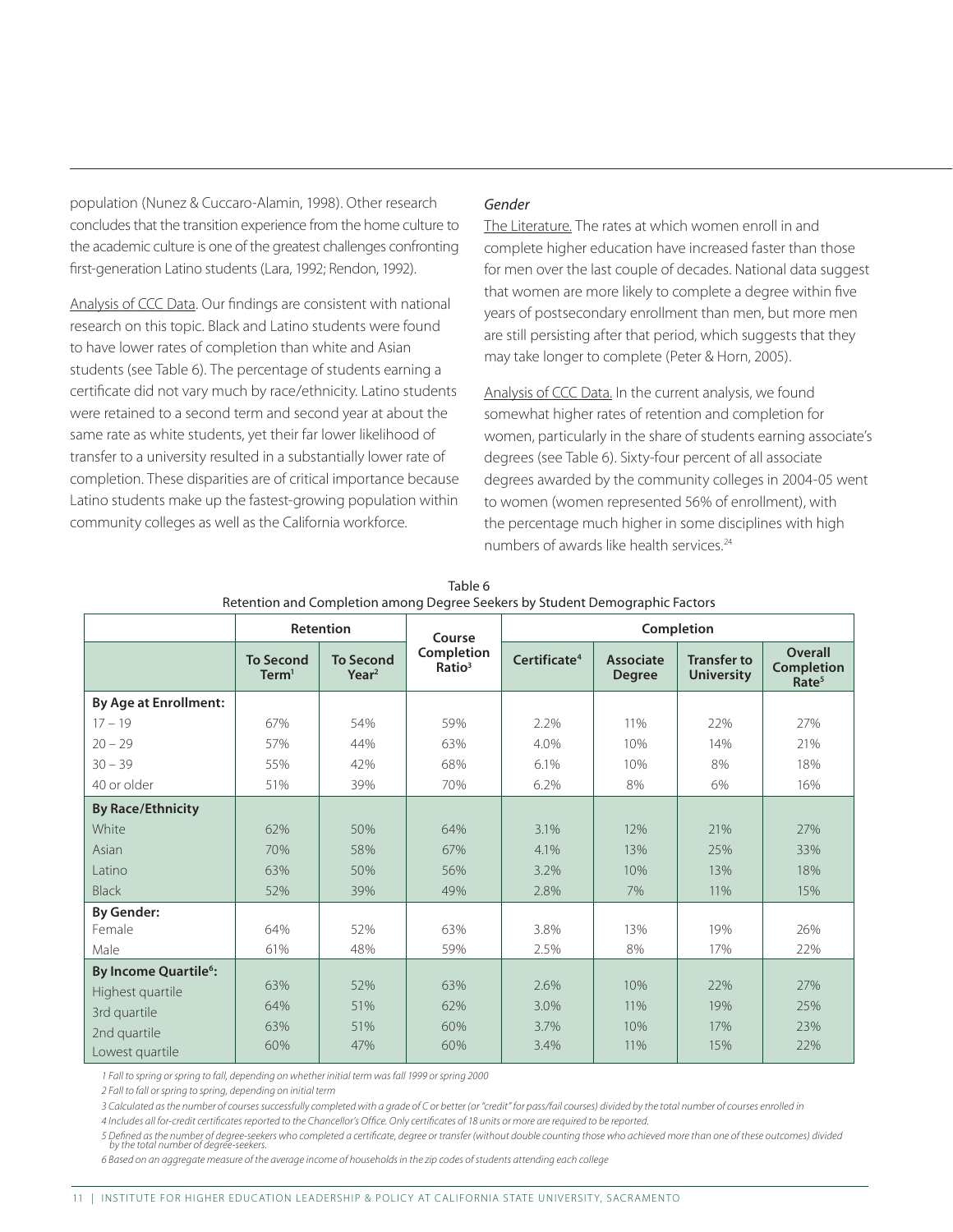#### *Socioeconomic Status*

The Literature. Research on postsecondary success consistently demonstrates that the likelihood of completing a degree is related to students' socioeconomic status (Adelman, 2005, 2006). Higher-income community college students are more likely to complete an associate degree or to transfer to a university, although lower-income students are sometimes found to earn certificates at a higher rate (Bailey et al., 2005).

Analysis of CCC Data. Unfortunately, data on individual students' socioeconomic status are not available in the CCC data used for this study. However, researchers in the CCC Chancellor's Office have developed an Economic Service Area Index (ESAI) for each college as a proxy measure for use in studying the impact of socioeconomic status on student outcomes. The ESAI for a particular college represents a weighted average of the income of households in the home zip codes of students attending that college.<sup>25</sup> Table 6 shows that students attending colleges with an ESAI in the lowest quartile had an overall completion rate of 22 percent, compared to a rate of 27 percent for students attending colleges with an ESAI in the highest quartile.<sup>26</sup>

#### *Academic Preparation*

The Literature. A student's level of academic preparation coming out of high school is consistently found to be one of the strongest predictors of postsecondary success and likelihood of completing a college degree (Adelman, 1999, 2006; Berkner et al., 2002; Altonji, 1996). Students who initially enroll in community colleges generally have lower levels of academic preparation than those who enroll in a four-year college or university (Adelman, 2005; Bailey et al., 2005). Among enrolled community college students, those who completed a more rigorous set of high school courses or who scored higher on measures of academic skills are more likely to earn a postsecondary credential (Hoachlander et al., 2003).

Large numbers of CCC students are under-prepared for college-level work when they enroll, although precise figures are difficult to find. CCC researchers recently reported that over 70 percent of students who take assessment tests upon enrollment place into remedial math, and 42 percent of tested students place into remedial English (Center for Student Success, 2005). The Chancellor of the CCC recently stated that 90 percent of incoming students test below college level in

math and over 70 percent test below college level in reading and/or writing (Fisher, 2007). The outlook for CCC students who start out in remedial math and reading courses is often grim. Only one-quarter of students initially enrolling in a reading fundamentals course in community college ever enroll in a transfer-level English class, and only 10 percent of students beginning in a basic math course ever enroll in a transferable math course (Center for Student Success, 2005).

Analysis of CCC Data. Data on students' academic preparation levels are not available in the CCC data used for this study. College entrance exams are not required for enrolling in the community colleges, and high school transcripts are not routinely collected from new students. Some students take assessment tests upon entry to the community colleges in order to measure their English and math skills for appropriate placement into courses. However, the results of these tests are not included in the statewide data system, and many students are never assessed. In order to have a measure of student academic preparation levels at each college, researchers in the CCC Chancellor's Office developed the Student Average Academic Preparation (SAAP) measure - an indicator of the average academic preparation levels of incoming students in each college (Bahr, 2002).<sup>27</sup>

Table 7 (on next page) shows the results of using the SAAP as a proxy to calculate completion rates by students' level of academic preparation. Students attending colleges with a SAAP in the lowest quartile had an overall completion rate of 19 percent, compared to a rate of 28 percent for students attending colleges with a SAAP in the highest quartile.<sup>28</sup> The percentage of students earning certificates and associate degrees did not vary much across quartiles of academic preparation, but transfer increased substantially with level of academic preparation.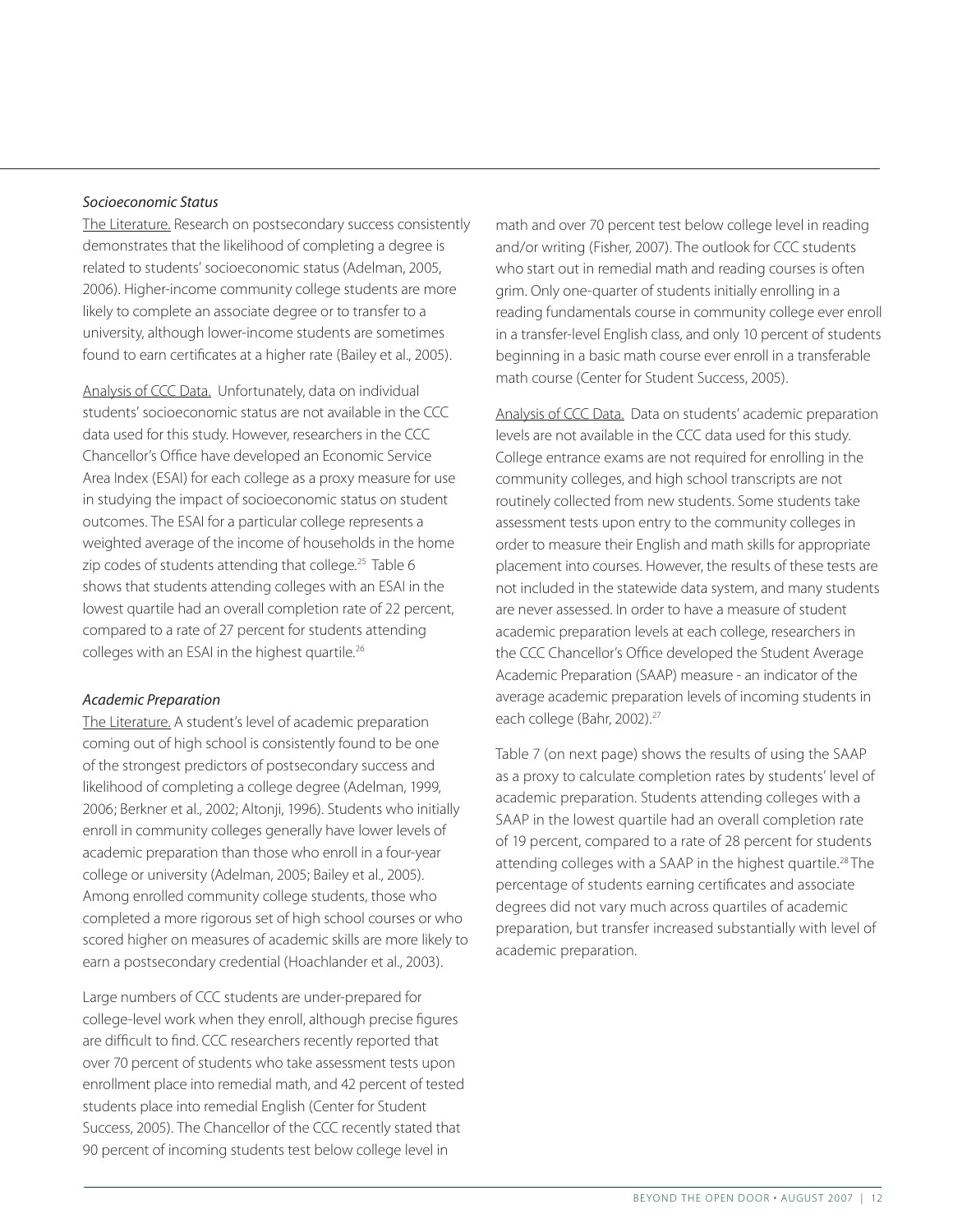|                                                      |                                       | <b>Retention</b>                      |                                  | Retention and Completion among Degree Seekers by Academic Preparation Level (aggregate measure)<br><b>Completion</b> |                            |                                         |                                                          |  |
|------------------------------------------------------|---------------------------------------|---------------------------------------|----------------------------------|----------------------------------------------------------------------------------------------------------------------|----------------------------|-----------------------------------------|----------------------------------------------------------|--|
|                                                      |                                       |                                       | Course                           |                                                                                                                      |                            |                                         |                                                          |  |
| Level of Academic<br><b>Preparation</b> <sup>6</sup> | <b>To Second</b><br>$\mathsf{Term}^1$ | <b>To Second</b><br>Year <sup>2</sup> | Completion<br>Ratio <sup>3</sup> | Certificate <sup>4</sup>                                                                                             | Associate<br><b>Degree</b> | <b>Transfer to</b><br><b>University</b> | <b>Overall</b><br><b>Completion</b><br>Rate <sup>5</sup> |  |
| <b>Highest Quartile</b>                              | 63%                                   | 51%                                   | 63%                              | 2.6%                                                                                                                 | 11%                        | 23%                                     | 28%                                                      |  |
| <b>3rd Ouartile</b>                                  | 65%                                   | 52%                                   | 62%                              | 3.6%                                                                                                                 | 12%                        | 20%                                     | 26%                                                      |  |
| 2nd Ouartile                                         | 62%                                   | 49%                                   | 60%                              | 2.8%                                                                                                                 | 10%                        | 17%                                     | 23%                                                      |  |
| <b>Lowest Quartile</b>                               | 60%                                   | 48%                                   | 59%                              | 3.7%                                                                                                                 | 10%                        | 13%                                     | 19%                                                      |  |

Table 7 Retention and Completion among Degree Seekers by Academic Preparation Level (aggregate measure)

*1 Fall to spring or spring to fall, depending on whether initial term was fall 1999 or spring 2000*

*2 Fall to fall or spring to spring, depending on initial term*

<sup>3</sup> Calculated as the number of courses successfully completed with a grade of C or better (or "credit" for pass/fail courses) divided by the total number of courses enrolled in

*4 Includes all for-credit certificates reported to the Chancellor's Office. Only certificates of 18 units or more are required to be reported.*

*5 Defined as the number of degree-seekers who completed a certificate, degree or transfer (without double counting those who achieved more than one of these outcomes) divided by the total number of degree-seekers*

*6 Based on an aggregate measure of the average academic preparation of students attending each college*

#### *Student Goals and Commitment*

The Literature. Research points to the important influence of student goals and aspirations on postsecondary success and attainment (Adelman, 2006; Hoachlander et al., 2003). For example, the Community College Research Center found that community college students who state that their primary reason for enrolling is to transfer are much more likely to persist and earn some kind of credential or to transfer than are students who state that they are enrolling for job skills, even after controlling for demographic factors like age and race/ ethnicity (Bailey et al., 2005). Zucker and his colleagues (2001) reported that students with the highest level of postsecondary degree attainment were those who had reported the highest aspirations on enrollment, while those with the lowest attainment had reported the lowest aspirations.

Rather than relying only on students' stated goal, other researchers have developed measures of students' level of commitment to completing a community college program based on multiple characteristics or enrollment patterns. Adelman (2005) used a variable measuring the consistency of community college students' educational expectations over time, finding that this variable was a stronger predictor of the likelihood of moving on to a four-year college than level of academic preparation or socioeconomic status. Horn, Nevill and Griffith (2006) measured students' level of commitment based on stated goal, credit load, and enrollment in a formal degree program. They found that community college

students who demonstrated a strong commitment to finishing a program of study were more likely to persist for one year than students who demonstrated less commitment or no commitment to such a goal.

Analysis of CCC Data. An examination of completion among the full cohort of CCC students confirmed that students who indicated a goal of completing a certificate, degree, or transfer were more likely to actually complete one of those outcomes than students who indicated a non-completion goal such as educational development/discovery or increasing job skills. That fact, combined with the research literature confirming the importance of student goals, led us to include stated goal as one of the criteria for defining "degree seekers."

Using a typology similar to that used by Horn and her colleagues (2006), we found that students who were "more committed" to a goal of completing a program, defined as those who stated a goal of completion and attended at least half time (6+ units) throughout their enrollment,<sup>29</sup> had the highest rates of retention to a second term (67%) and completion (35%). Students included in the "less committed" category had a completion rate of 29 percent, while less than 20 percent of students defined as "not committed" completed within six years. The rate of successfully completing courses did not vary across "commitment" groups ( see Table 8 ).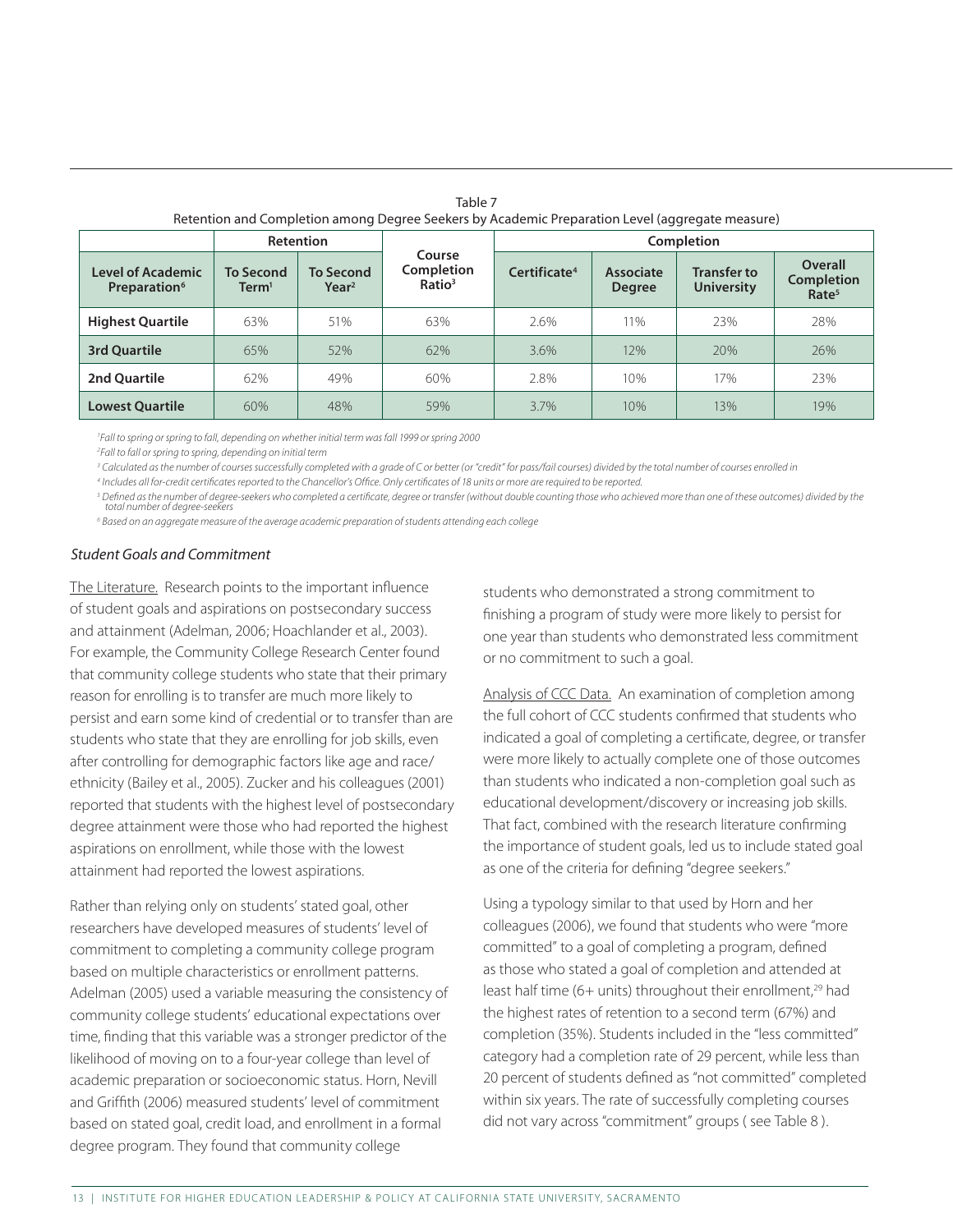| Retention and Completion among Degree Seekers by Level of Commitment (with definition adapted from Horn et al., 2006) |                           |                                   |                                            |                          |                            |                                            |                                                          |  |  |
|-----------------------------------------------------------------------------------------------------------------------|---------------------------|-----------------------------------|--------------------------------------------|--------------------------|----------------------------|--------------------------------------------|----------------------------------------------------------|--|--|
|                                                                                                                       | <b>Retention</b>          |                                   |                                            | Completion               |                            |                                            |                                                          |  |  |
|                                                                                                                       | To<br>Second<br>Term $^1$ | To<br>Second<br>Year <sup>2</sup> | Course<br>Completion<br>Ratio <sup>3</sup> | Certificate <sup>4</sup> | Associate<br><b>Degree</b> | <b>Transfer</b><br>to<br><b>University</b> | <b>Overall</b><br><b>Completion</b><br>Rate <sup>5</sup> |  |  |
| Level of Commitment <sup>6</sup>                                                                                      |                           |                                   |                                            |                          |                            |                                            |                                                          |  |  |
| More Committed (19%)                                                                                                  | 67%                       | 51%                               | 61%                                        | 2.7%                     | 15%                        | 30%                                        | 35%                                                      |  |  |
| Less Committed (22%)                                                                                                  | 63%                       | 47%                               | 60%                                        | 3.5%                     | 13%                        | 22%                                        | 29%                                                      |  |  |
| Not Committed (59%)                                                                                                   | 61%                       | 51%                               | 61%                                        | $3.2\%$                  | 9%                         | 13%                                        | 19%                                                      |  |  |

Table 8

*1 Fall to spring or spring to fall, depending on whether initial term was fall 1999 or spring 2000*

*2 Fall to fall or spring to spring, depending on initial term*

<sup>3</sup> Calculated as the number of courses successfully completed with a grade of C or better (or "credit" for pass/fail courses) divided by the total number of courses enrolled in *4 Includes all for-credit certificates reported to the Chancellor's Office. Only certificates of 18 units or more are required to be reported.*

*5 Defined as the number of degree-seekers who completed a certificate, degree or transfer (without double counting those who achieved more than one of these outcomes) divided by the total number of degree-seekers.*

<sup>6</sup> "More committed" = attended at least half time throughout enrollment and stated a goal of transfer/degree/certificate. "Less committed" = attended at least half time<br>throughout enrollment, but did not state a goal of c

## **Student Course-taking and Enrollment Patterns**

Beyond the individual and demographic factors reviewed above, a growing body of research indicates that students' course-taking and enrollment patterns while in college have an impact on successful completion. This line of research represents a shift from the traditional focus on what students bring with them to college to a focus on what happens during their enrollment. This research is important for identifying more successful patterns of course-taking and enrollment which might then guide the development or refinement of related state and institutional policies.

## *Full-time Attendance*

The Literature. Research demonstrates that community college students are the least likely to enroll full time, compared to students beginning at public or private four-year institutions or private two-year institutions (Berkner, et al., 2002). But full-time attendance is the enrollment pattern most often shown to be correlated with successful outcomes. Students who attend community college full time have higher rates of retention, transfer and degree completion (Alfonso, 2006; Hoachlander, et al., 2003; Woodlief et al., 2003; Berkner, et al., 2002; Wyman, 1997; Hoachlander & Carroll, 1989). The success rates of part-time students lag behind those of full-time students even when controlling for factors like gender, family income, and educational expectations (Chen & Carroll, 2007). Some of the benefits of full-time attendance may be related to greater "social integration" into college life (Tinto, 1993).<sup>30</sup> Parttime students have less interaction with faculty outside the classroom than full-time students, and receive less counseling and academic advising (Community College Survey of Student Engagement [CCSSE], 2006). Also, higher credit loads may force students to manage their time better and make academics their top priority (Szafran, 2001).

Closely related to full-time attendance is the number of hours worked. College students who work more than 15 to 20 hours per week have lower GPAs, fewer credits completed, and lower persistence rates (Pascarella & Terenzini, 2005). Community college students who work 30 or more hours per week are considerably less likely to complete than students who work fewer hours (Hoachlander, et al., 2003; Summers, 2003). Recent research suggests that over 80 percent of CCC students work, averaging 32 hours per week, leading the authors to conclude that California's community college students are working too much to the detriment of success and completion rates (Zumeta & Frankle, 2007).

Also related to full-time attendance, a growing part of the research literature has tied first-year credit accumulation to earning credentials. Accumulating at least 20 credits during the first year seems to provide students with momentum toward completion (Adelman, 2006; McCormick, 1999). Early credit accumulation is particularly important for younger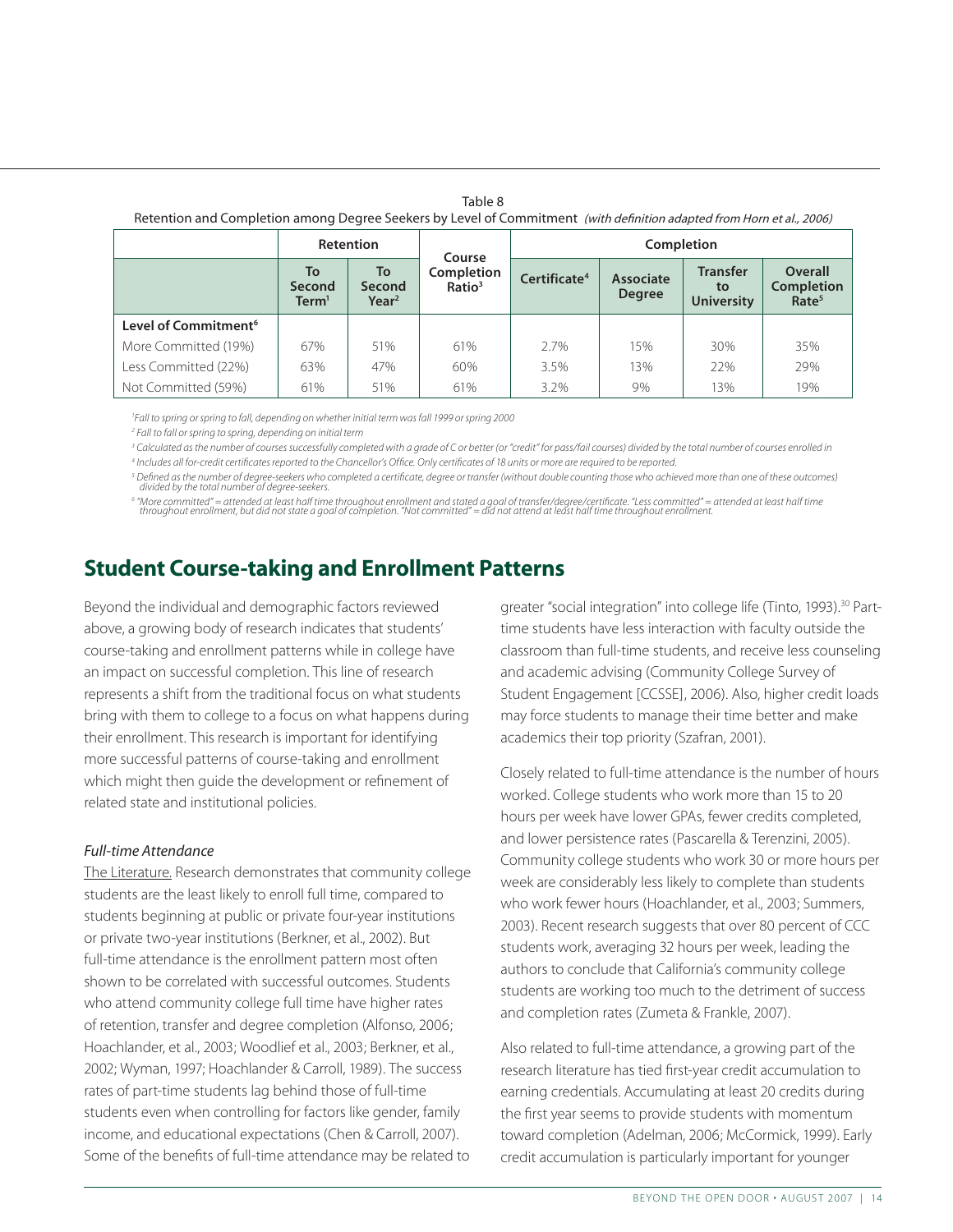students. In a recent study, younger community college students who accumulated at least 20 non-remedial credits in the first year were 7.6 times as likely to graduate as younger students who did not (Calcagno, Crosta, Bailey, & Jenkins, 2006). Similarly, accumulating credits during summer terms has been related to a greater likelihood of transfer for community college students (Adelman, 2005).

Analysis of CCC Data. There are many ways to define fulltime attendance. In order to finish a 60-unit associate degree or transfer program in the traditional two-year period, a student would have to enroll in 15 units over four consecutive semesters. Very few CCC students follow that pattern. The definition of "full time" for the purposes of federal financial aid requires enrollment in 12 or more units per semester. For the current analyses, we defined as full time any student who enrolled in 12 or more units during the majority of terms they attended (excluding summer). For example, a student who enrolled for a total of six (fall/spring) terms would be considered full time if he or she enrolled in 12 or more units during at least four of those terms. Just over one-third (35%) of degree-seeking students met this more lenient standard of full-time attendance (see Figure 4). Full-time attendance declined with age, and was lower for Latino and black students than for white and Asian students (see Appendix 1, Table 1-1).

100% 90% Percent Following Pattern Percent Following Pattern 80% 70% 60% 50% 58% 40% 54% 30% 20% 10% 16% 0% Full Time Continuous Orientation Drop <20% Register Late Majority Enrollment Course Courses <20% Courses of Terms

Figure 4 Percent of Degree Seekers Following More Effective Enrollment Patterns

Even with a definition of "full time" that does not require consistent full-time attendance, our analysis shows that "full-time" CCC students are far more likely to persist and successfully complete courses and programs of study. In fact, these students were four times as likely to complete a degree or transfer to a university and twice as likely to earn a certificate (see Table 9).<sup>31</sup> Full-time attendance was related to higher completion rates for all racial/ethnic populations and all age groups (see Appendix 1, Table 1-1). For older students, the impact of full-time attendance was slightly less, with the likelihood of completing a degree or transfer about three times higher for full-time students over age 30. Latino students who attended full time in a majority of terms were more than five times as likely to transfer as their part-time counterparts.

#### *Continuous Enrollment*

The Literature. Maintaining continuous enrollment, without "stopping out" for one or more terms (other than summer), is strongly associated with higher degree completion (Adelman, 2005, 2006; Alfonso, 2006). Remaining continuously enrolled has been shown to increase the probability of degree completion or transfer among community college students by more than 20 percent, after controlling for other important factors like socioeconomic status (Adelman, 2005). As with full-time enrollment, research suggests that community

> college students are less likely than their counterparts at four-year institutions or two-year private institutions to remain continuously enrolled (Berkner et al., 2002).

Analysis of CCC Data. We defined continuously enrolled students as those who enrolled in successive terms (excluding summer) without stopping out, throughout their period of enrollment in community college. "Continuous" enrollment is not relevant for students who only attended a community college for one term (fall/spring), so those students were excluded from the analyses on this topic. Just over one-third (35%) of degree-seeking students enrolled continuously (see Figure 4). As shown in Table 9, 40 percent of students who attended continuously completed, compared to 24 percent of those who stopped out for one or more terms. The rate of completing an associate's degree or transferring was about twice as high for students who remained continuously enrolled, although the rate of certificate

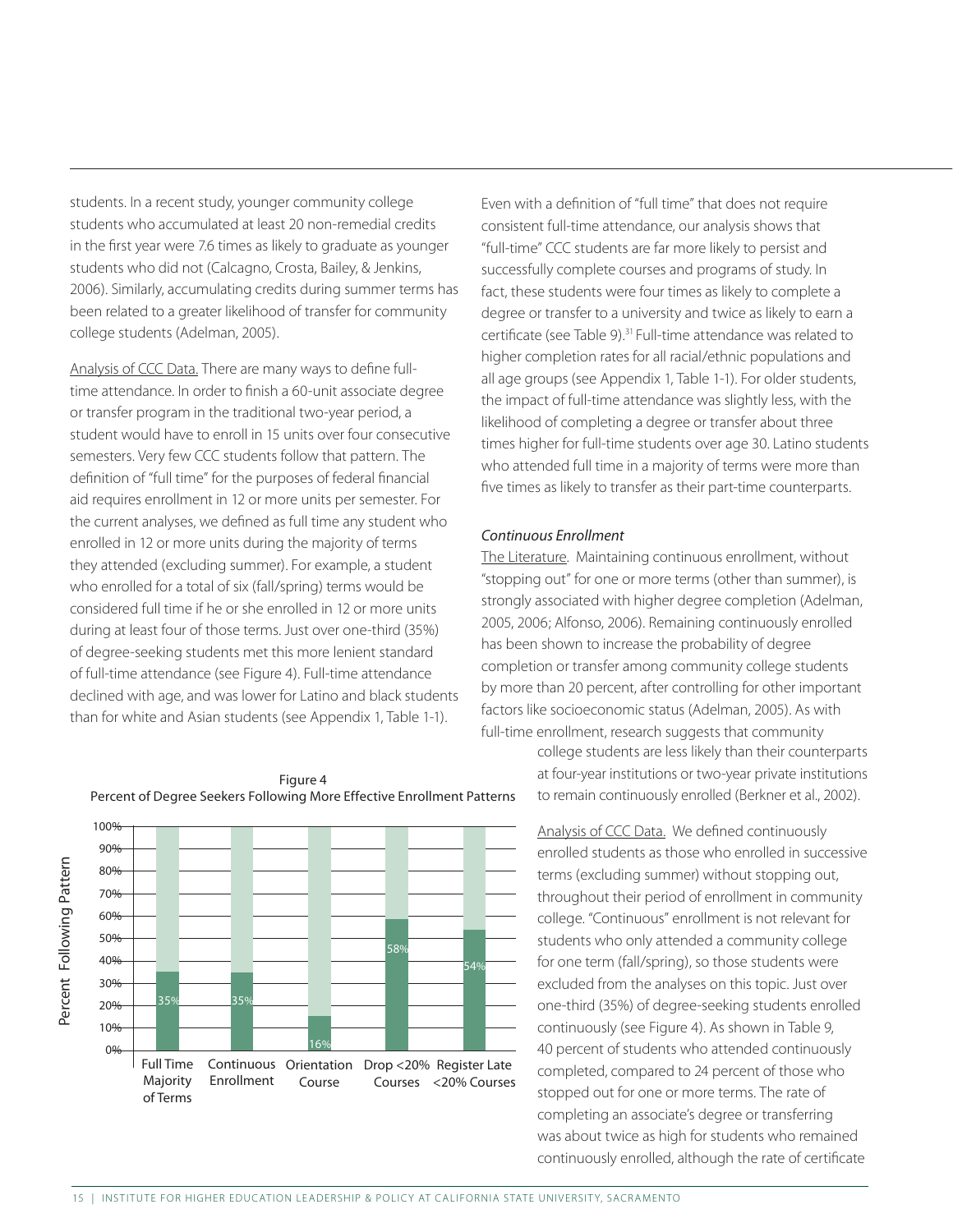completion was about the same whether students were continuously enrolled or stopped out. Students who attended continuously completed more of their courses successfully (69%) than students who stopped out (61%). Continuous enrollment was related to higher completion rates for all racial/ ethnic populations, but it does not appear to be as important for older students, whose completion rates are low regardless of attendance patterns (see Appendix 1, Table 1-2). While traditional-aged students who enrolled continuously were about twice as likely to complete, there was only a small (3 percentage point) difference in completion rates for students in their 30s, and no difference for students over age 40.

### *Course Dropping*

The Literature. Several recent studies have concluded that excessive course withdrawals have a negative impact on postsecondary success and completion (Adelman, 1999, 2005, 2006; Summers, 2000). Withdrawing from or repeating 20 percent or more of courses has been shown to decrease the probability of degree completion by nearly half (Adelman, 2006). In a study of community college students, Adelman (2005) found that excessive course withdrawals and repeats reduced the probability of transfer by 39 percent.

Some recent research suggests that course dropping is common in the CCC. A study of one beginning cohort of students in the Los Angeles Community College District found that nearly half (46%) of students dropped at least one course during their first term of enrollment, with more than 20 percent of all enrollments (by that cohort of students) dropped in that term (Maxwell, Hagedorn, Cypers, & Moon, 2003). The persistence rate to a second semester was lower for students who had dropped three or more of their course enrollments during the first term. Also, students who dropped large numbers of courses had lower GPAs (Hagedorn, Maxwell, Cypers, Moon, & Lester, 2003).

Several researchers have studied the reasons for course dropping among community college students. Practical concerns account for a large share of course withdrawals, including family or work obligations or other personal problems (Hayward, 2003; Conklin, 1997). However, the reasons for dropping "high attrition" courses (those where 40% or more of students dropped the course) are more often related to course scheduling, course difficulty, workload in the course,

dislike of the instructor or other factors over which colleges could exert some control (Conklin, 1997).

Researchers have also concluded that students who withdraw late in the term may be using liberal withdrawal deadlines to avert failure and avoid academic probation (Daubman, Williams, Johnson, & Crump, 1985). However, some evidence suggests that students who receive an initial failing grade are more likely to be successful when repeating the course than are students who dropped the course before repeating it (Spurling, 2006). The author of that study concluded that staying engaged in the educational process by finishing the course gave students who failed an advantage when repeating the course over those who withdrew.

Altering institutional policies around course dropping has been shown to decrease the number of course drops. Research in one institution found that some students engaged in chronic course dropping. While such students represented 29 percent of the student population, they accounted for 57 percent of units dropped. After changing its policies to allow students to get a "W" (withdrawal) grade in no more than 14 units over their academic career, the college saw a significant decline in the number of courses dropped (Fleming, Hill, & Merlin, 1985).

Analysis of CCC Data. On average, degree-seeking students in the cohort we studied dropped nearly 22 percent of the courses they enrolled in. Only enrollments as of the census date (about the 3rd week of the term) are included in the dataset, so this figure does not include courses dropped during the early part of the term when many students drop and add courses before deciding on a final schedule. Younger students dropped more of their courses than older students, and black and Latino students dropped more often than white and Asian students (see Appendix 1, Table 1-3).

Excessive course dropping was associated with lower rates of retention and completion. Overall, students who dropped fewer than 20 percent of their courses were about four times as likely to complete. Thirty-five percent of students who dropped fewer than one in five courses completed, compared to nine percent of students who dropped a higher share of courses (see Table 9). There was some variation among racial/ ethnic populations and age groups, although the relationship between course dropping and completion held for all students (see Appendix 1, Table 1-3).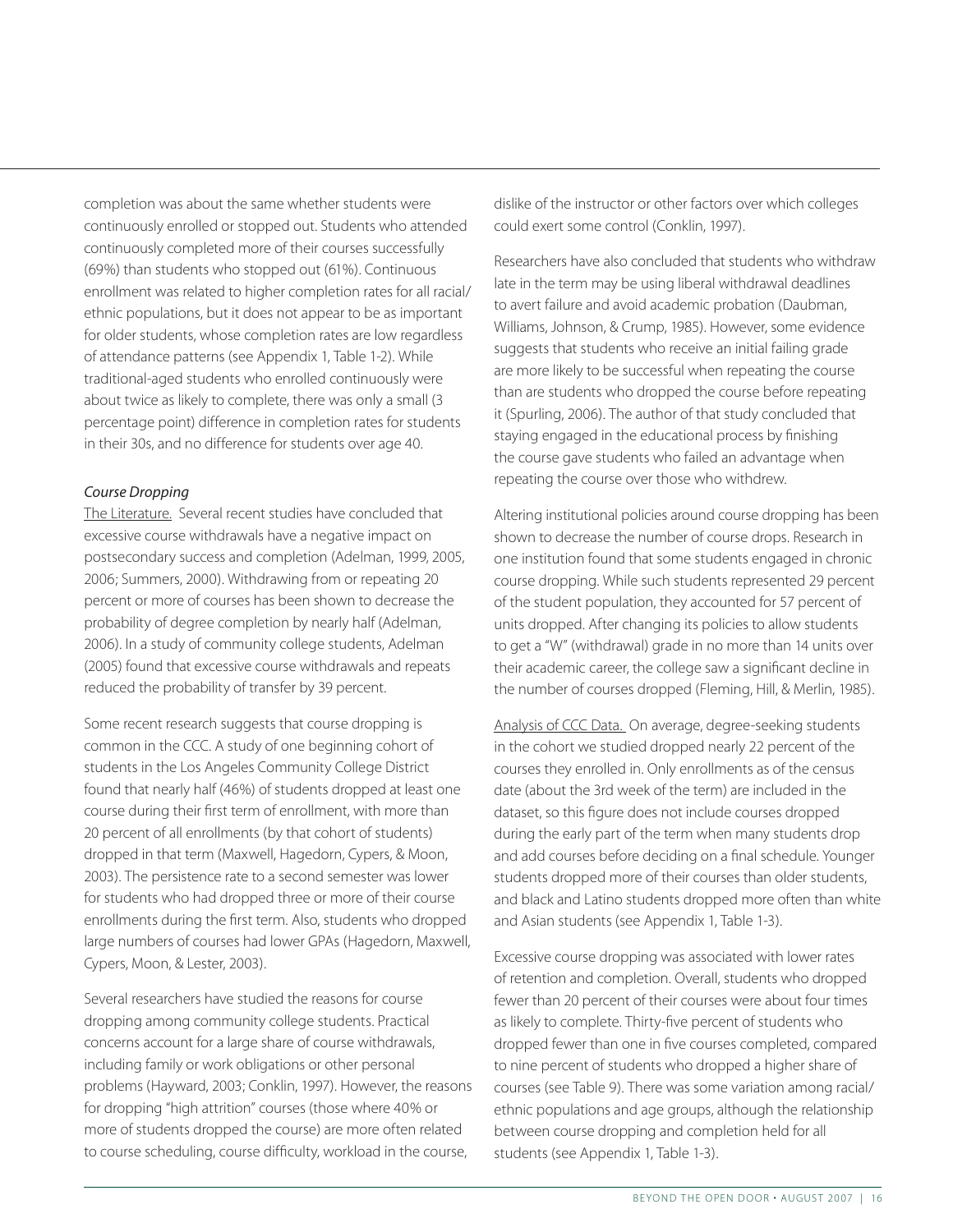#### *Late Registration*

The Literature. Research on the impact of registering late for classes has generally concluded that late registrants have higher course withdrawal rates, lower GPAs, and lower retention rates (Freer-Weiss, 2004; Smith, Street, & Olivarez, 2002; Summers, 2000). Men, older students who delayed college entry, students with lower academic preparation levels, and part-time students are more likely to register late, giving them a profile that closely resembles that of students at high risk for attrition (Freer-Weiss, 2004). Late registrants may also differ from other students in confidence, academic and organizational skills, and motivation (Weiss, 1999).

Analysis of CCC Data. Studies have defined late registration in a number of ways, from enrolling in a course only a few days before it begins, to registering a week or more into the term. We defined registering "late" as enrolling in a course after the first day of the term.<sup>32</sup> By this definition, degree-seeking students, on average, registered late for about one in four of their courses. Late registration did not vary much by age, but black students were more likely to register late, enrolling for nearly one-third of their courses after the first day of the term (see Appendix 1, Table 1-4).

Registering late for many courses was associated with lower rates of completion, although the differences were not as large as for full-time attendance, continuous enrollment, and excessive course dropping. Students who enrolled late for more than one in five courses had an overall completion rate of 21 percent, compared to a completion rate of 27 percent for students who registered late less often (see Table 9). The impact of late registration was greater for younger students than for older students (see Appendix 1, Table 1-4). The impact was smallest for black students.

#### *Orientation Course*

The Literature. A number of studies have demonstrated the benefit to students of taking an orientation or "college success" course upon enrollment in college. Studies done in both four-year universities (Sidle & McReynolds, 1999; Boudreau & Kromney, 1994) and community colleges (Derby & Smith, 2004; Zimmerman, 2000; Stovall, 1999; Glass & Garrett, 1995) indicate that students who take an orientation course upon enrollment in college complete their courses at higher rates, earn more total credits, maintain higher GPAs, and are

more likely to persist and graduate. The positive effects are particularly strong for minority students (Stovall, 1999; Strumpf & Hunt, 1993).

In studies on orientation courses, enrollment in the orientation course was generally voluntary and, while comparison groups of similar students who did not take such a course were used, it is possible that students who enroll in orientation courses have some immeasurable difference in level of motivation or commitment that accounts for their greater success. One study at a university attempted to account for this weakness in determining causation (Strumpf & Hunt, 1993). Out of a group of students who indicated interest in taking an orientation course, half were randomly chosen to be in the course while the other half served as a control group. Students taking the course had substantially higher retention rates over the following three semesters, leading the authors to conclude that the content and process of orientation courses contribute significantly to retention rates beyond the effects of motivation alone.

A recent analysis of a statewide cohort of Florida community college students found that those who enrolled in a student success course were more likely to persist, earn a degree, and transfer than were students who did not take such a course, after controlling for a number of student characteristics (Zeidenberg, Jenkins, & Calcagno, 2007). The authors note that these courses may help community college students "to develop clearer goals for education and careers, better ideas of what it takes to succeed in college, and some practical skills for success in college" (p. 8).

Analysis of CCC Data. There are many courses in the CCC that could be considered "orientation" courses.<sup>33</sup> Some of them are aimed at specific groups such as adult re-entry students or students who are economically or educationally disadvantaged. Others are aimed more generally at assisting new students in learning about their educational options and the programs and services that are available to help them succeed. There is no special coding of orientation courses in the statewide data system, so we had to rely on course titles to identify which students enrolled in such a course. Typical course titles included, "Making College Count," "Orientation to College," and "College Success." Only about one in six degreeseeking students enrolled in such a course (see Figure 4),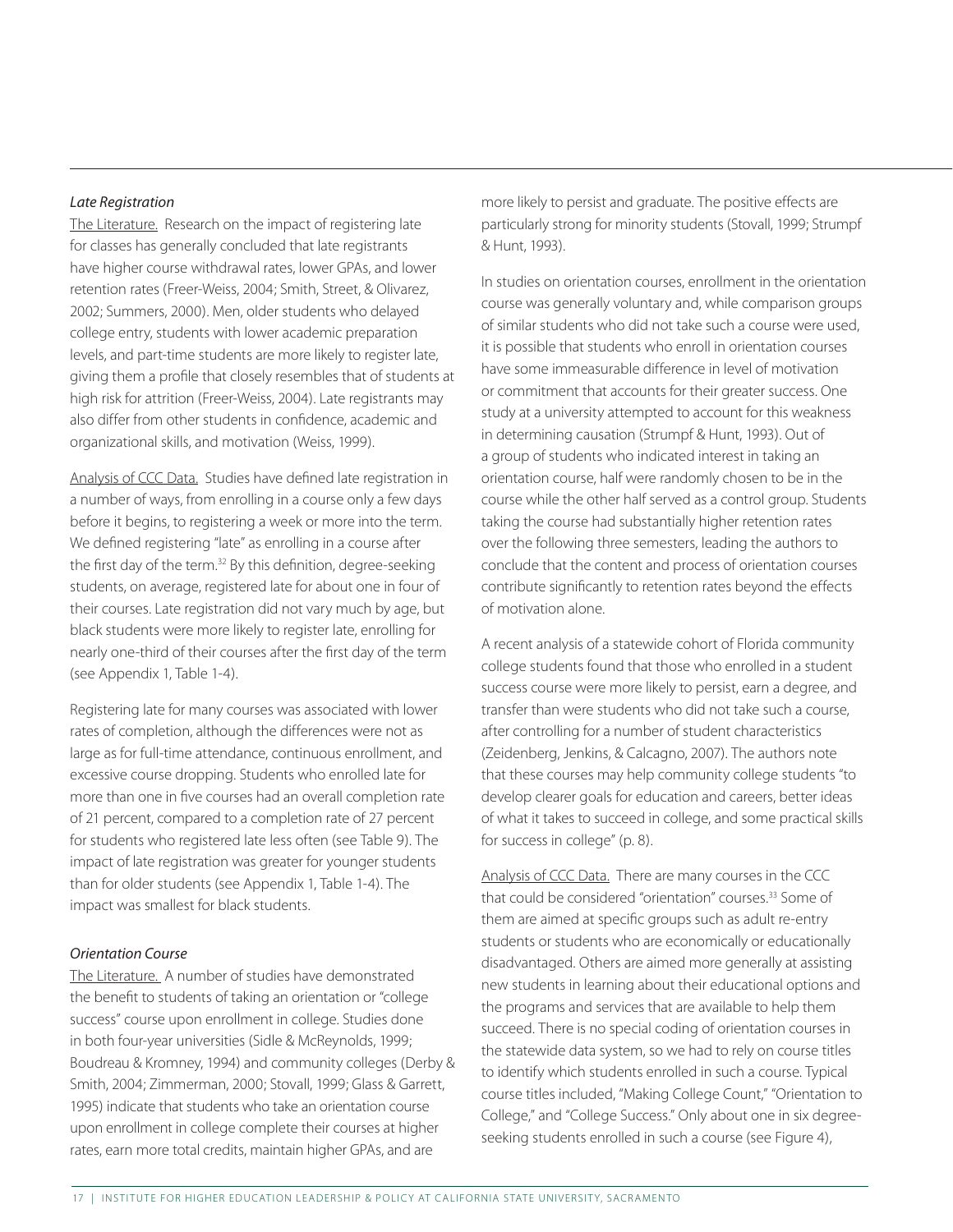with younger students more likely to have done so than older students (see Appendix 1, Table 1-5).

Students who enrolled in an orientation course were more likely to persist and to complete a certificate/degree or transfer (see Table 9). About a third (32%) of students who

took an orientation course completed, compared to less than a quarter (23%) of students who did not take a course. The positive relationship between taking an orientation course and completion held for students of all ages and racial/ethnic groups (see Appendix 1, Table 1-5).

|                                           | <b>Retention</b>                      |                                       | Course<br><b>Completion</b> |                          |                            | Completion                              |                                            |
|-------------------------------------------|---------------------------------------|---------------------------------------|-----------------------------|--------------------------|----------------------------|-----------------------------------------|--------------------------------------------|
|                                           | <b>To Second</b><br>Term <sup>1</sup> | <b>To Second</b><br>Year <sup>2</sup> | Ratio <sup>3</sup>          | Certificate <sup>4</sup> | Associate<br><b>Degree</b> | <b>Transfer to</b><br><b>University</b> | Overall<br>Completion<br>Rate <sup>5</sup> |
| <b>Attendance Status<sup>6</sup>:</b>     |                                       |                                       |                             |                          |                            |                                         |                                            |
| Full-time                                 | 79%                                   | 67%                                   | 69%                         | 4.8%                     | 22%                        | 37%                                     | 47%                                        |
| Part-time                                 | 55%                                   | 43%                                   | 57%                         | 2.3%                     | 5%                         | 8%                                      | 12%                                        |
| <b>Continuous Enrollment<sup>7</sup>:</b> |                                       |                                       |                             |                          |                            |                                         |                                            |
| Continuous, no stop-out                   | 100%                                  | 65%                                   | 69%                         | 4.1%                     | 19%                        | 33%                                     | 40%                                        |
| Not continuous (stop-out)                 | 67%                                   | 61%                                   | 61%                         | 3.9%                     | 10%                        | 17%                                     | 24%                                        |
| <b>Course Dropping<sup>8</sup>:</b>       |                                       |                                       |                             |                          |                            |                                         |                                            |
| Dropped $<$ 20%                           | 65%                                   | 53%                                   | 78%                         | 4.8%                     | 17%                        | 26%                                     | 35%                                        |
| Dropped $>= 20%$                          | 60%                                   | 47%                                   | 38%                         | 1.0%                     | 3%                         | 8%                                      | 9%                                         |
| Late Registration <sup>9</sup> :          |                                       |                                       |                             |                          |                            |                                         |                                            |
| Registered late < 20%                     | 62%                                   | 50%                                   | 63%                         | 3.6%                     | 13%                        | 20%                                     | 27%                                        |
| Registered late >= 20%                    | 63%                                   | 51%                                   | 59%                         | 2.7%                     | 9%                         | 16%                                     | 21%                                        |
| <b>Orientation Course<sup>10</sup>:</b>   |                                       |                                       |                             |                          |                            |                                         |                                            |
| <b>Took course</b>                        | 75%                                   | 64%                                   | 62%                         | 3.9%                     | 16%                        | 24%                                     | 32%                                        |
| Did not take course                       | 60%                                   | 48%                                   | 61%                         | 3.1%                     | 10%                        | 17%                                     | 23%                                        |

Table 9 Retention and Completion among Degree Seekers by Selected Enrollment Patterns

*1 Fall to spring or spring to fall, depending on whether initial term was fall 1999 or spring 2000*

*2 Fall to fall or spring to spring, depending on initial term*

*3 Calculated as the number of courses successfully completed with a grade of C or better (or "credit" for pass/fail courses) divided by the total number of courses enrolled in*

*4 Includes all for-credit certificates reported to the Chancellor's Office. Only certificates of 18 units or more are required to be reported.*

<sup>s</sup> Defined as the number of degree-seekers who completed a certificate, degree or transfer (without double counting those who achieved more than one of these outcomes)<br>divided by the total number of degree-seekers.

*6 Full-time students were defined as those who enrolled in 12+ units during the majority of terms they attended the CCC; all others defined as part-time.*

<sup>7</sup> Continuously enrolled students were those who enrolled in successive terms, without stopping out, throughout their enrollment (excluding summer). "Continuous" is not<br>relevant for students who only enrolled for one fall *their first term.*

8 Represents percentage of courses dropped after the census date (pre-census enrollments not in data set). Used 20% as cutoff based on Adelman (2006). Also, the average share<br>of course enrollments dropped by degree seekers

*9 "Late" registration was defined as enrolling after the first day of the term. The average share of courses for which students registered late was about 24% for all degree seekers.* 1º Orientation courses have no special identifying code in the data, and were therefore identified based on the course title (e.g., "Orientation to College", "College Success", "College<br>Survival Skills", "Making College Co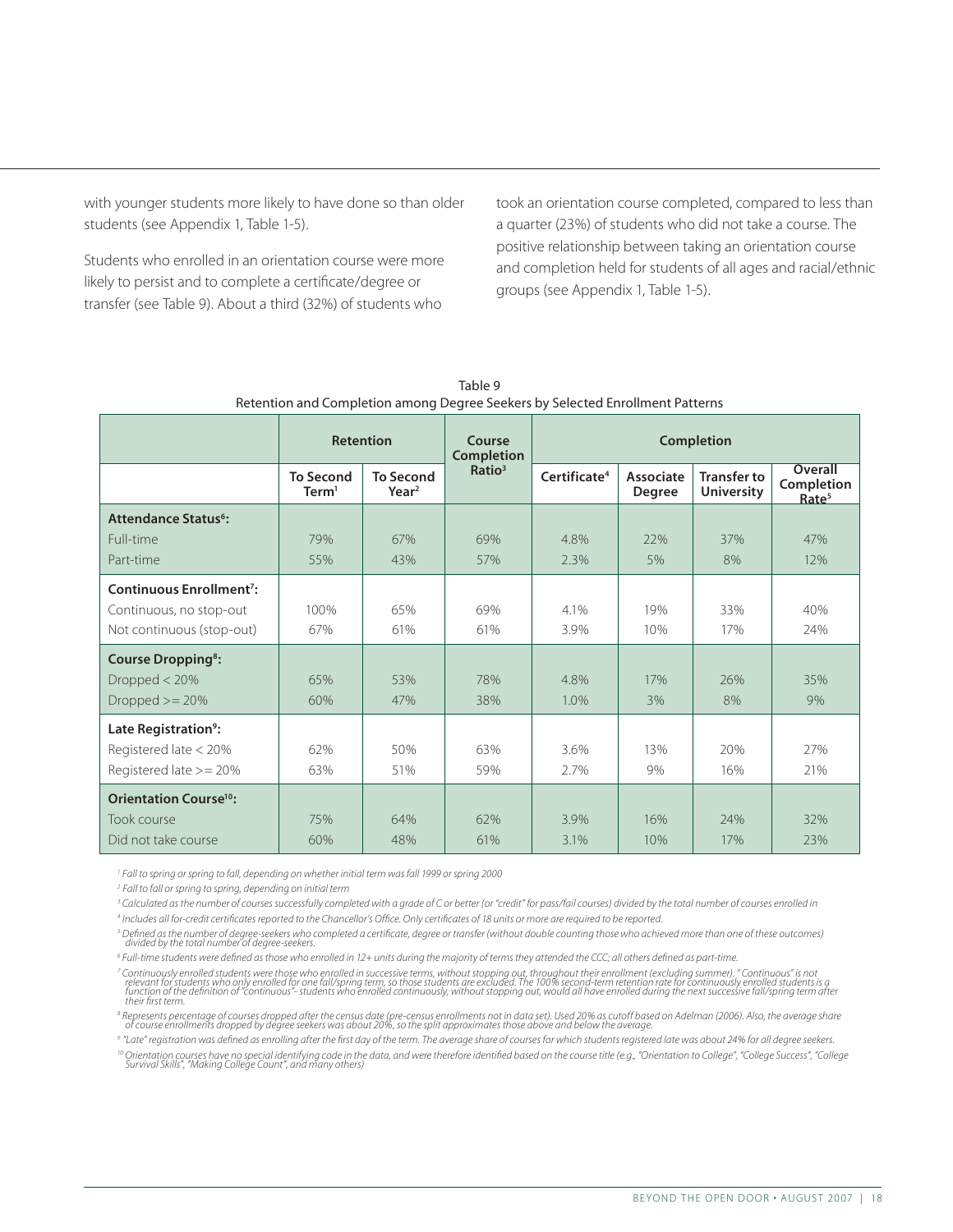## **Which Factors Really Matter?**

The descriptive analyses of CCC data discussed thus far suggest that students are more likely to complete a certificate/degree or transfer to a university if they:

- n enroll in a community college soon after high school;
- **n** are Asian or white;
- are female;
- n attend a college with higher average levels of academic preparation among the students;
- n attend a college in a higher income area;
- <sup>n</sup> demonstrate commitment to a goal of completing a program;
- $\blacksquare$  attend full-time;
- **n** enroll continuously;
- enroll in an orientation course;
- $\Box$  drop fewer than one in five of their course enrollments; and
- n enroll late for fewer than one in five of their course enrollments.

Some of these factors are likely related to each other, and looking at them only separately could over-estimate their relationship to student success and completion. For example, our descriptive analyses showed that black and Latino students were less likely to complete, but race/ethnicity could also be reflecting the impact on student outcomes of lower average academic preparation levels and financial resources.

To determine the impact of each of the variables on the likelihood of program completion, we used a statistical method known as regression analysis, a technique that allows researchers to isolate the effects of specific factors on completion. For readers interested in technical details, the methods and results of the regression models are described in Appendix 3. In this section, we highlight the main findings of the analyses. Table 10 displays the variables that were found to have either a positive or negative independent impact on the probability of a student completing a certificate or degree and/or transferring to a university.

| Summary of Effects of Vanables on the Probability of Completion |                                                        |
|-----------------------------------------------------------------|--------------------------------------------------------|
| <b>Factors that Increase the Likelihood of Completion</b>       | <b>Factors that Lower the Likelihood of Completion</b> |
|                                                                 |                                                        |
| Continuous Enrollment                                           | Late Registration                                      |
| Full-Time status                                                | Course Dropping                                        |
| Female                                                          | Age                                                    |
| Asian                                                           | Hispanic/Latino                                        |
| White                                                           | <b>Black</b>                                           |
| Total Enrollment (in most cases)                                |                                                        |
| Economic Service Area Index                                     |                                                        |
| Student Average Academic Preparation (in most cases)            |                                                        |
|                                                                 |                                                        |

Table 10 Summary of Effects of Variables on the Probability of Completion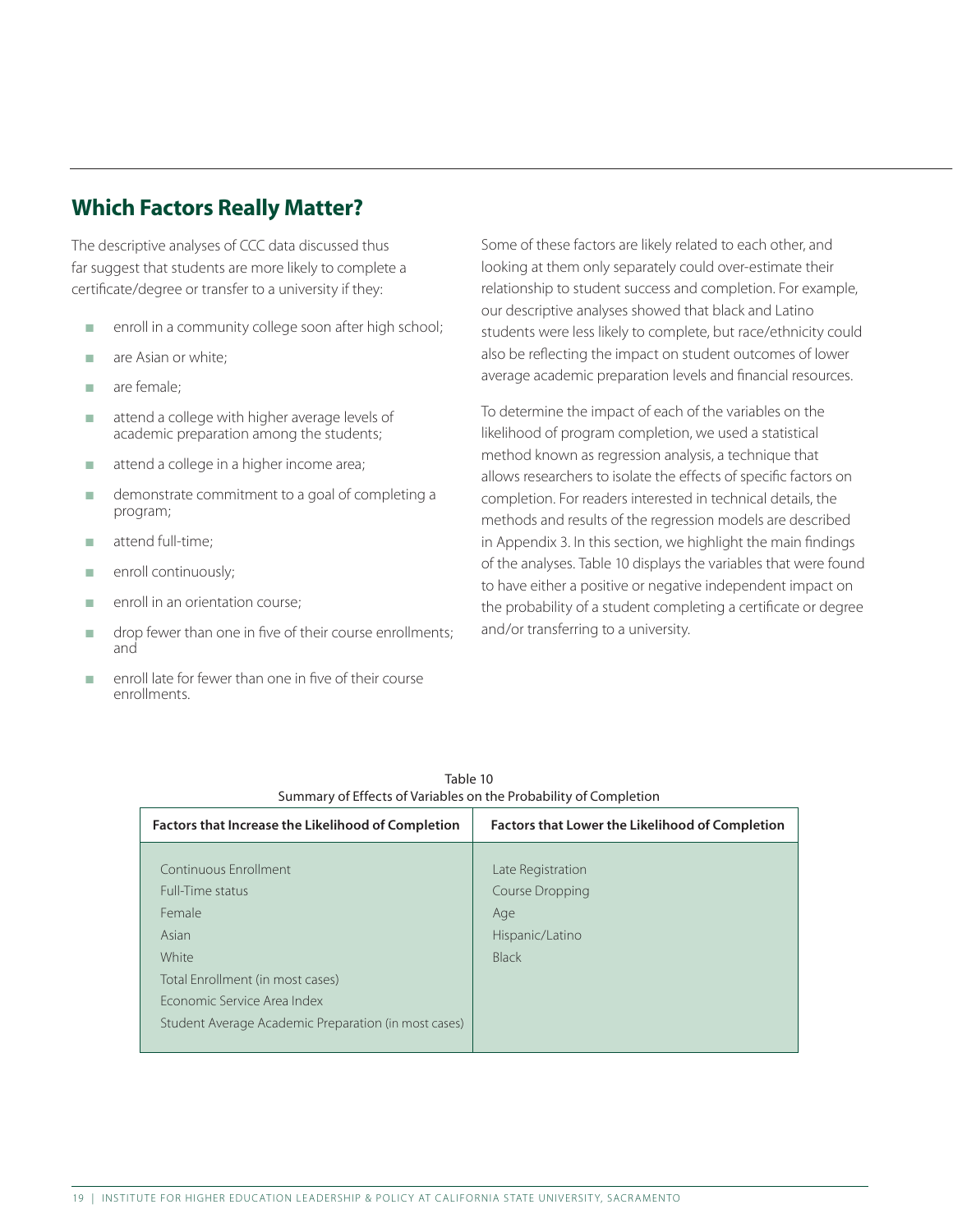The results for enrolling in an orientation course were ambiguous – it was not significantly related to the likelihood of completion in some models, and had a negative effect in other models after controlling for other factors. It is possible, even likely, that our measure of which students took an orientation course was not entirely accurate. We relied on course title, which may not have allowed for accurate identification of all orientation courses. Given the positive impact of such courses demonstrated in other research, particularly for disadvantaged students, more study of the impact of these courses among CCC students is warranted.

Some of these findings could be directly relevant to discussions of policy reforms to increase completion among CCC students, including policies related to late registration and course dropping, and reforms that may encourage early college attendance and full-time, continuous enrollment. Other findings are not as easily interpreted and applied to policy changes, including those related to students' race/ ethnicity. The regression models included variables intended to control for students' socioeconomic status and academic preparation levels, factors that sometimes eliminate racial/ethnic differences in regression models of success in higher education. It is not clear whether the results demonstrating independent effects of race/ethnicity reflect inadequate measurement of income and academic preparation (student-level measures of these factors were not available), or whether they indicate a real difference across groups of students or the way students are served by the colleges. In any case, finding effective strategies to reduce racial/ethnic disparities in success and completion is essential, and finding strategies that work for certain groups of students can help target investment of resources to achieve the best overall outcomes.

## **College Policies and Practices**

We return now to the third set of factors found in the research literature to influence student success - the policies and practices of higher education institutions. As noted earlier, data limitations prevented us from performing the kind of quantitative analysis we presented above for factors related to student characteristics and course-taking/enrollment patterns.

#### *Student Support Services*

The Literature. Kuh and his colleagues (2005) argue that student success is most closely related to the time and energy students devote to educationally purposeful activities. Effective institutional policies and practices, in their view, are those that increase levels of student engagement in the college experience by ensuring that students have substantial interaction with faculty and peers, opportunities for active and collaborative learning, and access to supportive services designed to provide clear pathways to success. Jenkins (2006) concludes that rates of student success are higher in colleges that:

- $\blacksquare$  have an institutional focus on student retention and outcomes, not just enrollments;
- **n** offer targeted support for minority students;
- n have good alignment among student support services;
- **n** offer support for faculty development;
- n take an experimental approach to improving instruction and support services; and
- use data to evaluate student outcomes and improve programs.

Research suggests that students who more frequently utilize student support services and counseling are better adjusted to college life, more likely to be committed to the goal of a college degree, and more likely to persist toward earning that degree (Grant-Vallone, Reid, Umalli, & Pohlert, 2004; Chaney, Muraskin, Cahalan, & Goodwin, 1998). Student services are especially important to minority and first-generation college students. Jenkins (2006) concluded that minority students are more likely to succeed in community colleges that have targeted support services and programs specifically designed for them. Students themselves seem to confirm the importance of good support services, since dissatisfaction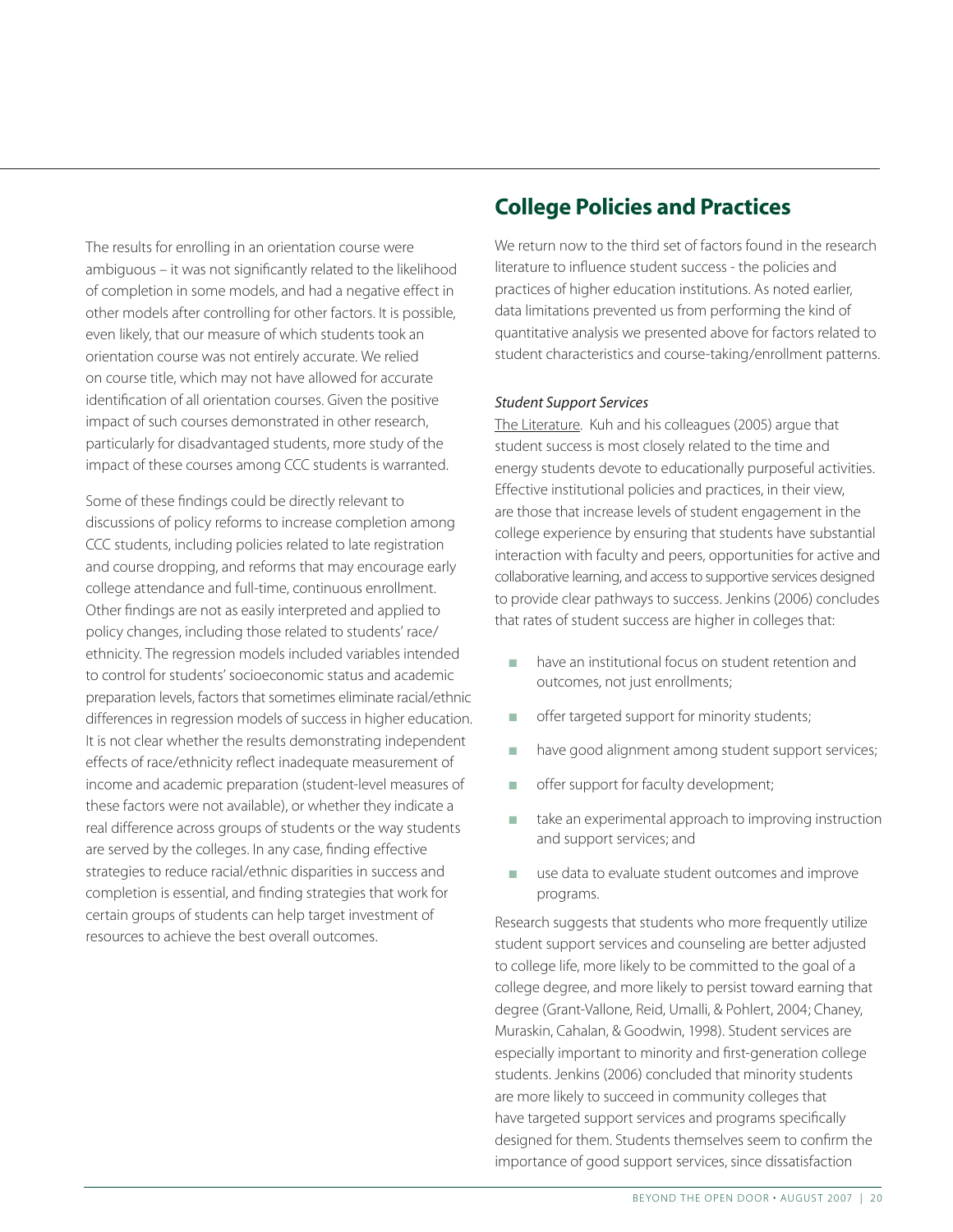with student services and counseling is often cited as a reason for leaving community college (Adelman, 2005; Metzner, 1989 as cited in Purnell & Blank, 2004).

Others have noted the effectiveness of "intensive" or "intrusive" advising for increasing success rates among disadvantaged minority or other at-risk students, wherein colleges seek out students in need of support rather than waiting for the students to seek help (Trippi & Cheatham, 1989). One CCC campus tested a student services model involving extended orientation services, "intrusive" advising and counseling services, tutorial support, and extra- and cocurricular activities outside the classroom (Tovar & Simon, 2003). Students receiving enhanced services through this intensive program had higher GPAs, higher course success rates, and lower probationary rates than students in a control group.

Rosenbaum and his colleagues (2006) agree that support services play a critical role in student success. They argue that private occupational colleges serve similar student populations as community colleges, but have higher completion rates (Stephan & Rosenbaum, 2006, as cited in Rosenbaum, Deil-Amen, & Person, 2006). They attribute the difference to the "package deal" offered by occupational colleges – the policies and procedures they use to help students succeed. Using a qualitative case study approach to compare the two kinds of institutions, they conclude that community colleges could improve completion rates by:

- providing students with a highly structured plan for attaining an explicit goal in a specified time frame;
- bolstering incentives for completion by compressing educational units into dependable time blocks and shorter terms, and awarding shorter-term credentials on the way to longer-term degrees;
- assuming greater responsibility for informing students, guiding their choices, and preventing mistakes through frequent mandatory advising, group advising, peer cohorts, and student information systems;
- $\blacksquare$  teaching professionally relevant social skills and work habits along with academic and job skills; and
- developing more systematic employer contacts and job placement procedures.

Based on a review of research and focus groups with community college students, Purnell and Blank (2004) argued that student services must be comprehensive, addressing the full range of academic, personal, and financial problems common to community college students. Academic advising, financial aid counseling, career and personal counseling, and tutoring and other academic support services are all important. Bringing a variety of types of services together under one roof, and bundling services together in programs aimed at specific groups of non-traditional students may be especially effective. A recent report estimated that the median ratio of students to counselors in the CCC ranged from 1,400:1 in 1994 to 1,700:1 in 2001 (Woodlief et al., 2003), suggesting that most students in California's community colleges receive services that fall far short of ideal.

CCC Data. Student support services are provided to CCC students primarily through the various components of the matriculation process, including admissions, orientation, assessment and testing, counseling, and student followup. In addition, some students participate in programs like Extended Opportunity Programs and Services (EOPS) that provide enhanced counseling and other student support services to targeted groups of disadvantaged students. The CCC data system includes information on which of these services each student has accessed. However, the data are not regularly updated and maintained by all colleges and are, therefore, not reliable for analyses on the impact of matriculation and student services on student outcomes (personal communication with Patrick Perry, Vice Chancellor of Technology, Research and Information Services, August 4, 2005). A principal reason that the data are not reliable is that the matriculation funds allocated through a categorical funding item are distributed to colleges based on enrollments, not matriculation services provided. The lack of connection between funding levels and services provided seems inconsistent with the findings in the research literature that these services should receive a high priority in community colleges.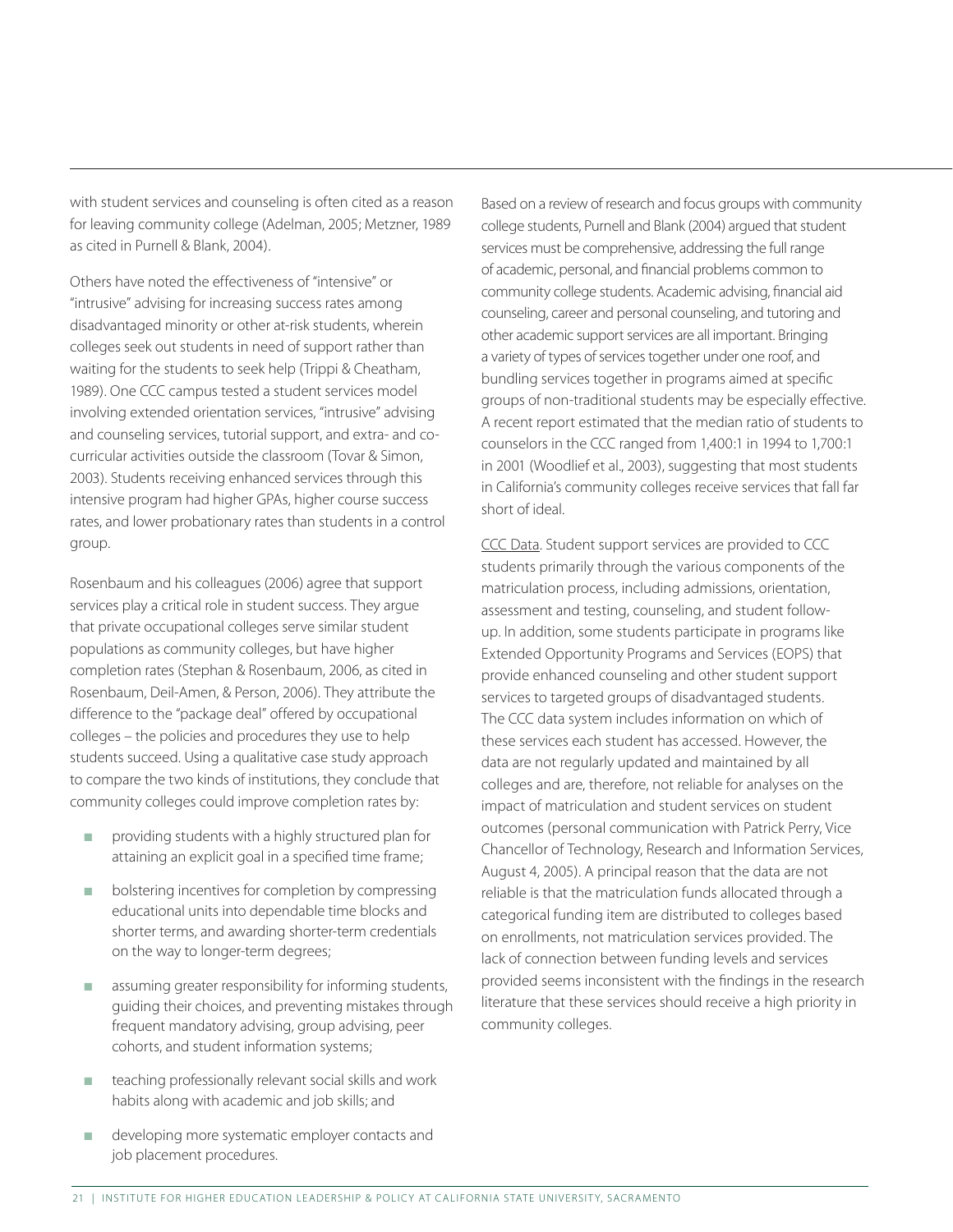#### *Learning Communities*

The Literature. Some colleges create small learning communities for beginning students. Most often, a learning community involves a group of students taking several classes together as a cohort, with the instructors of those classes coordinating course outlines and jointly reviewing student progress. Alternatively, some colleges offer supplemental instruction, whereby a group of students enrolled in a course meets regularly outside of class to review course content and study skills. There are relatively few examples of research connecting the use of learning communities to student outcomes in community colleges. Tinto (1997) evaluated the course success and retention rates of community college students in learning communities, finding that students in learning communities were more likely to pass a set of courses than were other students enrolled in those courses, and they were more likely to re-enroll the following year. An examination of supplemental instruction workshops at a large community college in California found that students participating in the workshops were more likely to join study groups and meet with students outside of class than were students enrolled in the same courses but not participating in the workshops (Maxwell, 1998).

A three-year evaluation of learning communities in multiple institutions concluded that community college participants had higher rates of retention and earned the same or better grades than students taking stand-alone courses (Minkler, 2002). Student surveys and focus groups have found that community college students are more satisfied with the learning community experience than with traditional courses, and feel that the courses contribute to their intellectual development, confidence, and motivation for learning (Harnish, 2006; Minkler, 2002). Finally, a preliminary evaluation done as part of the Opening Doors Demonstration Project<sup>34</sup> found that students randomly assigned to learning communities were more likely to pass their first semester courses and less likely to drop courses than were similar students in a randomly assigned control group (Bloom & Sommo, 2005). Second-term retention rates and course pass rates in the second term did not differ between the two groups.

CCC Data. While learning communities are in use at some community colleges in California, the system's data do not allow for identification of students participating in learning

communities in order to examine their rates of success. However, the limited research available does suggest that learning communities may be an effective strategy for improving outcomes, particularly for disadvantaged students. One ongoing study of developmental education in the CCC indicates that intensive learning communities (those that connect courses and involve intentional community building among students along with counseling and academic support) have a positive impact on student engagement and longer-term successes such as retention and persistence, even when an impact on course grades in learning community classes cannot be documented (personal communication with Rose Asera, Carnegie Foundation for the Advancement of Teaching, June 19, 2007). 35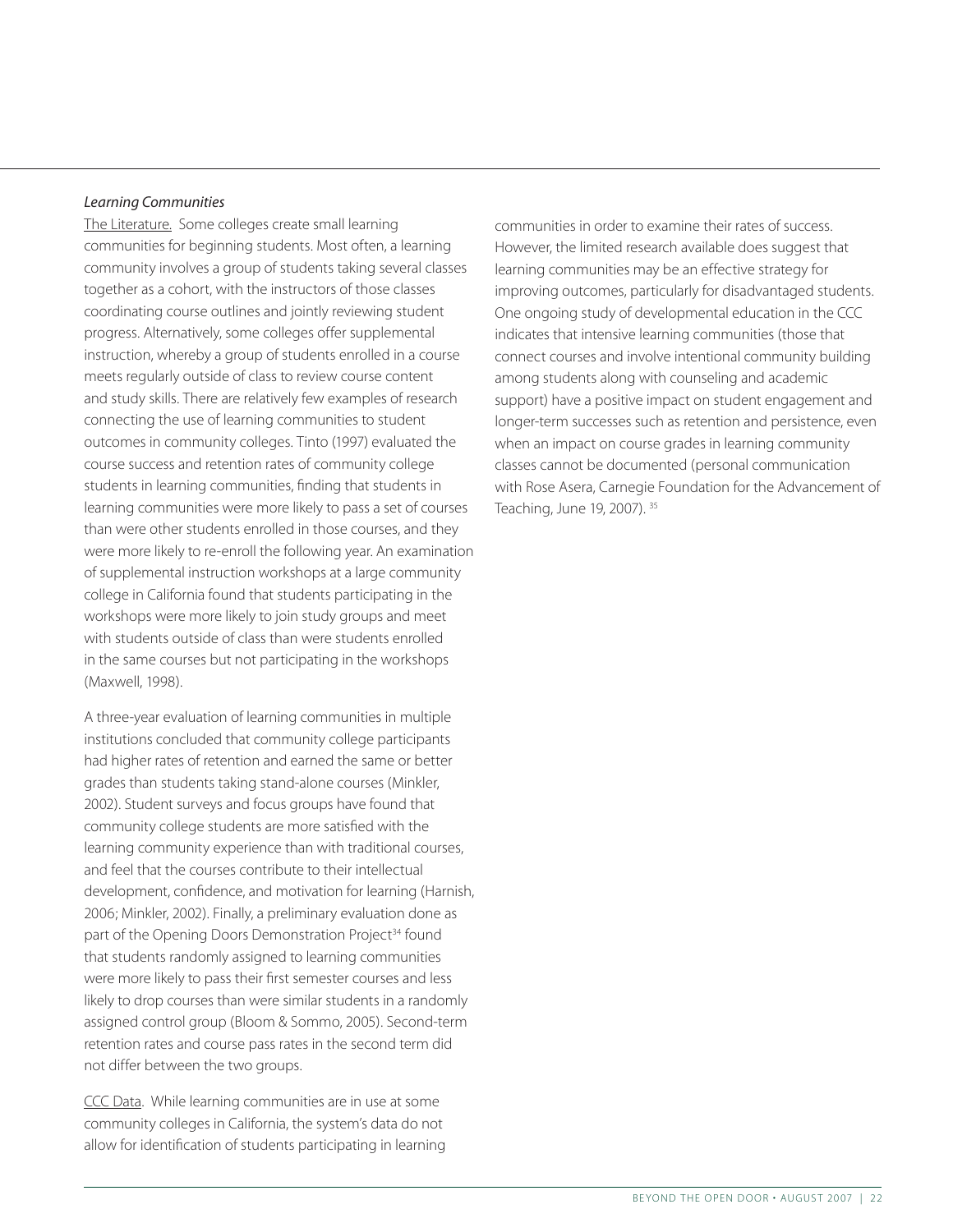## **Assessment and Placement Policies**

The topic of assessment and placement requires a special discussion because of the attention it is now receiving within the CCC system, as its leaders endeavor to increase student success. The Chancellor, the Board of Governors (BOG), the faculty through the Academic Senate, and the staff within the system have all become involved in efforts to improve this process. BOG action on evaluating statewide mandatory assessment is currently scheduled for November 2007. This analysis is offered as part of the record to be considered as these reform efforts proceed.

After a brief mention of the data limitations, we offer a review of the literature to provide a context for examining California's policies. We then describe our research methods, summarize the process of assessment and placement in the CCC, describe how that process diverges from both national practice and the research literature, and evaluate its impact on students.

Community colleges enroll many students with insufficient academic preparation for college (Adelman, 2005; Bailey et al., 2005). Therefore, the policies and practices that institutions follow for assessing incoming students' basic skills proficiency and placing them in appropriate courses and course sequences are an important area to examine for their impact on student success. However, the CCC data that we analyzed for this report did not allow us to examine in a quantitative manner the impact of assessment and placement policies on student success because 1) not all students are assessed, 2) the results of assessment tests are not collected centrally by the system, and 3) students are not always required to take remedial classes (called "basic skills") even if referred to those classes by their assessment results.

The lack of data and the mostly voluntary nature of the assessment/placement process also prevented us from including any analysis of course-taking behaviors relating to basic skills in the previous section on student course-taking and enrollment

patterns. For example, this study was unable to answer the following questions:

- Do students who enter needing remediation have better retention and completion rates if they:
	- $\Box$  begin their remediation in their first semester?
	- complete all of their basic skills courses within a set number of terms or before taking a set number of total units?
	- $\Box$  take basic skills courses in the recommended order?
	- $\overline{\phantom{a}}$  take basic skills courses in combination with some college-level courses?
- **n** What are the retention and completion rates for students who place into remediation but choose to ignore the recommended placement and enroll in college-level English and/or math courses?
- $\blacksquare$  What portion of students entering with skills that would place them several levels below college-level English or math ever complete their basic skills, move into college-level work, earn a degree, or transfer?

These questions cannot be answered because there is no way to identify entering students who "need remediation" since many are not assessed at all or delay assessment for semesters or years. Even if we were to study those students who do enroll in remedial courses, it would not be clear whether the course they enrolled in was the one into which they were referred based on assessment results. Due to these data limitations, we engaged in an extensive qualitative study of the CCC assessment and placement process.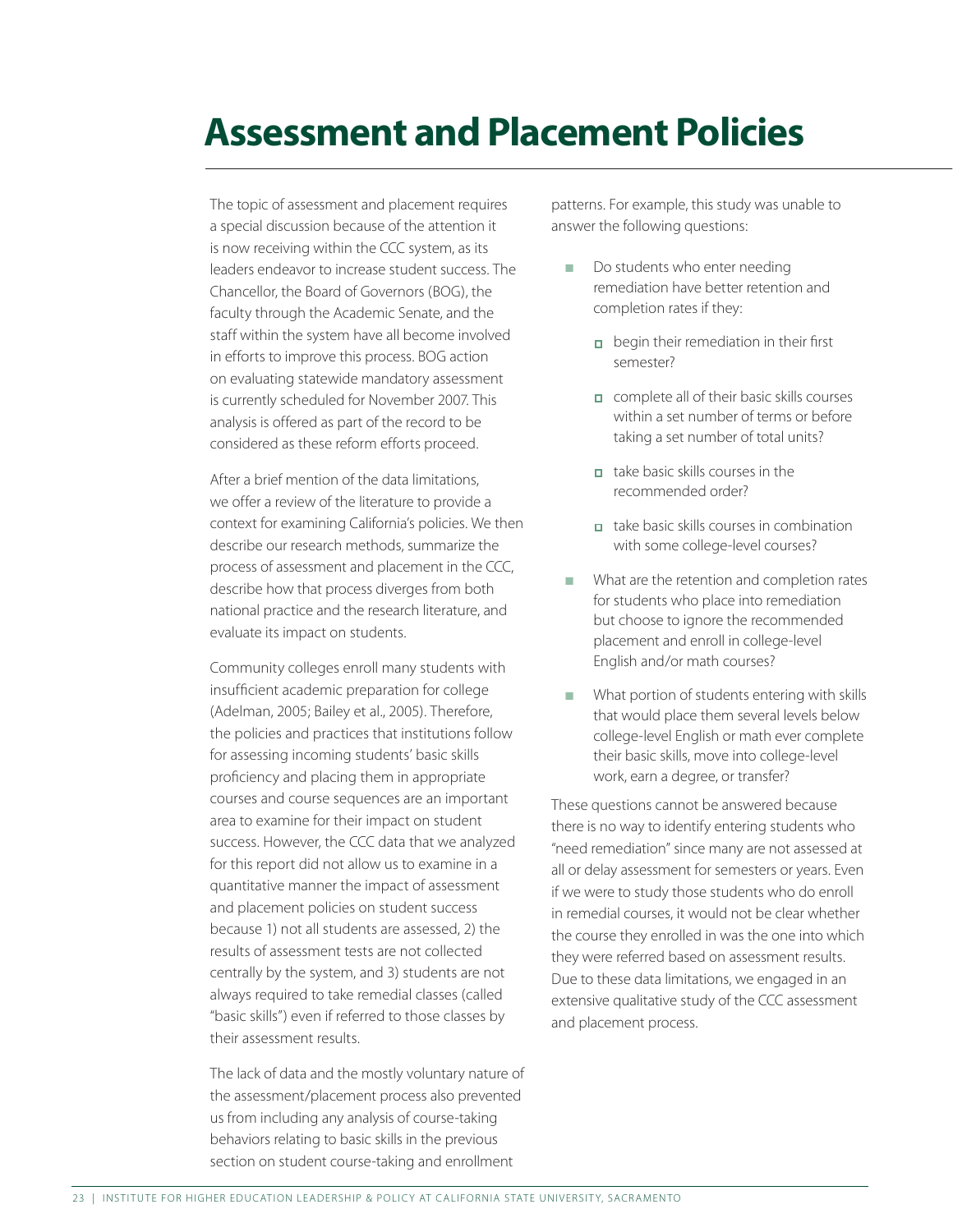## **Literature Review**

An extensive body of research has examined the relationships among student outcomes and policies and practices related to assessment of basic skills, placement into appropriate courses, and remedial education.<sup>36</sup> Students enter the community colleges with a range of backgrounds and objectives. However, they often share an important characteristic in being under-prepared for college-level work, making policies related to assessment, placement, and remediation especially important. Students who enroll with deficiencies in reading, writing and math skills are far less likely to ever complete a college program compared to students who enroll with college-level skills, and the more remedial courses they need to take, the less likely they are to persist and earn degrees (Rosenbaum et al., 2006; Adelman, 1998, 2006). Students who need developmental courses in math may be more likely to complete remediation and transition to college-level work than those who need remediation in writing (Office of Program Policy Analysis & Government Accountability [OPPAGA], 2007).

Developmental education can be effective in improving the skills of under-prepared students, with some research demonstrating that students who successfully complete remediation and transition into college-level courses have persistence and success rates similar to those who start directly in college-level courses (OPPAGA, 2007; JBL Associates, 2006b; Bettinger & Long, 2005; Waycaster, 2001; McCabe, 2000). Some higher education leaders have argued that assessment and placement policies and practices should be used as policy levers to minimize the need for remediation at the college level and improve rates of postsecondary success (Venezia, Callan, Finney, Kirst, & Usdan, 2005).

### *Standardization of Policies*

A recent analysis of assessment and placement policies for community colleges in several states outlines five choices that states can make related to assessment and placement (Perin, 2006):

- 1. whether assessment should be mandatory or voluntary;
- 2. whether placement should be mandatory or voluntary;
- 3. whether students should be required to begin remediation immediately upon enrollment;
- 4. the assessment instrument(s) that should be used; and
- 5. the setting of cut scores to determine proficiency levels.

States (and colleges) make choices that determine where they fall on a continuum that extends from mandating remediation for all who need it to an open access policy that allows all students to enroll in classes of their choice, regardless of skill levels. Perin classifies this continuum as "laissez-faire" to "micromanagement," and identifies California as taking a laissez-faire approach. Assessment regulations are complex and colleges can decide who is exempt from the process. In general, assessment is intended to be mandatory for degreeseeking students (yet many are not assessed), but placement is voluntary, colleges are granted flexibility in the choice of assessment instruments and cut scores (as long as they follow the appropriate approval processes), and students are not required to enroll immediately in remediation or to enroll in remediation at all.

Prince (2005) discusses similar policy choices, but focuses on whether policy decisions are decentralized or standardized across community colleges within a state. Arguments against standardization focus on concerns that 1) states would set the bar too low, 2) colleges would seek exemptions and weaken the impact of standardized policies, 3) cost and capacity issues would impede statewide implementation, and 4) standardized policies would serve as barriers to college-level courses for minority, low-income and first-generation students who should have a "right to fail."

Arguments in favor of standardization relate to both effectiveness and efficiency, Prince (2005) argues, as standardized policies would improve the ability of institutions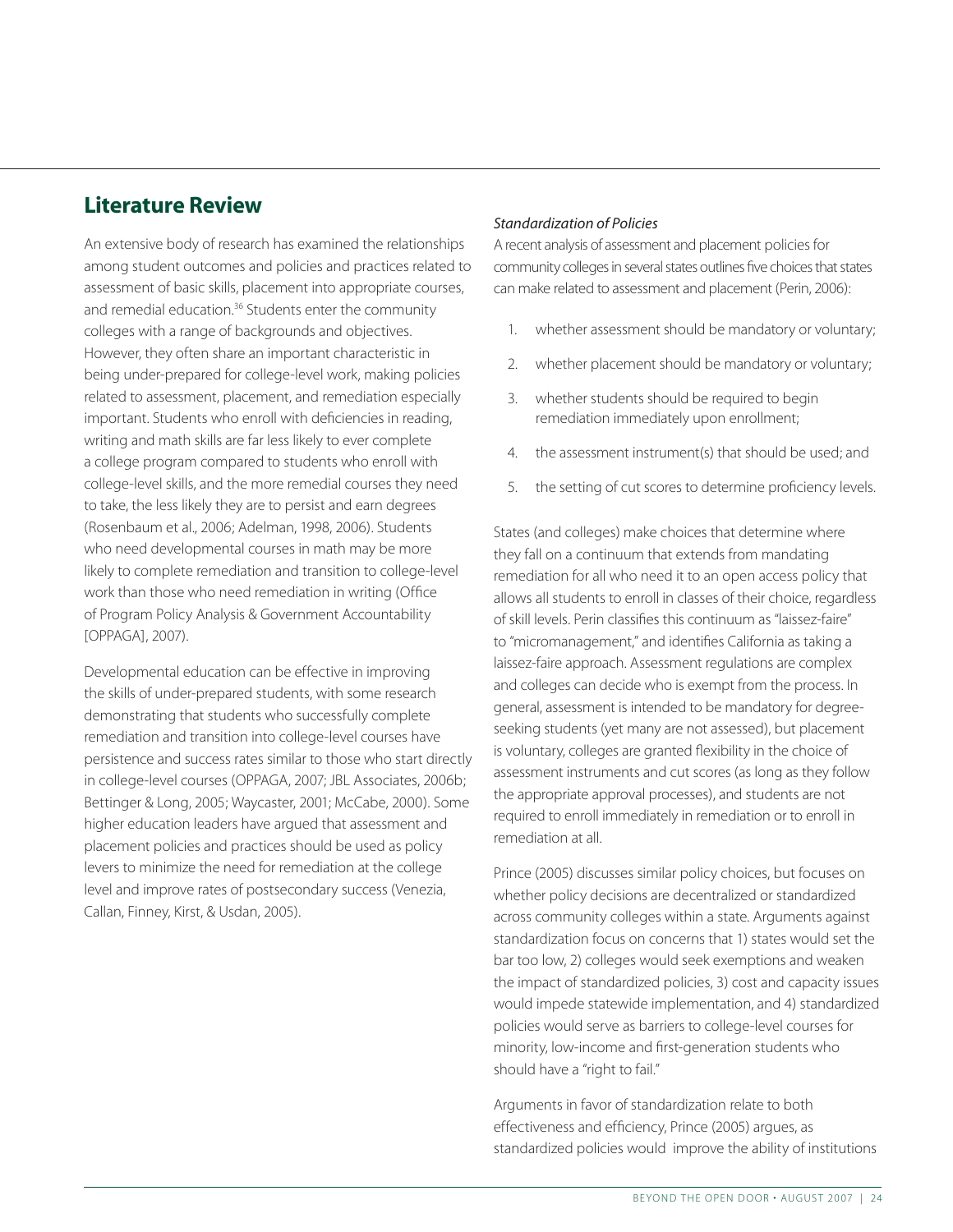to place students appropriately in courses where they could succeed, would allow for better tracking and analysis of the effectiveness of developmental education, and would facilitate better alignment across educational sectors as college readiness would be better defined. Prince finds that more than half of the states that require assessment and placement in remedial education specify one or more approved assessment tests. He contends that states should 1) set policy for assessment and placement as part of a K-16 approach to reducing the number of students needing remediation, 2) identify a few tests for colleges to administer and consider using tests already taken in high school, and 3) improve data analysis to monitor developmental education outcomes.

#### *Signals about College Readiness*

Sending signals about college readiness is a theme in several recent reports. In a policy brief for the *Achieving the Dream*  project,<sup>37</sup> Prince (2005) concludes that placement and cutoff scores are an important tool of state policy to influence student success because "they can send a strong and consistent signal to high schools regarding what it means to be academically prepared for college work" (p. 10). In a review of policies in several states, Bueschel (2004) noted that the increasing need for remediation in college has to do with information and signals communicated to high school students. She found that students are often unaware of the existence and importance of placement exams at community colleges, or of the relationship between college readiness and the likelihood of success in college. Bueschel found that many students in California view community colleges as a "second chance" and are surprised to find that they have to take any assessment tests at all given the messages they receive about open access.

Kirst, Antonio, and Bueschel (2004) also report a lack of awareness among California students about college requirements and expectations, the process of being assessed and placed, and the implications of assessment testing in determining the pathway to a degree. The researchers emphasize that assessment policies can provide a signal for expectations, a signal students would be better off receiving early in high school. They argue that community colleges in California view assessment as only a measure of skills to be used for placement, with any "signaling" to students being an afterthought.

*The Achieving the Dream* policy brief noted above cautions that the signals sent by clear and consistent placement and cut-off policies will be effective in improving student success only if they are a part of a set of policies that align college expectations with high school standards so that students have the opportunity to learn the skills they need to succeed in college courses (Prince, 2005).

### *Using Standardized Test Scores*

Whether assessment instruments are standardized across colleges or not, how the test results are used in placing students into courses is another important consideration. Several studies have concluded that using multiple measures that include consideration of high school curriculum, high school grades, and student motivation are more effective than standardized scores alone for placing students into appropriate course levels. Armstrong (2000) examined whether test scores were predictive of course grades, and found a low correlation, a result supported by other studies (Hughes & Nelson, 1991). Armstrong attributed the low correlation to the impact of student dispositional characteristics and instructor grading practices on course grade. He concluded that colleges should use students' previous academic performance in conjunction with test scores in making placement decisions.

Marwick (2004) came to the same conclusion after examining the impact of alternative placement policies for math on course success and persistence to another math course. He found that test scores provide valuable information for placement, but used alone they tend to place students in lower-level math classes than methods that use multiple measures, keeping some students out of higher-level classes where they are likely to have succeeded. He recommends that test scores be used in conjunction with high school coursework and grades, and that placement be at the higher level when test scores suggest lower-level placement than high school preparation.

## *Making Assessment, Placement and Remedial Enrollment Mandatory*

There is a general consensus in the literature about the value of making assessment of basic skills and appropriate placement into courses mandatory for students (JBL Associates, 2006a; Boylan, 2002; McCabe, 2000; American Association of Community Colleges, 2000; Rouche & Rouche,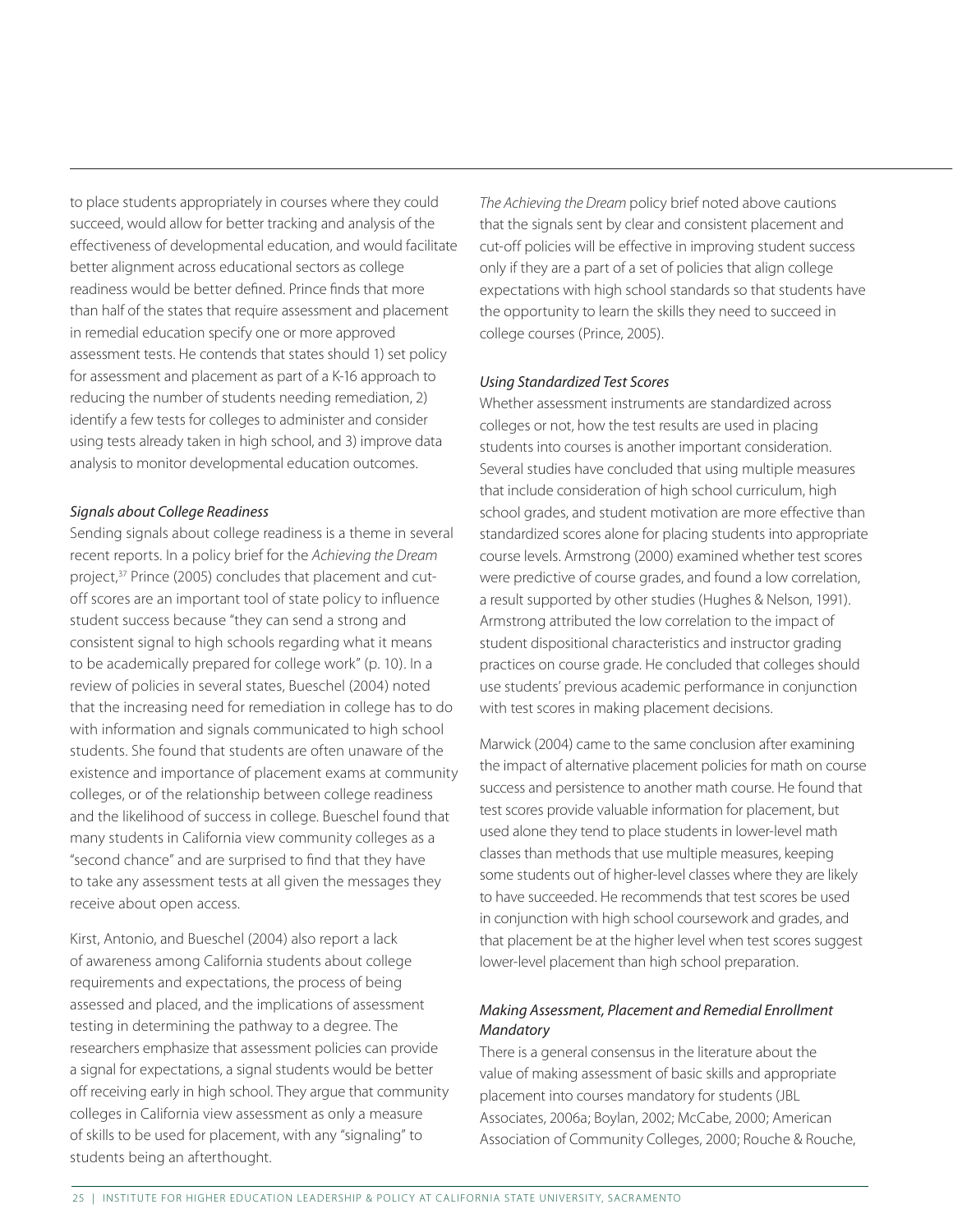1999; Neuberger, 1999; Amey & Long, 1998; Fonte, 1997). One study demonstrated that students enrolled in colleges where they were required to undergo assessment were more likely to successfully complete developmental courses than were students enrolled in colleges where assessment was voluntary (Boylan, Bliss, & Bonham, 1997). And other research has found that students who follow placement recommendations and enroll in remedial courses are more likely to persist and complete a degree or transfer than those students with similar test scores who waive remedial placement (Bettinger & Long, 2005; Weissman, Silk, & Bulakowski, 1997; Mitchell, 1989).

Hadden (2000) notes that mandatory placement is far more common at four-year institutions than at community colleges, due to the concern in community colleges that it restricts student choice and does not allow students the "right to fail" (p. 831). He argues that community colleges have "replaced the closed door with the revolving door" (p. 832) by permitting students to enroll in courses for which they are not prepared. While he concedes that some students may not enroll rather than take mandated remedial courses, he questions whether such students would persist when faced with failure in college-level courses, and contends that more under-prepared students will be successful if they receive needed remediation.

That view is supported by research demonstrating that students with skill deficiencies have better outcomes if they enroll in remedial courses immediately upon enrolling in community college, rather than delaying or avoiding remedial placement (Weissman, Silk, & Bulakowski, 1997; Weissman, Bulakowski and Jumisko, 1997; Castator and Tollefson, 1996). A typical concern with mandating immediate enrollment in remedial courses is that students will lose interest and motivation, a problem that could be alleviated by allowing students to take some college-level courses simultaneously (Academic Senate for California Community Colleges, 2004) or by more substantive curricular reforms that involve integrating basic skills content into subject matter courses (Grubb, 1999). However, Weissman and her colleagues (1997) argue that students who are deficient in reading and/or writing should be strongly encouraged to focus initially only on remediation of those skills, given their importance to success in all college-level courses, while those requiring remediation in math only should be allowed to simultaneously enroll in college-level courses in other areas.

#### *Importance of Support Services*

The research literature indicates that students with skill deficiencies have better outcomes if they receive a comprehensive set of student support services (Boylan, 2002; Boylan & Saxon, 2002; Neuberger, 1999; Rouche & Rouche, 1999; McCabe & Day, 1998). Counseling and advising services provided along with developmental education lead to higher GPA and successful completion of remedial courses (Boylan et al., 1997). Support services are most effective if they include orientation, individual and group tutoring, peer support, study skills training, and academic counseling and advising (McCabe & Day, 1998). To be effective, these services should not just be offered, but should be fully integrated into the structure of remedial programs, with counselors working closely with faculty and being included in program planning and evaluation activities (Boylan & Saxon, 2002; Maxwell, 1997).

## **Research Methods**

CCC data report the portion of students that were assessed, although there are no data collected at the system level on the results of those assessments. Among the degree seekers in the cohort we studied, 61 percent took an assessment test in English and/or math (see Table 11), though often later than their first term of enrollment. Asian and Latino students had the highest rate of taking assessment tests, while black students were the least likely to take the tests.<sup>38</sup> Younger students were more likely to be assessed than older students.

| in English and/or Math    |                         |
|---------------------------|-------------------------|
|                           | <b>Percent Assessed</b> |
| <b>All Degree Seekers</b> | 61%                     |
| Age:                      |                         |
| $17 - 19$                 | 66%                     |
| $20 - 29$                 | 59%                     |
| $30 - 39$                 | 47%                     |
| $40+$                     | 35%                     |
| Race/Ethnicity:           |                         |
| Asian                     | 69%                     |
| White                     | 57%                     |
| Latino                    | 67%                     |
| Black                     | 51%                     |

| Table 11                                          |
|---------------------------------------------------|
| Percent of Degree Seekers taking Assessment Tests |
| in English and/or Math                            |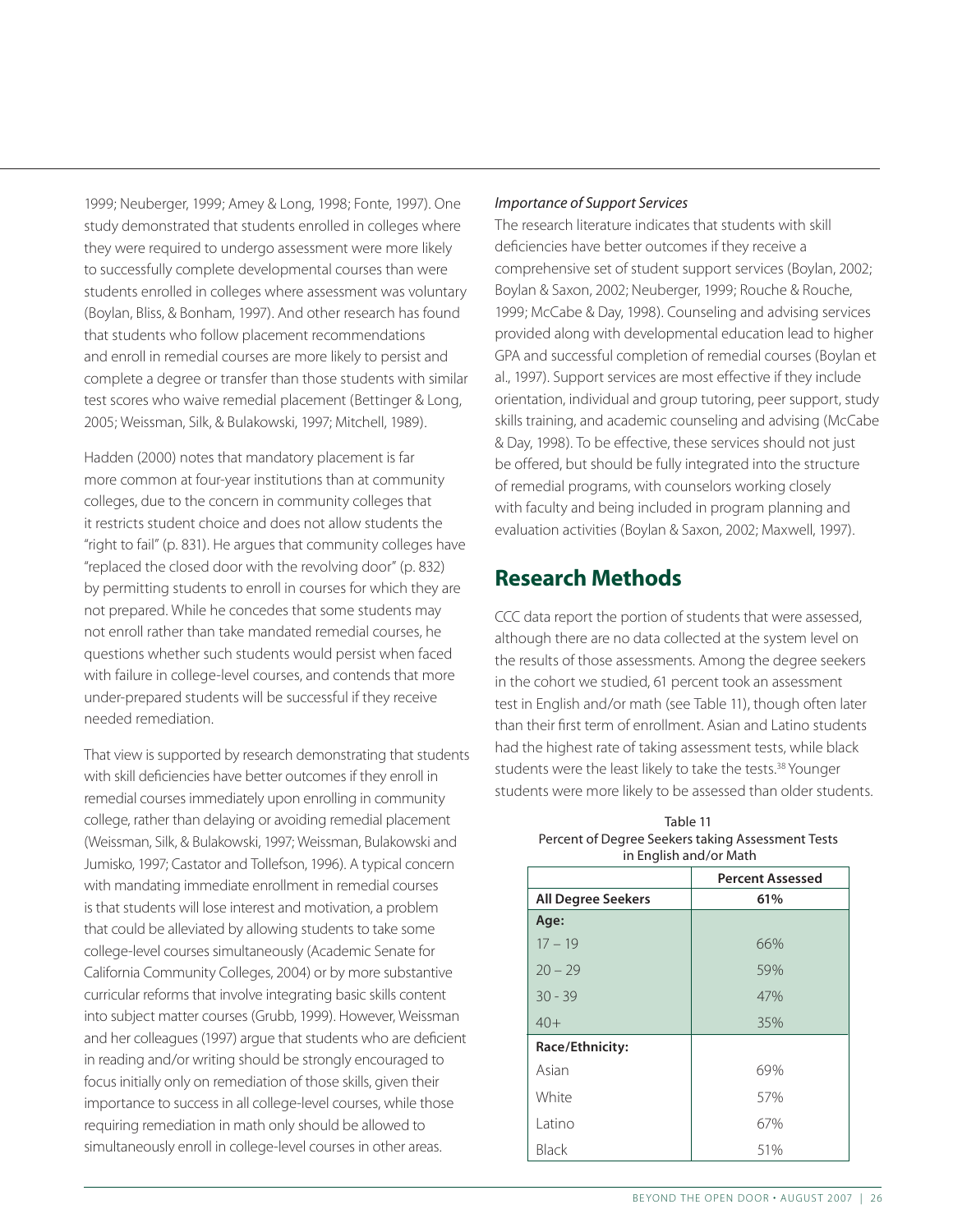The colleges themselves collect data on the results of assessment and placement, but whether and how the data are used by college faculty and staff to track the success of under-prepared students is a matter of local discretion. Colleges are likely impeded by a lack of resources in institutional research offices for analyzing the data, and a lack of structures for systematically sharing the results with faculty and administrators.

In an effort to improve understanding of the relationships among assessment, placement and student performance, we collected and analyzed data from three individual community colleges that had data on assessment results that are not reported to the system level (see Appendix 2 for the details of these analyses). The results revealed substantial variation across colleges in the share of students who get assessed and in how strongly colleges enforce placement recommendations. Many students who were assessed in the three colleges examined either enrolled in English and math courses other than the ones determined by the colleges to be most appropriate to their level of readiness, or never enrolled in any English or math courses. There was some evidence that this relaxed enforcement of placement recommendations had an impact on student success, in that students were generally more likely to successfully complete an English or math course when they enrolled in the recommended course level.

Given the limited ability to study the impact of assessment and placement policies from college or system data, our analysis relies primarily on a review of available printed materials including the extensive set of statutes, regulations, and guidelines available on the website of the Matriculation Unit of the Chancellor's Office. Institute researchers also attended several workshops conducted for college matriculation staff, interviewed Chancellor's Office staff, college research staff, and vice presidents of student services and instruction across the system, reviewed reports and written communications on the topic from the Academic Senate and college and system offices, and reviewed the research literature summarized above.

## **Summary of the Process**

#### *Statutory and Regulatory Context*

CCC policies on assessment and placement are part of a larger set of activities called "matriculation services" that were first codified in the Seymour-Campbell Matriculation Act of 1987 (California Education Code sections 78210-78218). This law established the Matriculation program of the CCC, intended to ensure that students receive the educational services necessary for success. The part of the statute related to assessment (section 78213) specifies that assessment instruments must be reviewed and approved by the Board of Governors to ensure that they are culturally sensitive and that they are used as an advisory tool to assist students in the selection of an educational program, and not to exclude students from admission to community college.

It is the Board of Governors' regulations for implementing the above statutes (Title 5) that provide the framework in which assessment and placement operate. These regulations were first adopted in 1990 but were revised in 1991 following a legal challenge by the Mexican American Legal Defense and Educational Fund (MALDEF) which was concerned that the approach to assessing and placing students in courses was disproportionately directing Latino students into remedial courses. The revised regulations made several clarifications that have shaped the process since then.<sup>39</sup> With these changes, Title 5 regulations:

- Specify that a basic skills course prerequisite can only be established if districts validate through "sound research practices" that a student is "highly unlikely to succeed in the course" unless the student has completed the prerequisite course;
- Require that prerequisites must be established on a course-by-course basis and not across the curriculum (e.g., a college's history department faculty may not set a requirement that students attain proficiency in reading before taking any history courses offered by the department that require reading college-level history texts; prerequisites must instead be validated for each prerequisite in relation to each history course); and
- Require districts to use "multiple measures" to place students into courses, i.e., districts cannot use any single assessment instrument for placement purposes.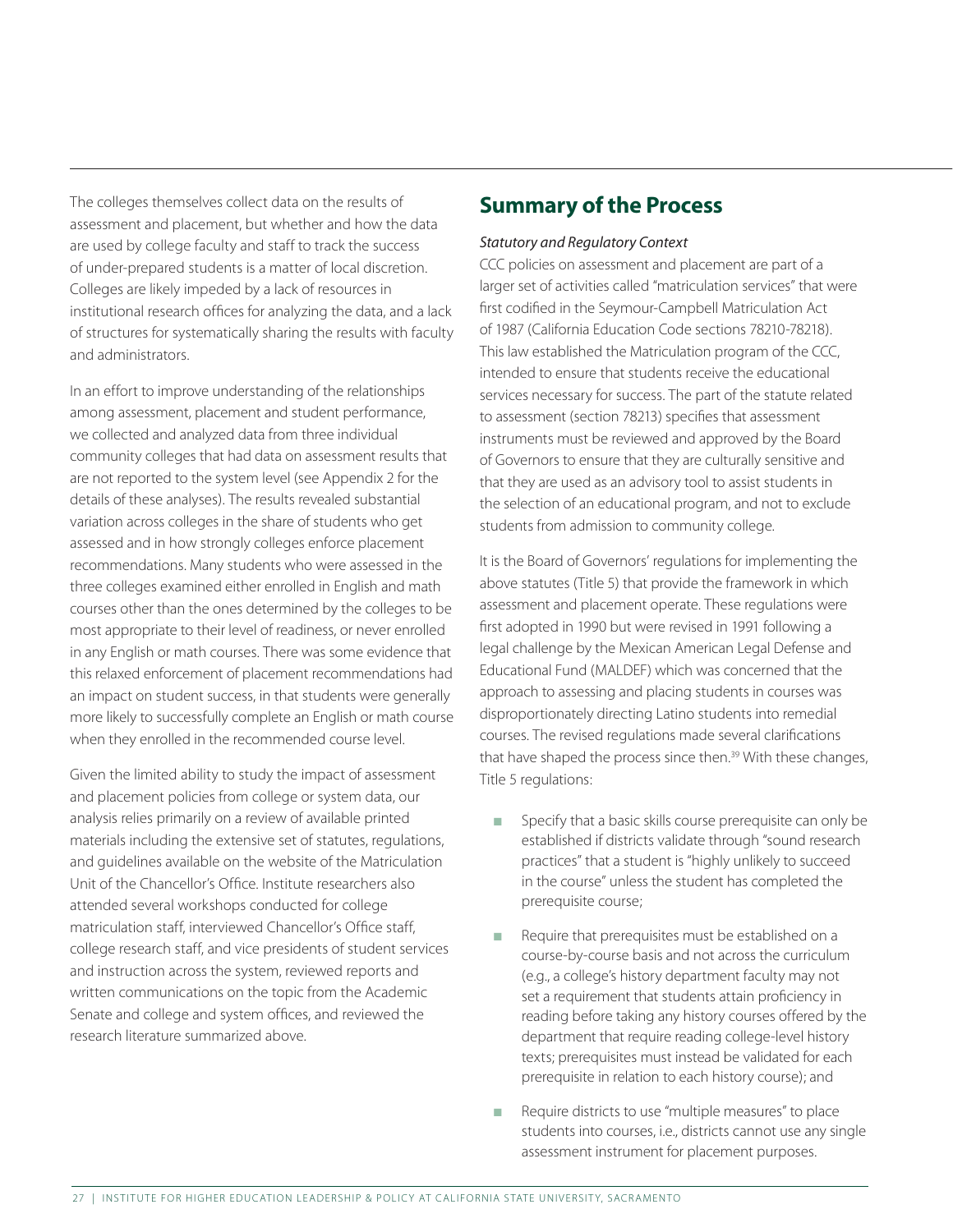#### *Process for Validating Assessment Instruments*

Title 5 regulations, along with extensive supporting documentation from the Chancellor's Office, set forth a highly structured process that colleges must follow for gaining approval of assessment instruments. Although Chancellor's Office approval is ultimately required, the assessment instrument selection process is fully decentralized, with each district selecting or creating the assessment instruments that it wishes to have approved. There are three categories of instruments: 1) second-party instruments developed by outside organizations such as ACT; 2) locally-developed assessments; and 3) locally-managed assessments, which are pre-existing instruments that are proposed to be adapted for local use. The approval process pertains to all assessment instruments, including second-party instruments. Specifically, colleges must submit documentation for review that addresses five standards:

- *1. Content validity.* The college must demonstrate that the instrument tests what it is intended to. Faculty members at each college must review the test content and rate the extent to which every item on the test measures a skill or knowledge that is considered necessary for entry into a course, and summarize the results. This type of validity must be demonstrated for every test with respect to every course for which it is used to place students.
- *2. Reliability.* The college must document that the test yields consistent results when repeated for the same student, when scored by different raters, or when different essay prompts are used. For gaining approval of a second-party test, colleges must review the evidence supplied by the test developer and ensure that it is applicable to the local college. For locallydeveloped instruments, colleges must provide evidence based on their own original research conducted according to specified methodologies.
- *3. Rule out test bias.* The college must demonstrate that the test is not culturally or linguistically biased, and that it does not contain insensitive or offensive material. No data are required for second-party tests if there is adequate evidence of a lack of bias presented by the test developer. For local instruments, colleges

must form a panel of "impacted" members from the college or the community based on ethnicity, culture, gender, disability, etc. with a minimum of two to three individuals representing each group. The panel must review every assessment instrument and issue findings, documenting who participated and what their findings were for each test.

- *4. Cut score validity.* When first submitting a test for the Chancellor's approval, the college can document the validity of any proposed cut scores by either of two methods: (a) the "judgmental" method, by which a panel of faculty members reviews each test itemby-item and projects the percentage of students at each level (e.g., beginning, intermediate, advanced) that would correctly answer the item, and sets cut scores based on compiling these projections, or (b) the "criterion-related" method, in which the college experiments by administering the test to students and comparing their course grades with their test scores. When a test is up for renewal of its approval status, empirical data must be submitted to validate whether the initial cut scores have proven to be valid, using either of two methods: (a) "criterion validity," by which the college provides empirical data that compares students' test scores with their course grades (approval standard calls for a correlation coefficient of .35), or (b) "consequential validity," by which the college administers a survey to faculty and students around the 4th week of class asking if the course placement seems correct for the students enrolled in the course.
- *5. Rule out "disproportionate impact."* The college must demonstrate that use of the test and cut scores is not resulting in students from certain groups being referred to lower-level courses in greater proportions than their representation among the tested population. For initial approval of a test, a college must only submit and implement a plan for testing for disproportionate impact. When a test is up for renewal, the college must produce empirical evidence according to specified procedures, and document the steps that were taken to mitigate any disproportionate impact that was detected.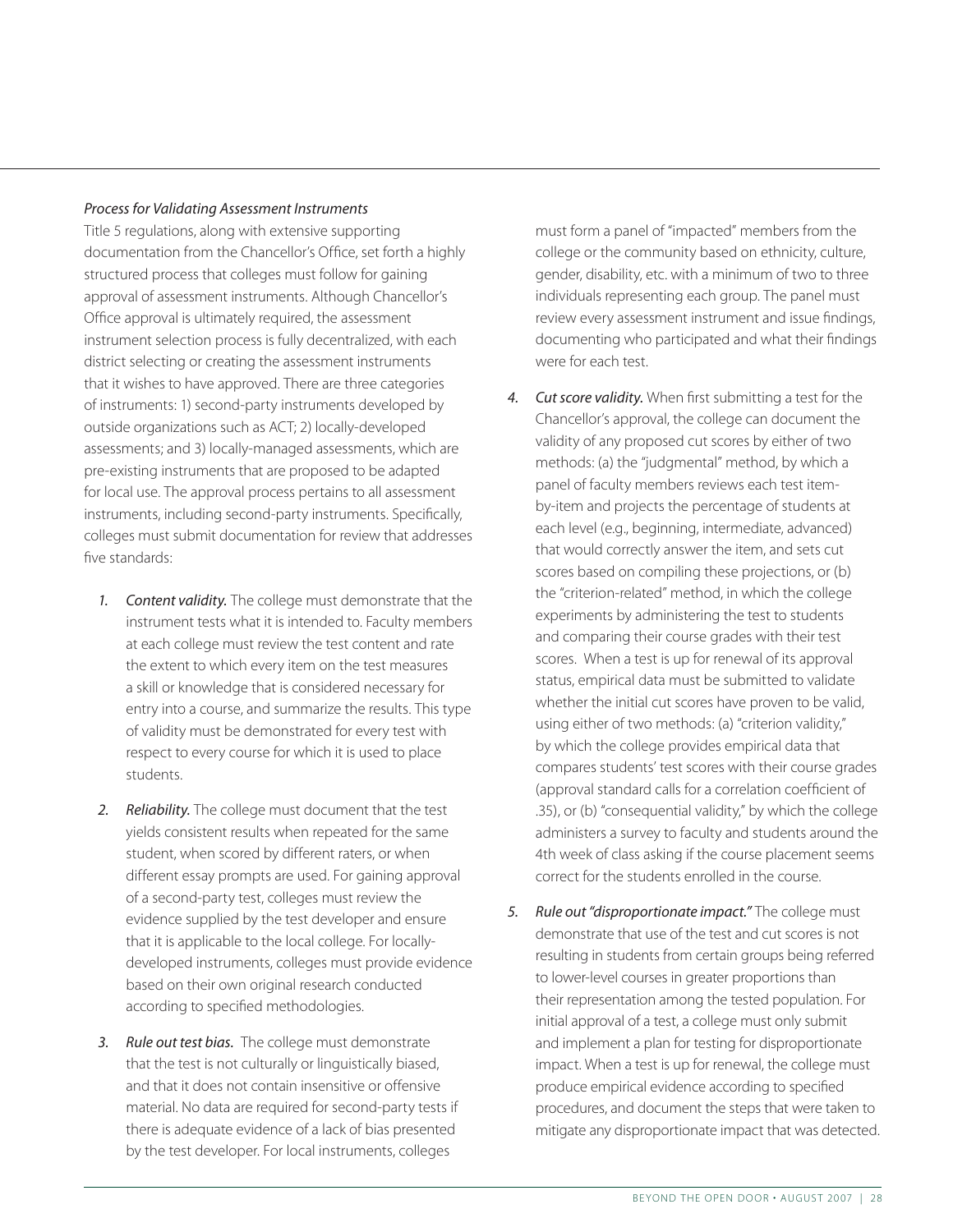The documentation addressing these standards is maintained locally for second-party tests and is not required to be submitted to the Chancellor. For locally-developed and locally-managed tests, colleges must submit the package of information to psychometricians at the University of Kansas who serve as consultants for the Chancellor in the approval process. The consultants provide preliminary feedback and indicate whether colleges need to provide additional information. A final packet of documentation must then be submitted to the Chancellor's Matriculation Advisory Committee for approval. The Committee can grant full (6 years), provisional (3 years) or probationary (2 years) approval, which dictates the schedule for re-submitting the instrument for renewal.

The above description only begins to describe the complexities of the process, which is more fully described in twenty-one pages of "Matriculation Regulations" in Title 5 of the California Code of Regulations and an 80-page manual and other supportive material prepared by the Chancellor's Office. In addition, Chancellor's Office staff periodically offer full-day workshops aimed at college staff who manage the assessment validation process. We attended two of the workshops at which additional explanatory documents were distributed along with sample worksheets to show how colleges should approach and document each stage of the process.

#### *Multiple Measures*

Even when assessment tests receive approval through this process, the colleges cannot advise specific course placement based only on the results of a test. In addition to test scores, they must use non-test "multiple measures." The specific multiple methods used vary by college and can differ from counselor to counselor and student to student. Commonly used measures are educational histories (relevant coursework and GPA), the student's educational objective, unit load, employment status (hours of work), and subjective information obtained from interviews, such as motivation and anxiety about a particular course placement. The purpose of multiple measures is to draw upon the professional knowledge of the counseling staff to augment the information available from assessment test results.

#### *Course Prerequisites*

It is common procedure across academia for colleges to designate certain courses as prerequisites for entry into another course or set of courses. The regulations adopted by the BOG place strict constraints on colleges' ability to establish prerequisites. First, while prerequisites may readily be set for sequences within a discipline (e.g., Economics 101A as a prerequisite for Economics 101B), prerequisites cannot be set across disciplines (e.g., English as a prerequisite for History or Algebra as a prerequisite for Chemistry) without firm documentation that students who do not take the prerequisite course are unlikely to succeed in the course which has set the prerequisite. Second, "blanket prerequisites" may not be set, as noted earlier. These requirements can be prohibitive to meet, particularly for smaller colleges that lack sufficient institutional researchers to provide the necessary documentation.

## **Divergence from National Policies and Practices**

California's policies allow assessment and placement to be voluntary in many colleges, and are decentralized in that each of the 109 colleges determines its own assessment instruments and cut-off scores used in recommending placement. According to the Chancellor's Office website, there are currently 34 second-party tests approved and 133 locallydeveloped or locally-managed instruments. In these respects, California seems to be at odds with national trends – trends that have been shaped by the consistency of the research literature in favor of more mandatory and more standardized approaches to the remediation of basic skills deficiencies.

Many states require all community college students to be assessed, and mandate placement into appropriate course levels based on test results. Many states mandate specific assessment instruments or allow colleges to choose from a small number of second-party tests. No other states allow the use of such a large number of test instruments. Some states, including Florida, Minnesota, Oklahoma, and Texas, require institutions to use standardized cut-off scores to place students into courses. Most states, however, leave the setting of cut-off scores to individual colleges (Jenkins & Boswell, 2002).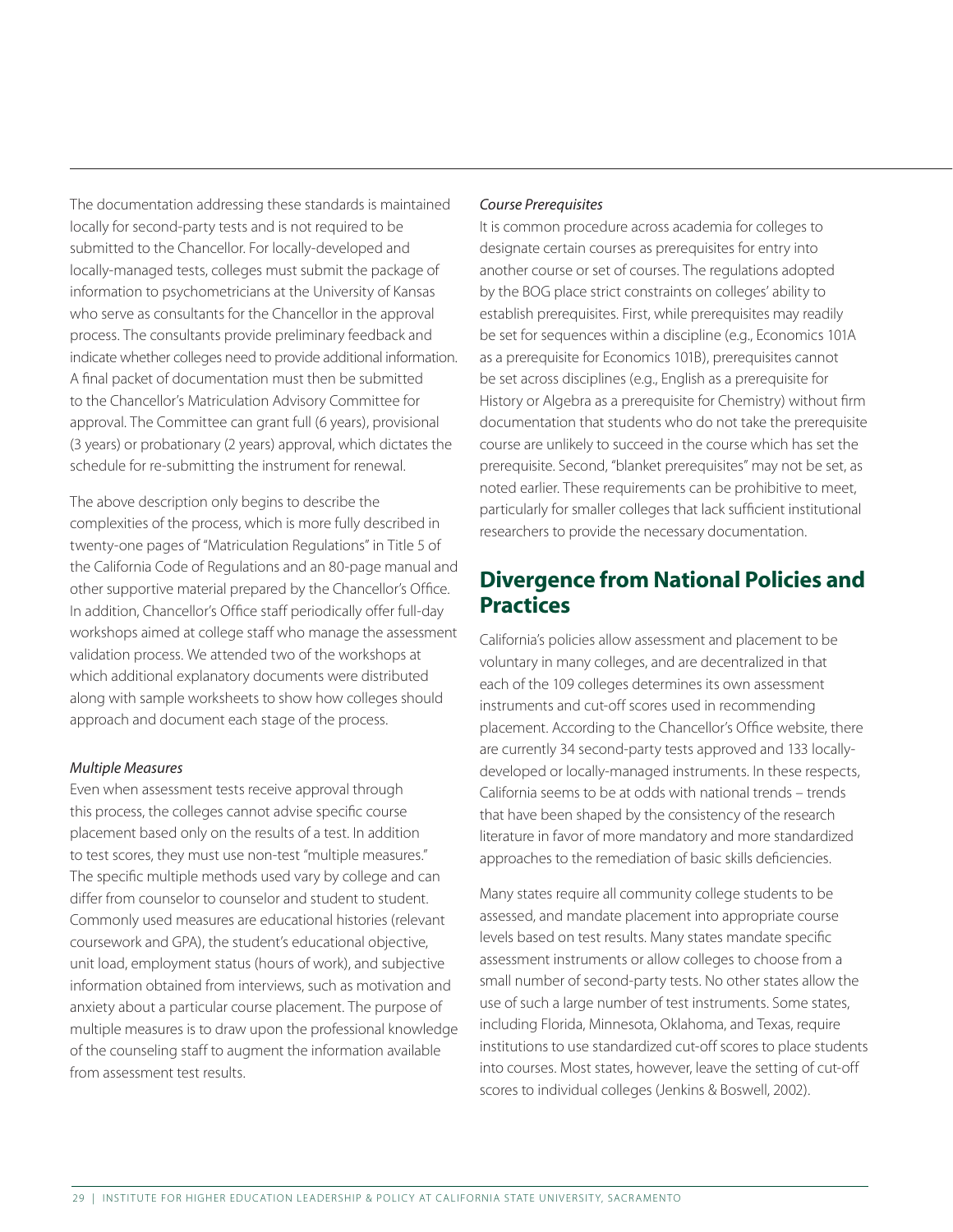In view of the growing call among researchers and policy leaders to strengthen the messages about college readiness that are sent to prospective students, a few states have begun to implement completely standardized polices aimed at minimizing confusion among students about what it means to be college ready. For example, New York's College Now program is designed to prepare New York City's public high school students for college. The program, a joint effort of the City University of New York (CUNY) and the New York City Department of Education, provides all prospective students with specific criteria for demonstrating college readiness in reading, writing, and mathematics as measured by a standardized set of assessment tools and agreed upon minimum scores.40 Students who do not demonstrate college readiness in one or more of the three subject areas are required to take the relevant CUNY Skills Assessment Test(s), which relies on a standardized assessment instrument and uniform cutoff scores to determine basic skills needs. Students requiring remediation must then enroll in developmental courses at the community colleges and successfully complete those before enrolling in college-level course work.

The assessment and placement process of the CCC reflects the culture of decentralization and local autonomy across the system. The Chancellor's Office "Assessment Q and A" explains that "each college has a singularly distinct student population and curriculum and therefore needs the freedom and flexibility to assume the role of selecting its assessment instruments accordingly.<sup>"41</sup> This argument suggests that no single standard of "college readiness" can be set for community college students. Moreover, the fact that second-party tests must undergo special review for their applicability to California settings reflects a view that California students have needs or characteristics not adequately addressed in the extensive testing and validation processes used by national test developers.

Yet in spite of the decentralized approach, colleges are heavily regulated in their individual selection of instruments. Such *regulated decentralization* is characteristic of the system in general but in this instance appears to reflect the caution that the system has taken to avoid future legal action regarding its use of assessment in placing students in classes. Table 12 summarizes the ways in which the CCC policies diverge from those suggested in the research literature and being adopted by other states.

| <b>Dimensions of Policy</b>    | <b>What National Research Suggests will</b><br><b>Improve Student Success</b>                     | <b>What California Community Colleges Do</b>                                                                                                                                                                                                                        |
|--------------------------------|---------------------------------------------------------------------------------------------------|---------------------------------------------------------------------------------------------------------------------------------------------------------------------------------------------------------------------------------------------------------------------|
| <b>Preparation for College</b> | Clear messages to prospective students about<br>college readiness                                 | A variety of messages due to college variation in<br>assessment instruments and standards                                                                                                                                                                           |
| Assessment                     | Mandatory assessment of all degree-seeking<br>students                                            | Policies on who must be assessed vary across the system;<br>many students avoid assessment                                                                                                                                                                          |
| Placement                      | Mandatory placement into remedial<br>coursework for students who are deficient in<br>basic skills | Often voluntary; colleges that establish and enforce<br>course prerequisites may then make course placement<br>mandatory (with student right to challenge)                                                                                                          |
| <b>Basic skills coursework</b> | Early enrollment in basic skills coursework                                                       | Students may delay basic skills; in some cases students<br>can't get into the courses when they try to enroll due to<br>college budget constraints                                                                                                                  |
| <b>Prerequisites</b>           | Enforce course prerequisites to ensure<br>students are prepared to succeed in their<br>coursework | Uneven across the system; some colleges find the<br>process too cumbersome to carry out given research<br>staff limitations, and others lack the software systems<br>to effectively "block" students from enrolling in courses<br>where prerequisites have been set |

#### Table 12 California's Assessment/Placement Policies Diverge from National Trends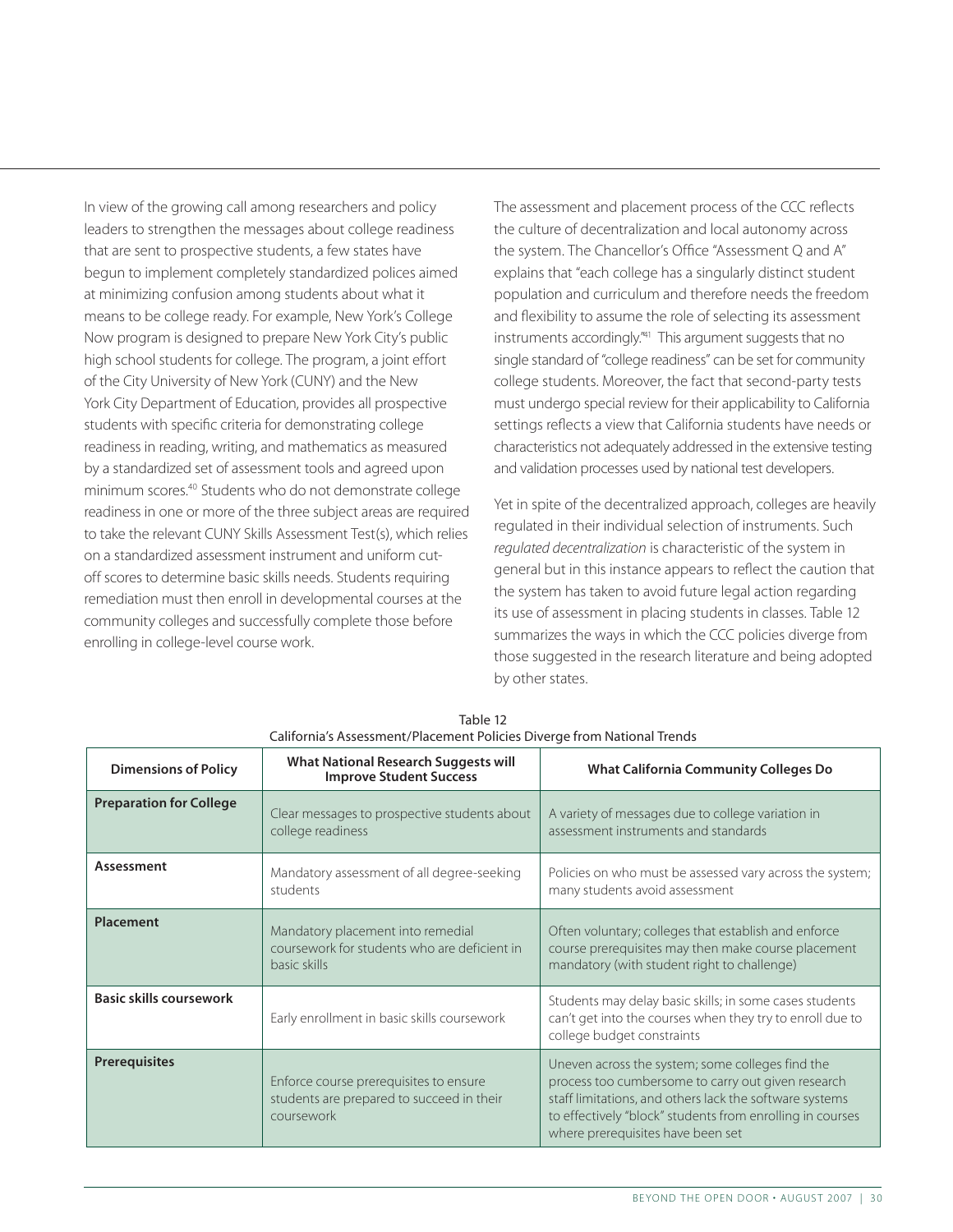## **Analysis of the Assessment/Placement Process**

Our analysis of the assessment and placement process in the CCC indicates that the process falls short in three respects:

- It is not effective in helping students meet their educational goals;
- **n** It does not ensure that students are treated equitably; and
- $\blacksquare$  It is excessively costly and administratively complex.

We discuss each of these findings in turn.

#### *The Process is Not Effective*

The low completion rates documented earlier in this paper, and the review of the literature and practices of other states suggest that several of our existing policies are not helping students succeed in college. The current assessment and placement process is ineffective primarily because it has placed the priority on the process at the expense of outcomes for students. The process is designed to minimize barriers to students in their course enrollment, honor local autonomy, and guard against legal action against the system. Attention to student outcomes is secondary to those process concerns – not unimportant, but secondary nonetheless. This focus on removing barriers reflects a priority on giving students the independence to make their own choices in spite of, or without, the best professional guidance. This independence allows many students to circumvent basic skills courses, which significantly decreases their chances of success in college-level courses.

Erring on the side of easy access by students into courses across the curriculum has also, through BOG regulations, discouraged the establishment of prerequisites for enrolling in college-level courses. Our interviews with college vice presidents revealed that while there is great variation across the system, most colleges do not adopt and enforce course prerequisites to any great extent. Officials cited several reasons for this, including the difficulty of complying with the regulatory requirements. Most interviewees were of the opinion that stronger enforcement of prerequisites would improve student success.

According to several college officials who we interviewed, the lack of course prerequisites has two consequences – both

unfavorable for student success. It allows students to readily enroll in courses for which they are not prepared, increasing their chances of failure and discouragement, and likely contributing to high drop-out rates. It may also lead faculty to "accommodate" non-proficient students in class by reducing course requirements and expectations – in short, by reducing standards. For example, one college did a study of forty courses that satisfy University of California transfer requirements (known as IGETC) and found that in only two of the forty courses, fewer than 50 percent of students who had scored below college-level reading on their assessments passed the course (personal communication with Kevin Bray, Coordinator of Research, Sierra College, August 4, 2006). In other words, more than half of students who had *not* reached college-level reading proficiency passed transfer-level courses in thirty-eight of the forty courses. This means that very few transfer courses would be allowed to set prerequisites (using a 50 percent criterion for likelihood of failure without such prerequisite). To the extent that this represents the circumstances in other CCCs, it suggests that standards may have suffered as a result of various pressures to keep access to courses open and course enrollments healthy.

The deference to local autonomy, while of obvious importance in such a diverse, locally governed system, can pose difficulties for students. Assessments vary widely across the state but can also vary across colleges within a single district. This means that students who are assessed at one college must often be assessed again at a different college – possibly with different instruments and different placements results. At the large, four-college Los Rios District, for example, counselors developed a chart detailing which colleges accept which assessments from each of the other colleges.42 One college will accept all assessments from the other three with the exception of math assessments at one college; another college will accept reading, writing, and math assessments but none in English as a Second Language (ESL). A third will conditionally accept all assessments from all the other three colleges; a fourth will accept no ESL or math assessments from any of its three sister colleges and will accept only raw (not using the results) scores from two of the three sister colleges in reading while accepting no reading assessments from the third sister college (personal communication with Ray Mapeso, Counselor, Cosumnes River College, July 6, 2007). Such lack of portability of assessments across and within districts can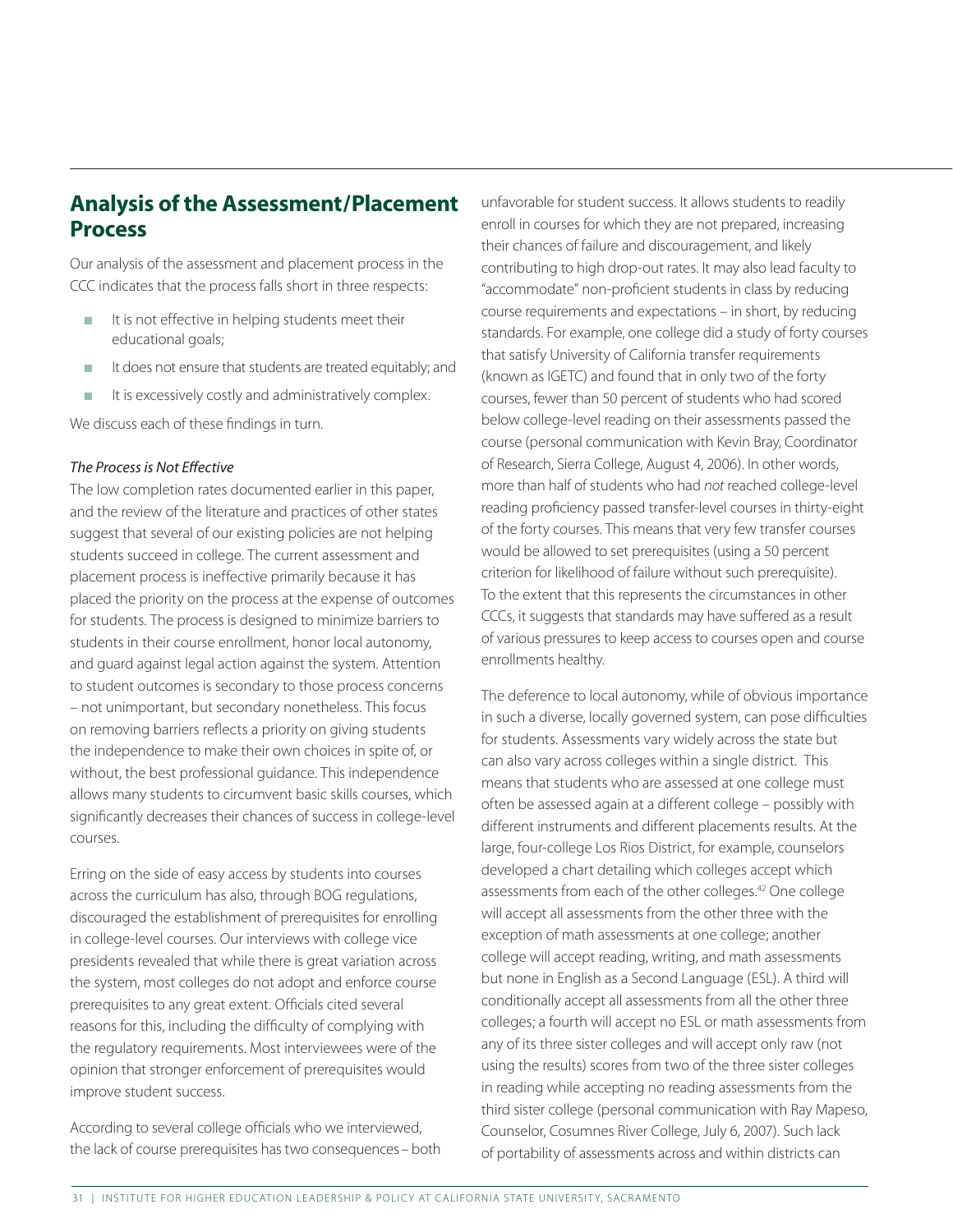be confusing and discouraging to students and can raise questions in students' minds about the logic and value of the assessment and placement process.<sup>43</sup>

Even if one accepts the emphasis on process, the process itself appears logically flawed. The process, with mandated "multiple measures," is predicated on the belief that individual tests are not valid, unbiased means to place a student in courses. Yet enormous time and effort has been expended in validating hundreds of individual tests since the adoption of the regulations. Additionally, cut scores must be validated based on an analysis of students' performance in courses in light of their scores on the test even though their test results may not have placed them in that course. A student may enroll in a course despite a test result owing to 1) the use of multiple measures or 2) the student ignoring the placement results. The process works at cross purposes by requiring exhaustive efforts to try to validate individual tests but prohibiting their enforcement.

Interviews with college staff involved in the process confirmed our judgment that the process rests on a false precision. Despite numerous "rigorous" validation studies, there is no evidence that the current assessment and placement process has any positive effect on student course completion or persistence. The correlations between assessment instruments and student success have never met the level required by the Chancellor's Office (.35), and such correlations are "virtually impossible" to achieve (personal communication with Ken Meehan, Director of Institutional Research, Fullerton College, December 13, 2005). Four years ago the Chancellor's Office lost one-third of its matriculation funding as part of system budget reductions and efforts have failed since then to demonstrate to the state Legislature that the matriculation process improves student success. Nevertheless, the process continues at great cost in time and money, and instruments continue to be approved and used.

A final concern is perhaps the most vital: the process was developed, and is implemented, with an exclusive focus on how to treat students who have already entered the CCC system. The policy does not help students better prepare themselves for college-level work before they arrive. Yet the reform efforts now viewed as most promising by national experts involve ways to improve student preparation to reduce

the need for colleges to provide remediation. Conveying clear standards of college readiness is an important means of helping students arrive at colleges prepared for college-level work. By establishing, in effect, 109 different definitions of "college readiness," the CCC assessment/placement policies impede reform efforts in middle school and high school to help students prepare for college success.

 The CCC system itself has recognized that the process needs reform. In 2004, the Research and Planning (RP) Group for the CCC sent a letter to the Chancellor asking for changes to the assessment and placement process. The letter included the following statement:

"[A]fter 18 years' experience with the colleges' processes and 18 years' perspective on the outcomes, it is the belief of the RP Group that California's community college students are not well served by the current approach, the implementation of which has resulted in great inconsistency in measures, processes, and placement outcomes from college to college. Those inconsistencies, in turn, have created unnecessary barriers for students entering the community colleges and for students attempting to transfer within our system. The existence of 109 assessment processes has made it difficult, if not almost impossible, to consider aligning placement in community college basic skills courses with the exit standards of the secondary system."44

As a result of this letter, the Chancellor directed the Academic Senate to study the process and make recommendations. Several years earlier the Senate had released a report that was similarly critical of the assessment/placement process. Among its findings then were that 1) more than one-third of the students who were assessed as needing further work in basic skills did not enroll in basic skills courses and 2) one-quarter of districts responding to a survey reported that their assessment process does not adequately place students into basic skills courses (Academic Senate for California Community Colleges, 2004).

In response to the Chancellor's request, the Senate formed a task force which issued recommendations calling for further study of the major issues such as exploring the feasibility of statewide assessment, mandatory orientation, assessment and placement, and mandatory enrollment in college-preparatory courses prior to enrollment in college-level work.45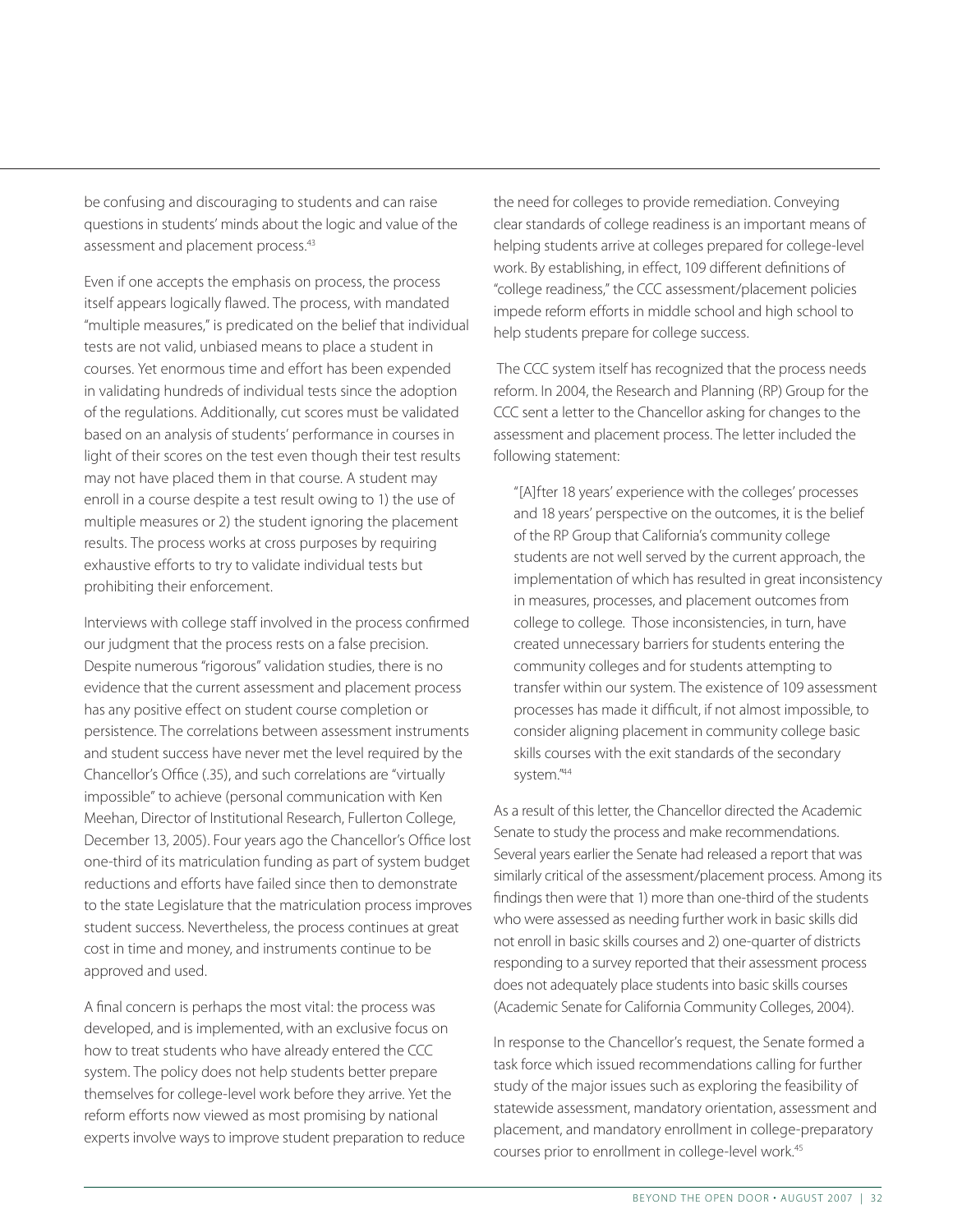The Chancellor has called for an analysis of the changes to statute and regulation that would be needed to implement mandatory assessment and placement in the CCC and the Board of Governors held a special meeting on the topic after which it directed the Chancellor's Office to "begin the process of evaluating the implementation of a system-wide uniform common assessment with multiple measures of all community college students in consultation with the Community College League of California, Academic Senate and other community college partners for consideration and adoption by the BOG by not later than November, 2007." 46 After the BOG meeting, the Consultation Council convened a new task force, chaired by the Academic Senate, to respond to the BOG motion.

The Academic Senate has adopted several resolutions that signal its commitment to improving the process. One encourages colleges to use assessment findings of other colleges to reduce multiple testing for students who attend more than one college.<sup>47</sup> Another states that "research overwhelmingly supports the notion that early assessment and completion of developmental coursework improves student achievement" and resolves to report on best practices for ensuring that students complete their developmental coursework early. In a Spring 2007 action the Senate resolved to continue to participate fully in all statewide discussions on assessment but expressed concern about the timeline set by the Board of Governors for the evaluation of mandatory statewide assessment (Academic Senate for California Community Colleges, 2007).48

Further activity on the issue is occurring in the context of the implementation of the System's Strategic Plan and the related Basic Skills Initiative. An implementation group will make recommendations to the Consultation Council that, along with recommendations from the Assessment Task Force, will go to the BOG. In short, there is a growing recognition within the system that the current process is not effective.

*The Process Does Not Ensure Fair Treatment of all Students* In its 1988 legal challenge, MALDEF asserted that there were unfair barriers to minority students gaining access to college-level classes, barriers that kept students out of courses in which they could succeed. However, the BOG regulations that have evolved over these nineteen years in response to MALDEF's concerns have not helped increase completion rates of Latino students – as evidenced by the 18 percent completion rate for Latinos compared to 24 percent for the whole student cohort that we studied.

The policies that were developed to address equity concerns have two major features:

- Reliance on multiple measures to minimize the use of standardized tests in placing students in courses; and
- **n** Local option in the development and selection of assessments as a means to deal with diverse populations and in the degree to which prerequisites are used to control student access to classes.

The use of multiple measures to supplement standardized testing is a sound response to the equity concerns raised by MALDEF. However, it is unclear that a decentralized and highly variable process for selecting assessments, establishing and enforcing prerequisites, and translating assessment results into course placement is effective in addressing equity concerns. To the contrary, it could be argued that the current process creates impediments to the equitable treatment of students. Under the current process, students are treated differently, depending on which college they attend, in terms of the standardized assessments used, the standards of "college readiness" reflected in placement recommendations, the particular choice of multiple measures used by the college, and the access to courses. These differences across colleges result both from local choice and fiscal necessity, as small colleges with limited research staff may forgo adoption of the assessments they would prefer and forgo the establishment of course prerequisites that would prevent students from enrolling in classes for which they were not prepared to succeed.

The process designed to address equity issues has not put such issues to rest. While the intent of the policies may have been to give colleges the tools to respond to individual student needs, the outcome seems to be an increased possibility of inequitable treatment and inadequate professional guidance to help students succeed in college.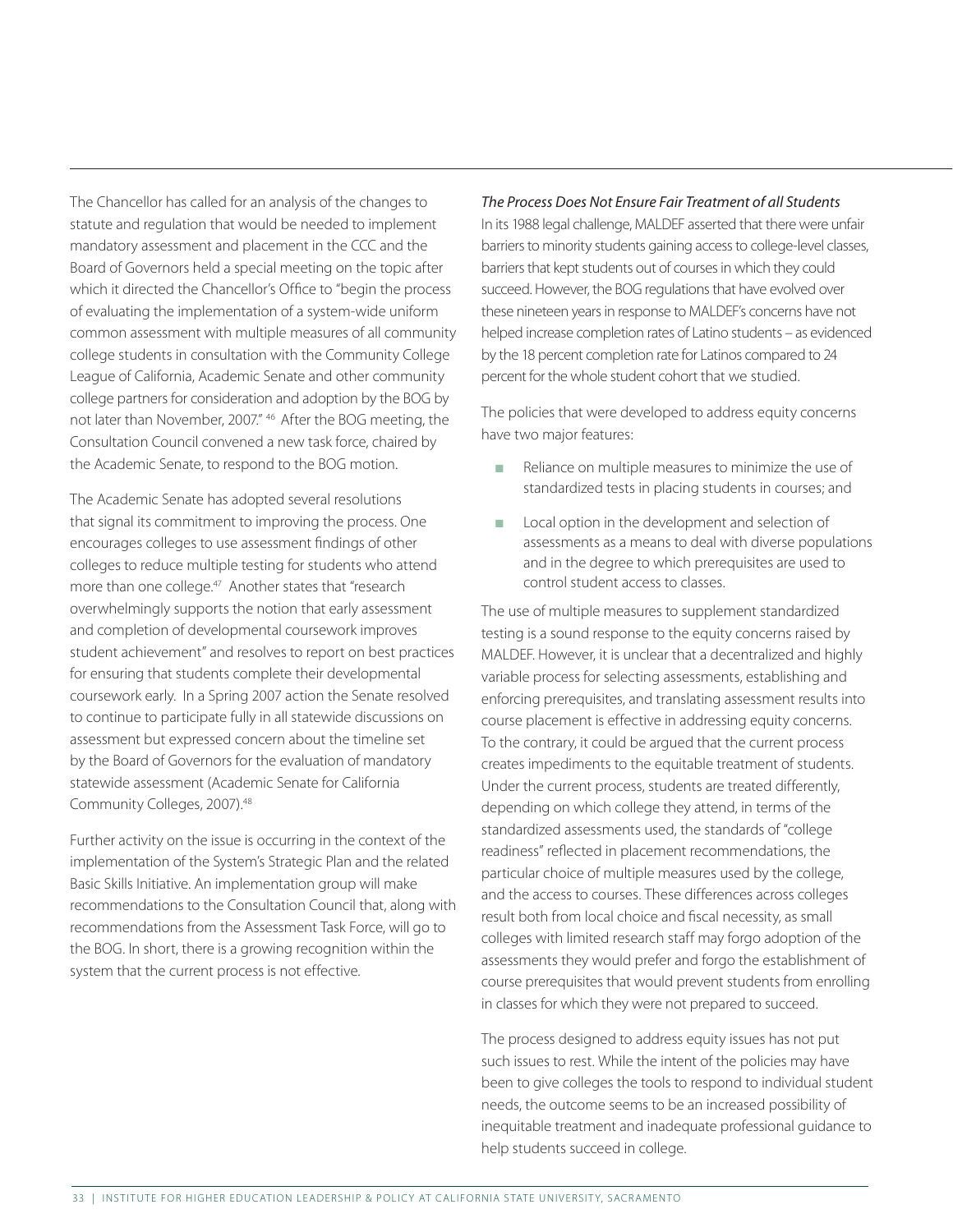*The Process is Excessively Costly and Administratively Complex* This is a highly complex process that involves significant costs. Each college is required to have a matriculation advisory committee, and college institutional researchers, testing center staff, and selected faculty members of each college expend considerable time and effort in test development and validation efforts. The Chancellor's Office expends considerable resources on the process, including annual expenditures for psychometric consultants, and to support the Matriculation Advisory Committee, the Assessment Advisory Group and the Matriculation Unit in the Chancellor's Office. Much of the time of Matriculation Unit staff is spent on test validation and approval processes, and on holding workshops for colleges to explain the policies and the complex processes.

The process would be even more costly if colleges and the system office were able to fully implement it. Owing to budget cuts in recent years, the Chancellor's Office lacks the staff needed to fully enforce the myriad regulatory requirements outlined in these documents. And many colleges lack the staff to fully engage the process as intended due to college size, or cuts in research staff, or both. As a result, the process as described in the regulations, guidelines, manuals, and memos, is not as rigorous or valid as it sounds. In short, regardless of initial intentions, the process has evolved into a large administrative enterprise in which the elaborate process for approval of instruments and prerequisites has overshadowed the needs of students.

## **Attention to Reforms are Timely**

The coalescing efforts across the community college system to review and reform the assessment and placement process are well justified, according to the above analysis. The current system is not effective in promoting student success or in treating students equitably. It is costly and burdensome and diverts attention and resources from the all-important task of helping students succeed in and beyond basic skills coursework.

While it will not be easy to make fundamental changes to such a core part of the enterprise, the ongoing efforts involve key constituencies and reflect genuine efforts to incorporate new ideas and approaches. The research literature and national trends toward increased standardization of assessments, mandatory assessment of degree-seeking students, and greater willingness to direct students to courses in which they are prepared to succeed offer important lessons for all who are working to increase student success.

This is a tremendous opportunity to make a difference in the outcomes for the millions of Californians who depend on the CCC for brighter futures. Serving under-prepared students has become perhaps the most important mission of the CCC. The Basic Skills Initiative stands to instill new energy and wherewithal into the classroom and across college campuses. Changes to the assessment and placement process will complement those efforts and give college faculty and staff the best chance to help students become prepared for college success.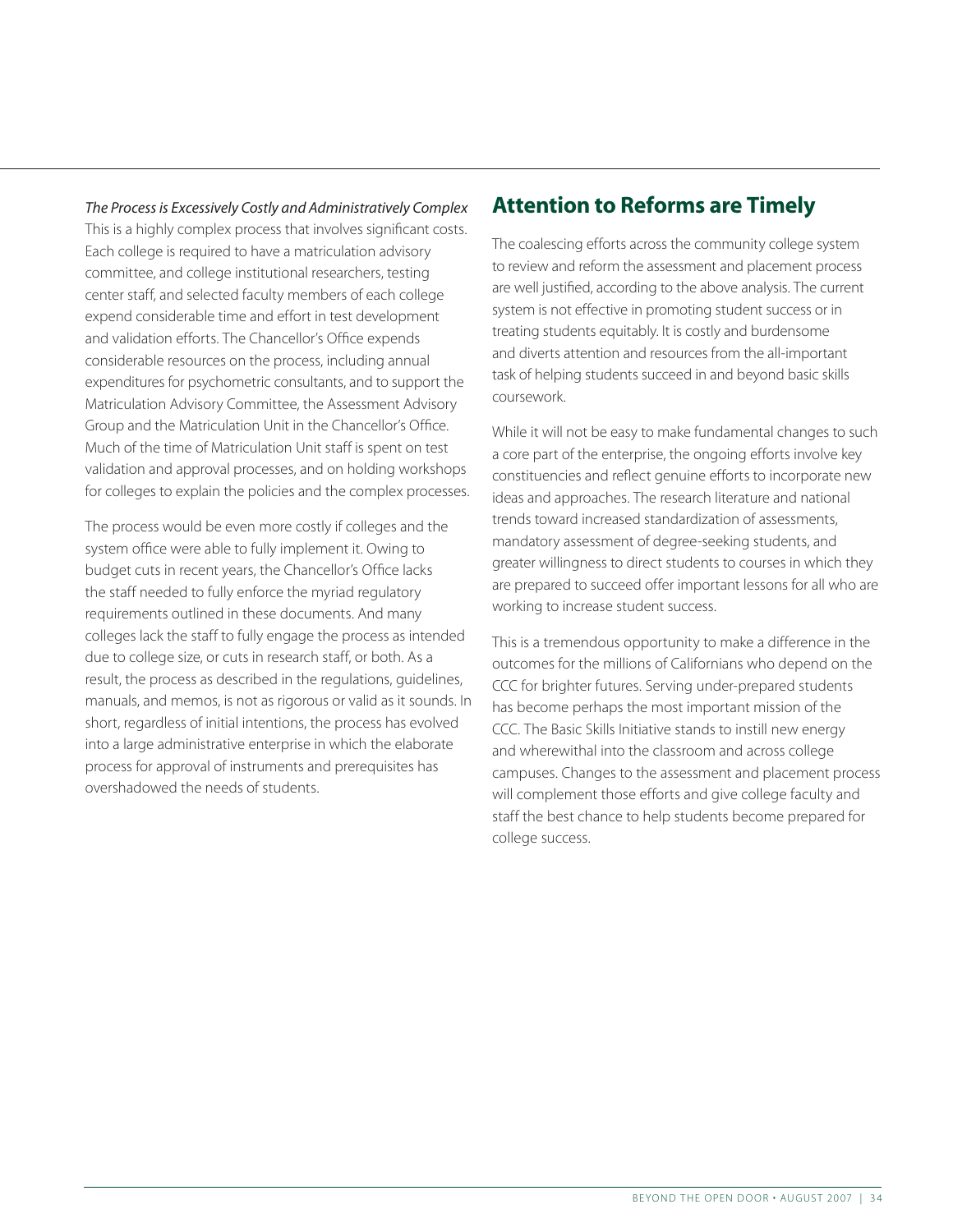# **Policy Changes Can Increase Student Success**

California's future depends heavily on its system of higher education; the community colleges, by virtue of their sheer size and vital set of missions, are the linchpin of that system. Public policy can be a powerful tool for shaping the state's future. It can be used to ensure consistency across institutions, which is essential to providing clear messages to students about college readiness and what it takes to be successful in higher education. It can foster better alignment across educational segments, a critical issue in a state where the community colleges play such a large role in providing initial access

"Every program, every service, every academic policy is perfectly designed to achieve the exact outcome it currently produces. If a program isn't producing the desired outcome, the only rational action is to modify or discontinue it" (CCSSE, 2006, pg. 10).

to postsecondary education. State policy can incorporate incentives for colleges to behave in certain ways and for students to make certain choices, aimed at improving student success and degree completion for the benefit of individuals and the state's workforce and economy.

The recommendations provided here derive from a review of the research literature and an analysis of the factors associated with greater student success using data on the California Community Colleges. The recommendations are organized according to the three categories of factors discussed earlier in the report, and are intended as broad outlines of new policy directions. Implementation of some of these recommendations would require legislative

changes, while others could be accomplished through regulatory changes at the system level or changes in campus policies and practices. Some changes will require additional resources, while others could be accomplished within current funding levels. A well-considered combination of increased resources and policies better targeted toward student success should yield significant gains in the educational outcomes for Californians.

## **Student Characteristics**

#### 1. Encourage direct college-going after high school

A leading researcher on postsecondary student outcomes noted in a recent report that public policies that increase the proportion of students entering community college shortly after high school graduation should yield greater retention and success (Adelman, 2005). He also noted that entering

"One demographic variable makes an enormous difference in…any postsecondary outcome or process – age at the time of first entry to postsecondary education" (Adelman, 2005, p. 119).

college directly from high school, along with more rigorous academic preparation, provides the greatest chance of increasing degree completion among Latino students in particular (Adelman, 2006). Our results support his conclusions. It is important to keep access open to older students, and to ensure that colleges offer classes and support services at times and locations convenient for non-traditional students with greater work and family obligations. But the relationship between student age and likelihood of degree completion is clear - substantial benefits accrue both to students and the state when college attendance occurs earlier. Programs that inform middle and high

school students about college options, college preparation requirements, and the benefits of early attendance could be helpful in encouraging more students to follow traditional college pathways.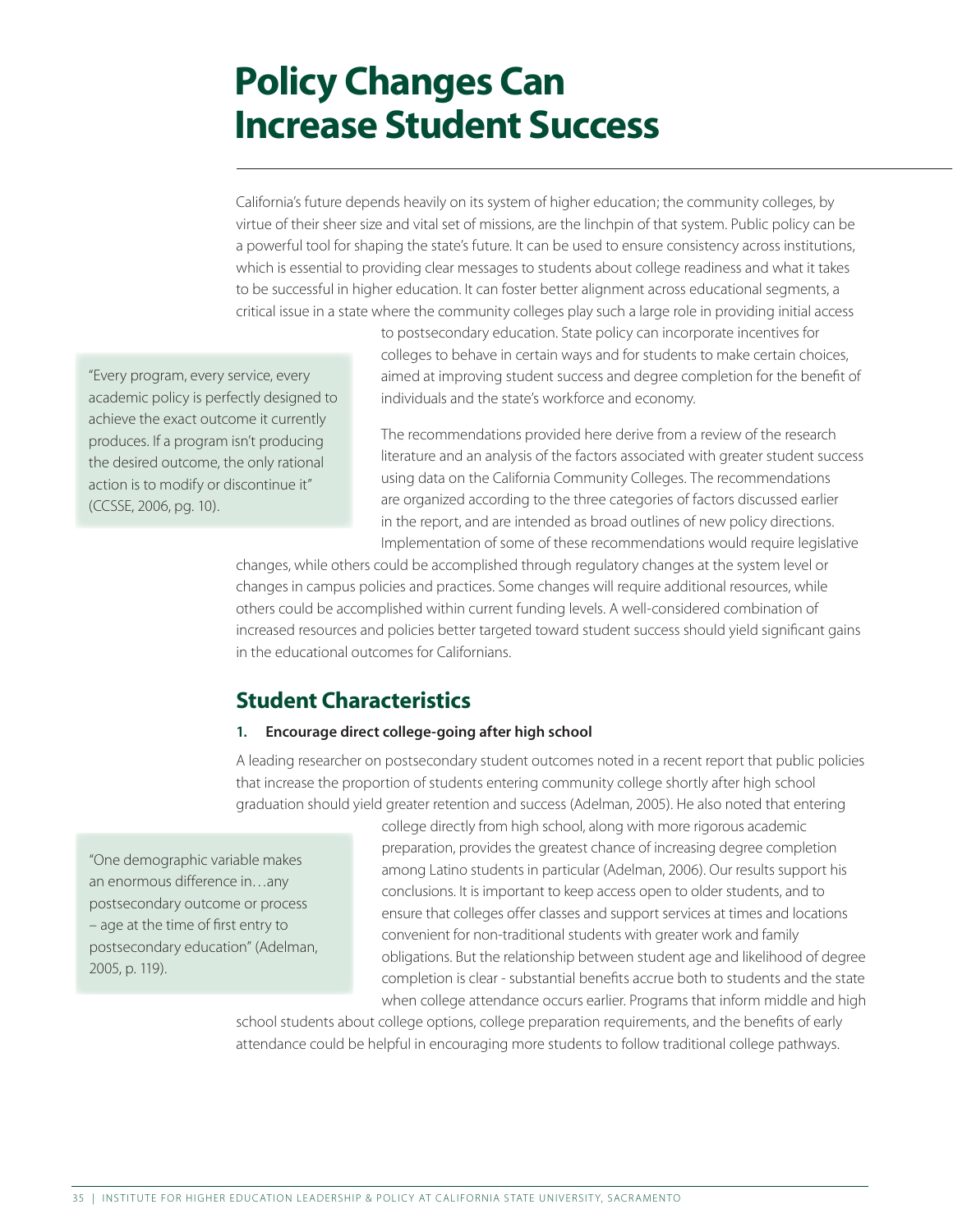#### 2. Send clear messages to high school students, teachers, and counselors about collegereadiness standards in the CCC

In California, high school students who are exploring college options generally receive clear messages about the kind of high school preparation that is required for admission to and success in the UC and

Students "think their low high school achievement won't hurt their educational attainment. Students know that open admissions will allow them access to college, and they report that they can wait to exert effort until they get to college" (Rosenbaum, Deil-Amen, & Person, 2006, pg. 68).

CSU systems, including the courses they must take and requirements related to GPA and college entrance exams.49 The CSU's Early Assessment Program50 has received national acclaim for providing high school students with feedback about their readiness for college in a manner that leaves them time during their senior year in high school to address any skill deficits. In contrast, students considering enrolling in a community college do not receive clear messages about what it takes to be ready to succeed in the CCC. The community colleges do an exceptional job of promoting the colleges as an option for high school students by emphasizing the low fees, diverse programs, and open admissions. However, being an open-access system need not preclude the colleges from ensuring that high school students understand that, while no specific courses, grades or test scores are required for admission, CCC colleges are higher

education institutions and, as such, have standards that students must meet in order to successfully complete a CCC program. Ideally, the CCC will send clear messages about college readiness by standardizing its approach to assessment and placement across the 109 colleges. But, short of that major reform, there is much that could be done just through traditional modes of communicating with high schools and prospective students.

#### 3. Encourage UC and CSU to offer baccalaureate coursework on community college campuses

Latino students in the CCC cohort studied for this report were retained and earned certificates and associate degrees at rates equal or close to those of white students, but they were substantially less likely to transfer to a four-year institution. Increasing transfer success is critical, given that Latinos are more likely than other students to use the community college as a route to the baccalaureate degree (Fry, 2002). Additional efforts to ensure that Latino students have access to information about transfer options and financial aid programs, and continued efforts across the colleges to provide a welcoming and supportive atmosphere, will help make transfer a more viable option. But given the research evidence suggesting that Latinos may be disproportionately deterred by the financial and social costs of transferring, which often involve relocation, having UC and CSU campuses offer baccalaureate coursework and programs on community college campuses might offer another alternative for increasing transfer rates and baccalaureate completion among Latino students. It is a strategy already in use in several community colleges in rural areas of the state, or other areas where distance to a university is a factor impeding transfer. For example, students at College of the Canyons can earn a bachelor's degree from several public and private universities through the college's University Center without having to travel to a university campus.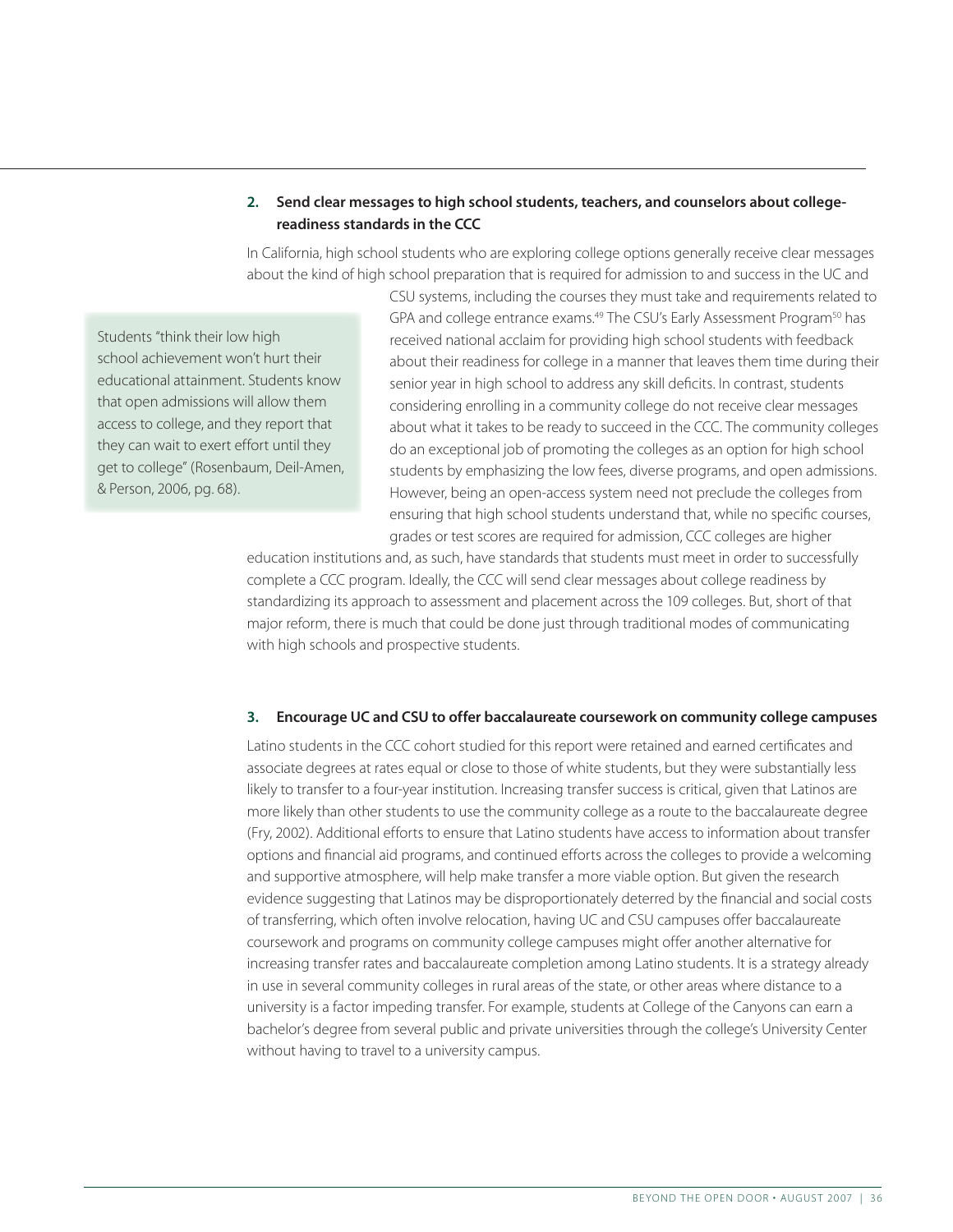#### 4. Provide substantive orientation to college for all degree-seeking students to help them understand what their options are, what resources are available to them, and what is expected of them to maximize their chances of success

While the multiple missions of community colleges make it difficult to discern the goals of students, the research reviewed in this report indicates that most students (especially those of traditional

"…it is certainly problematic to discount students' stated goals on the basis of the argument that…educators know, despite what the students say, that students have modest goals… there are clear economic benefits to credentials… so high educational expectations should be seen as a rational economic goal for students" (Bailey et al., 2005, p. 23).

college age) have high aspirations. Many CCC students indicate upon enrollment that their goal is to transfer to a university or complete a certificate or degree program. While stated goals can be tentative and based on too little information about options and requirements, community colleges should, as part of their mission, aim to influence student goals and even raise the aspirations of students who lack concrete goals (Bailey et al., 2005). Ensuring that students receive substantive orientation to college could help students develop appropriate goals and ensure that colleges are aware of students' intentions. Given the need for educated workers, the CCC must find ways to assist students who aspire to a college credential to achieve their goals.

#### 5. Require degree-seeking students to declare a specific program focus and update their program intent annually

Tracking students' specific program intent is necessary in order for the colleges to provide clear guidance to degree-seeking students about the pathways that would allow them to progress quickly toward the selected program. It is also necessary in order to track rates of success and to understand whether enough students are pursuing particular certificate and degree programs to produce the workers needed by local employers and the state economy.

## **Student Course-taking and Enrollment Patterns**

#### 6. Enhance financial aid and provide incentives to encourage students to work less and attend college on a more full-time and continuous basis

Full-time, continuous attendance is related to better outcomes for all kinds of students. While there are many circumstances that lead students to attend part-time and to stop-out for one or more terms, state and institutional policies can be used to encourage full-time, continuous attendance.

"A key consequence of the unmet need for financial aid is that CCC students work too much…These patterns almost certainly contribute to the CCC system's low persistence, completion and transfer rates..."( Zumeta & Frankle, 2007, p. 47 ).

For example, colleges could offer early registration to students who enrolled full-time during the previous term, making it easier for these students to get the courses they need to complete their programs. At the state level, enhanced financial aid policies could help students reduce their hours of work and ensure that financial circumstances are not a barrier to more successful enrollment patterns. Because access to the CCC has been historically framed around low fees, financial aid policy has emphasized low fees and fee waivers, rather than overall college affordability. This focus on low fees gives lowincome students a false sense of opportunity, since fees account for only five percent of the total cost of attending a community college in California

(Zumeta & Frankle, 2007). CCC students are left with higher levels of unmet financial need than community college students in other states, helping to account for why so few of them attend full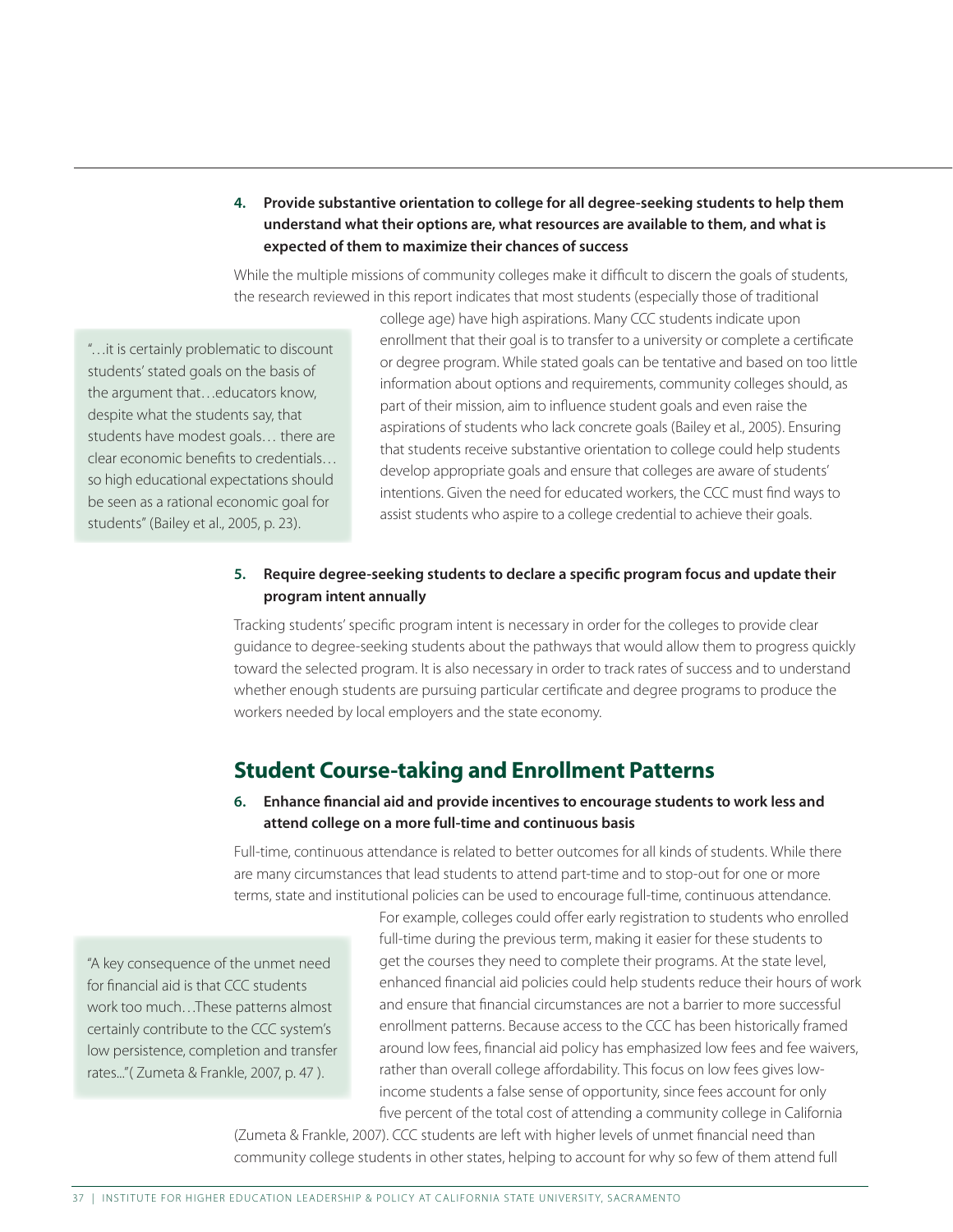time and why so many work excessive hours (Zumeta & Frankle, 2007; Institute for Higher Education Policy, 2006; Cofer & Somers, 2001). If we expect to increase rates of persistence and completion for low-income students, fee and financial aid policies in California cannot continue to give inadequate attention to the items that represent 95 percent of the total cost for CCC students, including room, board, textbooks, childcare and transportation.

#### 7. Structure programs to encourage completion of shorter-term credentials along the pathway to longer-term credentials

There are substantial income gains to earning a college credential, yielding benefits for both individuals and the state. Yet too many CCC students fail to get any credential, even after completing

Colleges should "…create incentives for students to follow the enrollment paths most likely to lead to retention and… attainment. For instance, we know that students are more likely to complete the baccalaureate degree if they complete their associate degree prior to transfer" (Wellman, 2002, p. 47).

a substantial number of courses. Research indicates that students who complete one credential are more likely to be successful when pursuing another, higher credential, but CCC programs are not generally structured in a way that would enable or encourage students to earn intermediate credentials. Requirements for a certificate may not count toward a related longer-term certificate or associate's degree. And requirements for transfer do not match those for earning an associate's degree, so many transfer students who do not ultimately complete a baccalaureate are left with no college degree. Wherever possible, CCC programs should be structured in a way that would enable students to earn shorter-term credentials along the pathway to longer-term degrees, and colleges should monitor student records to ensure that students are awarded any credentials for which they have completed the

requirements. State and system policies should be modified in ways that would encourage completion of an associate's degree prior to transfer.

#### 8. Remove the prohibition on campus-based fees, giving colleges the option of using them as a means to guide students toward more successful enrollment patterns

Policies limiting the number of course withdrawals and course repeats could contribute significantly to higher transfer and degree completion rates (Adelman, 2006). Colleges could enact rules limiting course withdrawals and repeats, as well at late course registration. If the state removed the current prohibition on campus-based fees, colleges would have the option of imposing a fee on students

"Institutions control grading policy, can set tighter temporal boundaries and conditions for no-penalty withdrawals, and limit the number of repeats ... In the longer term, tightening these policies can only benefit students" (Adelman, 2005, p. 120).

who want to register late for a course, withdraw from a course past a certain point in the term, or repeat a course that they previously dropped. Such fees would provide an incentive to students for timely registration and careful choices about course enrollment, while generating revenue for the colleges. Institutions should also consider policies requiring special permission or an additional fee to register for more than a specified number of units to limit the hoarding of courses that reduces availability to other students (Moran, Bausili, & Kramer, 1995).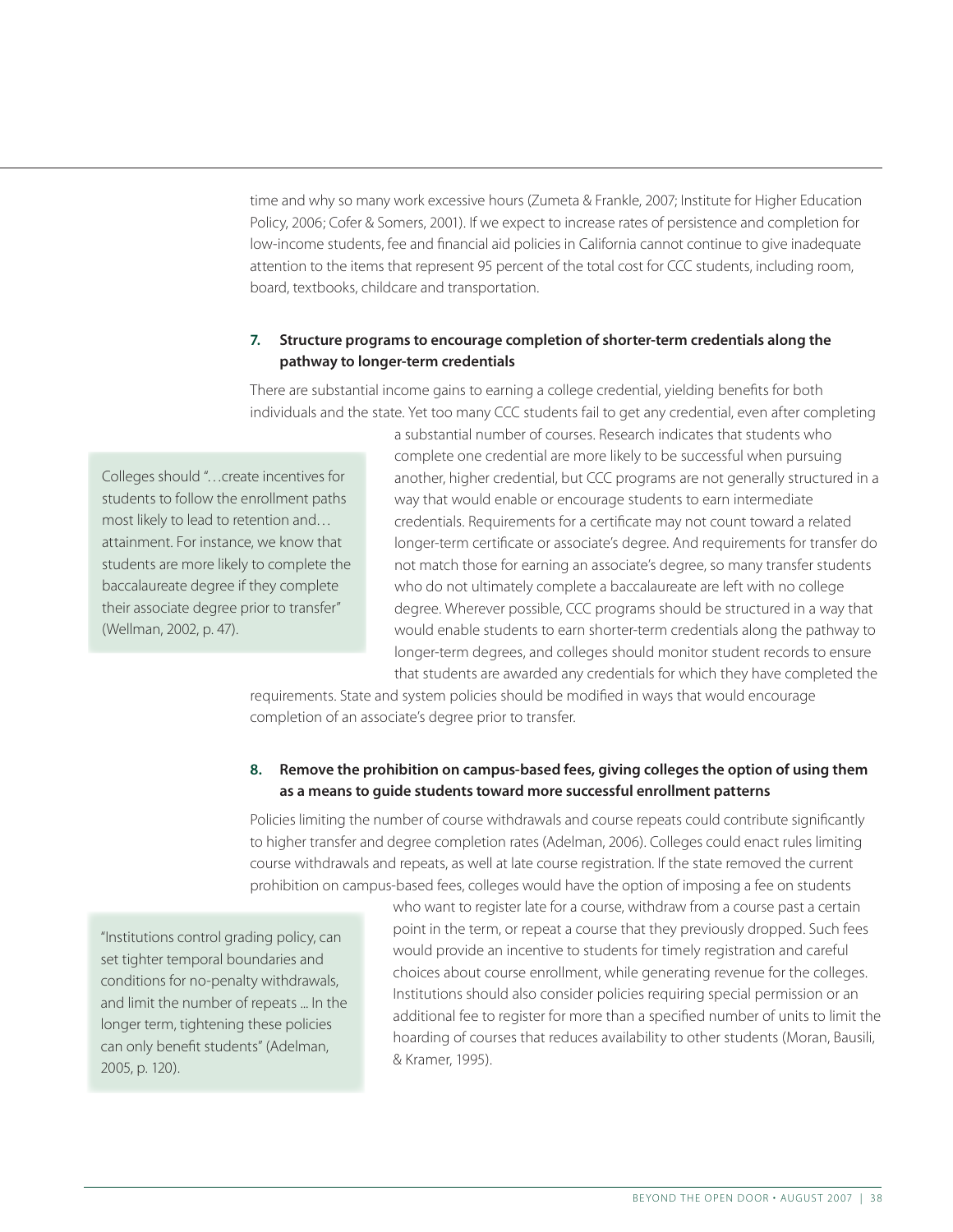9. Support college efforts to evaluate the impact of orientation courses, learning communities and other innovations that integrate academics with intensive student support services, particularly on first-generation and under-represented minority students, and expand such instructional offerings where proven effective

The available research literature suggests that the CCC should consider expanding the use of orientation courses, learning communities and other supportive academic innovations as a means of helping first-generation and under-represented minority students. If designed well and implemented effectively, orientation courses may help such students overcome deficits in "college knowledge" by

"…many experts believe that students' academic and social experiences during their first semester of college often determine whether they will persist in school over the long term" (Bloom & Sommo, 2005, p. 45).

learning about the college environment and what it takes to be successful in completing a certificate/degree or transfer program. Learning communities, supplemental instruction, and other supportive academic programs designed carefully to involve intentional community building among students along with counseling and academic support, may be effective in

getting students more engaged in their courses and increasing their level of interaction with faculty members and other students - critical factors in retention and success. Such strategies merit further study and consideration, particularly related to the kinds of planning, organization, and professional development activities that would be required to yield improvements in student success.

## **College Policies and Practices**

10. Revise assessment and placement policies to ensure that prospective students receive clear and consistent messages about college readiness and that all degree-seeking students receive the full benefit of professional guidance to enroll in the courses that will best promote their success

The decentralized policies regarding assessment and placement in the CCC are not serving the best interests of students. The research literature and our analysis suggest that the system should:

- n Implement a program similar to CSU's Early Assessment Program or make other efforts to use the assessment/placement process to contribute to better college preparation among high school students;
- Make assessment mandatory for all degree-seeking students;

Among researchers at the National Postsecondary Education Cooperative's Symposium on Postsecondary Student Success, "the effectiveness of mandatory assessment and directed placement was deemed sufficiently well documented to implement these policies more consistently and on a broader scale" (Ewell & Wellman, 2007, p. 9).

- Require students to enroll in appropriate English and math courses based on assessment results (using multiple measures);
- Standardize the assessment tests used, with more reliance on second-party instruments;
- $\blacksquare$  Standardize the procedures for using multiple measures to make them more equitable across colleges; and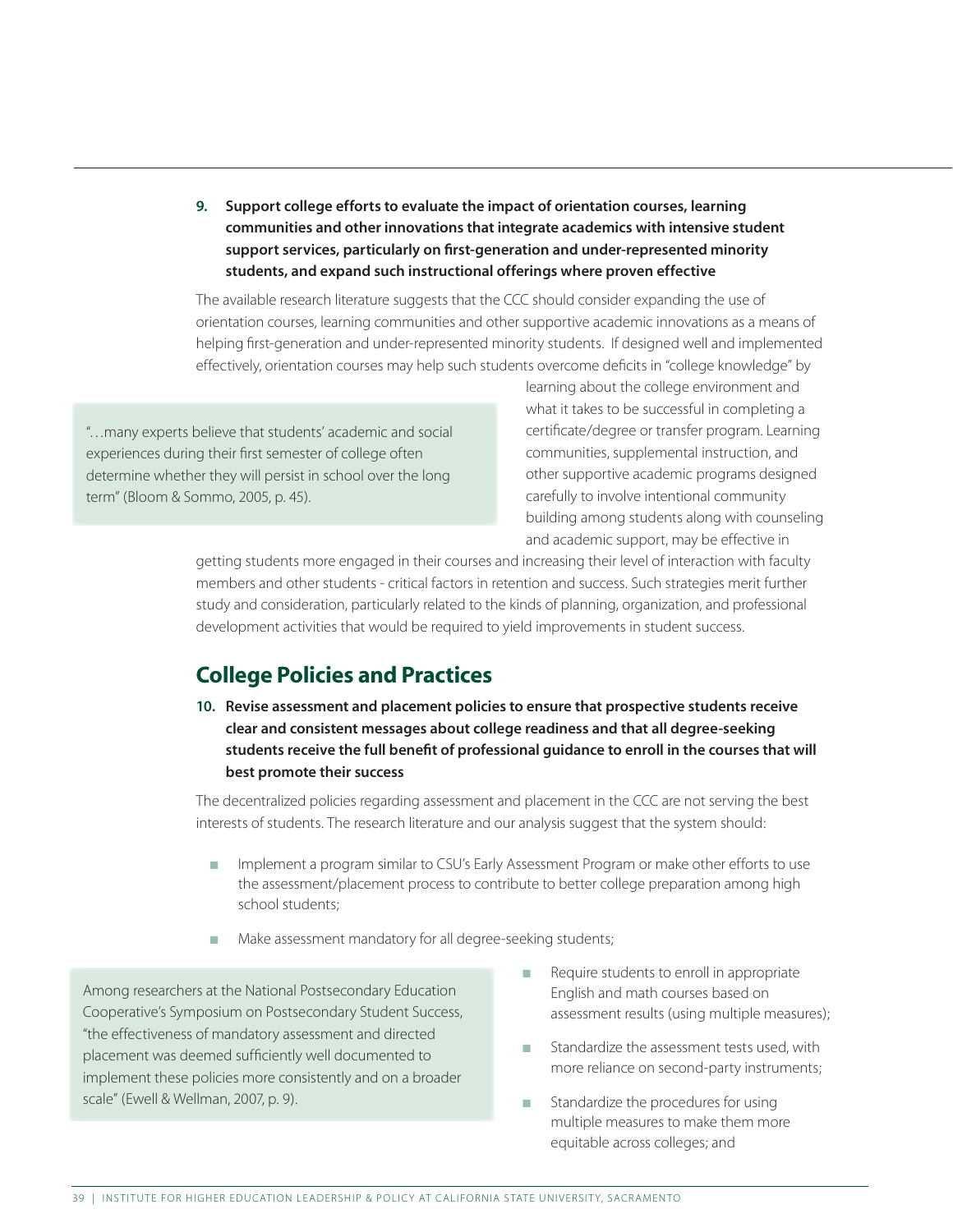Require students with remedial needs to begin addressing any skill deficits during their first term. As noted earlier, CCC officials are working to revise policies related to assessment and placement. This is reflected in the recent BOG directive to officials in the Chancellor's Office to evaluate the implementation of a system-wide uniform assessment process in all colleges.<sup>51</sup>

#### 11. Expand counseling, advising and other student support programs with the goal of ensuring that more students receive such services on an intensive and ongoing basis

CCC students are increasingly coming from low-income households and under-represented minority populations. These students come to college without the educational capital that could help them successfully navigate the complex higher education system. These students need more support

Community colleges should "shift the burden of information from students to advisors, who would take responsibility for assuring student progress…Mandatory frequent advising… could have the valuable benefits of keeping students on the right track and catching their mistakes early" (Rosenbaum, Del-Amen, & Person, 2006, p. 241).

services than current resources, policies, and counselorto-student ratios can provide. Research suggests that components of a comprehensive student services program for community college students include academic guidance and counseling, personal guidance and counseling, career counseling, tutoring, and supplemental supports such as transportation and child care assistance. A number of state and system policies make it difficult for the colleges to develop and

implement such a comprehensive set of services. In particular, the requirement that 50 percent of funds be spent on direct classroom instruction leaves some colleges without the flexibility to hire a mix of faculty and staff appropriate to their student populations (Shulock & Moore, 2007). The 109 colleges serve very different populations of students, and one-size-fits-all policy prescriptions do not allow colleges to adjust service levels to meet the needs of their particular students. While additional funds will be needed to expand student services, also needed are policies that provide college administrators with the flexibility to allocate college funding in ways designed to maximize student success.

## **Data Needs**

#### 12. Collect and maintain additional data in order to answer key questions and monitor progress in student success and completion

The CCC Chancellor's Office collects a substantial amount of student-level data, but additional information should be collected on:

- students' educational goals, including changes in those goals over time;
- $\blacksquare$  the specific certificate/degree/transfer program students are intending to follow;
- n assessment results for English and math, along with course placement recommendations;
- n academic preparation level upon enrollment (e.g., high school curriculum and GPA for younger students);
- socioeconomic status (e.g., household income); and
- <sup>n</sup> students' use of matriculation and student support services.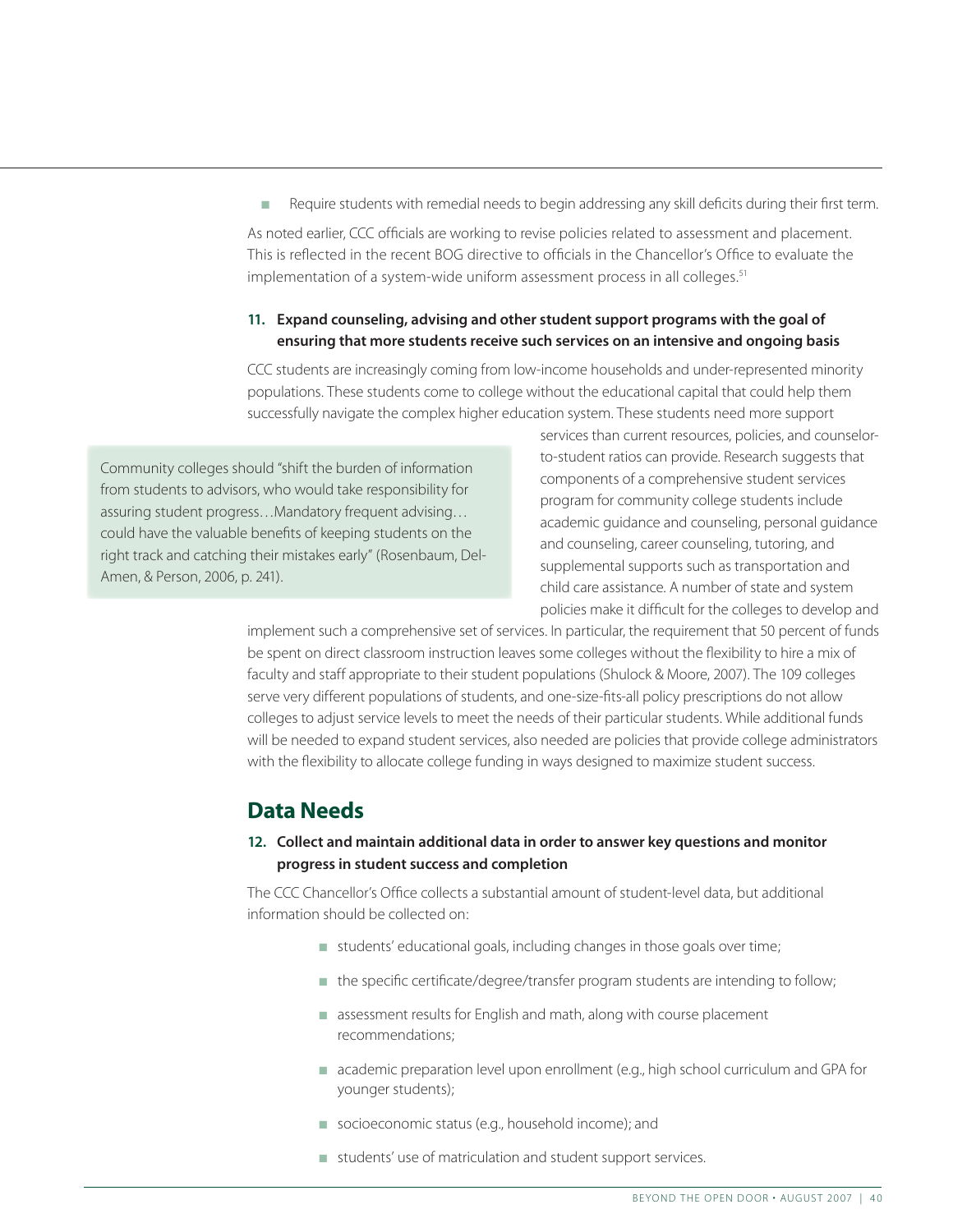These additional data elements would allow the Chancellor's Office and researchers to better track student progress, identify successful course-taking and enrollment patterns, and monitor the impact of

"Institutions need to improve their ability to collect disaggregated data in order to inform programmatic and policy decisions about retention…as well as to ensure efficient use of limited resources" (Engle & O'Brien, 2007, p. 53).

individual characteristics and college services on student success. Given the importance to California's future of increasing educational attainment among growing minority populations, data collection and reporting efforts should monitor student outcomes by race/ ethnicity. The recent CCC accountability report (Drummond and Perry, 2007) did not disaggregate data

by race/ethnicity, a problem that would be addressed in the higher education accountability system currently under consideration in the Legislature (SB 325, Scott).

#### **Summary**

There are a number of underlying causes of the low completion rates in the CCC. Many of the students who enroll in the colleges lack sufficient academic preparation for college-level work and have limited exposure to the kind of information about college options and processes that so many university students take for granted. They often bring with them to college an array of personal and economic challenges that can interfere with their academic careers. Community colleges are under-funded given the expansive set of missions assigned to them and the challenge of serving students who need substantial services and institutional resources to be successful. But the social and economic imperative for California leaves no room for resignation in the face of these challenges.

Policy *matters*, as completion rates can be influenced by state policy choices and the regulations that guide the implementation of those policies at the system and college levels. Improving success rates will take cooperative and concerted effort by state lawmakers, the Chancellor's Office, the Board of Governors, local boards, and the faculty and staff of the community colleges, all of whom are committed to student success. Through its new Strategic Plan, the CCC system has placed a renewed emphasis on increasing student success. Implementation efforts are well underway and demonstrate new levels of cooperation across the system and a willingness to question traditional approaches. But existing state policies and entrenched institutional practices can slow or limit the ultimate effectiveness of these efforts. With the state's continuing structural budget deficit and the various competing demands for limited resources, substantial gains in system funding may remain a longer-term vision. But policy changes, such as those recommended here, can promote more effective use of the system's resources, whatever their level, to realize the promise of educational opportunity and the benefits that educated Californians will bestow on future generations.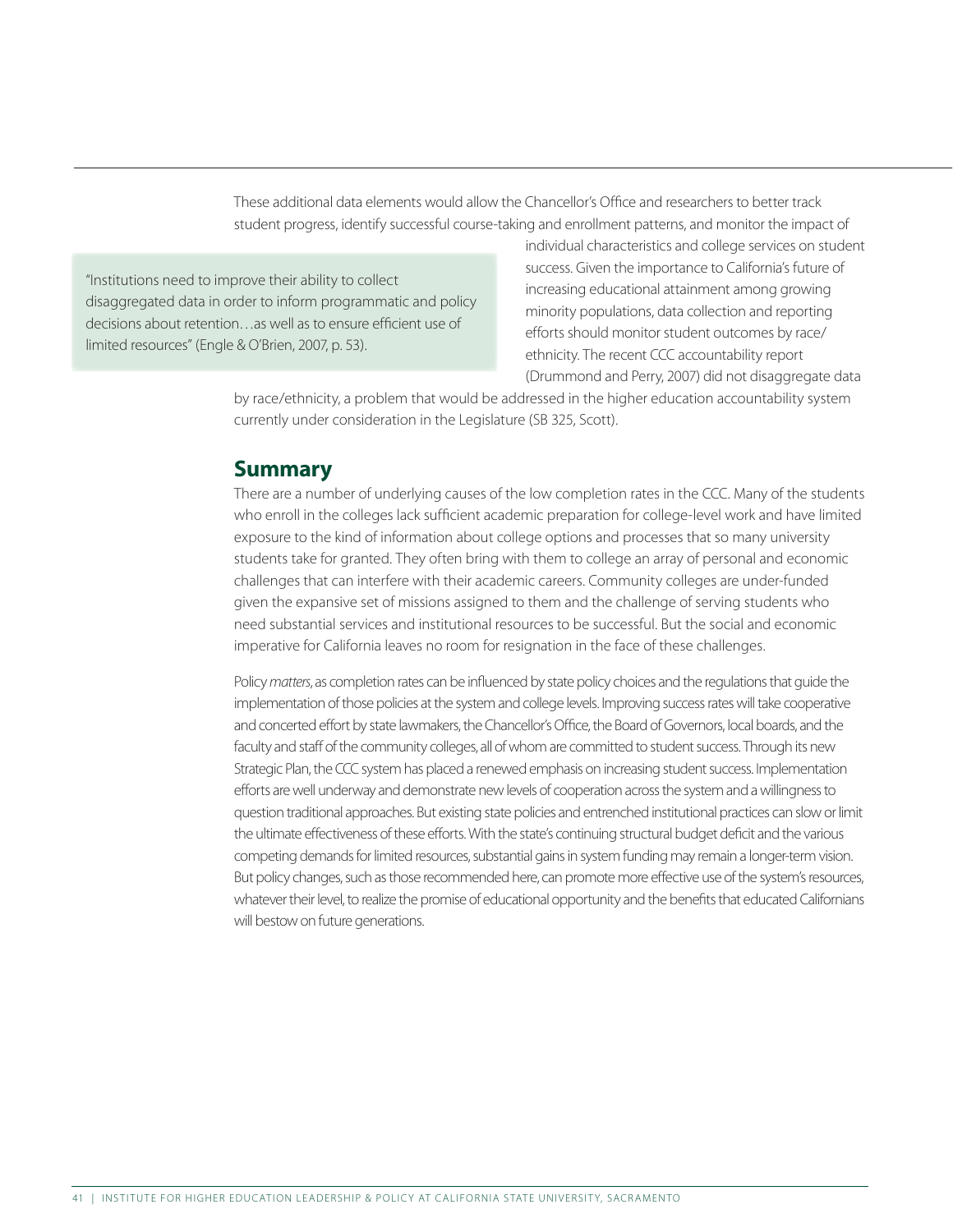# **References**

Academic Senate for California Community Colleges (2004). *Issues in basic skills assessment and placement in the California community colleges*. Sacramento, CA: Author.

Academic Senate for California Community Colleges (2007). *2007 spring session adopted resolutions*. Sacramento, CA: Author.

- Adams, J. L. & Becker, W. E. (1990). Course withdrawals: A probit model and policy recommendations. *Research in Higher Education*, *31*(6), 519-538.
- Adelman, C. (1998). The kiss of death? An alternative view of college remediation. In *National Crosstalk*, *6*(3). San Jose, CA: National Center for Public Policy and Higher Education.
- Adelman, C. (1999). *Answers in the toolbox: Academic intensity, attendance patterns, and bachelor's degree attainment*. Washington, DC: National Center for Education Statistics. (ERIC Document Reproduction No. ED431363).
- Adelman, C. (2005). *Moving into town and moving on the community college in the lives of traditional-age students*. Washington, DC: National Center for Education Statistics. (ERIC Document Reproduction No. ED496111).
- Adelman, C. (2006). *The toolbox revisited: Paths to degree completion from high school through college*. Washington, DC: National Center for Education Statistics. (ERIC Document Reproduction No. ED490195).
- Alfonso, M. (2006). Hispanic educational attainment in sub-baccalaureate programs. *New Directions for Community Colleges*, *133*, 17-25.
- Altonji, J. (1996). The effects of high school curriculum on education and labor market outcomes. *Journal of Human Resources*, *30*(3), 409-438.
- American Association of Community Colleges (2000). *The knowledge net*. Washington, D.C.: Community College Press.
- Amey, M. J. & Long, P. N. (1998). Developmental course work and early placement: Success strategies for underprepared community college students. *Community College Journal of Research and Practice*, *22*(1), 3-10.
- Angelo, D. T. (1990). The relationship between late registration and student persistence and achievement. *College and University*, *65*(4), 316-327.
- Armstrong, W. B. (2000). The association among student success in courses, placement test scores, student background data, and instructor grading practices. *Community College Journal of Research and Practice*, *24*, 681-695.
- Auerbach, S. (2004). Engaging Latino parents in supporting college pathways: Lessons from a college access program. *Journal of Hispanic Education*, *3*(2), 125-145.
- Bahr, P. R. (2002, May). *Student average academic preparation: The development of a college-level summary measure of student preparedness for academic coursework*. Paper presented at the Annual Meeting for the Research and Planning Group of the California Community Colleges, Pacific Grove, CA.
- Bailey, T. R. & Alfonso, M. (2005). *Paths to persistence: An analysis of research on program effectiveness at community colleges*. New York: Community College Research Center, Teachers College, Columbia University.
- Bailey, T. R., Calcagno, J. C., Jenkins, D., Kienzl, G., & Leinbach, T. (2005). *Community college student success: What institutional characteristics make a difference?* New York: Community College Research Center, Teachers College, Columbia University.
- Bailey, T., Crosta, P. M., & Jenkins, D. (2006). *What can student right-to-know graduation rates tell us about community college performance?* New York: Community College Research Center, Teachers College, Columbia University.
- Bailey, T., Jenkins, D., & Leinbach, T. (2005). *Is student success labeled institutional failure? Student goals and graduation rates in the accountability debate at community colleges*. New York: Community College Research Center, Teachers College, Columbia University.
- Bailey, T., Kienzl, G. S., & Marcotte, D. E. (2004). *The return to sub-baccalaureate education: The effects of schooling, credentials, and program of study on economic outcomes*. Washington, DC: US Department of Education.
- Bailey, T. R. & Leinbach, D. T. (2005). *Is student success considered institutional failure? The accountability debate at community colleges*. New York: Community College Research Center, Teachers College, Columbia University.

Baldassare, M. & Hanak, E. (2005). *California 2025: It's your choice.* San Francisco: Public Policy Institute of California.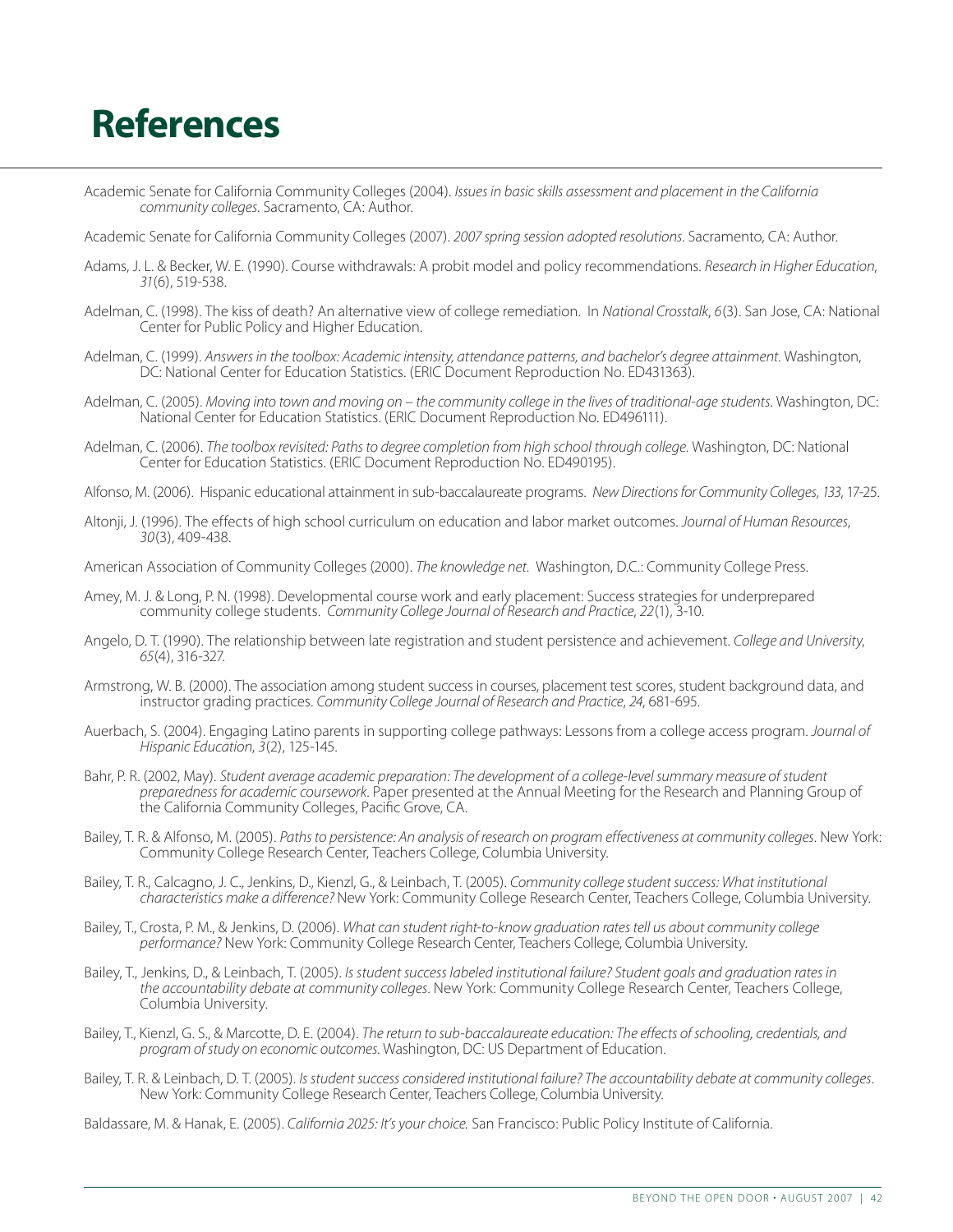Benner, C. (2000). California's new economy and the older workforce: Issues, prospects and problems. In *Employment and Health Policies for Californians over 50: Proceedings of a Conference*. San Francisco: Institute for Health & Aging, University of California.

- Berkner, L., He, S., Cataldi, E. F. & Knepper, P. (2002). *Descriptive summary of 1995-96 beginning postsecondary students: Six years later*. Washington, DC: National Center for Education Statistics. (ERIC Document Reproduction Service No. ED471901).
- Bers, T. (2001). The disappearing student: Students who leave before the census date. *Journal of College Student Retention*, *2*(3), 205- 217.
- Bettinger, E. P. & Long, B. T. (2005). *Addressing the needs of under-prepared students in higher education: Does college remediation work?* Cambridge, MA: National Bureau of Economic Research.
- Bloom, D. & Sommo, C. (2005). *Building learning communities: Early results from the Opening Doors Demonstration Project at Kingsborough Community College*. New York: MDRC.
- Bonham, L. A. & Luckie, J. I. (1993). Community college retention: Differentiating among stopouts, dropouts and optouts. *Community College Journal of Research and Practice*, *17*, 543-554.
- Boudreau, C. A. & Kromrey, J. D. (1994). A longitudinal study of the retention and academic performance of participants in freshmen orientation course. *Journal of College Student Development*, *35*, 444-449.
- Boylan, H. R. (2002). *What works: Research-based best practices in developmental education*. Boone, NC: National Center for Developmental Education/Continuous Quality Improvement Network.
- Boylan, H. R., Bliss, L. B. & Bonham, B. S. (1997). Program components and their relationship to student performance. *Journal of Developmental Education*, *20*(3), 2-8.
- Boylan, H. R. & Saxon, D. P. (2002). *What works in remediation: Lessons from 30 years of research*. Phoenix, AZ: League for Innovation in the Community College.
- Bueschel, A. C. (2004). The missing link: The role of community colleges in the transitions between high school and college. In M.A. Kirst & A. Venezia (Eds.), *From high school to college: Improving opportunities for success in postsecondary education* (pp. 252-284). San Francisco: Jossey-Bass.
- Calcagno, J. C., Crosta, P., Bailey, T., & Jenkins, D. (2006). *Stepping stones to a degree: The impact of enrollment pathways and milestones on community college student outcomes*. New York: Community College Research Center, Teachers College, Columbia University.
- California Postsecondary Education Commission (2007). *California higher education* a*ccountability: Goal-student success: Measure: California community college students' degrees and certificates awarded and successful transfers.* Sacramento, CA: Author.
- California State Department of Education (1960). *A master plan for higher education in California: 1960-1975*. Sacramento, CA: Author.
- Castator, M. M. & Tollefson, N. (1996). Underprepared students and the college curriculum: Identifying high-risk courses. *Journal of Applied Research in Community College*, *3*(2), 179-200.
- Center for Student Success (2005). *Environmental scan: A summary of key issues facing California Community Colleges pertinent to the strategic planning process*. Sacramento, CA: Research and Planning Group for California Community Colleges.
- Center for Student Success (2007). *Basic skills as a foundation for student success in California community colleges*. Sacramento, CA: Research and Planning Group for California Community Colleges.
- Chaney, B., Muraskin, L. D., Cahalan, M. W., & Goodwin, D. (1998). Helping the progress of disadvantaged students in higher education: The federal student support services program. *Educational Evaluation and Policy Analysis*, *20*(3), 197-215.
- Chen, X. & Carroll, C. D. (2007). Part-time undergraduates in postsecondary education: 2003-04. Washington, DC: National Center for Education Statistics.
- Cofer, J. & Somers, P. (2001). What influences student persistence at two-year colleges? *Community College Review*, *29*(3), 56-77.
- Community College Survey of Student Engagement. (2006). *Act on fact: Using data to improve student success*. Austin, TX: Community College Leadership Program, University of Texas at Austin.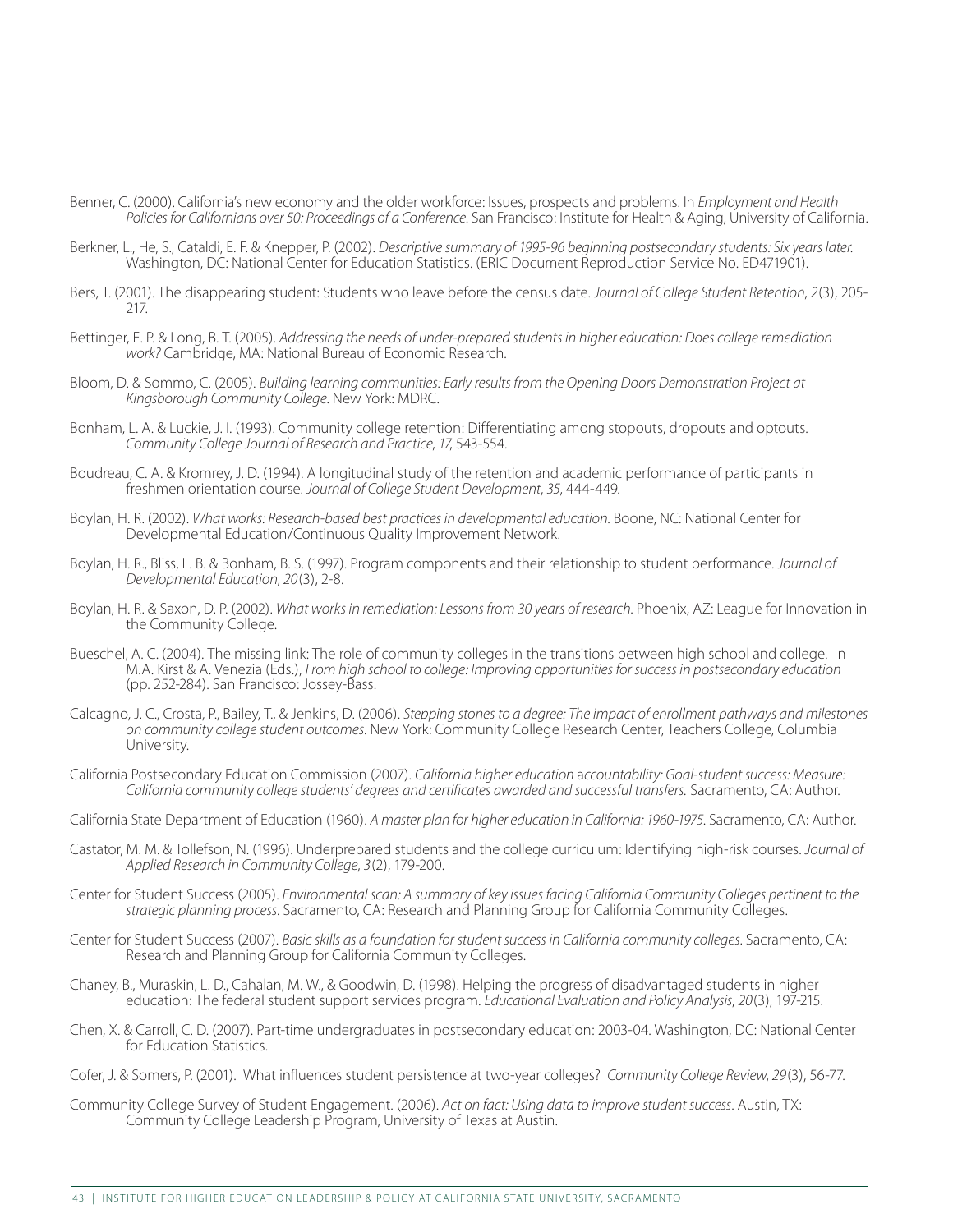- Conklin, K. A. (1997). Course attrition: A 5-year perspective on why students drop classes. *Community College Journal of Research and Practice*, *21*(8), 753-759.
- Daubman, K. A., Williams, V. G., Johnson, D. H., & Crump, D. (1985). Time of withdrawal and academic performance: Implications for withdrawal policies. *Journal of College Student Personnel*, *26*, 518-524.
- Delgado-Gaitan, C. (2002). *Making a decision about college: Should I stay or should I go?* Commentary written for the Harvard Family Research Project's Family Involvement Network of Educators (FINE). Retrieved April 26, 2007 from www.gse.harvard.edu/hfrp/projects/fine/resources/teaching-case/college.html.
- Derby, D. C. & Smith, T. (2004). An orientation course and community college retention. *Community College Journal of Research and Practice*, *28*, 763-773.
- Drummond, M. & Perry, P. (2007). *Focus on results: Accountability reporting for the California Community Colleges*. Sacramento, CA: California Community College System Office.
- Engle, J. & O'Brien, C. (2007). *Demography is not destiny: Increasing the graduation rates of low-income college students at large public universities*. Washington, DC: The Pell Institute.
- Ewell, P. & Wellman, J. (2007). *Enhancing student success in education: Summary report of the NPEC Initiative and National Symposium on Postsecondary Student Success*. Washington, DC: National Center for Education Statistics, National Postsecondary Education Cooperative.
- Fisher, M. J. (2007). Study finds California community colleges struggling with high attrition, low graduation rates. *Community College Week*, *19*(9), 3,10.
- Fleming, D. B., Hill, H. S., & Merlin, D. G. (1985). A profile of the chronic-dropper and super-dropper. *College and University*, *61*(1), 5-16.
- Fonte, R. (1997). Structure versus laissez-faire open access: Implementation of a proactive strategy. *New Directions for Community Colleges*, *100*, 43-52.
- Fountain, R. & Cosgrove, M. (2006). *Keeping California's edge: The growing demand for highly educated workers*. Sacramento, CA: Applied Research Center, California State University, Sacramento.
- Freer-Weiss, D. (2004). Community college freshmen: Last in, first out? *Journal of College Student Retention*, *6*(2), 137-154.
- Fry, R. (2002). *Latinos in higher education: Many enroll, too few graduate.* Washington, DC: Pew Hispanic Center.
- Gabe, L. C. (1989). *Relating college-level course performance to Asset placement scores*. Institutional Research Report Abstract RR89- 22. Fort Lauderdale, FL: Broward Community College. (ERIC Document Reproduction Service No. ED309823)
- Ginorio, A. & Huston, M. (2001). *Si se puede! Yes, we can. Latinas in school*. Washington, DC: American Association of University Women Educational Foundation. (ERIC Document Reproduction Service No. ED452330)
- Glass, J. C. & Garrett, M. S. (1995). Student participation in a college orientation course, retention, and grade point average. *Community College Journal of Research and Practice*, *19*, 117-132.
- Gonzalez, K. P., Jovel, J. E., & Stoner, C. (2004). Latinas: The new Latino majority in college. *New Directions for Student Services*, *105*(spring), 17-27.
- Gooden, S. & Matus-Grossman, L. (2002). *Opening doors: Students' perspectives on juggling work, family and college*. New York: MDRC.
- Grant-Vallone, E., Reid, K., Umali, C., & Pohlert, E. (2004). An analysis of the effects of self-esteem, social support, and participation in student support services on students' adjustment and commitment to college. *Journal of College Student Retention: Research, Theory and Practice*, *5*(3), 255-274.
- Grimes, S. K. & Antworth, T. (1996). Community college withdrawal decisions: Student characteristics and subsequent reenrollment patterns. *Community College Journal of Research and Practice*, *20*, 345-361.
- Grosset, J. M. (1993). A profile of community college stop-outs. *Community College Review*, *20*(4), 51-58.
- Grubb, W. N. (1991). The decline of community college transfer rates. *Journal of Higher Education*, *62*(2), 194-222.
- Grubb, W. N. (1999). *Honored but invisible: An inside look at teaching in community colleges*. New York: Routledge.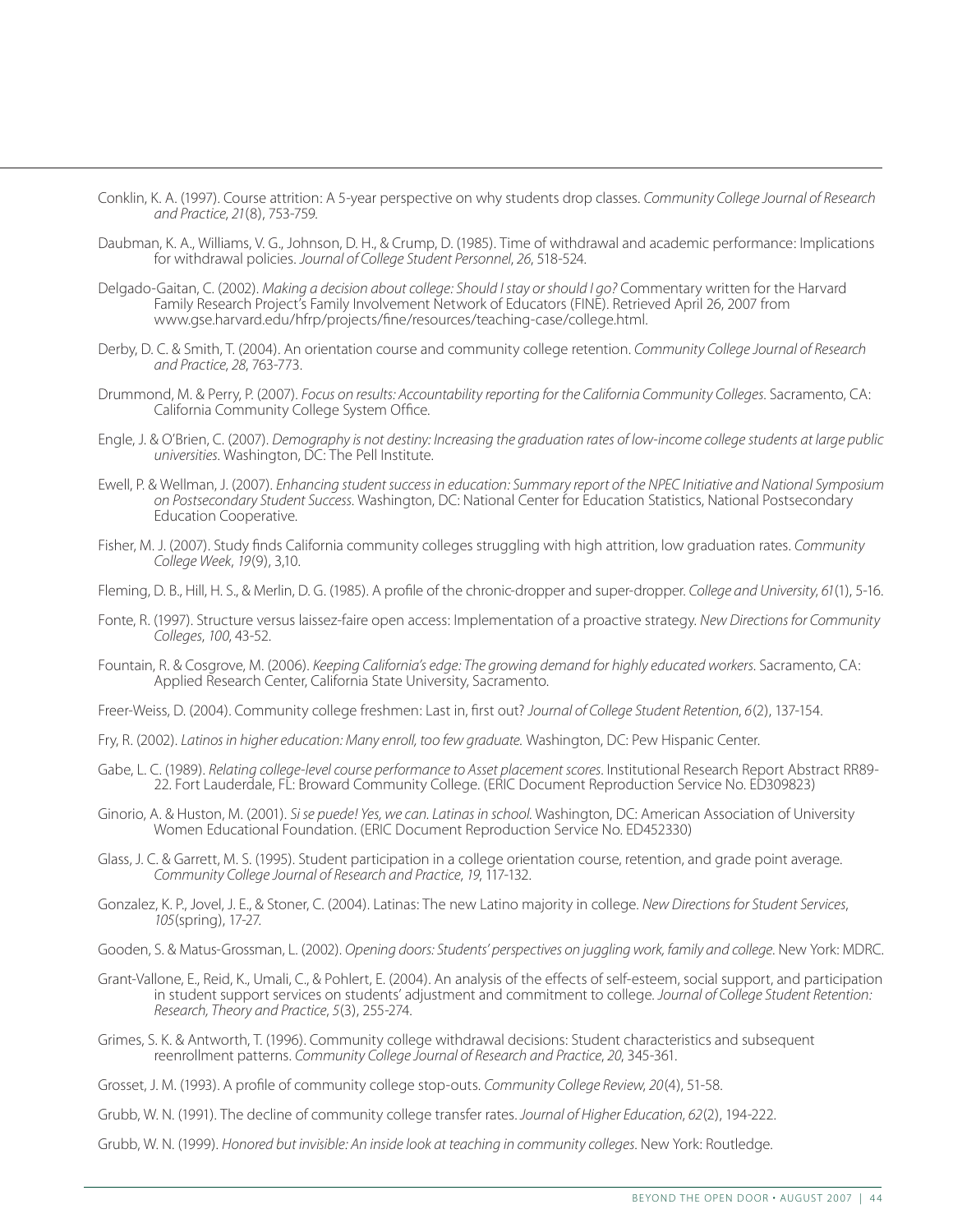Hadden, C. (2000). The ironies of mandatory placement. *Community College Journal of Research and Practice*, *24*, 823-838.

- Hagedorn, L. S., Maxwell, W., Cypers, S., Moon, H., & Lester, J. (2003). *Course-shopping in the urban community colleges: An analysis of student drop and add activities*. Unpublished manuscript. (ERIC Document Reproduction Service No. ED477196)
- Harnish, J. (2006). Students' experience in coordinated studies: What data on learning communities reveals. In E. Lardner, G. Malnarich, S. Howell, & E. Ryan (Eds.) *Learning Communities as a Strategy for Quality Learning and Educational Equity* (Winter 2006 Newsletter, pp. 23-27). Olympia, WA: Washington Center for Improving the Quality of Undergraduate Education.
- Hayward, C. (2003). *Student withdrawal study*. Unpublished research report. Ukiah, CA: Mendocino College. (ERIC Document Reproduction Service No. ED481626)
- Hoachlander, G. & Carroll, C. D. (1989). *College persistence and degree attainment for 1980 high school graduates: Hazards for transfers, stopouts, and part-timers*. Washington, DC: National Center for Education Statistics.
- Hoachlander, G., Sikora, A., Horn, L., & Carroll, C. D. (2003). *Community college students: Goals, academic preparation, and outcomes*. Washington, DC: National Center for Education Statistics.
- Horn, L. & Carroll, C. (1996). *Nontraditional undergraduates: Trends in enrollment from 1986 to 1992 and persistence and attainment among 1989-90 beginning postsecondary students.* Washington, DC: National Center for Education Statistics.
- Horn, L. J. & Carroll, C. D. (1998). *Stopouts or stayouts? Undergraduates who leave college in their first year*. Washington, DC: National Center for Education Statistics.
- Horn, L., Cataldi, E. F., & Sikora, A. (2005). *Waiting to attend college: Undergraduates who delay their postsecondary enrollment.* Washington, DC: National Center for Education Statistics.
- Horn, L. & Lew, S. (2007). *California community college transfer rates: Who is counted makes a difference*. Berkeley, CA: MPR Associates.
- Horn, L., Nevill, S. & Griffith, J. (2006). *Profile of undergraduates in U.S. postsecondary institutions: 2003-04: With a special analysis of community college students*. Washington, DC: National Center for Education Statistics.
- Hughes, R. E. & Nelson, C. H. (1991). Placement scores and placement practices: An empirical analysis. *Community College Review*, *19*(1), 42-48.
- Institute for Higher Education Policy. (2006). *Expanding access and opportunity: The impact of the Gates Millennium Scholars Program*. Washington, DC: Author.
- JBL Associates (2006a). Developmental education. *Data Notes: Keeping Informed About Achieving the Dream Data, 1*(6).
- JBL Associates (2006b). Developmental education and student success. *Data Notes: Keeping Informed About Achieving the Dream Data*, *1*(7).
- Jenkins, D. (2006). *What community college management practices are effective in promoting student success? A study of high- and lowimpact institutions*. New York: Community College Research Center, Teachers College, Columbia University.
- Jenkins, D. & Boswell, K. (2002). *State policies on community college remedial education: Findings from a national survey*. Denver, CO: Education Commission of the States.
- Johnson, H. P. & Reed, D. (2007). Can California import enough college graduates to meet workforce needs? *California Counts: Demographic Trends and Profiles*, *8*(4), May. San Francisco: Public Policy Institute of California.
- Kingan, M. E. & Alfred, R. L. (1993). Entry assessment in community colleges: Tracking or facilitating? *Community College Review*, *21*(3), 3-16.
- Kirsch, I., Braun, H., Yamamoto, K., & Sum, A. (2007). *America's perfect storm: Three forces changing our nation's future*. Princeton, NJ: Educational Testing Service.
- Kirst, M. W., Antonio, A. L., & Bueschel, A. C. (2004). *Improving the transition from high school to postsecondary education*. Berkeley, CA: Policy Analysis for California Education, University of California, Berkeley.
- Kuh, G. D., Kinzie, J., Schuh, J. H., Whitt, E. J. (2005). *Student success in college: Creating conditions that matter*. San Francisco: Jossey-Bass.
- Lara, J. (1992). Reflections: Bridging cultures. *New Directions for Community Colleges, 80*, 65-70.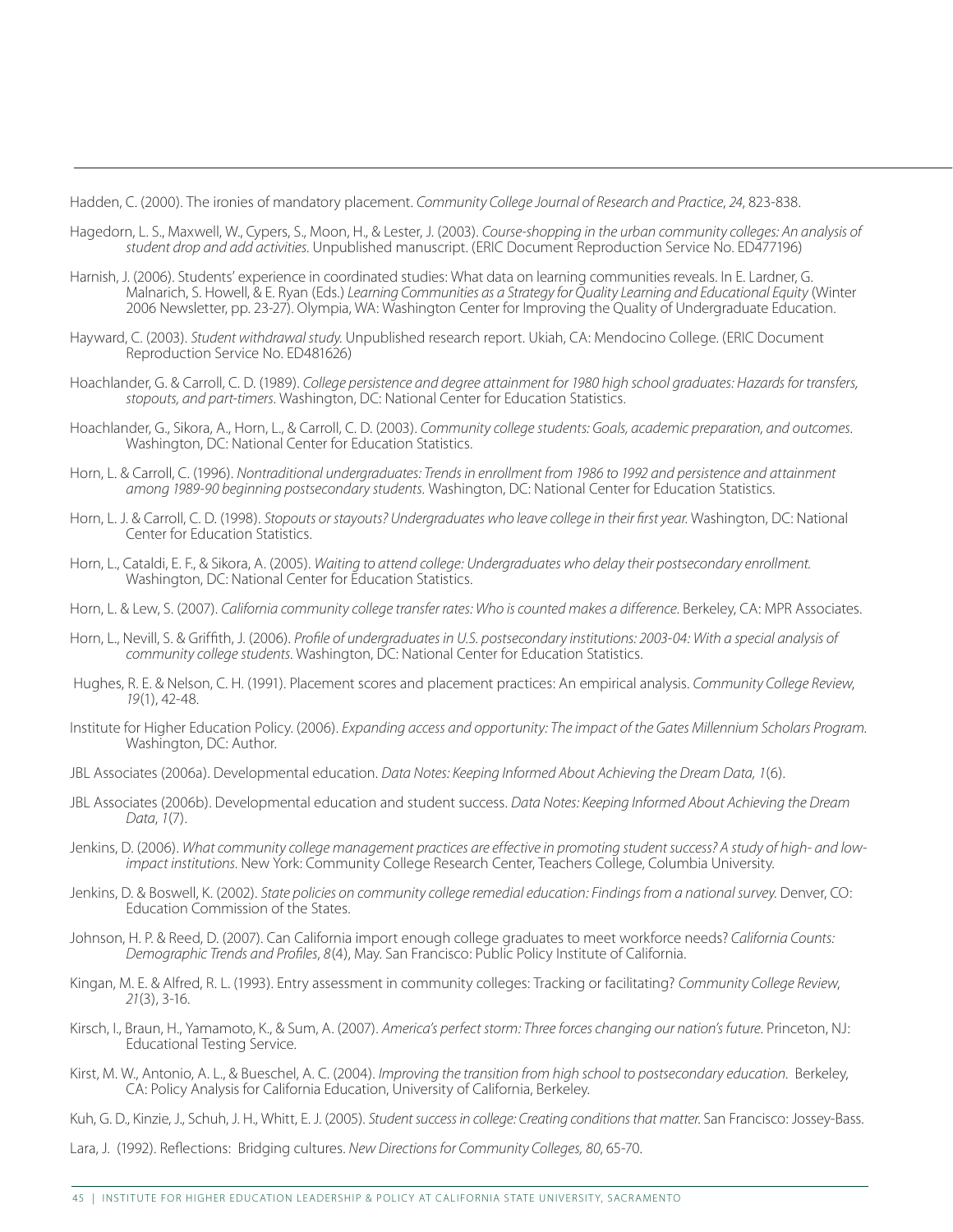Marcotte, D. E. (2006). *The earnings effect of education at community colleges*. Baltimore, MD: University of Maryland.

- Marwick, J. D. (2004). Charting a path to success: The association between institutional placement policies and the academic success of Latino students. *Community College Journal of Research and Practice*, *28*, 263-280.
- Maxwell, W. E. (1997). *The role of counseling in a comprehensive developmental program for postsecondary students*. Unpublished document. (ERIC Document Reproduction Service No. ED415932)
- Maxwell, W. E. (1998). Supplemental instruction, learning communities, and students studying together. *Community College Review*, *26*(2), 1-18.
- Maxwell, W., Hagedorn, L. S., Cypers, S., Lester, J., & Moon, H. (2004, April). *Fragmentary cohorts, full cohorts, and the placement/ course level match in remedial mathematics courses among urban community college students*. Paper presented at the Annual Meeting of the American Educational Research Association, San Diego, CA.
- Maxwell, W., Hagedorn, L. S., Cypers, S., & Moon, H. (2003, April). *Course dropping and course completion: A new direction for community college student research*. Paper presented at the Annual Meeting of the American Educational Research Association, Chicago, IL.
- Maxwell, W., Hagedorn, L. S., Cypers, S., Moon, H. S., Brocato, P., Wahl, K., & Prather, G. (2003). Community and diversity in urban community colleges: Coursetaking among entering students. *Community College Review*, *30*(4), 21-46.
- McCabe, R. H. (2000). *No one to waste: A report to public decision-makers and community college leaders*. Washington, DC: American Association of Community Colleges, Community College Press.
- McCabe, R. H. & Day, P. R. (1998). *Developmental education: A twenty-first century social and economic imperative*. Mission Viejo, CA: League for Innovation in the Community College. (ERIC Document Reproduction Service No. ED421176)
- McCormick, A. (1999). *Credit production and progress toward the bachelor's degree: An analysis of postsecondary transcripts for beginning students at 4-year institutions*. Washington, DC: National Center for Education Statistics.
- McCormick, A. & Carroll, C. D. (1997). *Transfer behavior among beginning postsecondary students: 1989-1994*. Washington, DC: National Center for Education Statistics.
- Mery, P. M. (2001). *Students leaving before census*. Unpublished research report. San Francisco: San Francisco City College. (ERIC Document Reproduction Service No. ED455867)
- Metzner, B. S. (1989). Perceived quality of academic advising: The effect on freshman attrition. *American Educational Research Journal*, *26*, 422-442.
- Minkler, J. E. (2002). Learning communities at the community college. *Community College Review*, *30*(3), 46-59.
- Mitchell, T. R. (1989). *Daring to demand: Mandatory remediation works!* Unpublished document. (ERIC Document Reproduction Service No. ED305117)
- Moran, J. J., Bausili, M. T., & Kramer, M. (1995). A look at the reasons behind the drop/add process. *College and University*, *71*, 2-5, 7-11.
- National Center for Higher Education Management Systems (2005). *As America becomes more diverse: The impact of state higher education inequality, California state profile*. Boulder, CO: Author.
- Neuberger, J. (1999). *Executive board position paper: Research & recommendations for developmental education and/or learning assistance programs in the state of New York*. New York College Learning Skills Association.
- Nunez, A. & Cuccaro-Alamin, S. (1998). *First-generation students: Undergraduates whose parents never enrolled in postsecondary education*. Washington, DC: National Center for Education Statistics.
- Office of Program Policy Analysis & Government Accountability (2007). *Half of college students needing remediation drop out; Remediation completers do almost as well as other students* (Report No. 07-31, May). Tallahassee, FL: Author.
- Okun, M. A., Weir, R. M., Richards, T. A., & Benin, M. H. (1990). Credit load as a moderator of the intent-turnover relation among community college students. *Journal of Experimental Education*, *58*(2), 213-222.
- Pascarella, E.T. & Terenzini, P.T. (2005). *How college affects students* (2nd ed.). San Francisco: Jossey-Bass.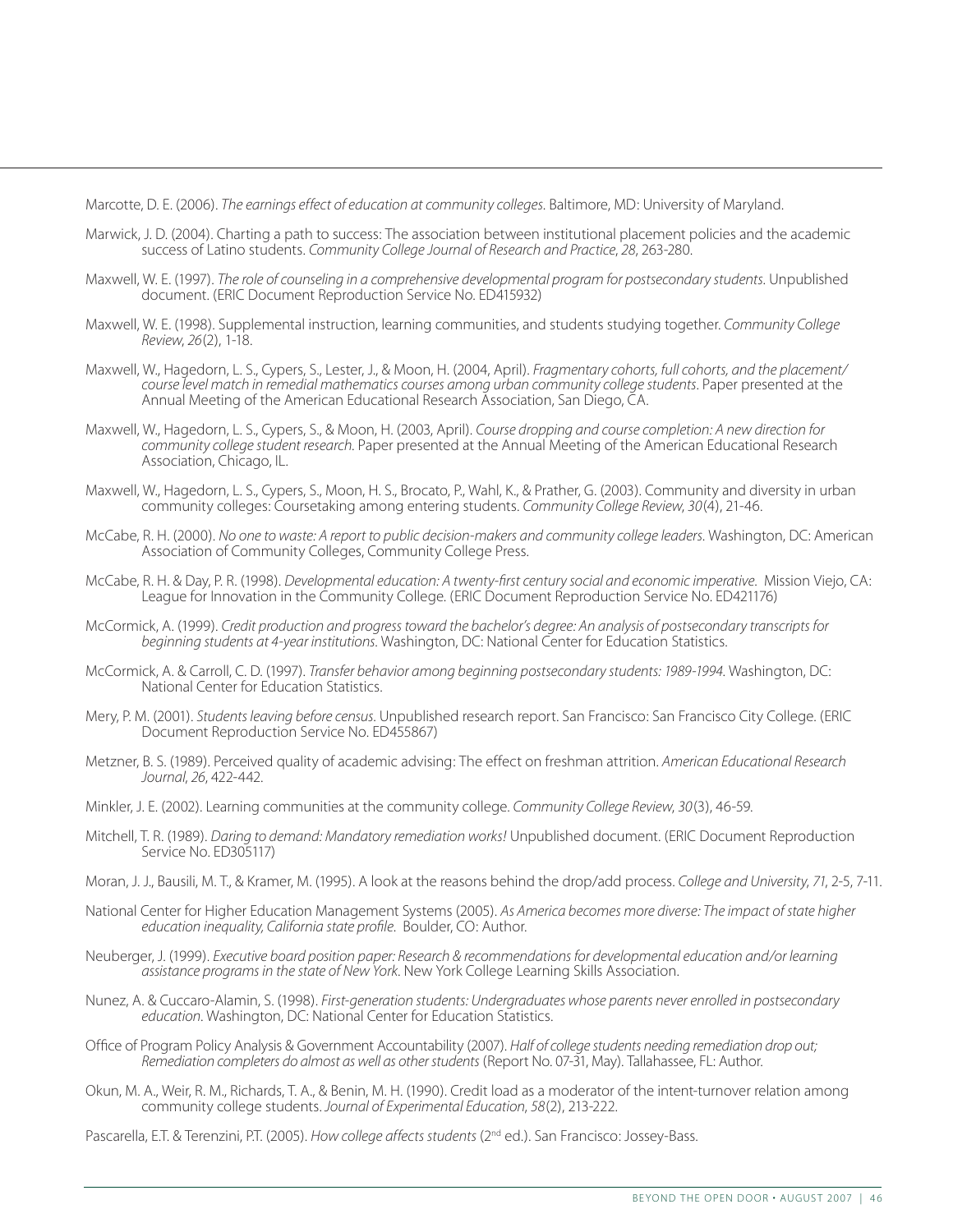Pathway to College Network (2006). *A shared agenda: A leadership challenge to improve college access and success*. Boston, MA: The Education Resources Institute.

- Perin, D. (2006). Can community colleges protect both access and standards? The problem of remediation. *Teachers College Record*, *108*(3), 339-373.
- Perin, D. & Charron, K. (2003, April). *Trends in community college assessment and placement approaches: Implications for educational policy*. Paper presented at the Annual Meeting of the American Educational Research Association, Chicago, IL.
- Peter, K. & Horn, L. (2005). *Gender differences in participation and completion of undergraduate education and how they have changed*  over time. Washington, DC: National Center for Education Statistics.
- Prince, H. (2005). *Standardization vs. flexibility: State policy options on placement testing for developmental education in community colleges*. Boston, MA: Jobs for the Future.
- Purnell, R. & Blank, S. (2004). *Support success: Services that may help low-income students succeed in community college*. New York: MDRC.
- Rasor, R. A. & Barr, J. (1993). *Refinement in assessment validation: Technicalities of dealing with low correlations and instructor grading variation*. Unpublished manuscript. (ERIC Document Reproduction Service No. ED393883)
- Rendon, L. (1992). From the barrio to the academy: Revelations of a Mexican "scholarship girl." *New Directions for Community Colleges, 80*, 55-64.
- Rendon, L., Justiz, M., & Resta, P. (1988). *Transfer education in southwest border community colleges: Final report of the Ford Southwest Transfer Education Research Project*. Unpublished manuscript. (ERIC Document Reproduction Service No. ED296748)
- Rosenbaum, J. E., Deil-Amen, R., & Person, A. E. (2006). *After admission: From college access to college success*. New York: Russell Sage Foundation.
- Rouche, J. E. & Rouche, S. D. (1999). *High stakes, high performance: Making remedial education work*. Washington, DC: American Association of Community Colleges, Community College Press.
- San Diego Community College District (2002). *A report on the impact of prerequisite enforcement on underrepresented students*. Unpublished manuscript. (ERIC Document Reproduction Service No. ED478371)
- Sengupta, R. & Jepsen, C. (2006). California's community college students. *California Counts: Demographic Trends and Profiles*, *8*(2), November. San Francisco: Public Policy Institute of California.
- Shulock, N. & Moore, C. (2007). *Rules of the game: How state policy creates barriers to degree completion and impedes student success in the California Community Colleges*. Sacramento, CA: Institute for Higher Education Leadership & Policy, California State University, Sacramento.
- Sidle, M. W. & McReynolds, J. (1999). The freshman year experience: Student retention and student success. *NASPA Journal*, *36*(4), 288-299.
- Smith, A. B., Street, M. A., & Olivarez, A. (2002). Early, regular and late registration and community college student success: A case study. *Community College Journal of Research and Practice, 26*, 261-273.
- Spurling, S. (2006). The impact of failing grades versus withdrawal on success in repetition of elementary algebra. *eJournal*, *3*(October). Retrieved February 15, 2007, from http://www.rpgroup.org/publications/eJournal/volume\_3.htm.
- Stokes, J. P. & Zusman, B. J. (1992). A study of stopouts at an urban commuter university. *NASPA Journal*, *29*(4), 283-289.
- Stovall, M. (1999). Relationships between participation in a community college student success course and academic performance and persistence. Unpublished dissertation, as reported in Stovall, M. (2000). Using success courses for promoting persistence and completion. *New Directions for Community Colleges*, *112*, 45-54.
- Strumpf, G. & Hunt, P. (1993). The effects of an orientation course on the retention and academic standing of entering freshmen, controlling for the volunteer effect. *The Journal of the Freshman Year Experience*, *5*(1), 7-14.
- Summers, M. D. (2000, April). *Enrollment and registration behaviors as predictors of academic outcomes for full-time students in a rural*  community college. Paper presented at the 42<sup>nd</sup> Annual Conference of the Council for the Study of Community Colleges, Washington, DC. ( ERIC Document Reproduction Service No. ED457940)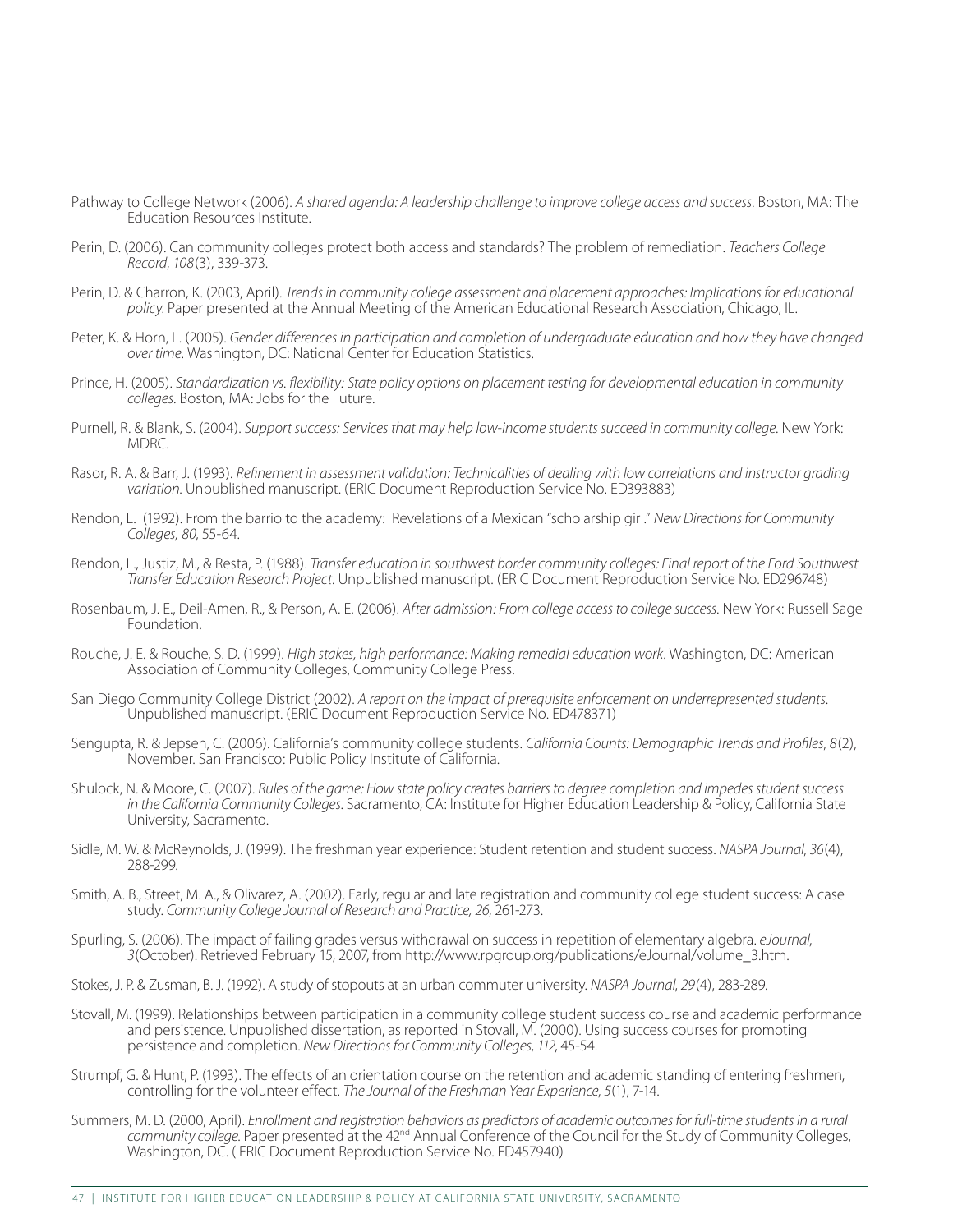Summers, M. D. (2003). ERIC Review: Attrition research at community colleges. *Community College Review*, *30*(4), 64-84.

- Szafran, R. F. (2001). The effect of academic load on success for new college students: Is lighter better? *Research in Higher Education*, *42*(1), 27-50.
- Tinto, V. (1993). *Leaving college: Rethinking the causes and cures of student attrition* (2<sup>nd</sup> ed.). Chicago: University of Chicago Press.
- Tinto, V. (1997). Classrooms as communities: Exploring the educational character of student persistence. *Journal of Higher Education*, *68*(6), 599-623.
- Tovar, E. & Simon, M. A. (2003). Facilitating student success for entering California community college students: How one institution can make an impact. *eJournal*, *1*(May). Retrieved February 15, 2007, from http://www.rpgroup.org/publications/eJournal/ volume\_1.htm.
- Trippi, J. & Cheatham, H. E. (1989). Effects of special counseling programs for black freshmen on predominantly white campuses. *Journal of College Student Development*, *30*(1), 35-40.
- Venezia, A., Callan, P. M., Finney, J. E., Kirst, M. W., & Usdan, M. D. (2005). *The governance divide: A report on a four-state study on improving college readiness and success*. San Jose, CA: The National Center for Public Policy and Higher Education.
- Warburton, E. C., Bugarin, R., & Nunez, A. (2001). *Bridging the gap: Academic preparation and postsecondary success of first-generation students*. Washington, DC: National Center for Education Statistics.
- Waycaster, P. W. (2001). Factors impacting success in community college developmental mathematics courses and subsequent courses. *Community College Journal of Research and Practice*, *25*, 403-416.
- Weiss, D. F. (1999). Forces that influence late-admitted students. *Community College Review*, *14*(2), 26-50.
- Weissman, J., Bulakowski, C. & Jumisko, M.K. (1997). Using research to evaluate developmental education programs and policies. *New Directions for Community Colleges*, *100*, 73-80.
- Weissman, J., Silk, E., & Bulakowski, C. (1997). Assessing developmental education policies. *Research in Higher Education*, *38*(2), 187- 200.
- Wellman, J. (2002). *State policy and community college baccalaureate transfer.* Washington, DC: Institute for Higher Education Policy.
- Windham, P. (1997). *Repeated course enrollments*. Tallahassee, FL: Florida State Board of Community Colleges (ERIC Document Reproduction Service No. ED440706).
- Woodlief, B., Thomas, C., & Orozco, G. (2003). *California's gold: Claiming the promise of diversity in our colleges*. Oakland, CA: California Tomorrow.
- Wyman, F. J. (1997). A predictive model of retention rate at regional two-year colleges. *Community College Review*, *25*(1), 29-58.
- Zeidenberg, M., Jenkins, D., & Calcagno, J. C. (2007). *Do student success courses actually help community college students succeed?* New York: Community College Research Center, Teachers College, Columbia University.
- Zimmerman, A. (2000). A journal-based orientation course as a predictor of student success at a public two-year technical college. *Journal of the First-Year Experience & Students in Transition*, *12*(1), 29-43.
- Zucker, B., Dawson, R., & Carroll, C.D. (2001). *Credits and attainment: Returns to postsecondary education ten years after high school*. Washington, DC: National Center for Education Statistics.
- Zumeta, W. & Frankle, D. (2007). *California community colleges: Making them stronger and more affordable*. San Jose, CA: National Center for Public Policy and Higher Education.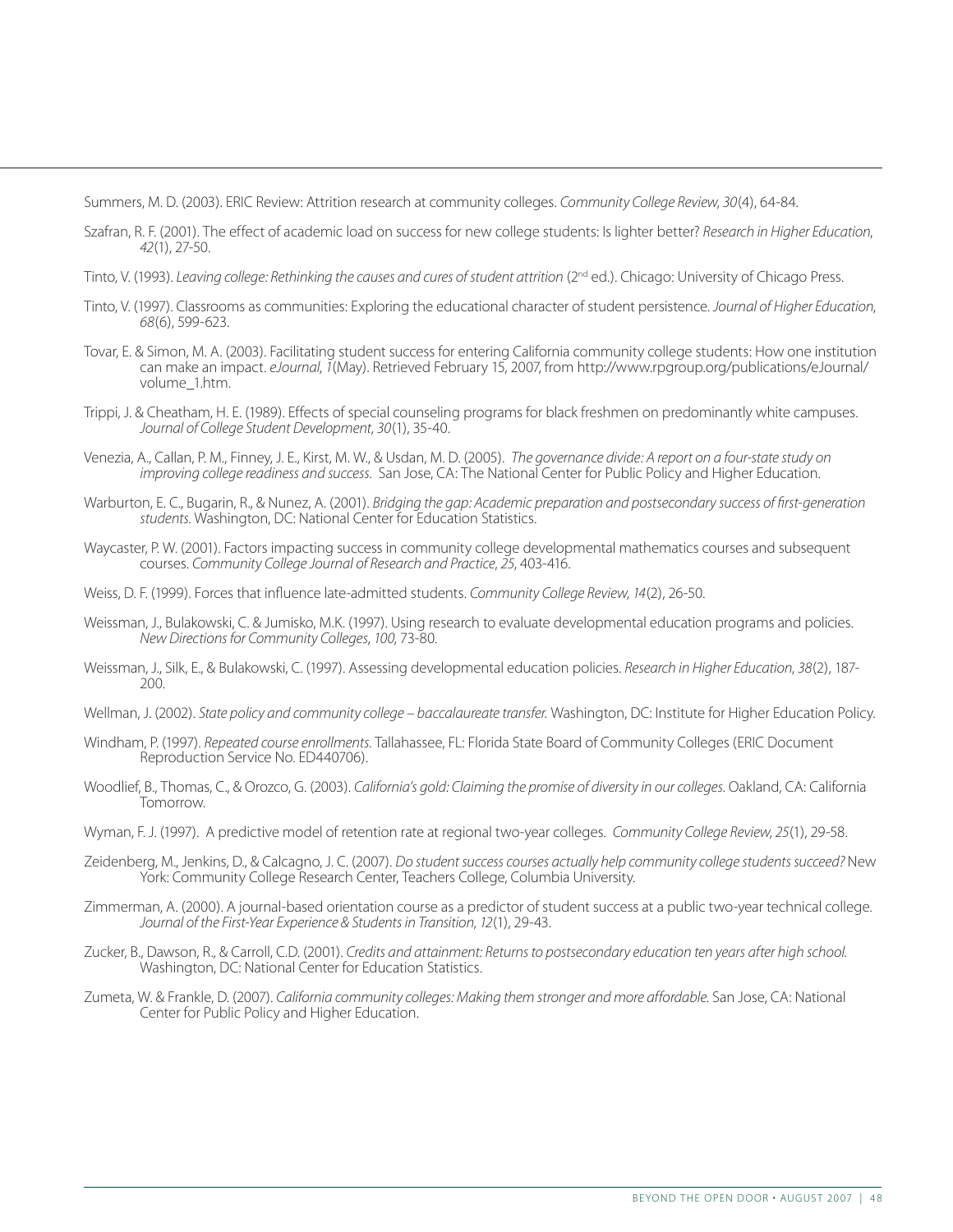# **Appendix 1: Detailed Data Tables**

|                                    | Retention                             |                                       | Course                           |                          |                                   | Completion                              |                                           |
|------------------------------------|---------------------------------------|---------------------------------------|----------------------------------|--------------------------|-----------------------------------|-----------------------------------------|-------------------------------------------|
|                                    | <b>To Second</b><br>Term <sup>1</sup> | <b>To Second</b><br>Year <sup>2</sup> | Completion<br>Ratio <sup>3</sup> | Certificate <sup>4</sup> | <b>Associate</b><br><b>Degree</b> | <b>Transfer to</b><br><b>University</b> | <b>Overall</b><br>Completion <sup>5</sup> |
| All Degree Seekers:                |                                       |                                       |                                  |                          |                                   |                                         |                                           |
| Full-Time (35%)                    | 79%                                   | 67%                                   | 69%                              | 4.8%                     | 22%                               | 37%                                     | 47%                                       |
| Part-Time (65%)                    | 55%                                   | 43%                                   | 57%                              | 2.3%                     | 5%                                | 8%                                      | 12%                                       |
| <b>By Gender:</b>                  |                                       |                                       |                                  |                          |                                   |                                         |                                           |
| Male                               |                                       |                                       |                                  |                          |                                   |                                         |                                           |
| Full-Time (35%)                    | 78%                                   | 66%                                   | 67%                              | 3.8%                     | 18%                               | 36%                                     | 44%                                       |
| Part-Time (65%)                    | 53%                                   | 40%                                   | 54%                              | 1.9%                     | 3%                                | 7%                                      | 10%                                       |
| Female                             |                                       |                                       |                                  |                          |                                   |                                         |                                           |
| Full-Time (35%)                    | 80%                                   | 68%                                   | 71%                              | 5.7%                     | 26%                               | 38%                                     | 49%                                       |
| Part-time (65%)                    | 58%                                   | 45%                                   | 59%                              | 2.7%                     | 6%                                | 9%                                      | 14%                                       |
| <b>By Race/Ethnicity:</b><br>White |                                       |                                       |                                  |                          |                                   |                                         |                                           |
| Full-Time (36%)                    | 79%                                   | 67%                                   | 72%                              | 4.2%                     | 22%                               | 42%                                     | 50%                                       |
| Part-Time (64%)                    | 54%                                   | 41%                                   | 60%                              | 2.4%                     | 5%                                | 9%                                      | 14%                                       |
| Asian                              |                                       |                                       |                                  |                          |                                   |                                         |                                           |
| Full-Time (46%)                    | 84%                                   | 74%                                   | 74%                              | 5.8%                     | 23%                               | 42%                                     | 53%                                       |
| Part-Time (54%)                    | 61%                                   | 48%                                   | 61%                              | 2.6%                     | 5%                                | 11%                                     | 15%                                       |
| Latino                             |                                       |                                       |                                  |                          |                                   |                                         |                                           |
| Full-Time (28%)                    | 77%                                   | 66%                                   | 65%                              | 5.4%                     | 22%                               | 30%                                     | 39%                                       |
| Part-Time (72%)                    | 58%                                   | 46%                                   | 53%                              | 2.3%                     | 5%                                | 6%                                      | 10%                                       |
| <b>Black</b>                       |                                       |                                       |                                  |                          |                                   |                                         | 31%                                       |
| Full-Time (30%)<br>Part-Time (70%) | 68%<br>47%                            | 54%<br>33%                            | 55%<br>46%                       | 4.8%<br>1.9%             | 15%<br>3%                         | 23%<br>5%                               | 8%                                        |
|                                    |                                       |                                       |                                  |                          |                                   |                                         |                                           |
| <b>By Age:</b>                     |                                       |                                       |                                  |                          |                                   |                                         |                                           |
| 17 to 19<br>Full-Time (41%)        | 82%                                   | 70%                                   | 68%                              | 3.3%                     | 22%                               | 42%                                     | 49%                                       |
| Part-Time (59%)                    | 58%                                   | 46%                                   | 52%                              | 1.4%                     | 4%                                | 9%                                      | 12%                                       |
| 20 to 29                           |                                       |                                       |                                  |                          |                                   |                                         |                                           |
| Full-Time (31%)                    | 70%                                   | 57%                                   | 72%                              | 7.2%                     | 21%                               | 27%                                     | 41%                                       |
| Part-Time (69%)                    | 52%                                   | 39%                                   | 59%                              | 2.6%                     | 5%                                | 8%                                      | 12%                                       |
| 30 to 39                           |                                       |                                       |                                  |                          |                                   |                                         |                                           |
| Full-Time (19%)                    | 70%                                   | 57%                                   | 72%                              | 13.3%                    | 22%                               | 18%                                     | 38%                                       |
| Part-Time (81%)                    | 52%                                   | 39%                                   | 68%                              | 4.5%                     | 7%                                | 6%                                      | 14%                                       |
| $40+$                              |                                       |                                       |                                  |                          |                                   |                                         |                                           |
| Full-Time (15%)                    | 70%                                   | 59%                                   | 71%                              | 15.4%                    | 21%                               | 14%                                     | 36%                                       |
| Part-Time (85%)                    | 49%                                   | 36%                                   | 70%                              | 4.6%                     | 6%                                | 5%                                      | 12%                                       |

Table 1-1: Retention and Completion by Full-Time Attendance<sup>6</sup>

*1 Fall to spring or spring to fall, depending on whether initial term was fall 1999 or spring 2000*

*2 Fall to fall or spring to spring, depending on initial term*

*3 Defined as the share of courses successfully completed with a grade of C or better (or "credit" for pass/fail courses)*

*4 Includes all for-credit certificates reported to the Chancellor's Office. Only certificates of 18 units or more are required to be reported.*

<sup>s</sup> Defined as the number of degree-seekers who completed a certificate, degree or transfer (without double counting those who achieved more than one of these outcomes) divided<br>by the total number of degree-seekers.

*6 Full-time students were defined as those who enrolled in 12+ units during the majority of terms they attended the CCC; all others defined as part-time.*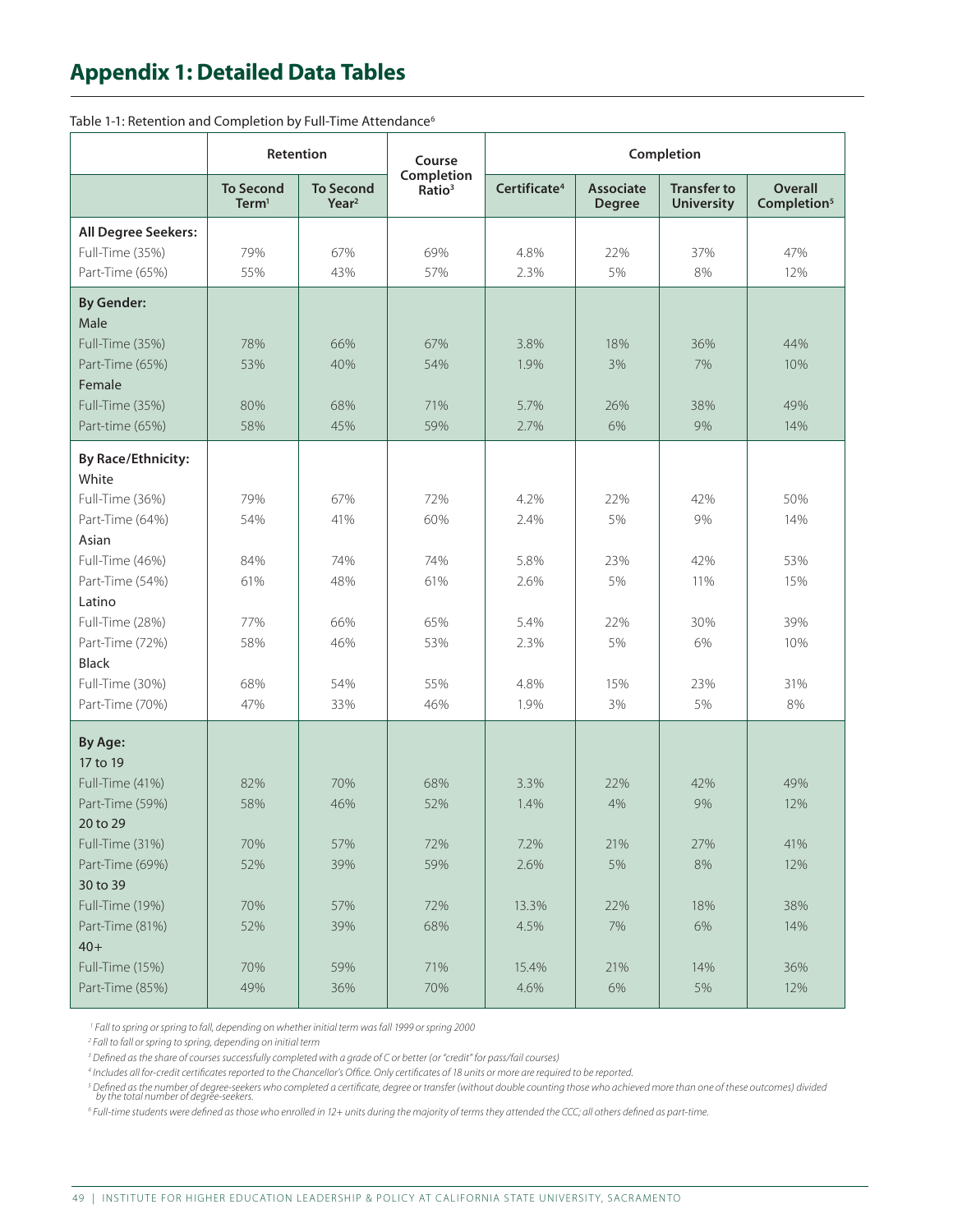| Table 1-2: Retention and Completion by Continuous Enrollment <sup>6</sup> |  |  |  |  |
|---------------------------------------------------------------------------|--|--|--|--|
|---------------------------------------------------------------------------|--|--|--|--|

|                                                                                                                                                                                                                                           |                                                          | <b>Retention</b>                                     | Course                                               |                                                              |                                                      | Completion                                           |                                                      |
|-------------------------------------------------------------------------------------------------------------------------------------------------------------------------------------------------------------------------------------------|----------------------------------------------------------|------------------------------------------------------|------------------------------------------------------|--------------------------------------------------------------|------------------------------------------------------|------------------------------------------------------|------------------------------------------------------|
|                                                                                                                                                                                                                                           | <b>To Second</b><br>Term <sup>1</sup>                    | <b>To Second</b><br>Year <sup>2</sup>                | Completion<br>Ratio <sup>3</sup>                     | Certificate <sup>4</sup>                                     | <b>Associate</b><br><b>Degree</b>                    | <b>Transfer to</b><br><b>University</b>              | <b>Overall</b><br>Completion <sup>5</sup>            |
| All Degree Seekers:<br>Continuous (35%)<br>Stopped Out (65%)                                                                                                                                                                              | 100%<br>67%                                              | 65%<br>61%                                           | 69%<br>61%                                           | 4.1%<br>3.9%                                                 | 19%<br>10%                                           | 33%<br>17%                                           | 40%<br>24%                                           |
| <b>By Gender:</b><br>Male<br>Continuous (36%)<br>Stopped Out (64%)<br>Female<br>Continuous (35%)<br>Stopped Out (65%)                                                                                                                     | 100%<br>65%<br>100%<br>68%                               | 65%<br>60%<br>65%<br>62%                             | 67%<br>59%<br>71%<br>63%                             | 3.3%<br>3.2%<br>4.7%<br>4.5%                                 | 15%<br>8%<br>22%<br>12%                              | 32%<br>15%<br>33%<br>17%                             | 38%<br>21%<br>43%<br>26%                             |
| <b>By Race/Ethnicity:</b><br>White<br>Continuous (37%)<br>Stopped Out (63%)<br>Asian<br>Continuous (40%)<br>Stopped Out (60%)<br>Latino<br>Continuous (33%)<br>Stopped Out (67%)<br><b>Black</b><br>Continuous (30%)<br>Stopped Out (70%) | 100%<br>66%<br>100%<br>74%<br>100%<br>68%<br>100%<br>59% | 66%<br>60%<br>71%<br>69%<br>64%<br>62%<br>54%<br>52% | 72%<br>64%<br>74%<br>66%<br>64%<br>58%<br>58%<br>50% | 3.8%<br>3.8%<br>4.8%<br>4.8%<br>4.0%<br>3.8%<br>3.5%<br>3.8% | 20%<br>11%<br>20%<br>13%<br>17%<br>9%<br>14%<br>7%   | 37%<br>19%<br>39%<br>23%<br>24%<br>11%<br>22%<br>11% | 45%<br>26%<br>48%<br>31%<br>31%<br>18%<br>28%<br>17% |
| <b>By Age:</b><br>17 to 19<br>Continuous (37%)<br>Stopped Out (63%)<br>20 to 29<br>Continuous (32%)<br>Stopped Out (68%)<br>30 to 39<br>Continuous (32%)<br>Stopped Out (68%)<br>$40+$<br>Continuous (33%)<br>Stopped Out (67%)           | 100%<br>68%<br>100%<br>64%<br>100%<br>65%<br>100%<br>64% | 70%<br>62%<br>54%<br>60%<br>52%<br>60%<br>51%<br>60% | 67%<br>57%<br>72%<br>66%<br>74%<br>73%<br>75%<br>75% | 2.9%<br>2.5%<br>5.7%<br>4.9%<br>7.8%<br>8.3%<br>8.6%<br>9.1% | 20%<br>10%<br>17%<br>11%<br>14%<br>12%<br>12%<br>11% | 39%<br>19%<br>22%<br>15%<br>13%<br>10%<br>9%<br>8%   | 45%<br>24%<br>34%<br>24%<br>26%<br>23%<br>23%<br>22% |

*Notes:*

*1 Fall to spring or spring to fall, depending on whether initial term was fall 1999 or spring 2000*

*2 Fall to fall or spring to spring, depending on initial term*

*3 Defined as the share of courses successfully completed with a grade of C or better (or "credit" for pass/fail courses)*

*4 Includes all for-credit certificates reported to the Chancellor's Office. Only certificates of 18 units or more are required to be reported.*

<sup>5</sup> Defined as the number of degree-seekers who completed a certificate, degree or transfer (without double counting those who achieved more than one of these outcomes) divided by the<br>total number of degree-seekers.

<sup>6</sup> Continuously enrolled students were those who enrolled in successive terms, without stopping out, throughout their enrollment (excluding summer). "Continuous" is not relevant for<br>students who only enrolled for one fall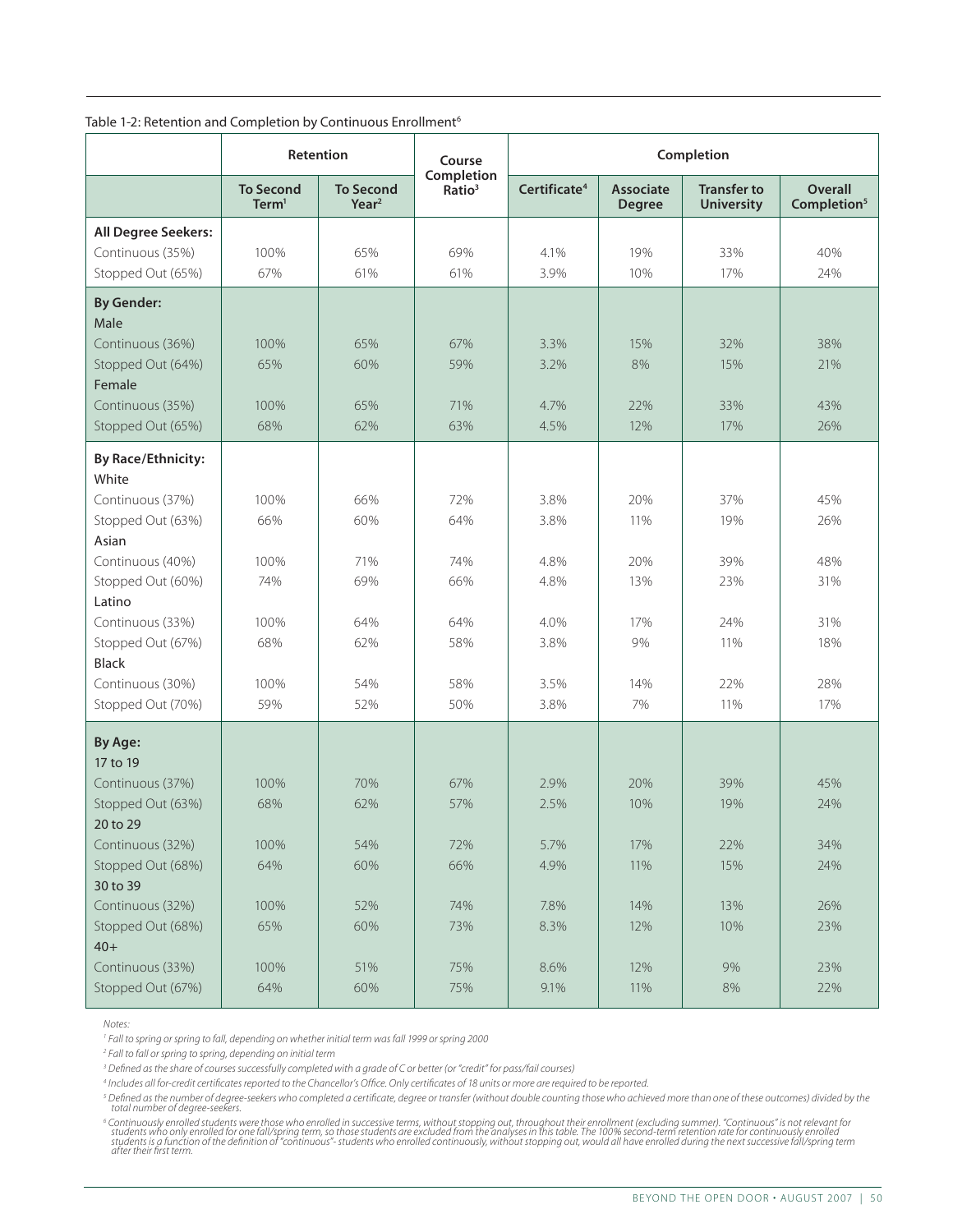| Table 1-3: Retention and Completion by Course Dropping <sup>6</sup> |  |  |
|---------------------------------------------------------------------|--|--|
|---------------------------------------------------------------------|--|--|

|                                                                                | Retention                             |                              | Course                           |                          |                            | Completion                              |                                           |
|--------------------------------------------------------------------------------|---------------------------------------|------------------------------|----------------------------------|--------------------------|----------------------------|-----------------------------------------|-------------------------------------------|
|                                                                                | <b>To Second</b><br>Term <sup>1</sup> | <b>To Second</b><br>$Year^2$ | Completion<br>Ratio <sup>3</sup> | Certificate <sup>4</sup> | Associate<br><b>Degree</b> | <b>Transfer to</b><br><b>University</b> | <b>Overall</b><br>Completion <sup>5</sup> |
| <b>All Degree Seekers</b><br>(Avg % dropped $= 22\%$ ):<br>Dropped < 20% (58%) | 65%                                   | 53%                          | 78%                              | 4.8%                     | 17%                        | 26%                                     | 35%                                       |
| Dropped $> = 20\% (42\%)$                                                      | 60%                                   | 47%                          | 38%                              | 1.0%                     | 3%                         | 8%                                      | 9%                                        |
| <b>By Gender:</b><br>Male (Avg % = 22%)                                        |                                       |                              |                                  |                          |                            |                                         |                                           |
| $< 20\% (57\%)$<br>$>= 20\% (43\%)$<br>Female (Avg $% = 21\%$ )                | 63%<br>58%                            | 52%<br>45%                   | 76%<br>35%                       | 3.9%<br>0.7%             | 13%<br>2%                  | 25%<br>7%                               | 32%<br>8%                                 |
| $< 20\% (59\%)$<br>$>= 20\% (41\%)$                                            | 67%<br>62%                            | 55%<br>48%                   | 80%<br>39%                       | 5.6%<br>1.2%             | 20%<br>3%                  | 27%<br>8%                               | 38%<br>10%                                |
| <b>By Race/Ethnicity:</b>                                                      |                                       |                              |                                  |                          |                            |                                         |                                           |
| White (Avg $% = 20%$ )<br>$<$ 20% (61%)<br>$>= 20\% (39\%)$                    | 65%<br>59%                            | 53%<br>46%                   | 81%<br>39%                       | 4.4%<br>1.0%             | 17%<br>3%                  | 29%<br>8%                               | 38%<br>10%                                |
| Asian (Avg $% = 19\%$ )<br>$< 20\% (63\%)$                                     | 73%                                   | 62%                          | 83%                              | 6.0%                     | 19%                        | 32%                                     | 43%                                       |
| $>= 20\% (37\%)$                                                               | 67%                                   | 54%                          | 42%                              | 0.8%                     | 3%                         | 13%                                     | 15%                                       |
| Latino (Avg $% = 23\%$ )<br>$< 20\% (53\%)$                                    | 65%                                   | 53%                          | 74%                              | 5.1%                     | 16%                        | 19%                                     | 28%                                       |
| $>= 20\% (47\%)$<br>Black (Avg % = 29%)                                        | 61%                                   | 48%                          | 37%                              | 1.0%                     | 3%                         | 5%                                      | 7%                                        |
| $< 20\% (46\%)$<br>$>= 20\% (54\%)$                                            | 54%<br>51%                            | 42%<br>37%                   | 72%<br>30%                       | 4.6%<br>1.2%             | 12%<br>2%                  | 17%<br>5%                               | 25%<br>7%                                 |
| By Age:                                                                        |                                       |                              |                                  |                          |                            |                                         |                                           |
| 17 to 19 (Avg % = 23%)<br>$< 20\% (55\%)$                                      | 70%                                   | 59%                          | 77%                              | 3.4%                     | 19%                        | 34%                                     | 40%                                       |
| $>= 20\% (45\%)$<br>20 to 29 (Avg % = 21%)                                     | 63%                                   | 51%                          | 37%                              | 0.7%                     | 3%                         | 9%                                      | 10%                                       |
| $< 20\% (60\%)$<br>$>= 20\% (40\%)$                                            | 60%<br>52%                            | 48%<br>38%                   | 79%<br>38%                       | 5.9%<br>1.1%             | 15%<br>2%                  | 19%<br>6%                               | 30%<br>8%                                 |
| 30 to 39 (Avg $% = 18\%$ )                                                     |                                       | 44%                          |                                  |                          |                            |                                         |                                           |
| $<$ 20% (66%)<br>$>= 20\% (34\%)$                                              | 56%<br>52%                            | 37%                          | 82%<br>41%                       | 8.1%<br>2.2%             | 13%<br>3%                  | 11%<br>4%                               | 24%<br>7%                                 |
| $40 + (Avg % = 17%)$<br>$< 20\% (70\%)$                                        | 52%                                   | 41%                          | 83%                              | 8.0%                     | 11%                        | 7%                                      | 20%                                       |
| $>= 20\% (30\%)$                                                               | 50%                                   | 34%                          | 40%                              | 2.1%                     | 2%                         | 3%                                      | 6%                                        |

*Notes:*

*1 Fall to spring or spring to fall, depending on whether initial term was fall 1999 or spring 2000*

*2 Fall to fall or spring to spring, depending on initial term*

*3 Defined as the share of courses successfully completed with a grade of C or better (or "credit" for pass/fail courses)*

*4 Includes all for-credit certificates reported to the Chancellor's Office. Only certificates of 18 units or more are required to be reported.*

<sup>s</sup> Defined as the number of degree-seekers who completed a certificate, degree or transfer (without double counting those who achieved more than one of these outcomes) divided by the<br>total number of degree-seekers.

<sup>6</sup> Represents percentage of courses dropped after the census date (pre-census enrollments not in data set). Used 20% as cutoff based on Adelman (2006). Also, the average share of course<br>enrollments dropped by degree seeke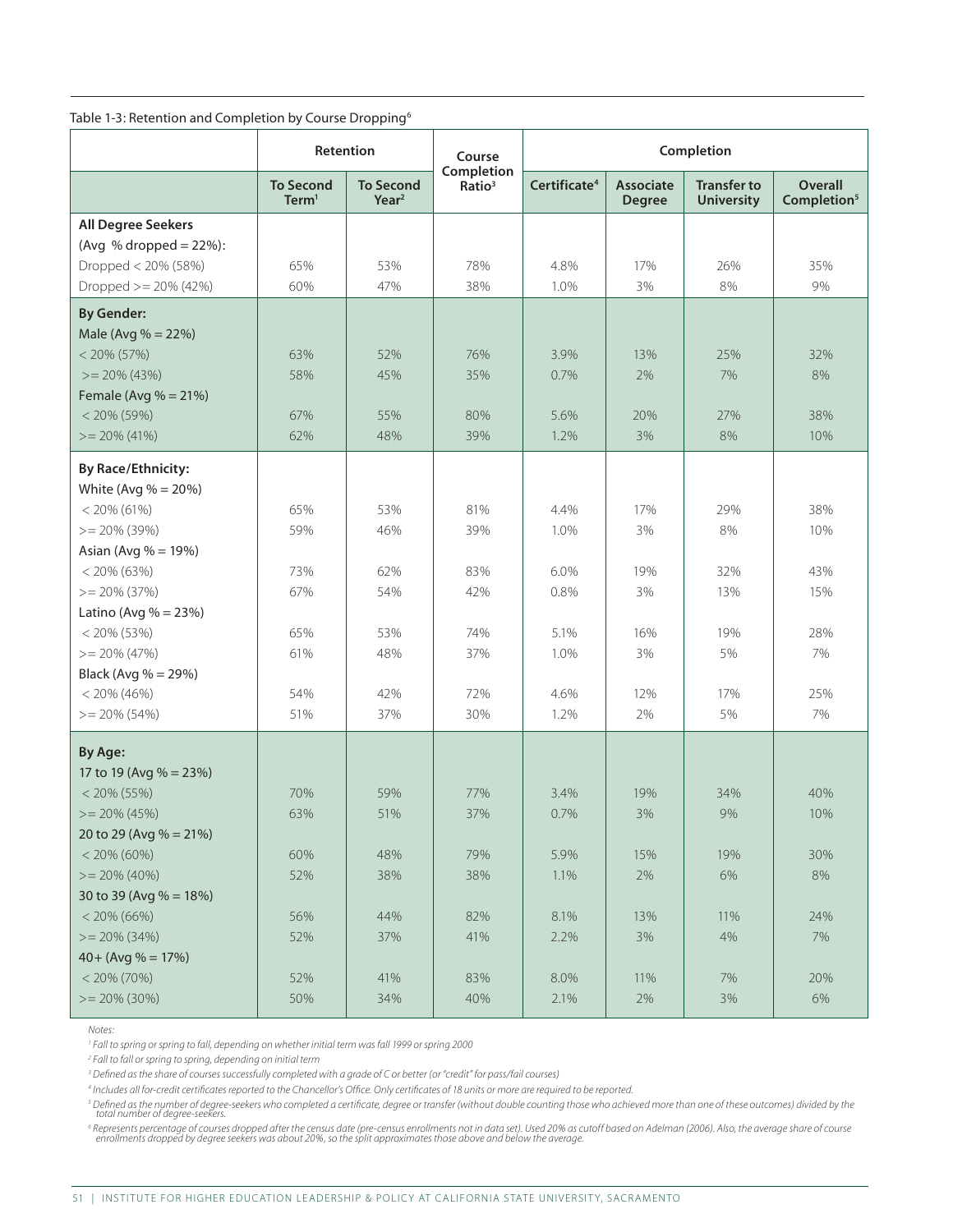Table 1-4: Retention and Completion by Late Registration<sup>6</sup>

|                                                       | Retention                         |                                   | Course                           | Completion               |                                   |                                         |                                    |
|-------------------------------------------------------|-----------------------------------|-----------------------------------|----------------------------------|--------------------------|-----------------------------------|-----------------------------------------|------------------------------------|
|                                                       | To<br>Second<br>Term <sup>1</sup> | To<br>Second<br>Year <sup>2</sup> | Completion<br>Ratio <sup>3</sup> | Certificate <sup>4</sup> | <b>Associate</b><br><b>Degree</b> | <b>Transfer to</b><br><b>University</b> | Overall<br>Completion <sup>5</sup> |
| All Degree Seekers:                                   |                                   |                                   |                                  |                          |                                   |                                         |                                    |
| (Avg % late = $24\%$ ):                               |                                   |                                   |                                  |                          |                                   |                                         |                                    |
| Registered Late < 20% (54%)                           | 62%                               | 50%                               | 63%                              | 3.6%                     | 13%                               | 20%                                     | 27%                                |
| Registered Late $>=$ 20% (46%)                        | 63%                               | 51%                               | 59%                              | 2.7%                     | 9%                                | 16%                                     | 21%                                |
| <b>By Gender:</b>                                     |                                   |                                   |                                  |                          |                                   |                                         |                                    |
| Male (Avg % late $= 25\%$ )                           |                                   |                                   |                                  |                          |                                   |                                         |                                    |
| Late $<$ 20% (52%)                                    | 59%                               | 47%                               | 61%                              | 2.9%                     | 10%                               | 19%                                     | 24%                                |
| Late $>= 20\% (48\%)$                                 | 62%                               | 50%                               | 57%                              | 2.1%                     | 7%                                | 15%                                     | 19%                                |
| Female (Avg % late $=$ 23%)                           |                                   |                                   |                                  |                          |                                   |                                         |                                    |
| Late < $20\%$ (55%)                                   | 64%                               | 52%                               | 65%                              | 4.2%                     | 15%                               | 21%                                     | 29%                                |
| Late $>= 20\% (45\%)$                                 | 64%                               | 51%                               | 61%                              | 3.2%                     | 10%                               | 17%                                     | 23%                                |
| By Race/Ethnicity:                                    |                                   |                                   |                                  |                          |                                   |                                         |                                    |
| White (Avg % late $= 22\%$ )                          |                                   |                                   |                                  |                          |                                   |                                         |                                    |
| Late < $20\%$ (59%)                                   | 62%                               | 50%                               | 66%                              | 3.5%                     | 14%                               | 23%                                     | 30%                                |
| Late $>= 20\% (41\%)$                                 | 62%                               | 49%                               | 62%                              | 2.4%                     | 9%                                | 18%                                     | 23%                                |
| Asian (Avg % late $= 24\%$ )                          |                                   |                                   |                                  |                          |                                   |                                         |                                    |
| Late < $20\%$ (52%)                                   | 70%                               | 58%                               | 70%                              | 4.6%                     | 15%                               | 28%                                     | 36%                                |
| Late $>= 20\% (48\%)$                                 | 71%                               | 59%                               | 65%                              | 3.5%                     | 11%                               | 22%                                     | 29%                                |
| Latino (Avg % late $= 25\%$ )                         |                                   |                                   |                                  |                          |                                   |                                         |                                    |
| Late < $20\%$ (51%)                                   | 61%                               | 49%                               | 58%                              | 3.5%                     | 11%                               | 14%                                     | 20%                                |
| Late $>= 20\% (49\%)$                                 | 64%                               | 52%                               | 55%                              | 2.8%                     | 8%                                | 11%                                     | 16%                                |
| Black (Avg % late $=$ 31%)                            |                                   |                                   |                                  |                          |                                   |                                         |                                    |
| Late < $20\%$ (42%)                                   | 49%                               | 36%                               | 50%                              | 3.3%                     | 8%                                | 11%                                     | 16%                                |
| Late $>= 20\% (58\%)$                                 | 55%                               | 41%                               | 48%                              | 2.4%                     | 6%                                | 10%                                     | 15%                                |
| By Age:                                               |                                   |                                   |                                  |                          |                                   |                                         |                                    |
|                                                       |                                   |                                   |                                  |                          |                                   |                                         |                                    |
| 17 to 19 (Avg % late = $24\%$ )<br>Late $<$ 20% (53%) | 67%                               | 55%                               | 61%                              | 2.6%                     | 14%                               | 25%                                     | 30%                                |
| Late $>= 20\% (47\%)$                                 | 66%                               | 54%                               | 56%                              | 1.7%                     | 9%                                | 19%                                     | 23%                                |
| 20 to 29 (Avg % late = 24%)                           |                                   |                                   |                                  |                          |                                   |                                         |                                    |
|                                                       | 54%                               | 42%                               |                                  |                          |                                   | 14%                                     |                                    |
| Late < $20\%$ (55%)                                   |                                   |                                   | 64%                              | 4.3%                     | 11%                               |                                         | 22%                                |
| Late $>= 20\% (45\%)$                                 | 59%                               | 46%                               | 62%                              | 3.7%                     | 9%                                | 13%                                     | 20%                                |
| 30 to 39 (Avg % late = 24%)                           |                                   |                                   |                                  |                          |                                   |                                         |                                    |
| Late $<$ 20% (55%)<br>Late $>= 20\% (45\%)$           | 52%                               | 40%<br>44%                        | 69%                              | 6.5%                     | 11%                               | 9%<br>8%                                | 20%<br>17%                         |
|                                                       | 58%                               |                                   | 67%                              | 5.7%                     | 8%                                |                                         |                                    |
| $40 + (Avg % late = 25%)$                             |                                   |                                   |                                  |                          |                                   |                                         |                                    |
| Late $<$ 20% (55%)                                    | 49%                               | 37%                               | 71%                              | 7.1%                     | 9%                                | 7%                                      | 17%                                |
| Late $>= 20\% (45\%)$                                 | 55%                               | 41%                               | 68%                              | 5.2%                     | 7%                                | 5%                                      | 14%                                |

*Notes:*

*1 Fall to spring or spring to fall, depending on whether initial term was fall 1999 or spring 2000*

*2 Fall to fall or spring to spring, depending on initial term*

*3 Defined as the share of courses successfully completed with a grade of C or better (or "credit" for pass/fail courses)*

*4 Includes all for-credit certificates reported to the Chancellor's Office. Only certificates of 18 units or more are required to be reported.*

<sup>5</sup> Defined as the number of degree-seekers who completed a certificate, degree or transfer (without double counting those who achieved more than one of these outcomes) divided by the<br>total number of degree-seekers.

*6 "Late" registration was defined as enrolling after the first day of the term*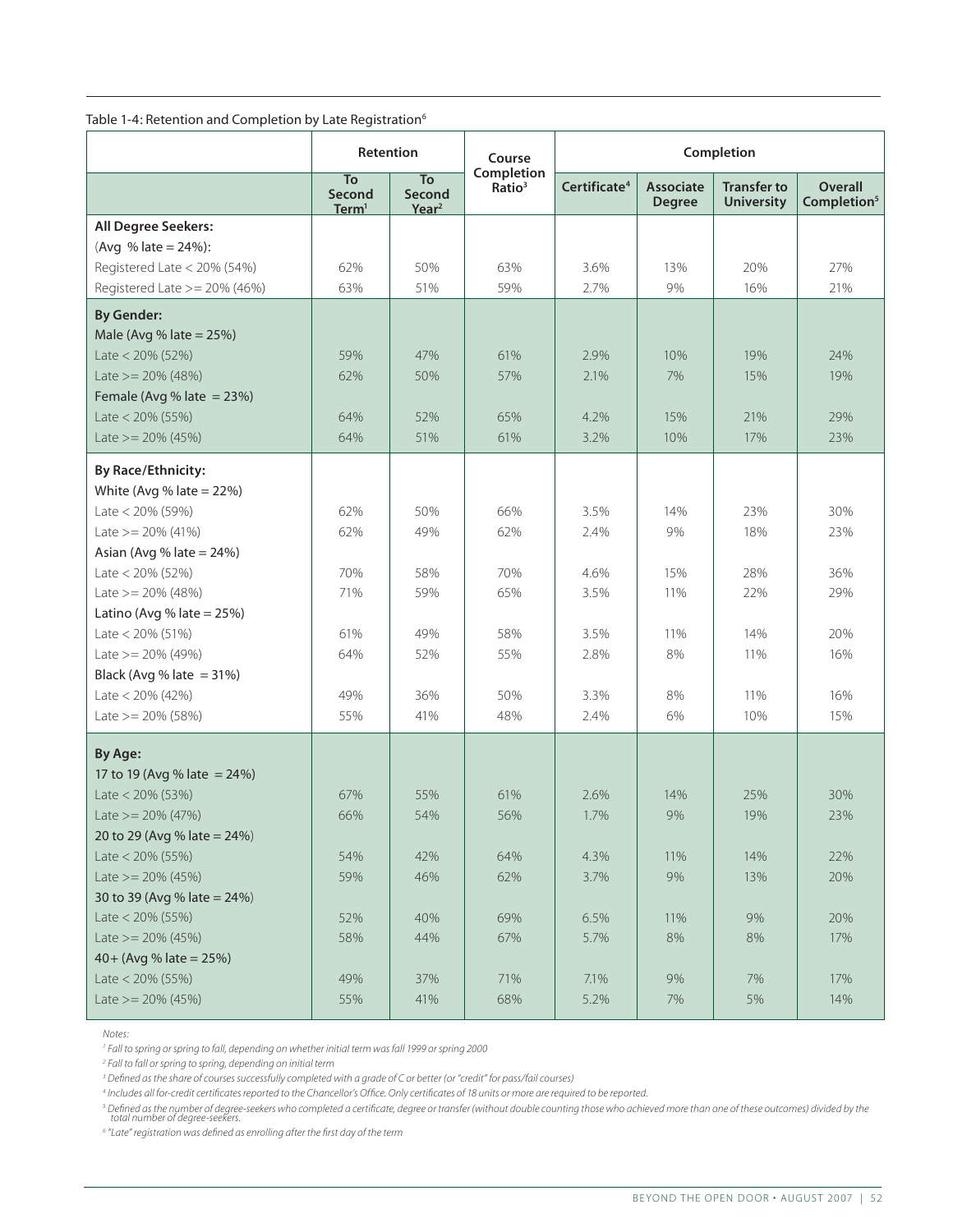|                            |                                       | Retention                             | Course                           |                          |                                   | Completion                              |                                    |
|----------------------------|---------------------------------------|---------------------------------------|----------------------------------|--------------------------|-----------------------------------|-----------------------------------------|------------------------------------|
|                            | <b>To Second</b><br>Term <sup>1</sup> | <b>To Second</b><br>Year <sup>2</sup> | Completion<br>Ratio <sup>3</sup> | Certificate <sup>4</sup> | <b>Associate</b><br><b>Degree</b> | <b>Transfer to</b><br><b>University</b> | Overall<br>Completion <sup>5</sup> |
| <b>All Degree Seekers:</b> |                                       |                                       |                                  |                          |                                   |                                         |                                    |
| Took Course (16%)          | 75%                                   | 64%                                   | 62%                              | 3.9%                     | 16%                               | 24%                                     | 32%                                |
| Did not Take Course (84%)  | 60%                                   | 48%                                   | 61%                              | 3.1%                     | 10%                               | 17%                                     | 23%                                |
| <b>By Gender:</b>          |                                       |                                       |                                  |                          |                                   |                                         |                                    |
| Male                       |                                       |                                       |                                  |                          |                                   |                                         |                                    |
| Took Course (15%)          | 74%                                   | 63%                                   | 60%                              | 2.7%                     | 12%                               | 23%                                     | 29%                                |
| Did not Take Course (85%)  | 58%                                   | 46%                                   | 58%                              | 2.5%                     | 8%                                | 16%                                     | 20%                                |
| Female                     |                                       |                                       |                                  |                          |                                   |                                         |                                    |
| Took Course (16%)          | 76%                                   | 65%                                   | 64%                              | 4.8%                     | 19%                               | 24%                                     | 34%                                |
| Did not Take Course (84%)  | 62%                                   | 50%                                   | 63%                              | 3.6%                     | 12%                               | 18%                                     | 25%                                |
| <b>By Race/Ethnicity:</b>  |                                       |                                       |                                  |                          |                                   |                                         |                                    |
| White                      |                                       |                                       |                                  |                          |                                   |                                         |                                    |
| Took Course (14%)          | 75%                                   | 64%                                   | 65%                              | 4.0%                     | 16%                               | 27%                                     | 35%                                |
| Did not Take Course (86%)  | 61%                                   | 48%                                   | 64%                              | 2.9%                     | 11%                               | 20%                                     | 26%                                |
| Asian                      |                                       |                                       |                                  |                          |                                   |                                         |                                    |
| Took Course (18%)          | 82%                                   | 73%                                   | 69%                              | 4.0%                     | 19%                               | 32%                                     | 41%                                |
| Did not Take Course (82%)  | 68%                                   | 56%                                   | 67%                              | 4.1%                     | 12%                               | 24%                                     | 31%                                |
| Latino                     |                                       |                                       |                                  |                          |                                   |                                         |                                    |
| Took Course (16%)          | 75%                                   | 63%                                   | 59%                              | 3.7%                     | 14%                               | 17%                                     | 24%                                |
| Did not Take Course (84%)  | 61%                                   | 48%                                   | 56%                              | 3.1%                     | 9%                                | 12%                                     | 17%                                |
| <b>Black</b>               |                                       |                                       |                                  |                          |                                   |                                         |                                    |
| Took Course (18%)          | 68%                                   | 55%                                   | 50%                              | 3.8%                     | 11%                               | 15%                                     | 21%                                |
| Did not Take Course (82%)  | 49%                                   | 36%                                   | 49%                              | 2.6%                     | 6%                                | 10%                                     | 14%                                |
| By Age:<br>17 to 19        |                                       |                                       |                                  |                          |                                   |                                         |                                    |
| Took Course (18%)          | 77%                                   | 66%                                   | 61%                              | 2.8%                     | 16%                               | 27%                                     | 33%                                |
| Did not Take Course (82%)  | 65%                                   | 52%                                   | 58%                              | 2.1%                     | 10%                               | 21%                                     | 25%                                |
| 20 to 29                   |                                       |                                       |                                  |                          |                                   |                                         |                                    |
| Took Course (12%)          | 70%                                   | 57%                                   | 65%                              | 5.2%                     | 15%                               | 15%                                     | 27%                                |
| Did not Take Course (88%)  | 55%                                   | 42%                                   | 63%                              | 3.8%                     | 9%                                | 13%                                     | 20%                                |
| 30 to 39                   |                                       |                                       |                                  |                          |                                   |                                         |                                    |
| Took Course (9%)           | 69%                                   | 57%                                   | 69%                              | 10.5%                    | 17%                               | 10%                                     | 27%                                |
| Did not Take Course (91%)  | 54%                                   | 40%                                   | 68%                              | 5.7%                     | 9%                                | 8%                                      | 17%                                |
| $40+$                      |                                       |                                       |                                  |                          |                                   |                                         |                                    |
| Took Course (7%)           | 74%                                   | 60%                                   | 69%                              | 11.7%                    | 15%                               | 7%                                      | 25%                                |
| Did not Take Course (93%)  | 50%                                   | 37%                                   | 70%                              | 5.8%                     | 8%                                | 6%                                      | 15%                                |

#### Table 1-5: Retention and Completion by Taking an Orientation Course<sup>6</sup>

*Notes:*

*1 Fall to spring or spring to fall, depending on whether initial term was fall 1999 or spring 2000*

*2 Fall to fall or spring to spring, depending on initial term*

*3 Defined as the share of courses successfully completed with a grade of C or better (or "credit" for pass/fail courses)*

*4 Includes all for-credit certificates reported to the Chancellor's Office. Only certificates of 18 units or more are required to be reported.*

<sup>s</sup> Defined as the number of degree-seekers who completed a certificate, degree or transfer (without double counting those who achieved more than one of these outcomes) divided by the<br>total number of degree-seekers.

<sup>6</sup> Orientation courses have no special identifying code in the data, and were therefore identified based on the course title (e.g., "Orientation to College", "College Success", "College Survival<br>Skills", "Making College C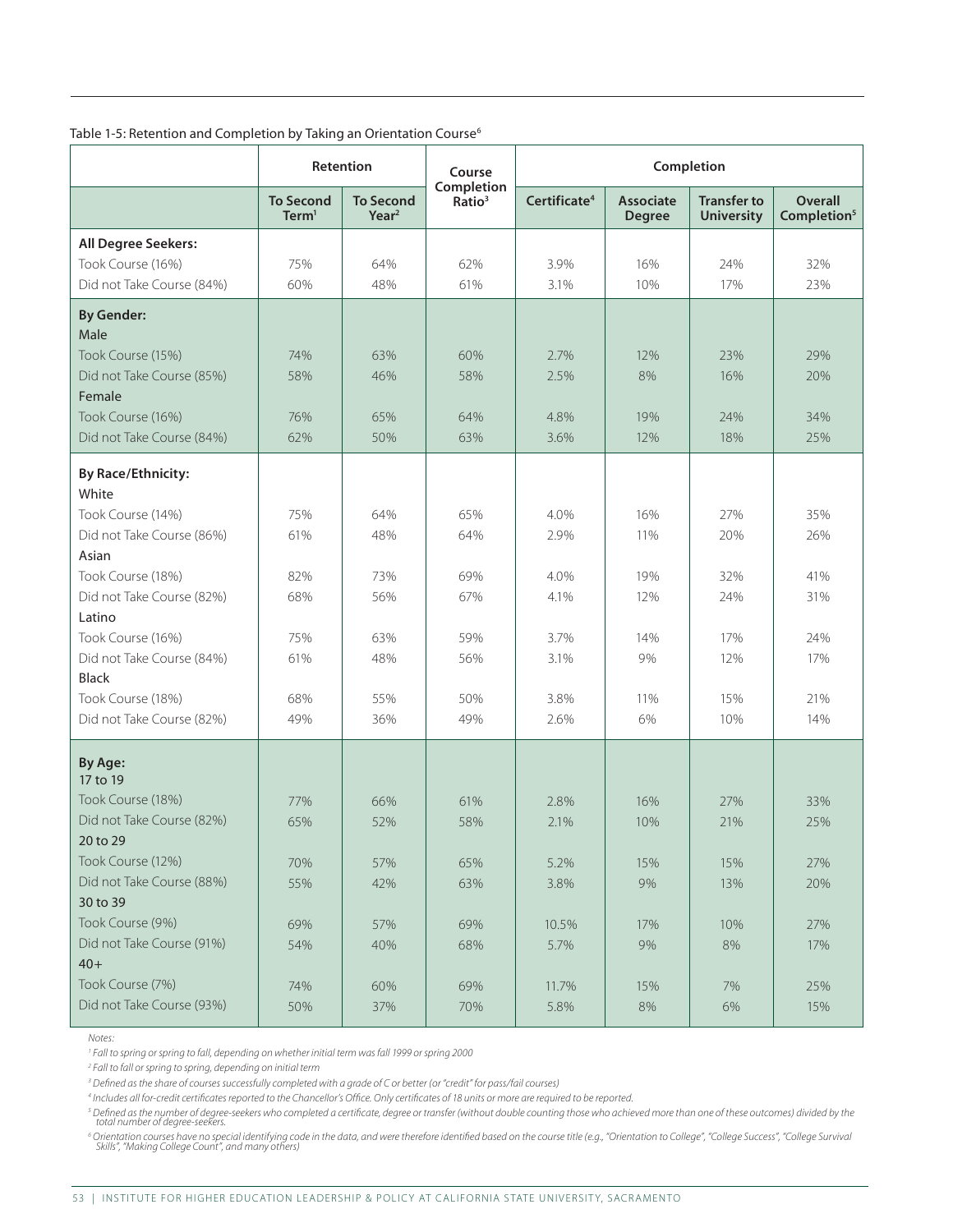## **Appendix 2: Assessment, Placement and Student Success at Three California Community Colleges**

In order to get a glimpse at the nature of assessment and placement policies in the CCC, we obtained three-year longitudinal cohort data, beginning with first-time, full-time students initially enrolling in 2002, from three community colleges. One of the colleges was in an urban area in the northern part of the state, one was in an urban area in the southern region, and the other was in a suburban area in the southern region. All were medium to large institutions.

Data obtained from the three colleges were used to examine the following questions:

- 1. How many students are assessed?
- 2. How many students who are assessed actually enroll in the recommended courses?
- 3. Is enrollment in the recommended English/math courses a predictor of successful course completion?

#### **Share of Students Assessed**

The share of students assessed in English and math varied substantially among the three institutions. The percent of students assessed in English ranged from a low of 43 percent at College C to a high of 72 percent at College B. Similar variations were evident in math, with College C assessing only 47 percent of their students compared to 63 percent at College A.

|           | Table 2-1<br>Percent of Students Assessed in English and Math |             |
|-----------|---------------------------------------------------------------|-------------|
|           | English                                                       | <b>Math</b> |
| College A | 67.0%                                                         | 63.3%       |
| College B | 72.6%                                                         | 60.6%       |
| College C | 42.9%                                                         | 47.0%       |

#### **Enrollment in Recommended Course Level**

One of the primary concerns expressed by the Academic Senate for California Community Colleges (2004) is the disparity between the number of students assessed and the number who actually enroll in the recommended courses. In order to understand this relationship, we examined the share of students who enrolled in English and math courses at the level recommended based on their assessment results (information that is not available in the statewide data). The data show that 70 to 78 percent of students at all three colleges enrolled in the recommended level of English. At Colleges A and C, over 70 percent of students enrolled in the recommended level of math, but the figure was much lower (45%) for College B. In all three colleges, students were less likely to follow placement recommendations in math. Table 2-2 also shows that substantial numbers of students who were assessed never enrolled in any level of English or math. At Colleges A and B, a greater percentage of students never enrolled in a math course, which is consistent with research that suggests that students are more likely to postpone math enrollment.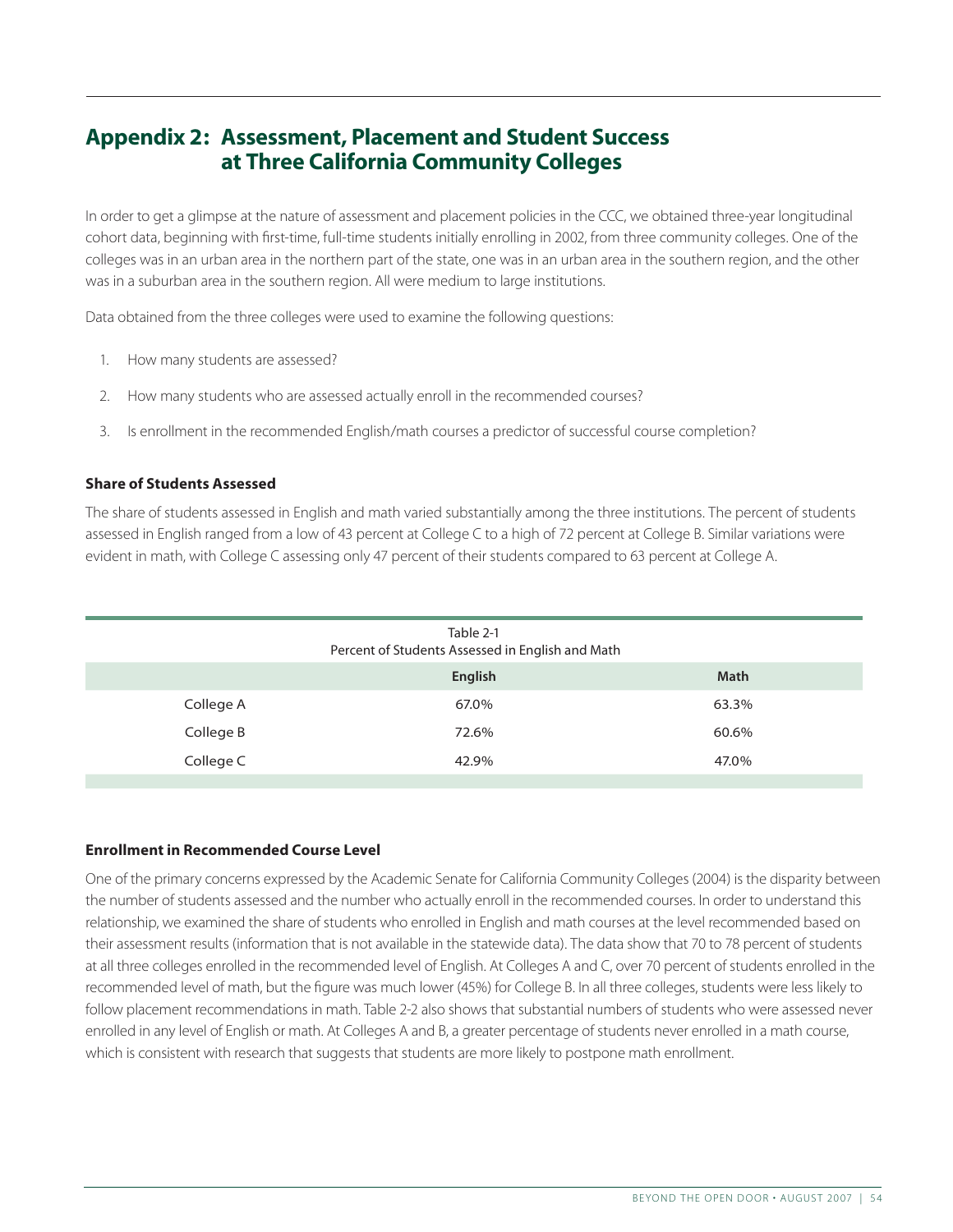|           |                                                                            | Table 2-2                                           |                       |
|-----------|----------------------------------------------------------------------------|-----------------------------------------------------|-----------------------|
|           | Percent of Students who Followed English and Math Placement Recommendation |                                                     |                       |
|           | Enrolled in<br><b>Recommended Course</b>                                   | <b>Enrolled in Course</b><br><b>Not Recommended</b> | <b>Never Enrolled</b> |
| College A |                                                                            |                                                     |                       |
| English   | 69.5%                                                                      | 22.4%                                               | 8.1%                  |
| Math      | 71.2%                                                                      | 28.0%                                               | 16.3%                 |
| College B |                                                                            |                                                     |                       |
| English   | 71.2%                                                                      | 16.2%                                               | 12.6%                 |
| Math      | 45.3%                                                                      | 30.3%                                               | 24.4%                 |
| College C |                                                                            |                                                     |                       |
| English   | 78.1%                                                                      | 7.2%                                                | 14.7%                 |
| Math      | 77.2%                                                                      | 9.2%                                                | 13.6%                 |
|           |                                                                            |                                                     |                       |

Tables 2-3, 2-4, and 2-5 show the first course students enrolled in based on the placement recommendation they were given. Generally, at all three colleges, students who were advised to enroll in transfer-level math or English had the highest rate of following the placement recommendation. The likelihood of enrolling in the recommended course decreased along with the recommended course level.

At Colleges B and C, students were more likely to enroll in the course levels that were recommended. At College B, students were more likely to enroll in a different class when the recommendation was two and three levels below transfer math, and when the recommendation was three levels below transfer English. Of all three colleges, College B showed the greatest consistency in enrollment in English courses based on placement recommendation.

Among the three colleges, College C showed the greatest consistency in enrollment in math courses based on placement recommendation. At College C, students were also more likely to follow the placement recommendation in English when the recommendation was one or two levels below transfer English.

|                                 |                         | Table 2-3<br>College A, First Math & English Class Attempted by Level Recommended |                                 |                       |  |  |  |  |
|---------------------------------|-------------------------|-----------------------------------------------------------------------------------|---------------------------------|-----------------------|--|--|--|--|
| Math                            |                         | <b>First Math Enrollment</b>                                                      |                                 |                       |  |  |  |  |
| Recommendation                  | <b>Transfer Math</b>    | 1 Level Below                                                                     | 2 Levels Below                  | <b>3 Levels Below</b> |  |  |  |  |
| Transfer Math                   | 93%                     |                                                                                   |                                 |                       |  |  |  |  |
| 1 Level Below                   |                         | 73%                                                                               |                                 |                       |  |  |  |  |
| 2 Levels Below                  |                         |                                                                                   | 64%                             |                       |  |  |  |  |
| 3 Levels Below                  |                         |                                                                                   |                                 | 56%                   |  |  |  |  |
|                                 |                         |                                                                                   |                                 |                       |  |  |  |  |
| <b>English</b>                  |                         |                                                                                   | <b>First English Enrollment</b> |                       |  |  |  |  |
| Recommendation                  | <b>Transfer English</b> | 1 Level Below                                                                     | 2 Levels Below                  | <b>3 Levels Below</b> |  |  |  |  |
| Transfer English                | 95%                     |                                                                                   |                                 |                       |  |  |  |  |
| Level Below                     |                         | 74%                                                                               |                                 |                       |  |  |  |  |
| 2 Levels Below                  |                         |                                                                                   | 63%                             |                       |  |  |  |  |
| 3 Levels Below<br>$p \leq .000$ |                         |                                                                                   |                                 | 16%                   |  |  |  |  |
|                                 |                         |                                                                                   |                                 |                       |  |  |  |  |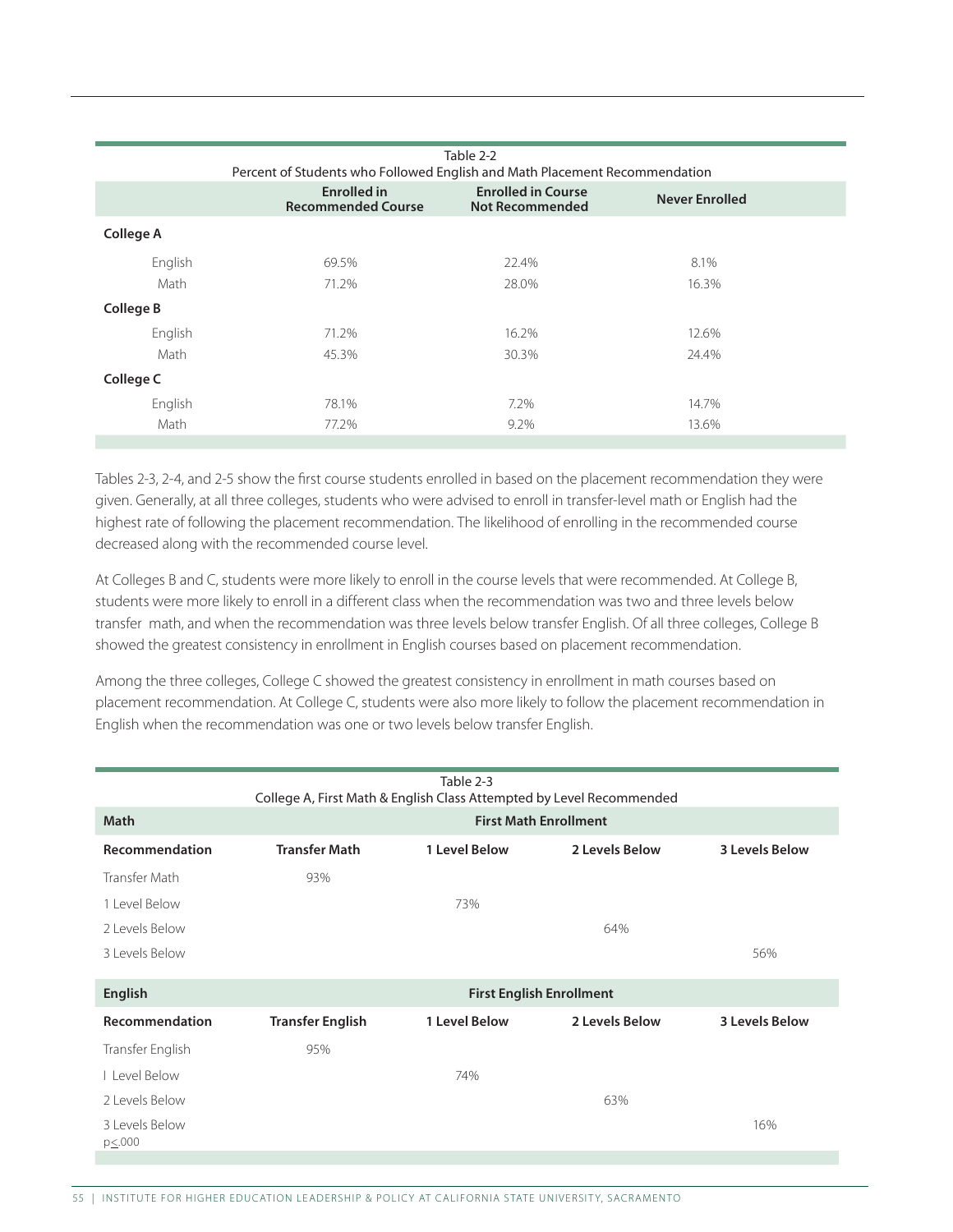|                          |                         | College B, First Math & English Class Attempted by Level Recommended |                                 |                       |
|--------------------------|-------------------------|----------------------------------------------------------------------|---------------------------------|-----------------------|
| <b>Math</b>              |                         |                                                                      | <b>First Math Enrollment</b>    |                       |
| Recommendation           | <b>Transfer Math</b>    | 1 Level Below                                                        | 2 Levels Below                  | <b>3 Levels Below</b> |
| Transfer Math            | 93%                     |                                                                      |                                 |                       |
| 1 Level Below            |                         | 97%                                                                  |                                 |                       |
| 2 Levels Below           |                         |                                                                      | 85%                             |                       |
| 3 Levels Below<br>p≤.000 |                         |                                                                      |                                 | 38%                   |
|                          |                         |                                                                      |                                 |                       |
| <b>English</b>           |                         |                                                                      | <b>First English Enrollment</b> |                       |
| Recommendation           | <b>Transfer English</b> | 1 Level Below                                                        | 2 Levels Below                  | 3 Levels Below        |
| Transfer English         | 98%                     |                                                                      |                                 |                       |
| I Level Below            |                         | 94%                                                                  |                                 |                       |
| 2 Levels Below           |                         |                                                                      | 95%                             |                       |
| 3 Levels Below<br>p≤.000 |                         |                                                                      |                                 | 85%                   |

| Table 2-5<br>College C, First Math & English Class Attempted by Level Recommended |                              |                                 |                |                       |  |  |  |  |
|-----------------------------------------------------------------------------------|------------------------------|---------------------------------|----------------|-----------------------|--|--|--|--|
| <b>Math</b>                                                                       | <b>First Math Enrollment</b> |                                 |                |                       |  |  |  |  |
| Recommendation                                                                    | <b>Transfer Math</b>         | 1 Level Below                   | 2 Levels Below | <b>3 Levels Below</b> |  |  |  |  |
| Transfer Math                                                                     | 90%                          |                                 |                |                       |  |  |  |  |
| 1 Level Below                                                                     |                              | 85%                             |                |                       |  |  |  |  |
| 2 Levels Below                                                                    |                              |                                 | 92%            |                       |  |  |  |  |
| 3 Levels Below                                                                    |                              |                                 |                | 93%                   |  |  |  |  |
| $p\leq 000$                                                                       |                              |                                 |                |                       |  |  |  |  |
| <b>English</b>                                                                    |                              | <b>First English Enrollment</b> |                |                       |  |  |  |  |
| Recommendation                                                                    | <b>Transfer English</b>      | 1 Level Below                   | 2 Levels Below |                       |  |  |  |  |
| Transfer English                                                                  | 86%                          |                                 |                |                       |  |  |  |  |
| I Level Below                                                                     |                              | 94%                             |                |                       |  |  |  |  |
| 2 Levels Below<br>$p\leq 000$                                                     |                              |                                 | 95%            |                       |  |  |  |  |
|                                                                                   |                              |                                 |                |                       |  |  |  |  |

Table 2-4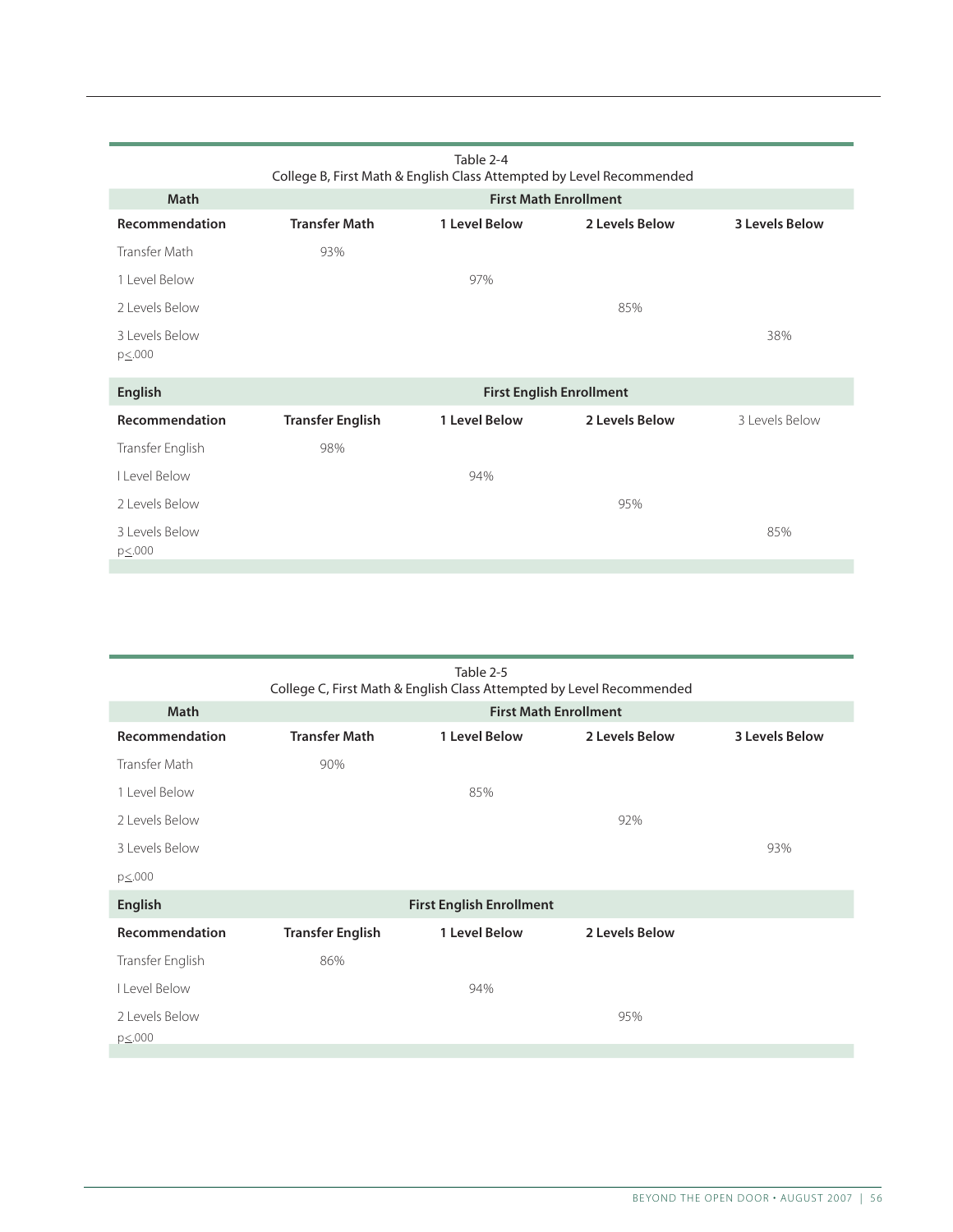#### **Success in English and Math Courses**

At the center of the assessment and placement debate is whether or not students who are assessed and enroll in the recommended placement course are more successful than students who are assessed but decide to enroll in a course different from that recommended. Tables 2-6 and 2-7 show that, at Colleges A and B, students who followed the placement recommendation were more likely to pass their first English and math class with a C or better compared to those students who did not follow the placement recommendation. College C produced results that showed the opposite, although the results from College C were not statistically significant.

| Table 2-6<br>Share of Students Earning a Grade of C or Better in First English Class by whether Placement Recommendation was Followed |                                       |                                           |  |  |  |  |  |
|---------------------------------------------------------------------------------------------------------------------------------------|---------------------------------------|-------------------------------------------|--|--|--|--|--|
|                                                                                                                                       | <b>Enrolled in Recommended Course</b> | <b>Enrolled in Course Not Recommended</b> |  |  |  |  |  |
| College A*                                                                                                                            | 56.7%                                 | 52.8%                                     |  |  |  |  |  |
| College $B^*$                                                                                                                         | 61.7%                                 | 55.3%                                     |  |  |  |  |  |
| College C                                                                                                                             | 60.7%                                 | 68.6%                                     |  |  |  |  |  |
| $*$ p≤.05                                                                                                                             |                                       |                                           |  |  |  |  |  |

| Table 2-7<br>Share of Students Earning a Grade of C or Better in First Math Class by whether Placement Recommendation was Followed |                                       |                                           |  |  |  |  |  |
|------------------------------------------------------------------------------------------------------------------------------------|---------------------------------------|-------------------------------------------|--|--|--|--|--|
|                                                                                                                                    | <b>Enrolled in Recommended Course</b> | <b>Enrolled in Course Not Recommended</b> |  |  |  |  |  |
| College A*                                                                                                                         | 61.6%                                 | 50.4%                                     |  |  |  |  |  |
| College $B^*$                                                                                                                      | 53.1%                                 | 29.8%                                     |  |  |  |  |  |
| College C                                                                                                                          | 59.3%                                 | 64.3%                                     |  |  |  |  |  |
| $*$ p≤.05                                                                                                                          |                                       |                                           |  |  |  |  |  |

### **Summary**

These findings suggest that assessment and placement practices vary substantially across community colleges in California. Colleges vary in how many students they assess and how strongly they enforce placement recommendations. Between seven percent and 30 percent of assessed students enrolled in English and math courses other than the ones determined by the colleges to be most appropriate to their level of readiness. Substantial shares of students never enrolled in an English or math course over the three years following their assessment. The analysis suggests that lax enforcement of placement recommendations can have an impact on student success, given that students were generally more successful when they enrolled in the recommended courses.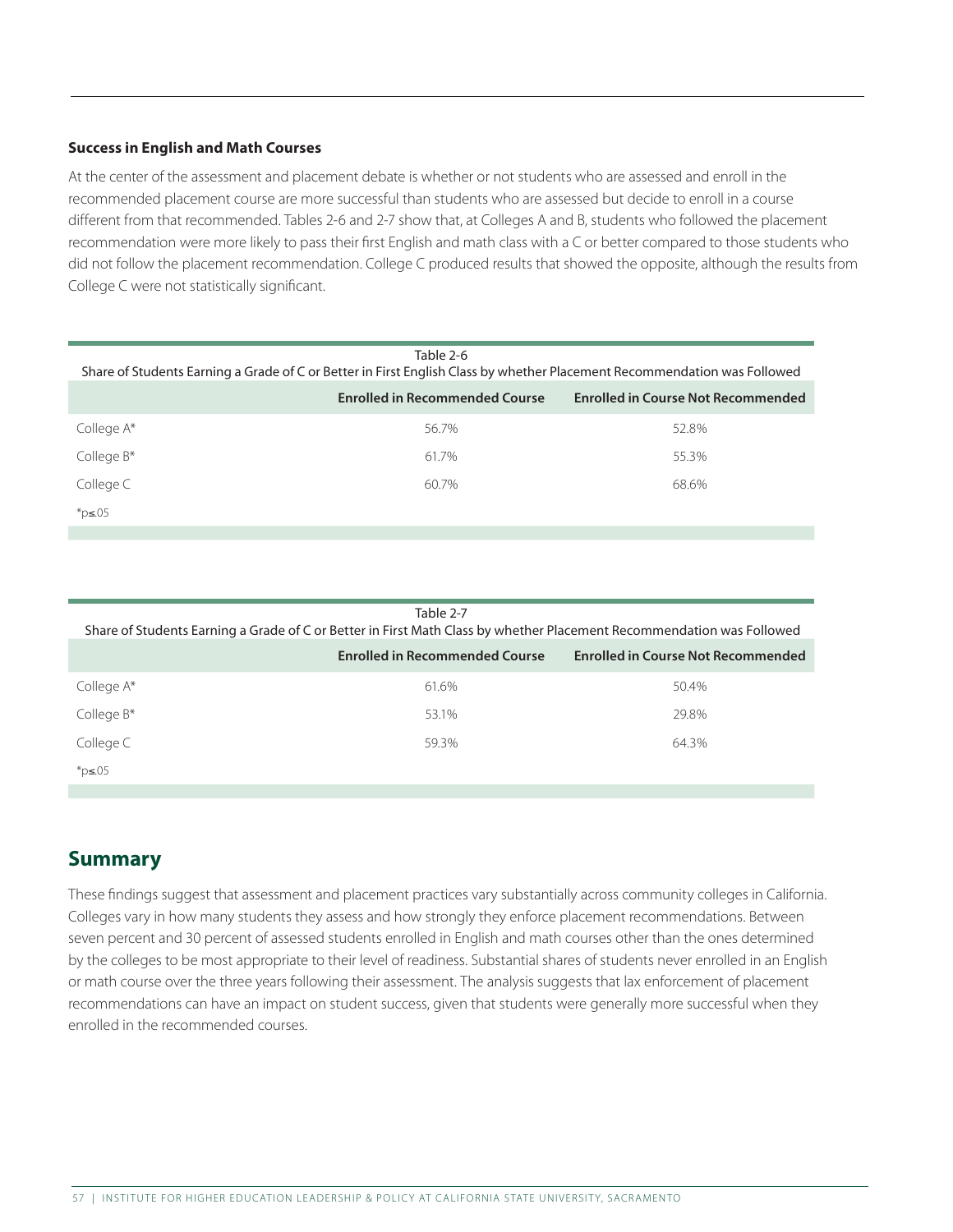## **Appendix 3: Regression Analysis of Factors Related to Completion**

Regression analyses were conducted for the subset of degree seekers who were enrolled for more than one (fall/spring) term. Students enrolled for only one term were excluded since one of the factors under examination was "continuous" enrollment. We defined "continuous" as enrolling during successive terms (excluding summer term or winter intercession) throughout a students' entire period of attendance over the six years. Thus, "continuous" enrollment was not relevant for students who only attended during one fall or spring term. The variables used in the regression models are listed and defined in Table 3-1. For students who attended more than one CCC, variables that refer to college characteristics were based on the first college the student enrolled in. Table 3-2 shows the means and standard deviations for each variable, for all students and for several sub-populations.

| Complete           | Dichotomous variable indicating whether student completed a certificate or degree, and/or transferred to a<br>university during the six-year period    |
|--------------------|--------------------------------------------------------------------------------------------------------------------------------------------------------|
| <b>Continuous</b>  | Dichotomous variable indicating whether student enrolled continuously, without stopping out, during<br>fall/spring terms                               |
| Half_fulltime      | Dichotomous variable indicating whether student attended full time (12+ units) in at least half of the main (fall/<br>spring) terms they were enrolled |
| <b>Orientation</b> | Dichotomous variable indicating whether student enrolled in a for-credit orientation course                                                            |
| Pct_late           | Percentage of student's course enrollments where the student registered late (after first day of the term)                                             |
| <b>Drop</b>        | Percent of course enrollments the student dropped over the entire 6 years (or whatever portion they were<br>enrolled)                                  |
| Female             | Dichotomous variable set to 1 for female students                                                                                                      |
| Age                | Student's age at the time of initial enrollment in the CCC                                                                                             |
| <b>Asian</b>       | Dichotomous variable set to 1 for Asian students                                                                                                       |
| <b>Black</b>       | Dichotomous variable set to 1 for black students                                                                                                       |
| Hispanic           | Dichotomous variable set to 1 for Hispanic/Latino students                                                                                             |
| White              | Dichotomous variable set to 1 for white students                                                                                                       |
| <b>Enrollment</b>  | Total headcount enrollment during fall 1999 term at the student's college                                                                              |
| ESAI <sup>*</sup>  | Economic Service Area Index of the student's college                                                                                                   |
| SAAP <sup>*</sup>  | Student Average Academic Preparation of the student's college                                                                                          |
| Urban              | Dichotomous variable indicating whether student attended a college in an urban area                                                                    |
| <b>Rural</b>       | Dichotomous variable indicating whether student attended a college in a rural area                                                                     |
| Suburban           | Dichotomous variable indicating whether student attended a college in a suburban area                                                                  |
| CSU miles          | Miles to the nearest CSU campus from the college student attended                                                                                      |

Table 3-1: Variables Used in Regression Models

*\* For descriptions of these variables, see the subsections on socioeconomic status and academic preparation in the section titled Many Factors Affect Student Success.*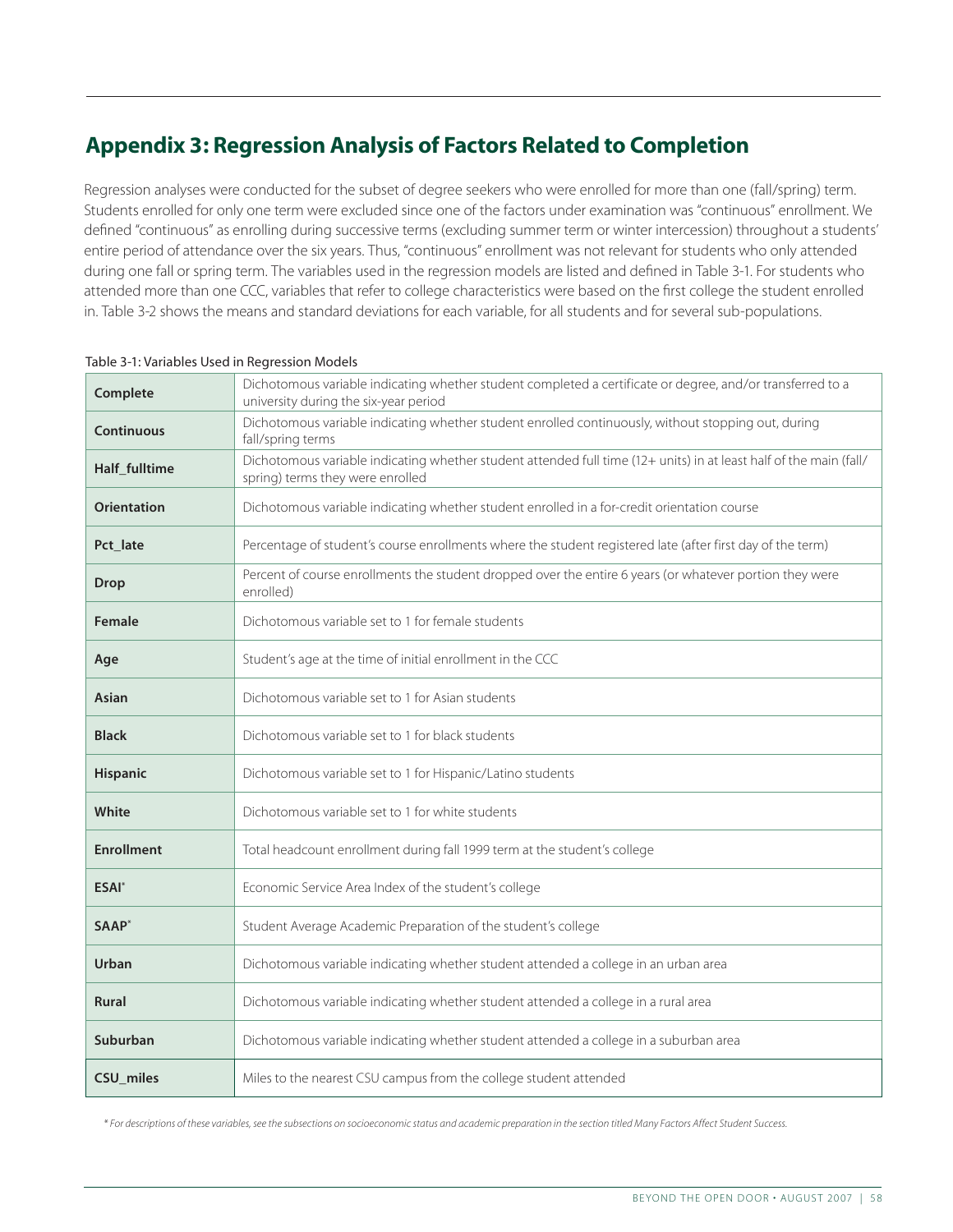| Table 3-2: Means (and standard deviations) for Selected Variables |  |  |  |  |
|-------------------------------------------------------------------|--|--|--|--|
|-------------------------------------------------------------------|--|--|--|--|

|                    | <b>All Degree</b> | <b>Full-Time</b> | <b>Part-Time</b> | Asian                    | <b>Black</b>    | <b>Hispanic</b>          | White           |
|--------------------|-------------------|------------------|------------------|--------------------------|-----------------|--------------------------|-----------------|
|                    | <b>Seekers</b>    | <b>Students</b>  | <b>Students</b>  | <b>Students</b>          | <b>Students</b> | <b>Students</b>          | <b>Students</b> |
|                    | (260, 215)        | (122, 702)       | (137, 513)       | (42, 127)                | (20, 815)       | (69, 804)                | (102, 517)      |
| Complete           | .28               | .45              | .14              | .37                      | .19             | .21                      | .32             |
|                    | (.45)             | (.50)            | (.34)            | (.48)                    | (.39)           | (.41)                    | (.47)           |
| Continuous         | .35               | .46              | .25              | .40                      | .30             | .33                      | .37             |
|                    | (.48)             | (.50)            | (.43)            | (.49)                    | (.46)           | (.47)                    | (.48)           |
| Half_fulltime      | .47<br>(.50)      |                  |                  | .56<br>(.50)             | .44<br>(.50)    | .40<br>(.49)             | .49<br>(.50)    |
| <b>Orientation</b> | .17               | .23              | .12              | .19                      | .21             | .17                      | .16             |
|                    | (.38)             | (.42)            | (.32)            | (.40)                    | (.41)           | (.38)                    | (.36)           |
| Pct_late           | .22               | .21              | .24              | .23                      | .29             | .23                      | .20             |
|                    | (.21)             | (.17)            | (.24)            | (.21)                    | (.24)           | (.21)                    | (.20)           |
| <b>Drop</b>        | .20               | .18              | .21              | .18                      | .26             | .21                      | .18             |
|                    | (.19)             | (.17)            | (.21)            | (.18)                    | (.22)           | (.19)                    | (.19)           |
| Female             | .54               | .54              | .54              | .53                      | .54             | .56                      | .54             |
|                    | (.50)             | (.50)            | (.50)            | (.50)                    | (.50)           | (.50)                    | (.50)           |
| Age                | 22.16             | 20.43            | 23.69            | 21.96                    | 23.41           | 21.26                    | 22.64           |
|                    | (8.49)            | (6.36)           | (9.77)           | (7.93)                   | (9.52)          | (7.03)                   | (9.30)          |
| Asian              | .16<br>(.37)      | .19<br>(.40)     | .13<br>(.34)     | $\overline{\phantom{a}}$ | $\overline{a}$  | $\overline{\phantom{a}}$ | $\overline{a}$  |
| <b>Black</b>       | .08<br>(.27)      | .07<br>(.26)     | .09<br>(.28)     |                          |                 |                          |                 |
| Hispanic           | .37<br>(.44)      | .23<br>(.42)     | .31<br>(.46)     |                          |                 |                          |                 |
| White              | .39<br>(.49)      | .41<br>(.49)     | .38<br>(.49)     |                          |                 |                          |                 |
| <b>Enrollment</b>  | 17,363            | 17,244           | 17,469           | 19,076                   | 16,093          | 17,367                   | 16,539          |
|                    | (7,522)           | (7, 444)         | (7,589)          | (7, 427)                 | (7, 733)        | (7, 437)                 | (7,407)         |
| <b>ESAI</b>        | 49,286            | 49,552           | 49.048           | 52,800                   | 46,068          | 46,638                   | 49,909          |
|                    | (11, 336)         | (11, 819)        | (10, 882)        | (11,750)                 | (9,802)         | (9,985)                  | (11, 753)       |
| <b>SAAP</b>        | 48.21             | 48.51            | 47.95            | 48.26                    | 45.67           | 46.06                    | 49.71           |
|                    | (4.68)            | (4.71)           | (4.64)           | (4.06)                   | (5.42)          | (4.45)                   | (3.89)          |
| Urban              | .32               | .32              | .33              | .39                      | .55             | .35                      | .25             |
|                    | (.47)             | (.47)            | (.47)            | (.49)                    | (.50)           | (.48)                    | (.43)           |
| Rural              | .10               | .11              | .09              | .03                      | .05             | .09                      | .15             |
|                    | (.30)             | (.31)            | (.29)            | (.18)                    | (.22)           | (.29)                    | (.36)           |
| Suburban           | .57               | .57              | .57              | .57                      | .40             | .56                      | .60             |
|                    | (.49)             | (.49)            | (.49)            | (.49)                    | (.49)           | (.50)                    | (.49)           |
| CSU_miles          | 19.90             | 20.11            | 19.71            | 14.97                    | 17.17           | 19.18                    | 23.65           |
|                    | (21.06)           | (21.60)          | (20.56)          | (14.13)                  | (17.67)         | (21.36)                  | (23.38)         |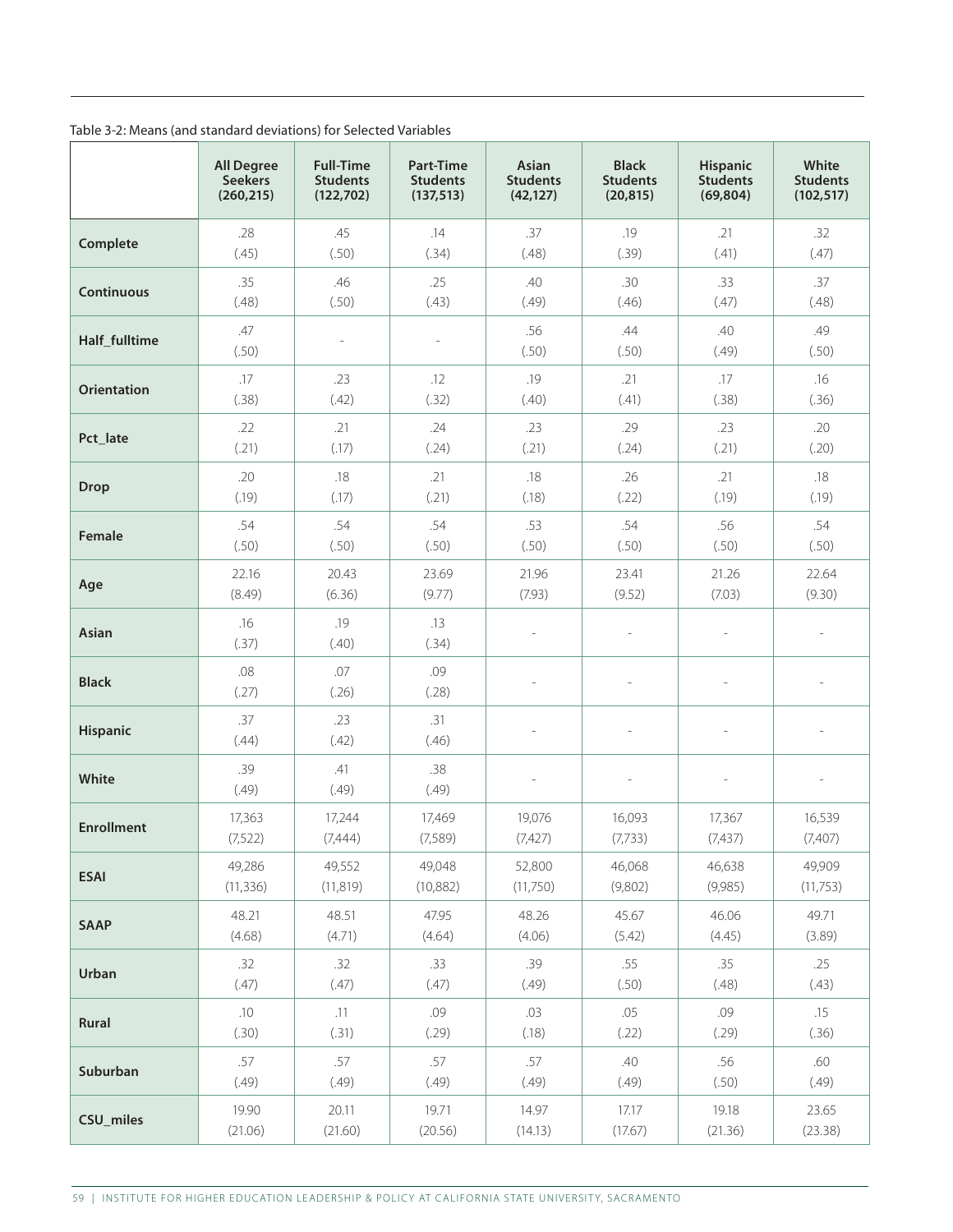Regression analysis is used as a methodology to find the most appropriate statistical relationship between a set of explanatory variables and a specific dependent variable, in this case "COMPLETE." Specifically, in the two sets of regressions displayed in Tables 3-3 and 3-4, the Ordinary Least Squares (OLS) technique is employed. This technique has been proven to be best under most plausible statistical circumstances. OLS creates a linear function from the raw data, thereby estimating coefficients that convey numerical relationships between each of the explanatory variables and COMPLETE.

The first set of models presented in Table 3-3 includes "fixed effects" for each college, which allows the models to "take into account" or "control for" the specific characteristics of each of the community colleges in the analysis. The second set of models presented in Table 3-4 removes these fixed effects and replaces them with a set of college-specific variables in an attempt to quantify and disaggregate some of the known characteristics of each college.

The dichotomous nature of the COMPLETE variable suggests that a Logit technique may be more appropriate than OLS. However, interpretation of Logit results is often more complicated. To check the OLS results presented here for robustness, the Logit technique was employed and the statistical significance and relative magnitudes were found to be nearly identical to those generated by the OLS technique. Thus, we present and describe the OLS results.

|                    | Model 1:                | Model 2:               | Model 3:              | Model 4:          | Model 5:          | Model 6:          | Model 7:          |
|--------------------|-------------------------|------------------------|-----------------------|-------------------|-------------------|-------------------|-------------------|
|                    | <b>All Degree</b>       | <b>Full-Time</b>       | <b>Part-Time</b>      | Asian             | <b>Black</b>      | <b>Hispanic</b>   | White             |
|                    | <b>Seekers</b>          | <b>Students</b>        | <b>Students</b>       | <b>Students</b>   | <b>Students</b>   | <b>Students</b>   | <b>Students</b>   |
|                    | (260, 215)              | (122, 702)             | (137, 513)            | (42, 127)         | (20, 815)         | (69, 804)         | (102, 517)        |
| <b>Continuous</b>  | $07*$                   | $.09*$                 | $.04*$                | $.06*$            | $.06*$            | $07*$             | $.08*$            |
|                    | (42.97)                 | (33.23)                | (17.15)               | (14.25)           | (10.16)           | (21.11)           | (28.82)           |
| <b>Fulltime</b>    | $.23*$<br>(134.87)      |                        |                       | $.26*$<br>(56.44) | $.16*$<br>(28.04) | $.21*$<br>(67.24) | $.25*$<br>(86.76) |
| <b>Orientation</b> | $-.006*$                | $-.014*$               | .003                  | $-.026*$          | .004              | $.015*$           | $-.012*$          |
|                    | $(-2.54)$               | $(-3.95)$              | (0.97)                | $(-4.18)$         | (0.65)            | (3.45)            | $(-2.89)$         |
| Pct Late           | $-18*$                  | $-24*$                 | $-11*$                | $-20*$            | $-14*$            | $-16*$            | $-18*$            |
|                    | $(-39.89)$              | $(-30.32)$             | $(-22.74)$            | $(-16.33)$        | $(-11.14)$        | $(-20.30)$        | $(-24.88)$        |
| <b>Drop</b>        | $-72*$                  | $-1.17*$               | $-39*$                | $-84*$            | $-53*$            | $-60*$            | $-79*$            |
|                    | $(-159.96)$             | $(-149.70)$            | $(-78.84)$            | $(-66.94)$        | $(-40.31)$        | $(-75.08)$        | $(-108.33)$       |
| <b>Female</b>      | $.043*$                 | $.046*$                | $.038*$               | $.044*$           | $.013*$           | $.040*$           | $.047*$           |
|                    | (26.46)                 | (17.93)                | (19.41)               | (10.49)           | (2.39)            | (13.68)           | (17.74)           |
| Age                | $-.003*$                | $-.005*$               | $-.0002*$             | $-.007*$          | .0003             | $-.002*$          | $-0.03*$          |
|                    | $(-27.72)$              | $(-26.69)$             | $(-2.27)$             | $(-24.01)$        | (1.07)            | $(-8.27)$         | $(-16.88)$        |
| <b>Asian</b>       | $.040*$<br>(11.31)      | $.045*$<br>(8.48)      | $.021*$<br>(4.88)     |                   |                   |                   |                   |
| <b>Black</b>       | $-.022*$<br>$(-5.32)$   | $-.030*$<br>$(-4.45)$  | $-.007$<br>$(-1.47)$  |                   |                   |                   |                   |
| <b>Hispanic</b>    | $-0.044*$<br>$(-13.31)$ | $-.054*$<br>$(-10.28)$ | $-.028*$<br>$(-7.29)$ |                   |                   |                   |                   |
| White              | $.016*$<br>(5.12)       | $.014*$<br>(2.83)      | $.017*$<br>(4.62)     |                   |                   |                   |                   |
| Constant           | $.38*$                  | $.76*$                 | $.23*$                | $.53*$            | $.27*$            | $.29*$            | $.39*$            |
|                    | (88.44)                 | (112.51)               | (48.92)               | (56.43)           | (25.49)           | (46.36)           | (76.13)           |
| <b>R-squared</b>   | .220                    | .201                   | .063                  | .236              | .144              | .175              | .225              |

Table 3-3: Regression Results on the Likelihood of Completion Using College Fixed Effects(t-statistics)

*\* significant at p < .05 or better*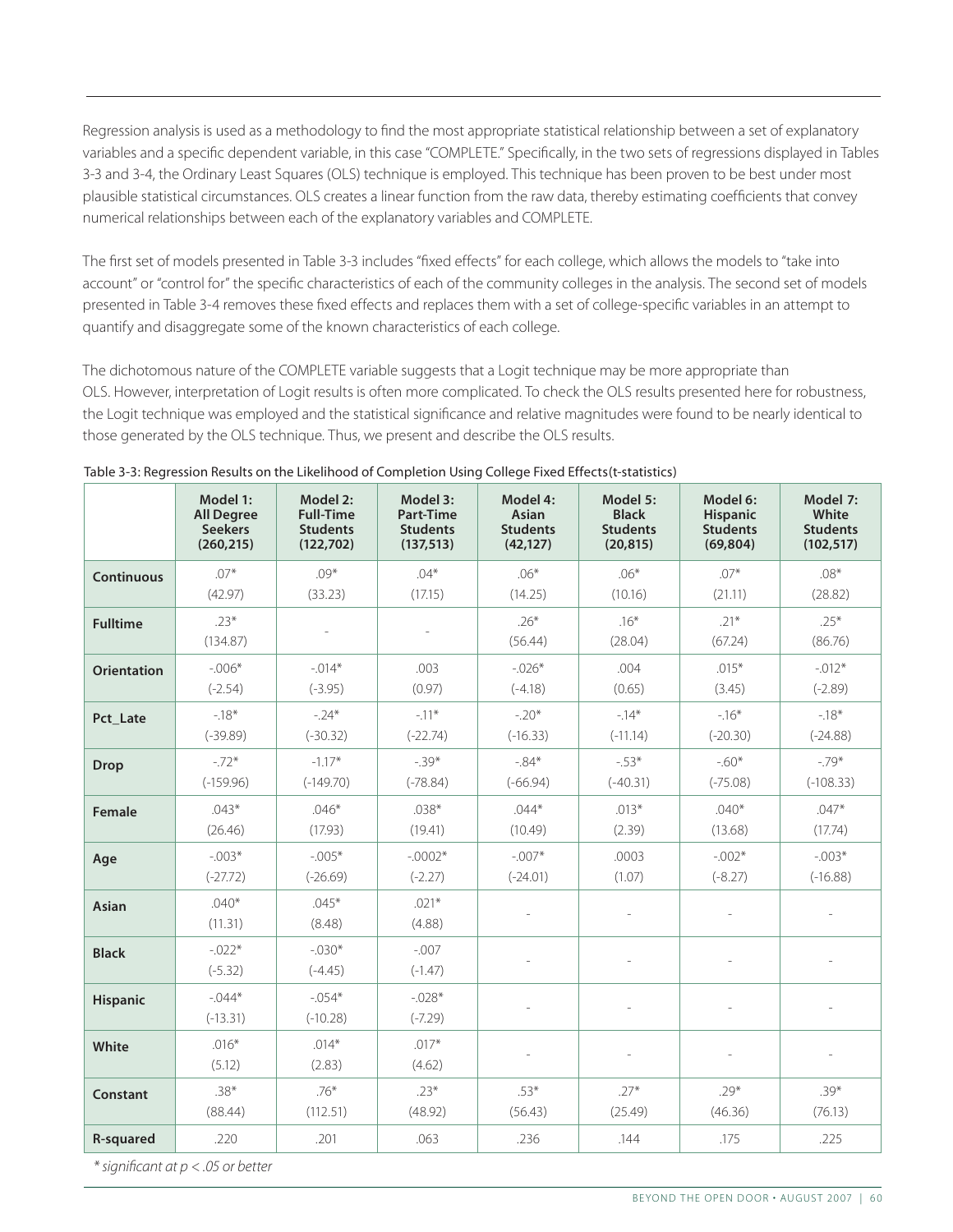|                    | Model 8:<br><b>All Degree</b><br><b>Seekers</b><br>(260, 215) | Model 9:<br><b>Full-Time</b><br><b>Students</b><br>(122, 702) | Model 10:<br>Part-Time<br><b>Students</b><br>(137, 513) | Model 11:<br><b>Asian</b><br><b>Students</b><br>(42, 127) | Model 12:<br><b>Black Students</b><br>(20, 815) | Model 13:<br><b>Hispanic</b><br><b>Students</b><br>(69, 804) | Model 14:<br>White<br><b>Students</b><br>(102, 517) |
|--------------------|---------------------------------------------------------------|---------------------------------------------------------------|---------------------------------------------------------|-----------------------------------------------------------|-------------------------------------------------|--------------------------------------------------------------|-----------------------------------------------------|
| <b>Continuous</b>  | $.08*$                                                        | $.09*$                                                        | $.04*$                                                  | $.06*$                                                    | $.06*$                                          | $.07*$                                                       | $.08*$                                              |
|                    | (43.79)                                                       | (34.50)                                                       | (17.36)                                                 | (14.08)                                                   | (10.27)                                         | (20.88)                                                      | (29.30)                                             |
| <b>Fulltime</b>    | $.24*$                                                        |                                                               |                                                         | $.27*$                                                    | $.16*$                                          | $.21*$                                                       | $.25*$                                              |
|                    | (140.72)                                                      |                                                               |                                                         | (57.62)                                                   | (28.76)                                         | (68.04)                                                      | (87.76)                                             |
| <b>Orientation</b> | $-.007*$                                                      | $-.017*$                                                      | .001                                                    | $-.021*$                                                  | .002                                            | .005                                                         | $-0.006$                                            |
|                    | $(-3.25)$                                                     | $(-5.58)$                                                     | (0.45)                                                  | $(-3.81)$                                                 | (0.34)                                          | (1.28)                                                       | $(-1.58)$                                           |
| Pct Late           | $-15*$                                                        | $-.21*$                                                       | $-0.09*$                                                | $-16*$                                                    | $-12*$                                          | $-14*$                                                       | $-16*$                                              |
|                    | $(-36.44)$                                                    | $(-27.74)$                                                    | $(-20.28)$                                              | $(-13.69)$                                                | $(-9.88)$                                       | $(-18.33)$                                                   | $(-22.18)$                                          |
| <b>Drop</b>        | $-.71*$                                                       | $-1.17*$                                                      | $-38*$                                                  | $-0.83*$                                                  | $-.52*$                                         | $-.59*$                                                      | $-78*$                                              |
|                    | $(-160.20)$                                                   | $(-151.14)$                                                   | $(-78.92)$                                              | $(-66.41)$                                                | $(-40.77)$                                      | $(-74.13)$                                                   | $(-106.95)$                                         |
| Female             | $.043*$                                                       | $.045*$                                                       | $.039*$                                                 | $.044*$                                                   | $.014*$                                         | $.041*$                                                      | $.049*$                                             |
|                    | (26.33)                                                       | (17.46)                                                       | (19.78)                                                 | (10.41)                                                   | (2.59)                                          | (13.81)                                                      | (18.40)                                             |
| Age                | $-0.03*$                                                      | $-0.005*$                                                     | $-.0001$                                                | $-.007*$                                                  | .0003                                           | $-0.002*$                                                    | $-0.03*$                                            |
|                    | $(-25.48)$                                                    | $(-25.64)$                                                    | $(-1.16)$                                               | $(-24.29)$                                                | (1.05)                                          | $(-8.86)$                                                    | $(-16.90)$                                          |
| <b>Enrollment</b>  | $.0011*$                                                      | $.0012*$                                                      | $.0007*$                                                | $.0011*$                                                  | .0004                                           | $.0007*$                                                     | $.0017*$                                            |
| (1,000's)          | (8.16)                                                        | (5.65)                                                        | (4.86)                                                  | (3.43)                                                    | (0.96)                                          | (3.03)                                                       | (7.44)                                              |
| Urban              | $.004*$                                                       | $-0.004$                                                      | $.011*$                                                 | $-0.08$                                                   | .0008                                           | $-.014*$                                                     | $.011*$                                             |
|                    | (2.11)                                                        | $(-1.14)$                                                     | (4.96)                                                  | $(-1.53)$                                                 | (0.13)                                          | $(-4.37)$                                                    | (3.04)                                              |
| CSU miles          | $.0002*$                                                      | .0001                                                         | $.0002*$                                                | $-.0001$                                                  | .0002                                           | $.0002*$                                                     | .0001                                               |
|                    | (3.56)                                                        | (1.19)                                                        | (4.20)                                                  | $(-0.37)$                                                 | (1.38)                                          | (2.03)                                                       | (1.60)                                              |
| <b>ESAI</b>        | $.0016*$                                                      | $.0026*$                                                      | $.0006*$                                                | $.0018*$                                                  | .0005                                           | .0003                                                        | $.0013*$                                            |
| (1,000's)          | (18.90)                                                       | (19.50)                                                       | (4.86)                                                  | (7.38)                                                    | (1.55)                                          | (1.88)                                                       | (10.01)                                             |
| <b>SAAP</b>        | $.0017*$                                                      | $.0012*$                                                      | $.0011*$                                                | .0004                                                     | $-.0011$                                        | .0002                                                        | $.0028*$                                            |
|                    | (7.85)                                                        | (3.45)                                                        | (4.33)                                                  | (0.55)                                                    | $(-1.56)$                                       | (0.58)                                                       | (7.01)                                              |
| Constant           | $.18*$                                                        | $.54*$                                                        | $.12*$                                                  | $.39*$                                                    | $.28*$                                          | $.25*$                                                       | $.14*$                                              |
|                    | (17.71)                                                       | (33.66)                                                       | (10.83)                                                 | (13.14)                                                   | (8.98)                                          | (14.39)                                                      | (7.40)                                              |
| <b>R-squared</b>   | .217                                                          | .200                                                          | .061                                                    | .239                                                      | .144                                            | .176                                                         | .229                                                |

Table 3-4: Regression Results on the Likelihood of Completion *Without* College Fixed Effects (t-statistics)

\* significant at p < .05 or better

Overall, the regression analyses suggest that, after controlling for all factors in the models, eight factors had a positive and statistically significant relationship with the likelihood of completion. Students had a higher probability of completing a program if they:

- $\blacksquare$  attended full time;
- $\blacksquare$  enrolled continuously;
- **n** were female:
- $\blacksquare$  were Asian or white;
- $\Box$  had a higher income (using proxy variable);
- **n** were better prepared academically for college (in most models, using proxy variable); or
- n attended a larger college (in most models, with size defined as total enrollment).

Another set of variables had a statistically significant negative relationship with the likelihood of completion. The likelihood

of completion declined with increases in:

- $\blacksquare$  students' age;
- $\blacksquare$  the percentage of courses dropped; and
- $\blacksquare$  the percentage of courses with late registration.

Students also had a lower probability of completing a program if they were Latino(a) or black.

Several variables yielded ambiguous results, including distance to the nearest CSU campus, attending a community college in an urban area, and enrolling in an orientation course. Taking an orientation course was not significantly related to the likelihood of completion in some models, and had a negative effect in other models after controlling for other factors. It is possible, even likely, that our measure of which students took an orientation course was not entirely accurate. We relied on course title, which may not have allowed for accurate identification of all orientation courses.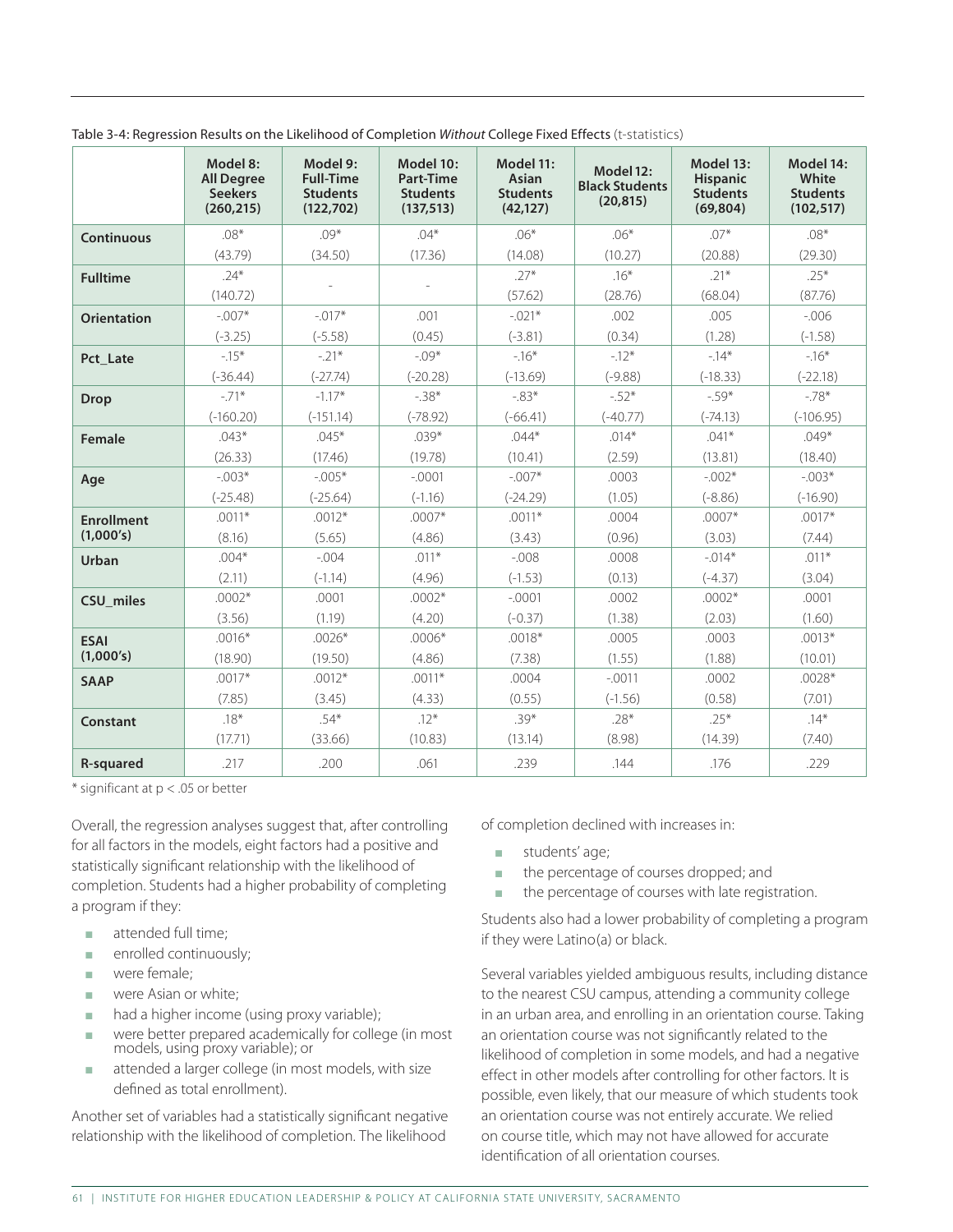- Calculated from Table B15001 "Sex by Age by Educational Attainment for the Population 18 Years and Over," US Census Bureau, 2005 American Community Survey
- <sup>2</sup> Calculated from Race/Ethnic Population with Age and Sex Detail 1990-1999 (May 2004) and 2000-2050 (July 2007), California Department of Finance, Demographic Research Unit.
- <sup>3</sup> For a discussion of how per capita income has already been on the decline relative to the national average, see National Center for Higher Education Management Systems (2005)
- <sup>4</sup> For example the Achieving the Dream Project, funded by the Lumina Foundation, is a multi-year initiative focused on increasing success among community college students in earning certificates and degrees. The Changing Direction Project of WICHE, also funded by Lumina, examined how to structure financial aid and financing policies to maximize student success. In the Opening Doors Demonstration Project, MDRC is working with community colleges in several states to design and implement new types of financial aid, enhanced student services, and curricular and instructional innovations, with the goal of helping low-income students complete college credentials. The James Irvine Foundation is working with MDRC on the Student Support Partnership Integrating Resources and Education (SSPIRE) Initiative, an effort to raise degree completion among low-income and under-prepared community college students in California through integrating student services and academic instruction. The Carnegie Foundation for the Advancement of Teaching and Learning, with support from the William and Flora Hewlett Foundation, is implementing the Strengthening Pre-collegiate Education in Community Colleges (SPECC) initiative, working with eleven CCC campuses to improve classroom instruction in basic skills. The Hewlett Foundation also convened a Strengthening Community Colleges symposium from which emerged a group of researchers, practitioners, and advocates collaborating to encourage reforms in basic skills education. The Equity for All Project, sponsored by the Lumina Foundation, is working with some CCC campuses to close the gaps in outcomes among minority and low-income students
- <sup>5</sup> See http://www.thecb.state.tx.us (listed under "participation and success")
- This method was originally presented and briefly explained in an earlier policy brief (Shulock and Moore, 2007).
- <sup>7</sup> Non-credit students and high school students were not included. Students simultaneously enrolled in a four-year institution (e.g., students taking courses at a CCC while already enrolled at UC/CSU) were also excluded. A total of 520,407 students were included in the analyses.
- CCC students are asked to check a box on initial enrollment forms indicating their intent. The CCC refers to this as students' "uninformed goal" given that they have not yet met with a counselor. For some students who later meet with a counselor, the colleges add data on their "informed goal." But many students do not check a box on the initial form, and most student records have no "informed" goal information.
- 9 Younger students are generally over-represented in the national survey samples used in this research compared to their representation among the CCC cohort. Also, many students in the CCC are not "first-time college students" (students in the cohort we studied were enrolled for the first time in the California Community College system, but some already had other college experience). So the 90% "degree intent" figure from the NCES study is not directly applicable to the CCC. However, the research is useful for demonstrating that younger students are very likely to enroll with degree intent, and are more likely than older students to be successful in meeting those goals.
- This would include students who were concurrently enrolled in a university while enrolling in a CCC course(s). It could also include students who recently attended a university but stopped attending and enrolled in a CCC (reverse transfers).
- If available, we used the goal student provided after receiving initial counseling, but used the initial (or "uninformed") goal when that was the only option.
- <sup>12</sup> For information on the accountability program for the CCC, known as Accountability Reporting for the Community Colleges (ARCC), see http:// www.cccco.edu/divisions/tris/rp/ab\_1417/ab\_1417.htm.
- Drummond and Perry (2007) report a Student Progress and Achievement Rate of 52 percent across the CCC system, indicating that just over half of "students who showed intent to complete" earned a certificate/degree, transferred to a university, or made some defined level of progress toward being ready for transfer within six years of enrollment. As discussed later in this report, 24 percent of "degree seekers," as defined by the Institute, completed a certificate/degree or transferred to a university within six years of enrollment. Due to the different method of calculation (for both the numerator and denominator of the rates), the two rates are not directly comparable.
- <sup>14</sup> Looking at outcomes over six years is a common research practice. While there are sure to be some students who take longer than six years to complete a program, we believe that the six-year time frame is reasonable in that it captures most student outcomes accurately and it serves as an appropriate timeframe for considering policy reforms to improve success rates.
- <sup>15</sup> The share of CCC students that complete a certificate or associate's degree may be somewhat understated. Some CCC students may transfer to a twoyear proprietary institution and complete a certificate or associate's degree there.
- According to on-line data of the California Postsecondary Education Commission, nearly 70% of CCC transfers to universities in fall 2005 were to a CSU campus.
- Represents the rate for fall 1999 entering CCC transfers (sophomore and above) , as shown at http://www.asd.calstate.edu/csrde/ccct/2004htm/ system.htm
- <sup>18</sup> Examples include the Associate of Arts Oregon Transfer (AAOT) degree, Direct Transfer Agreement (DTA) Associate Degrees in Washington, and Florida's Associate of Arts Transfer Guarantee.
- Some CCC students are able to transfer to a university without completing 60 units in the CCC. To qualify for lower-division transfer, students have to have been eligible for admission at the time of high school graduation or have made up for any missing subject (A to G) requirements while enrolled at a CCC. However, many UC and CSU programs and/or campuses have been closed to lower-division transfers in recent years due to impaction. Students can still transfer to private universities without completing 60 CCC units.
- <sup>20</sup> Some research on this topic is underway. Researchers from the University of Southern California, in collaboration with Long Beach City College, are examining the issue through analyses of enrollment data and interviews with students who completed transfer requirements but did not transfer. For more information, see http://www.usc.edu/dept/education/CUE/ projects/missing/Executive\_Summary\_-\_Missing\_87\_(2).pdf. In addition, researchers at MPR Associates are planning a research brief examining why some transfer-ready students do not transfer (Horn and Lew, 2007).
- <sup>21</sup> For a summary of the theoretical frameworks commonly used in research on community college student success, see Bailey and Alfonso (2005).
- <sup>22</sup> Hoachlander et al., (2003) also found that rates of certificate completion increase with age, related to the much greater likelihood of older students being enrolled in certificate programs.
- <sup>23</sup> For example, in multivariate analyses like those by Adelman (2005), racial/ ethnic differences in outcomes often disappear when other factors are added to a statistical model.